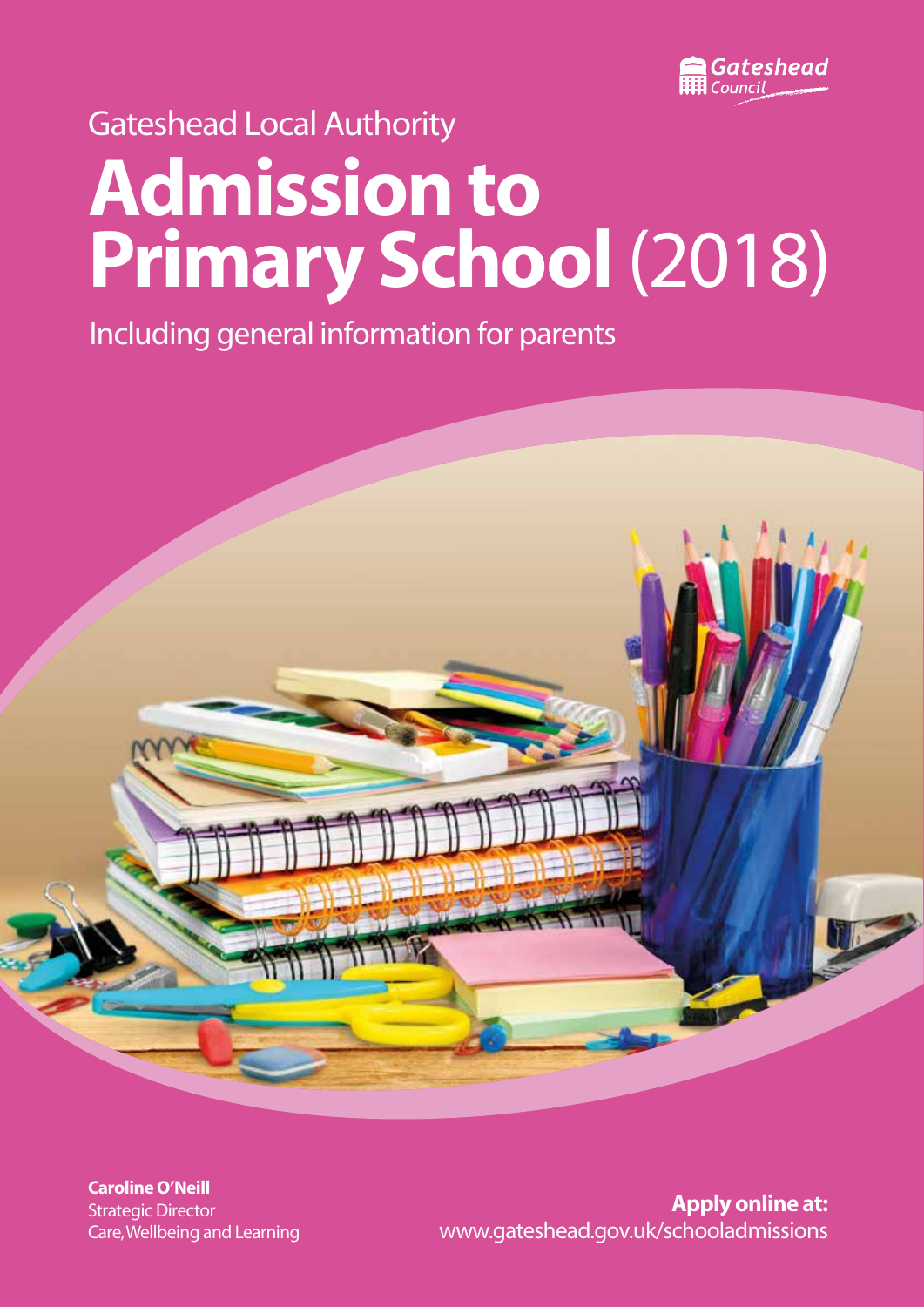# **Apply online for your child's your child's** CLOSING DATE

## Applying online for admission to Primary/ Infant/ Junior School is quick & easy...

- Simple instructions help guide you through the form
- You receive email confirmation when we receive your form
- You receive email confirmation of which school your child has been offered
- No risk of your application getting lost in the post
- Internet access is available at your local library and Gateshead Civic Centre

Before you apply - check your child is the right age

**www.gateshead.gov.uk/schooladmissions Tel: 0191 433 2757 / 2109 / 2756**

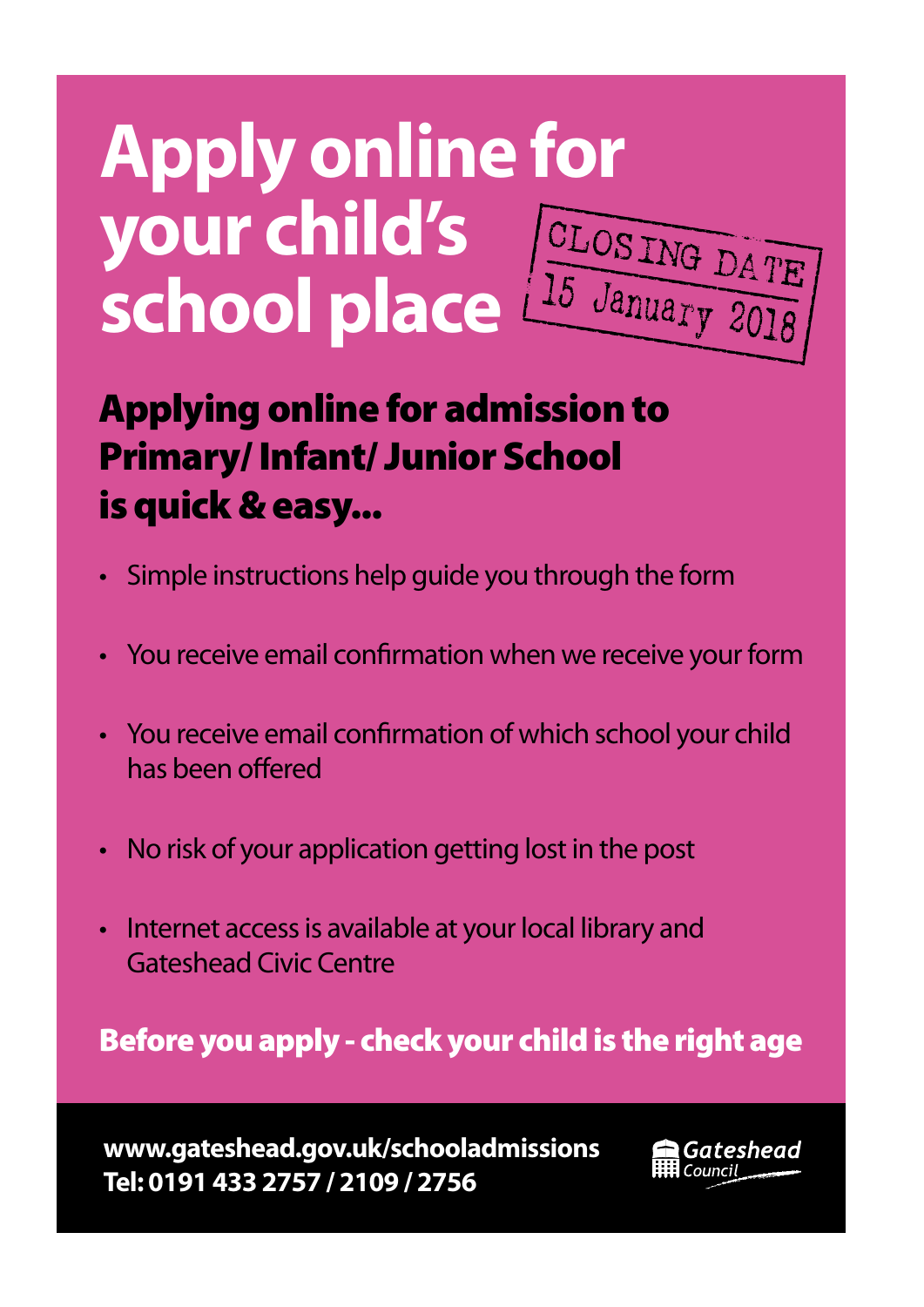## **Contents**

|                  | Page |
|------------------|------|
|                  |      |
|                  |      |
|                  |      |
|                  |      |
|                  |      |
|                  |      |
|                  |      |
|                  |      |
|                  |      |
|                  |      |
| <b>Section 1</b> |      |
| <b>Section 2</b> |      |
| <b>Section 3</b> |      |
| <b>Section 4</b> |      |
| <b>Section 5</b> |      |
| <b>Section 6</b> |      |
| <b>Section 7</b> |      |
| <b>Section 8</b> |      |

The information in this booklet relates to the academic year 2018 to 2019, which begins in September 2018.

The contents of this booklet are correct at the time of printing but there may be changes before the start of or during the academic year. These changes could be the result of changes in the law or in our policy.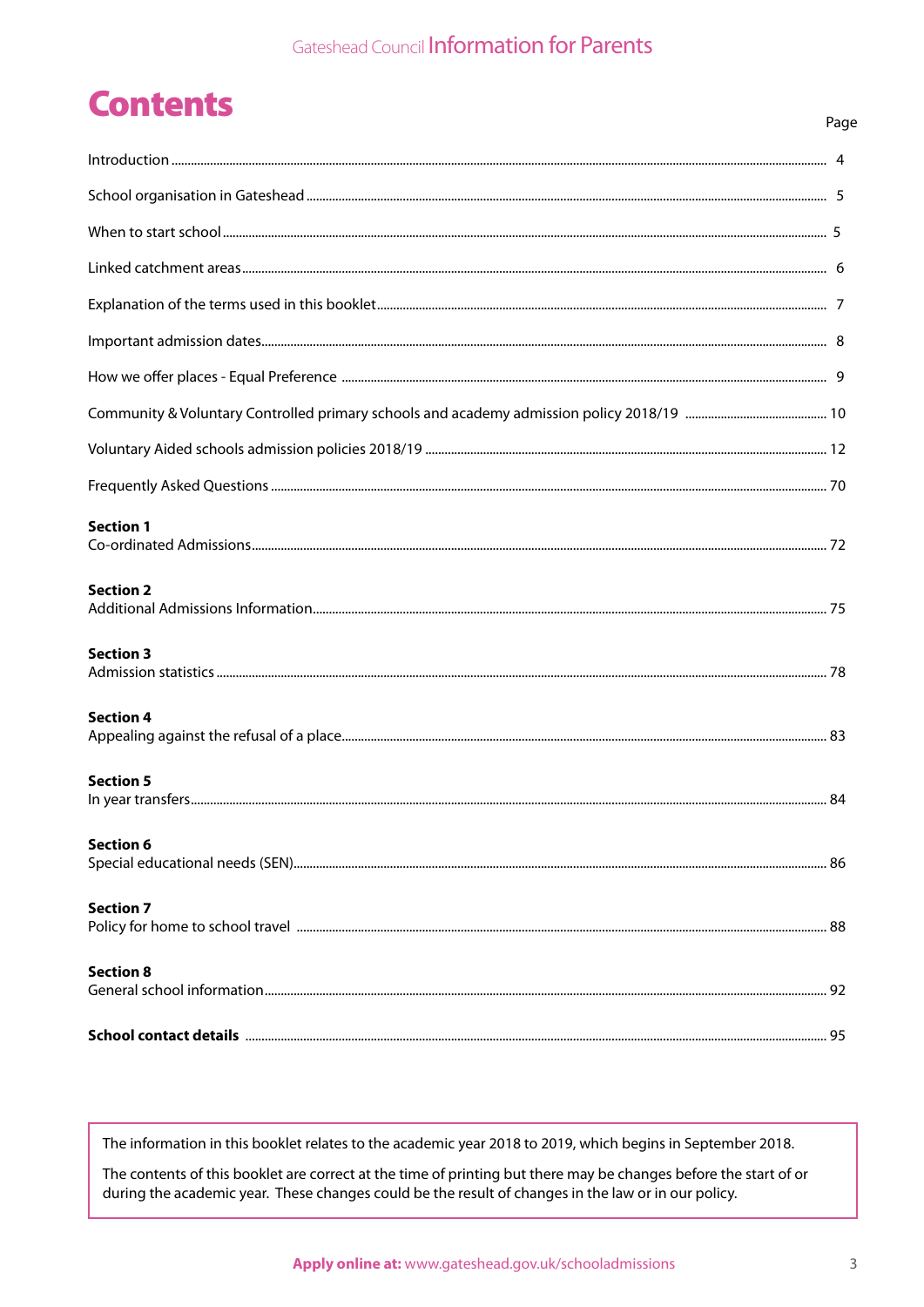## Introduction

This booklet is intended to provide you with all the information you will need to apply for a school place for your child.

Gateshead Council, the Local Authority (LA), recognises that your child's education is one of the most important aspects of their life. It influences their formative years and their future. We know how important it is that you receive as much information as possible about the school admissions process. We hope that this booklet provides you with the information you need to know in order to obtain a school place for your child.

We recommend that you apply for a school place using Gateshead Councils online school admissions system where you can also access all the information within this booklet. You can apply online at: www.gateshead.gov.uk/ schooladmissions

You can also access more information about a school by visiting the schools website or council website at: www.gateshead.gov.uk. You can access school performance tables at: www.gov.uk/performancetables and school ofsted inspection reports at: www.ofsted.gov.uk

The academic year operates from: **1 September 2018 to 31 August 2019**.

### **Applying online**

If you have any problems applying online contact The School Admissions Team below.

### **Different Formats**

If you require a copy of this booklet in large print, Braille, audio tape or another language contact The School Admissions Team below.

#### **The School Admissions Team**

Dryden Centre Evistones Road Low Fell, Gateshead NE9 5UR

**Email** schooladmissions@gateshead.gov.uk

**Telephone** 0191 433 2757, 433 2756, 433 2109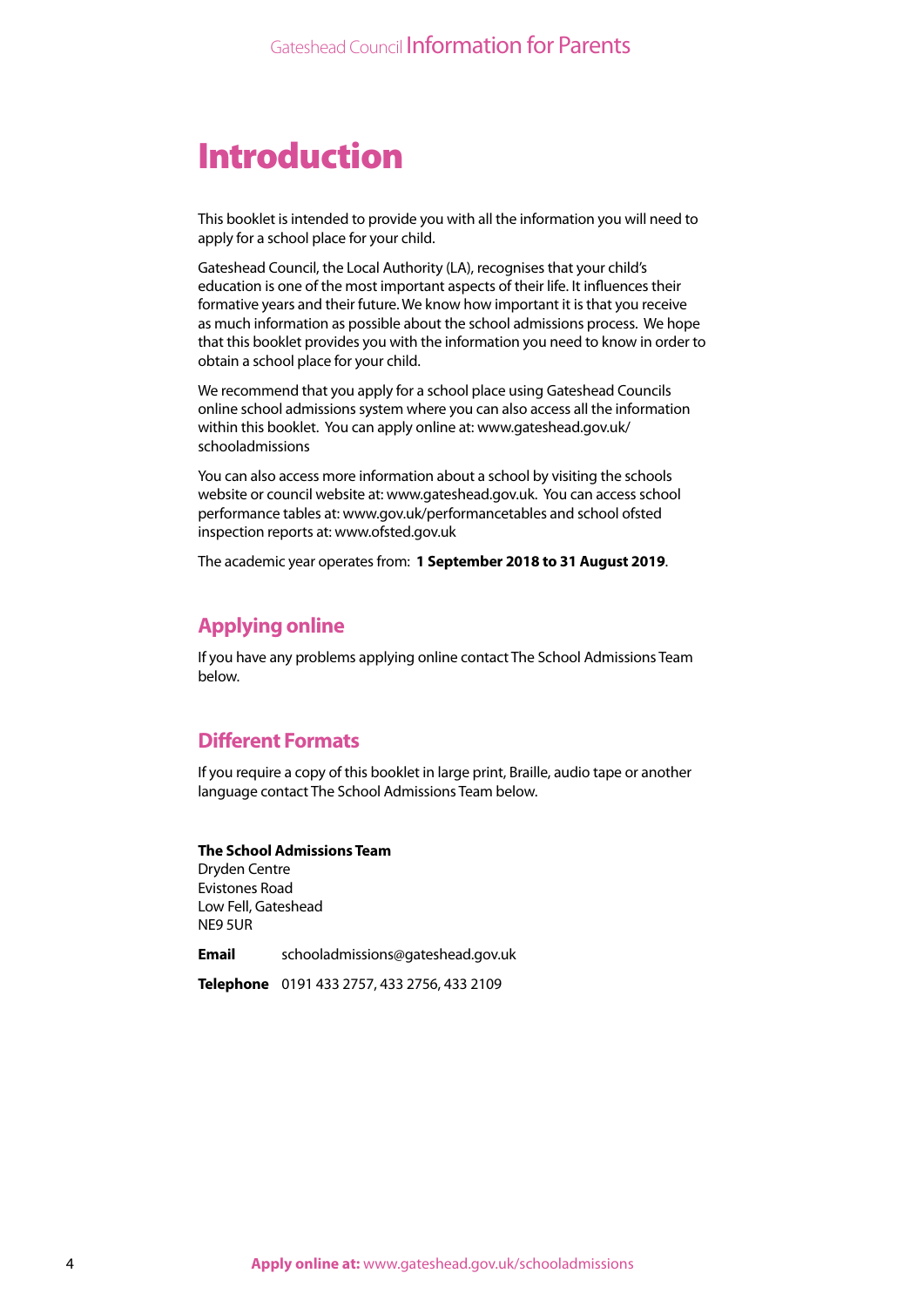## School organisation in Gateshead

Gateshead has a two-tier school system, with children progressing from primary and junior schools to secondary school. There are three infant schools in Gateshead and each has a linked junior school.

Below is a breakdown of the organisation of Gateshead schools proposed for September 2018.

#### **We have**

- 1 nursery school for children aged 3 to 4
- 3 infant schools for children aged 4 to 7
- 3 junior schools for children aged 7 to 11
- 61 primary schools for children aged 4 to 11

#### **Consisting of:**

- 47 community schools
- 16 Roman Catholic schools
- 1 Roman Catholic Academy
- 2 Church of England schools
- 2 Primary academies

#### **There are:**

9 secondary schools

#### **Consisting of:**

2 community schools

7 academies (2 Roman Catholic academies)

There are six special schools in Gateshead for children whose special educational needs cannot be met in a mainstream school. A list of these schools and all others in Gateshead can be found at the back of this booklet.

## **When to start school**

**Reception** - Children born between **1 September 2013 to 31 August 2014** will be eligible to start school Reception Year in September 2018 and must apply for a school place by 15 January 2018.

**Junior** – Children born between 1 September 2010 to 31 August 2011 that currently attend an infant school (Oakfield Infant, Ryton Infant or Birtley St Joseph's Infants) are due to transfer to junior school (Year 3) in September 2018 and must apply for a school place by 15 January 2018.

## **Before you apply**

- Read the information in this booklet very carefully before completing your application form.
- Do not assume that you live in a particular schools catchment area as some streets are split. You can check your catchment school by contacting the school admission team.
- Sometimes living near to a school or having a sibling already at the school you apply to is not enough to guarantee admission.
- It is possible that your child will not be offered a place at any of your preferred schools especially if you apply for very popular schools and don't have a high priority under the oversubscription criteria.
- Academies and Voluntary Aided Schools have different admission policies to community schools in Gateshead. You must read the admission policy for each school you apply to in order to assess which school you stand the best chance of being offered.
- Look at the statistics for previous years in Section 3 of this booklet. This will show you which schools were oversubscribed and the number of appeals that were heard. However you must be aware that these figures can change significantly from year to year.
- Use all three preferences on your application form doing so does not reduce your chance of gaining a place at your first preference school.
- Do not repeat the name of a school more than once on your application, as this does not increase your chance of being offered a place and is a waste of preferences.
- If your child is eligible for an offer at more than one school, your highest ranked preference will be offered and any lower ranked offers will be disregarded.
- Your child's attendance at a school nursery does not guarantee your child a place in the reception class of this school. Your application form will be considered against the schools admissions criteria with no regard to the nursery your child attends.
- Your child will not automatically be given a place at your catchment school, it is essential that you apply.
- You must inform us immediately if you change address after the submission of your application form.
- Remember it is your responsibility to ensure your application is submitted by 15 January 2018.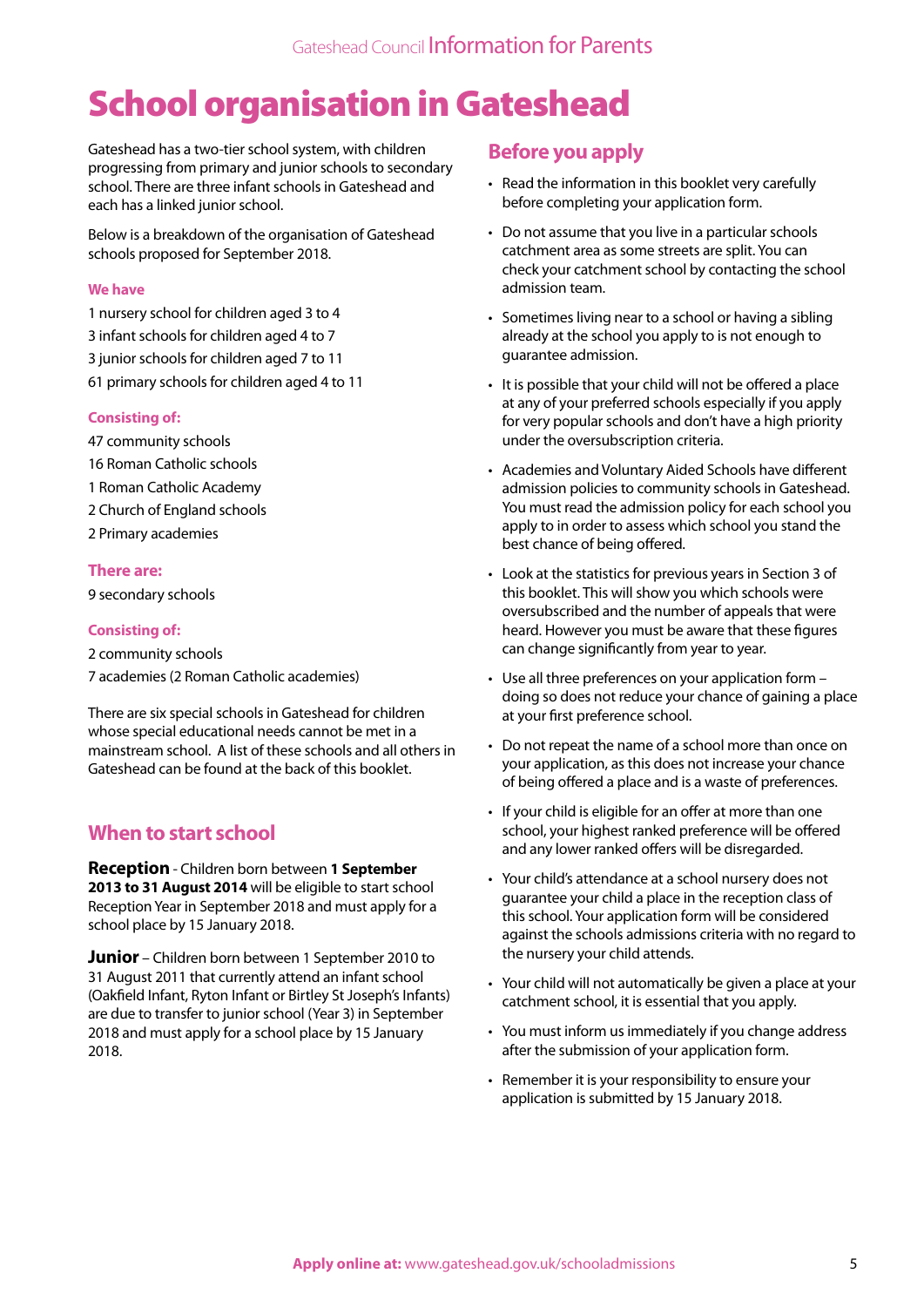## Linked catchment areas for September 2018

| <b>Community Secondary School</b><br>or Academy       | The catchment areas of the following community primary and<br>junior schools and academies in Gateshead form the combined<br>catchment area for the Gateshead community secondary school or<br>academy identified.<br>We recommend you find out what school catchment area you live<br>in prior to completing your application form by contacting the<br>School Admissions Team on: 0191 433 2757 or 433 2756.<br>School catchment maps are available to view on the council's<br>website at: www.gateshead.gov.uk<br>We do not operate any school 'feeder' arrangements to our<br>community secondary schools or academies. There is no<br>guarantee of a place at a community secondary school or academy<br>as a result of attending one of its linked community primary or<br>junior schools or primary academies. |
|-------------------------------------------------------|------------------------------------------------------------------------------------------------------------------------------------------------------------------------------------------------------------------------------------------------------------------------------------------------------------------------------------------------------------------------------------------------------------------------------------------------------------------------------------------------------------------------------------------------------------------------------------------------------------------------------------------------------------------------------------------------------------------------------------------------------------------------------------------------------------------------|
| Heworth Grange Comprehensive School                   | Bill Quay, Lingey House, Roman Road, The Drive Community,<br>Wardley, White Mere Community                                                                                                                                                                                                                                                                                                                                                                                                                                                                                                                                                                                                                                                                                                                             |
| Joseph Swan Academy                                   | Glynwood Community, Harlow Green Community, Kelvin Grove<br>Community, Kells Lane, Oakfield Junior                                                                                                                                                                                                                                                                                                                                                                                                                                                                                                                                                                                                                                                                                                                     |
| Kingsmeadow Community Comprehensive<br>School         | Brighton Avenue, Caedmon Community, Dunston Hill Community,<br>Lobley Hill, Riverside Primary Academy                                                                                                                                                                                                                                                                                                                                                                                                                                                                                                                                                                                                                                                                                                                  |
| Lord Lawson of Beamish Academy                        | Barley Mow, Birtley East Community, Kibblesworth Academy,<br>Portobello, Ravensworth Terrace                                                                                                                                                                                                                                                                                                                                                                                                                                                                                                                                                                                                                                                                                                                           |
| Thomas Hepburn Community Academy                      | Bede Community, Brandling, Carr Hill Community, Colegate<br>Community, Falla Park Community, Fell Dyke Community, Larkspur<br>Community, South Street Community, Windy Nook                                                                                                                                                                                                                                                                                                                                                                                                                                                                                                                                                                                                                                            |
| Thorp Academy                                         | Blaydon West, Chopwell, Crookhill Community, Emmaville,<br>Greenside, Highfield Community, High Spen, Parkhead Community,<br>Rowlands Gill Community, Ryton Community Junior, Winlaton West<br>Lane Community                                                                                                                                                                                                                                                                                                                                                                                                                                                                                                                                                                                                          |
| Whickham School and Sports College<br>(Academy Trust) | Clover Hill Community, Fellside Community, Front Street<br>Community, Swalwell, Washingwell Community, Whickham<br>Parochial Church of England                                                                                                                                                                                                                                                                                                                                                                                                                                                                                                                                                                                                                                                                         |

**If you would like to know if your address falls within the Parish boundary for a particular voluntary aided (church) school, please contact the school direct.**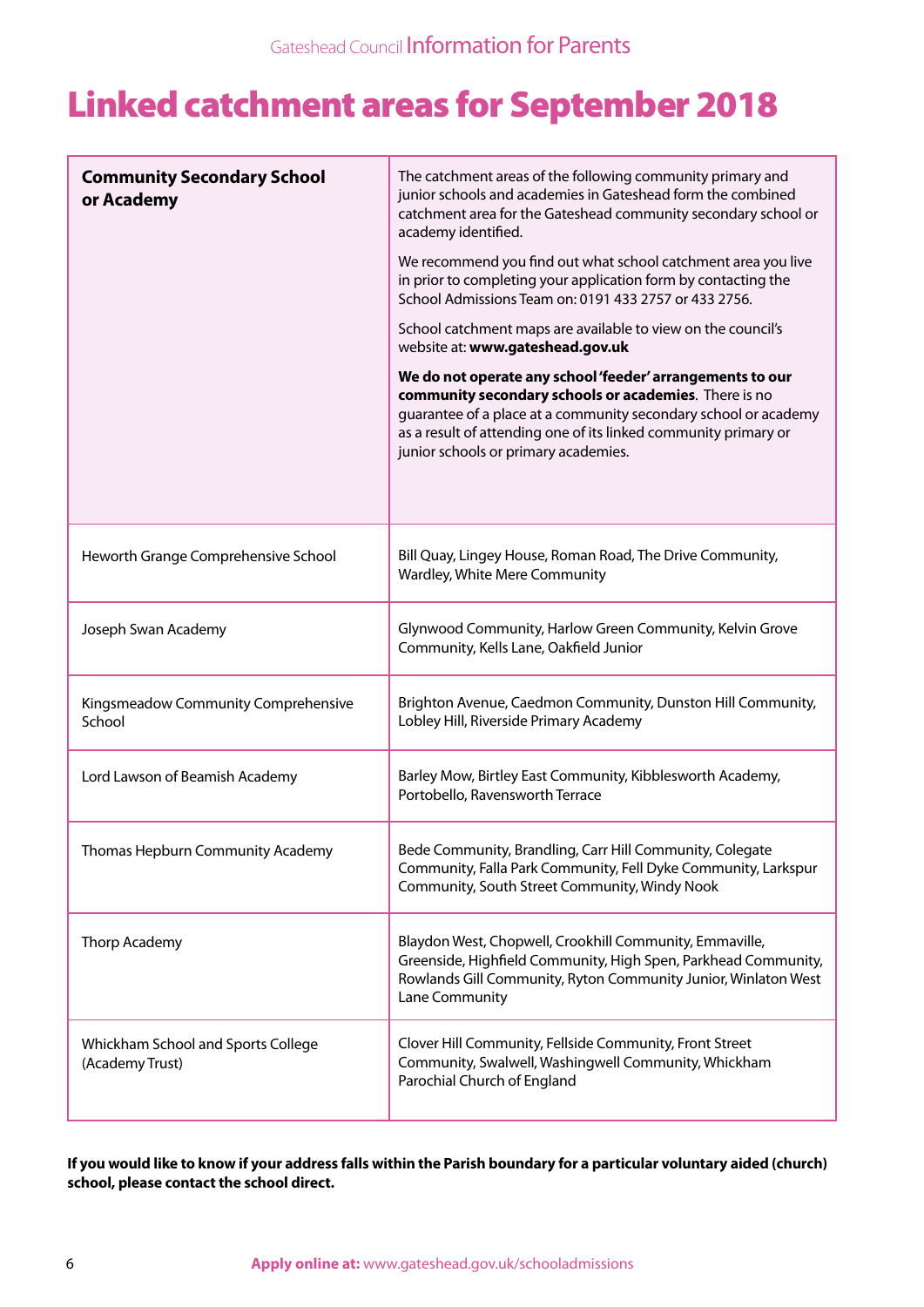## Explanations of the terms used in this booklet

**Academy** – a school where the governing body set the criteria and is responsible for the school admissions.

**Acceptance form** – the form to be completed and returned by parents by 30 April 2018 to let us know if they wish to accept the school place their child has been offered.

**Admission authority** – the body responsible for setting and applying a schools admission arrangements and criteria. The local authority (council) is the admissions authority for community and voluntary controlled schools. The schools governing body is the admission authority for voluntary aided schools.

**Admission criteria** – the conditions of admissions agreed by the Local Authority (in the case of community and voluntary controlled schools) or by the governing body (in the case of voluntary aided schools and academies).

**Adoption order** – an order made under Section 46 of the Adoption and Children Act 2002.

**Appeal** – any parent whose child is refused a place at one of their preferred schools has the right to appeal to an independent appeal panel.

**Child arrangements order** – an order to decide where the child lives and when the child spends time with each parent.

**Community school** – a school where the council is responsible for the admissions and setting the criteria.

**DfE** – The Department for Education (central government for education).

**Home local authority** – A child's home local authority is the authority in which they reside.

**Infant class size limit** – Section 1 of the SSFA 1998 limits the size of an infant class to 30 pupils per school teacher.

**Looked after children** – Children who are in the care of a local authority and as defined by Section 22 of the Children Act 1989 (see also previously looked after children).

**Oversubscribed** – where there are more requests for admission to a year group in a school, than there are places available.

**Parent/guardian/carer** – a person who can exercise legal parental responsibility as defined under the 1989 Children's Act.

**Planned admission number (PAN)** – the maximum number of pupils to be admitted into a particular year group at a school.

**Preference** – the legal right of parents to state the school they would prefer their child to attend.

**Previously looked after children** – Previously looked after children who were looked after, but ceased to be so because they were adopted or became subject to a child arrangements order or special guardianship order.

**Sibling link** – an older brother/sister or step brother/sister that shares the same parent/guardian and lives at the same address as the child applying and will be attending the preferred school at the time of admission, or adopted brothers and sisters living at the same address and to children who are fostered and have other children from the host family attending the school in question.

**Single offer of a school place** – The one offer for a place at a school which is made to a parent on 16 April 2018.

**Special guardianship order** – an order appointing one or more individuals to be a child's special guardian or guardians as described under Section 14A of the Children Act 1989.

**Voluntary aided school (VA)** – a school where the governing body set the criteria and is responsible for the school admissions.

**Voluntary controlled school** – a school where the council set the criteria and is responsible for admissions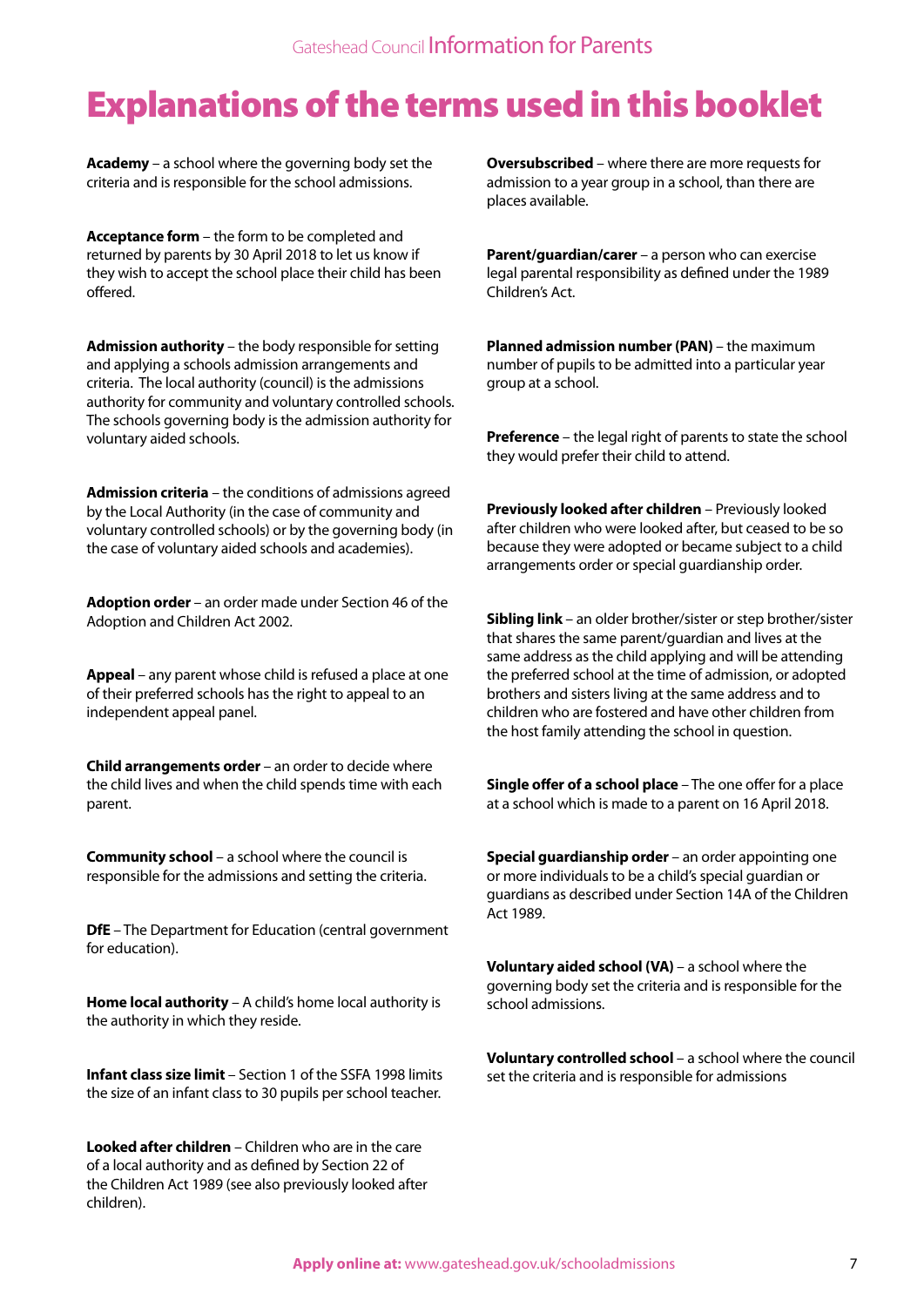## Important admission dates September 2018

The closing date for returning applications is 15 January 2018. Any paper application form received by the School Admissions Team after this date will be classed as late.

> Parents that apply online will have until midnight on 15 January 2018 to submit their application after which time the system will close.

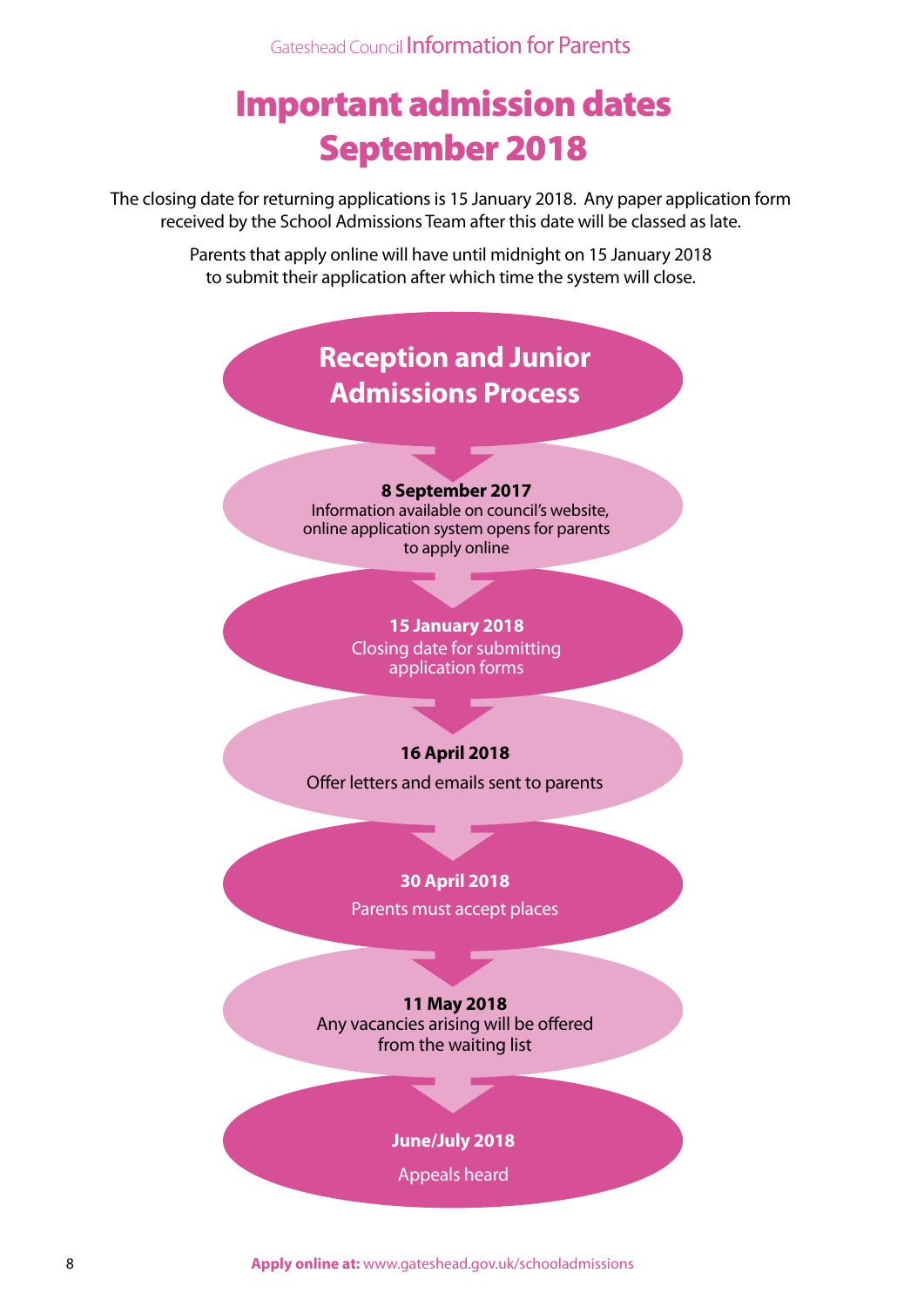## How we offer Places - Equal Preference

All community, voluntary aided schools and academies in Gateshead operate an 'equal preference' system. This means that all first, second and third preferences received for a particular school/academy will be looked at together and the oversubscription criteria for each school/academy will be applied to each application. All local authorities use an equal preference system.

You should make sure you understand the impact of each school admission policy and how it will be applied to your application before you submit your preferences. Voluntary aided schools, community schools and academies have different admission criteria that must be applied to each application to determine if your child can be offered a place.

- Where your child is eligible for a place at only one of the schools/academies ranked on your application form, a place at that school/academy will be offered to your child.
- Where your child is eligible for a place at more than one school ranked on your application form, your child will be offered a place at whichever school/academy was ranked the highest on your form and any lower ranked offers will be disregarded.
- Where none of your preferences can be met, your child will be offered a place at your community catchment school/academy or nearest school/academy (measured as the crow flies), depending upon the availability of places.

In most cases children will be offered a place at one of their preferred schools but there are circumstances where this may not be possible, as this will depend on the admission criteria for the school and the number of applications received.

## **No Application Received**

If we are aware that you live in Gateshead and do not submit an application form, a place will still be offered to your child on 16 April 2018, at your community catchment school/academy or next nearest community school/ academy (measured as the crow flies), depending upon the availability of places after all applications have been considered.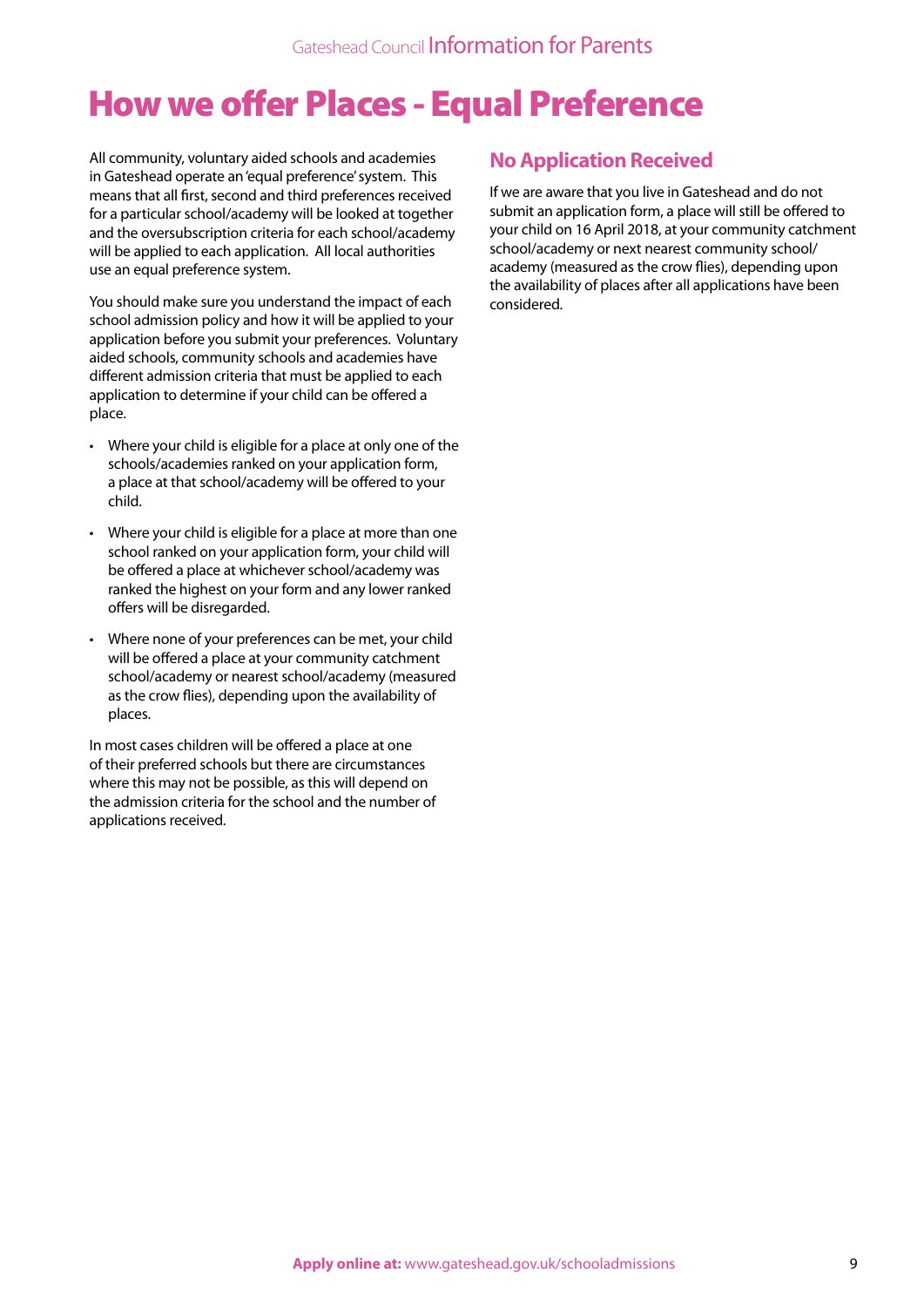## **Gateshead Council Community and Voluntary Controlled Primary Schools Admission Policy 2018/19 (including Kibblesworth and Riverside Primary Academy) Admission Policy 2018/19**

We allocate places at Community Primary, Infant and Junior Schools using the policy below and co-ordinate admissions to Gateshead schools using the co-ordinated admission scheme.

The policy is as follows:

• Your child will start school at the beginning of the academic year in which they will reach the age of five. (An academic year lasts from 1 September in one year to 31 August the following year). Children are entitled to a full time place as soon as they start school, however in most schools, the first term will include an induction period, (a period for your child to get used to school life gradually, generally lasting from September to October). Although, you may request that your child attends school part-time until later in the school year, but not beyond the point that your child reaches compulsory school age.

In addition you may request that your child be admitted to school later in the school year following September 2018, but not beyond the point at which they reach compulsory school age and not beyond the beginning of the final term of the school year (i.e. April 2019).

• We will accept pupils up to the schools agreed Planned Admission Number for the year group unless we feel there are lawful grounds not to do so.

## **Admission of children outside their normal age group**

• Parents may request a place for their child outside their normal age group, for example gifted and talented children, children that have suffered ill health or parents of summer born children (children born from 1 April 2014 to 31 August 2014).

All cases of admission of children outside their normal age group must be discussed with the LA prior to the application being made.

Such requests must be made on the Common Application Form which is available from 8 September 2017. You must detail the circumstances of your case and include any supporting information form relevant professionals.

The LA will consider each case individually and you will be notified of the outcome of your request on or around 16 April 2018.

*Please refer to the 'Admission to Primary School' Booklet for further information regarding deferred entry and admission of children outside their normal age group.*

## **Oversubscription Criteria**

We will consider applications from parents who have named the school as any ranked preference on their application form; this is called the equal preference system. If there are more applications than number of places available at the school we will than allocate places by using the following order of priority:

- 1. Children in Public Care (as defined under Section 22 of the Children Act 1989) including a child who was previously "looked after" but ceased to be so because they were adopted (or became subject to a child arrangements order or special guardianship order (see definition\*).
- 2 Children who live in the school's catchment area and who will have a brother or sister at the school, or at the feeder junior school during the coming academic year. (see definition\*)
- 3 Other children who live in the school's catchment area.
- 4. Other children who will have a brother or sister at the school or at the feeder junior school during the coming academic year.
- 5. Other children who have exceptional medical or social grounds see point 1 below
- 6. All other children.

(\*see definitions of our criteria in priority 1, 2 and 4 above in our parent's information booklet and at www.gateshead.gov.uk)

**Point 1** - We can consider exceptional individual applications, particularly in cases involving medical or social needs. If you wish to apply on medical or social grounds you must provide written evidence from relevant registered health professionals i.e. a doctor or social worker. The evidence must demonstrate why the chosen school is more appropriate and what difficulties would be caused if they were to travel to and attend alternative schools. We will not consider such applications if the relevant professional evidence is not provided. The evidence will be assessed by the LA Admission Panel. No assumption should be made that submission of the relevant evidence will, in itself, be sufficient to allocate a place.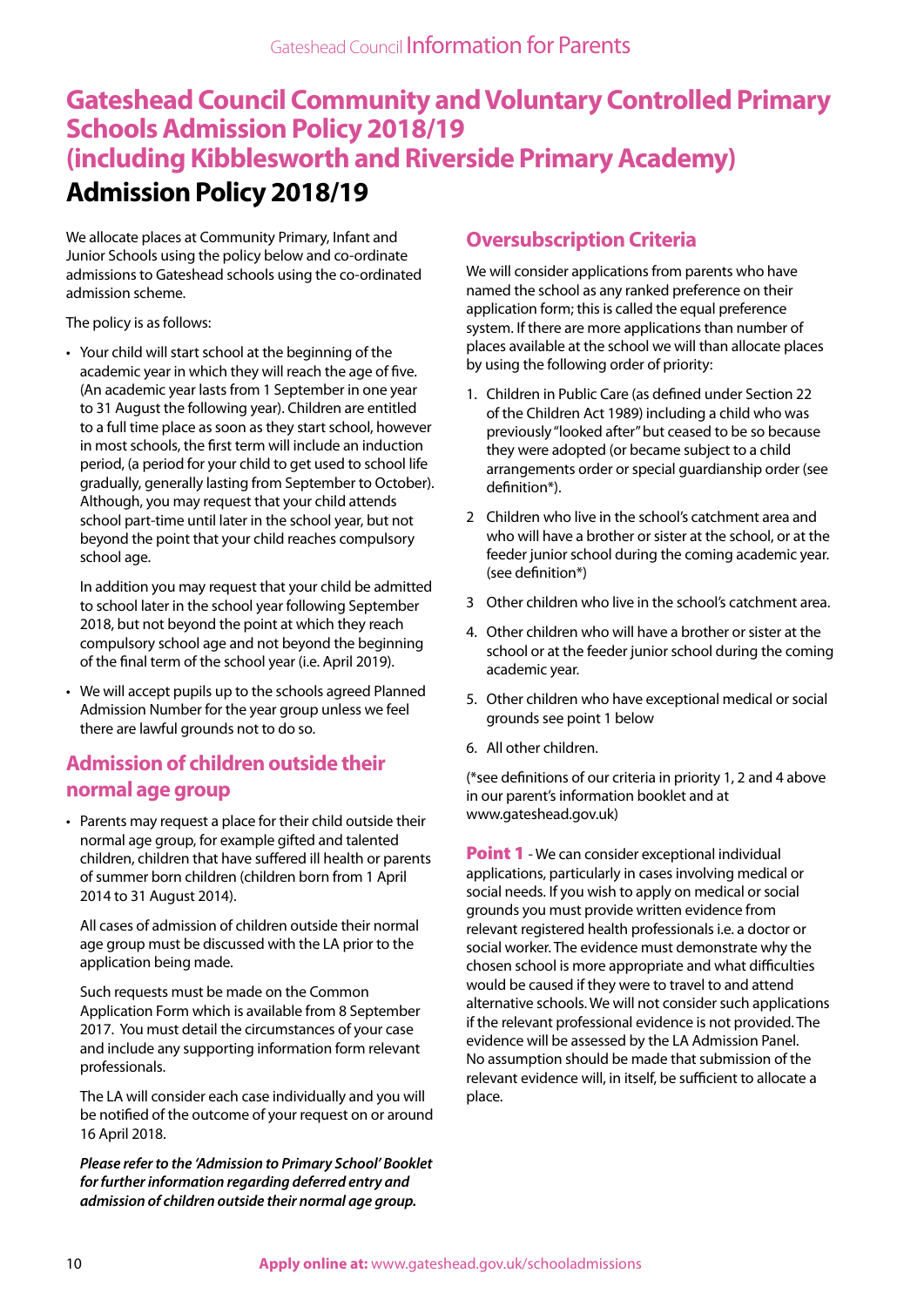## **Whickham Parochial Church of England Controlled Primary School**

This school has the same oversubscription criteria as priorities 1 to 6 above except that criteria 3 and 4 above are reversed. Priority 1, 2, 5 and 6 remain in the same order however for this particular school their oversubscription criteria places priority 4 children above those children in priority 3.

## **Oakfield Junior School**

The school has the same oversubscription criteria as priorities 1 to 5 above, however they have an additional criteria (7 in total). Criteria 6 is also different from that above. Please see below:

|            | <b>Criteria 1 to 5</b> Same as criteria 1 to 5 above |
|------------|------------------------------------------------------|
| Criteria 6 | Children that attend Oakfield Infant<br>School       |
| Criteria 7 | All other children                                   |

## **Address**

For the purposes of deciding whether a child lives in the catchment area of a school we will use the parent or legal guardian's address or the address of a relevant adult who has parental responsibility, as defined under the 1989 Children's Act, for the child.

## **Tie breaker**

If, within any of the above criteria, there are more applicants than places available priority will be given to those children based on the distance they live from the school, measured 'as the crow flies' i.e. in a straight line from the centre of the home residence to the school's main entrance. Children living nearest to the school will have priority. We measure the distance using a geographical information system (GIS). Where two or more applicants share the exact same distance, a random allocation process will be used to determine the ranked order of the applications in question.

## **Waiting list**

If places become available we will consider all relevant applications based on a waiting list. The waiting list will be maintained by the council from the start of the academic year and be kept for the rest of the academic year. All applicants on the waiting list are placed according to the admission criteria and priorities set out above. However children who are the subject of a direction to admit by the LA or who have been referred for admission and have been allocated a place through the Fair Access Protocol will take precedence over any child on the waiting list.

## **Important Dates**

From Friday 8 September 2017 you can apply for a place in a reception or junior class for admission in September 2018 by applying on-line at www.gateshead.gov.uk. You must submit your application by no later than Monday 15 January 2018. Alternatively parents wishing to submit a paper application form must ensure that they request a copy in sufficient time and return it to The School Admissions Team, Dryden Centre, Low Fell, Gateshead, NE9 5UR by the closing date.

If you live outside of Gateshead and want to apply to a Gateshead school you must obtain an application form from your own Council and return it to them by their closing date or apply through their on-line application system. However you must still consider the information in Gateshead Council's "Admission to Primary School" booklet so that you know what the admission arrangements are to Gateshead schools. This information is available at www.gateshead.gov.uk. Your own Council will send us notification of your application and they will let you know the final allocation of a school place for your child.

## **Offer Date**

The offer day is Monday 16 April 2018, a letter will be sent to Gateshead residents informing them of the school they have been offered for their child on or around this date. Gateshead residents who apply on-line will also receive an email on Monday 16 April 2018.

## **General Information and definitions**

For information on our admission arrangements and definitions of the terms used in this policy please refer to our "Admission to Primary School" booklet for 2018 available at www.gateshead.gov.uk. The co-ordinated admission scheme and Catchment areas referred to in this policy can also be viewed at The Dryden Centre, Evistones Road, Gateshead, NE9 5UR and on the website above.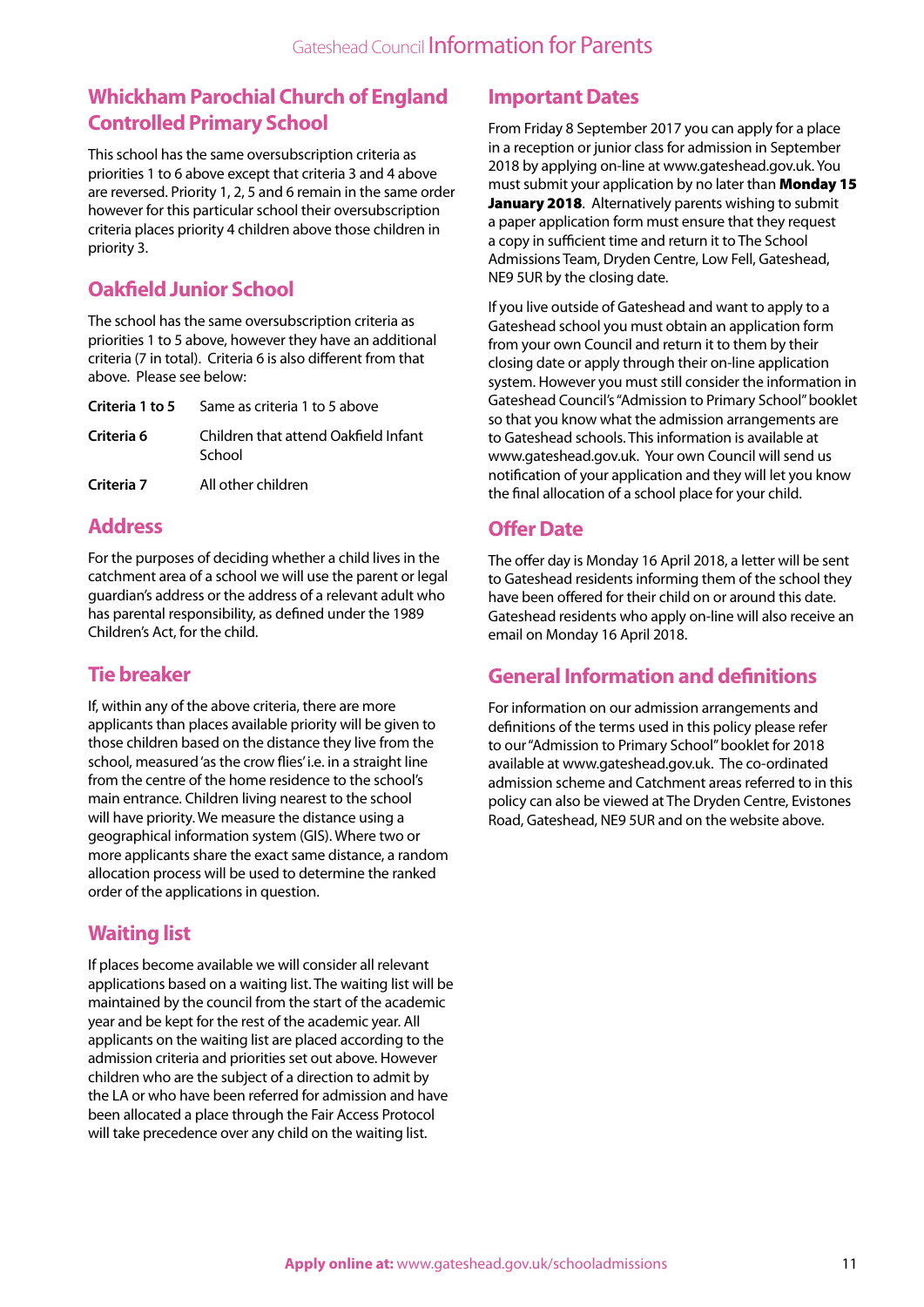## Voluntary Aided School Admission Policies 2018/2019

## Corpus Christi Catholic Primary School Admission Policy 2018/2019

Corpus Christi was founded by the Catholic Church to provide education for children of Catholic families. The school is conducted by its governing body as part of the Catholic Church in accordance with its trust deed and instrument of government, and seeks at all times to be a witness to Jesus Christ. Whenever there are more applications than places available, priority will be given to Catholic children in accordance with the oversubscription criteria listed below.

As a Catholic school, we aim to provide a Catholic education for all our pupils. At a Catholic school, Catholic doctrine and practice permeate every aspect of the school's activity. It is essential that the Catholic character of the school's education be fully supported by all families in the school. We, therefore, hope that all parents (see note 11) will give their full, unreserved and positive support for the aims and ethos of the school. This does not affect the right of an applicant who is not Catholic to apply for and be admitted to a place at the school in accordance with the admission arrangements.

The governing body is the admissions authority and has responsibility for admissions to this school. The local authority undertakes the coordination of admission arrangements.

The admission policy criteria will be dealt with on an equal preference basis.

## **Parishes served by the school**

The school serves the parishes of Corpus Christi and Holy Rosary Gateshead.

## **Published Admission Number**

The governing body has set its admission number at 29 pupils to be admitted to the reception class in the school year which begins in September 2018.

## **Children with an Education, Health and Care plan or a statement of Special Educational Need**

Children who have an Education, Health and Care (EHC) plan or a statement of Special Educational Need where

the school is named as the most appropriate educational setting for the child will be admitted.

## **Application Procedures and Timetable**

To apply for a place at this school, the parent must complete a common application form (CAF) available from the local authority in which the child lives. The parent will be advised of the outcome of the application on 16 April, initially by a letter or email from the local authority on behalf of the governing body.

If the parent is required to provide supplemental evidence to support the application (e.g. a baptismal certificate), this evidence should be provided at the time of application. If not provided, evidence may be sought by the governing body following the closing date for applications. This information must have been correct at the date of closing for applications.

All applications will be considered at the same time and after the closing date for admissions which is 15 January 2018.

## **Late Applications**

Late applications will be administered in accordance with the local authority primary coordinated admissions scheme. Parents are encouraged to ensure that their application is received on time.

## **Admission of Children below Compulsory School Age and Deferred Entry**

A child is entitled to a full-time place in the September following their fourth birthday. A request may be made for the date at which a child, below compulsory school age, is admitted to the school, to be deferred to later in the school year but not beyond the point at which they reach compulsory school age, or beyond the beginning of the final term of the school year. A child may take up a part-time place until the child reaches compulsory school age. Upon receipt of the offer of a place a parent should notify the school in writing, as soon as possible, that they wish to either defer their child's entry to the school or take up a part-time place.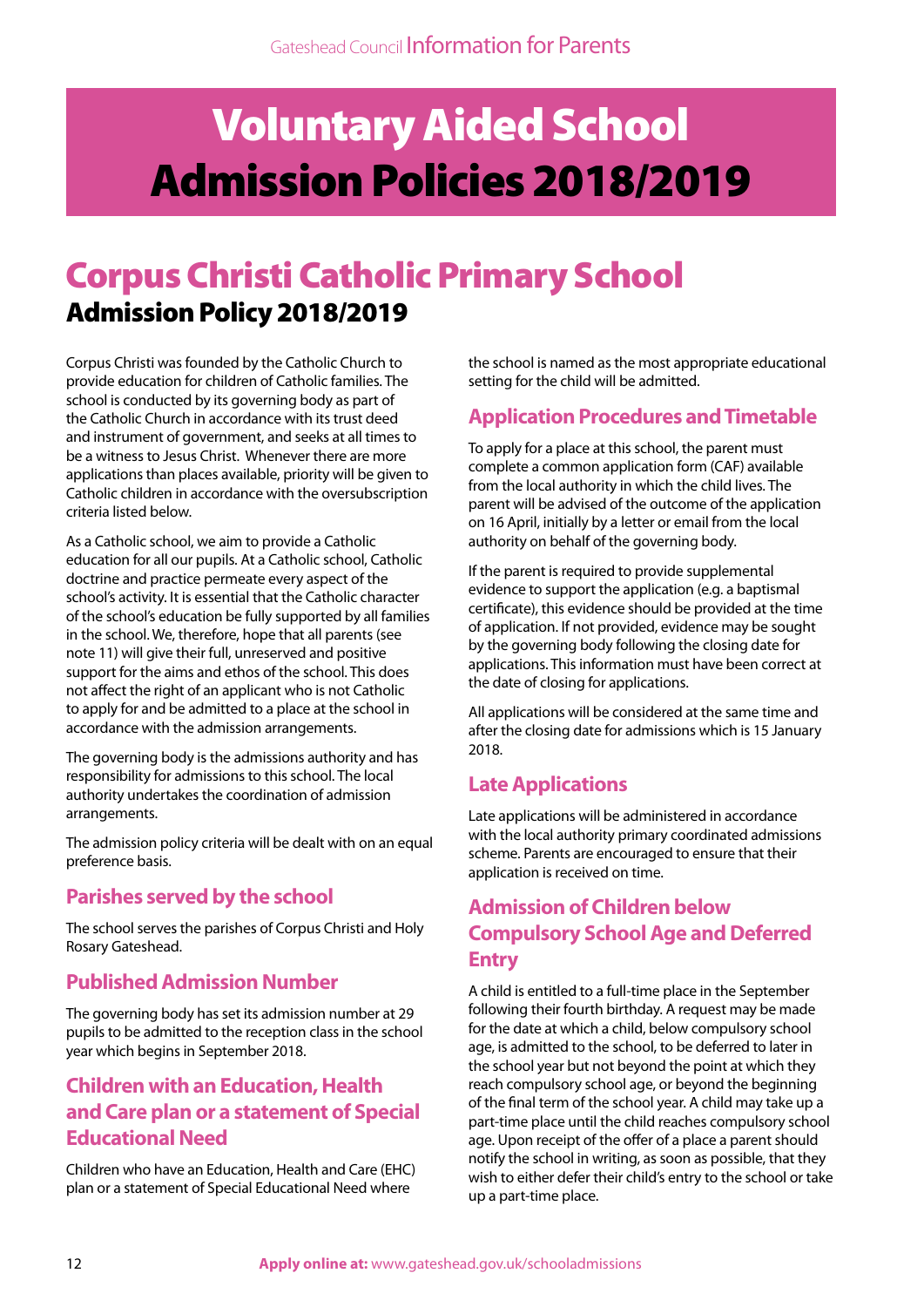## **Admission of Children outside their Normal Age Group**

A request may be made for a child to be admitted outside of their normal age group, for example, if the child is gifted and talented or has experienced problems such as ill health.

Any such request should be made in writing to the headteacher of the school. The governing body will make its decision about the request based on the circumstances of each case and in the best interests of the child. In addition to taking into account the views of the headteacher who has statutory responsibility for the internal organisation, management and control of the school, the governing body will take into account the views of the parents and of appropriate medical and education professionals.

## **Summer Born Children**

The parents of a summer born child, i.e. a child born between 1 April and 31 August, may request that the child be admitted out of their normal age group, to the reception class in the September following their fifth birthday and that that the child will remain in this cohort as they progress through school.

Parents who want to make this request should make an application for their child's normal age group at the usual time. The application to the local authority should include this request and in addition it should be made in writing to the headteacher of the school. The local authority will liaise with the governing body who will make its decision about the request based on the circumstances of each case and in the best interests of the child. In addition to taking into account the views of the headteacher, who has statutory responsibility for the internal organisation, management and control of the school, the governing body will take into account the views of the parents and of appropriate medical and education professionals.

## **Parents will be informed of the outcome of the request before primary national offer day.**

If the request is agreed by the governing body, the application for the normal age group may be withdrawn before a place is offered. If the request is refused, the parent must decide whether to accept the offer of a place for the normal age group, or to refuse it and make an in year application for admission to year one for the September following the child's fifth birthday.

Where a parent's request is agreed, they must make a new application as part of the main admissions round the following year.

One admission authority cannot be required to honour a decision made by another admission authority on admission out of the normal age group. Parents, therefore, should consider whether to request admission out of the

normal year group at all their preference schools, rather than just their first preference schools.

## **Waiting Lists**

In addition to their right of appeal, applicants will be offered the opportunity to be placed on a waiting list. This waiting list will be maintained in order of the oversubscription criteria set out below and not in the order in which applications are received or added to the list. Waiting lists for admission will operate throughout the school year. The waiting list will be held open until the last day of the summer term. Inclusion on the school's waiting list does not mean that a place will eventually become available.

## **Infant Class Size Regulations**

Infant classes may not, by law, contain more than 30 pupils with a single qualified teacher (subject to the provisions in the School Admissions Code for 'excepted children'). Parents do have a right of appeal in accordance with the infant class size regulations if the school is oversubscribed and their child is refused a place.

## **In-Year Applications**

An application can be made for a place for a child at any time outside the admission round and the child will be admitted where there are available places. For information on making an in-year application, parents should contact the local authority, Education Support Service, Dryden Centre, Evistones Road, Low Fell, NE9 5UR on 0191 433 8589.

Where there are places available but more applications than places, the published oversubscription criteria will be applied.

If there are no places available, a request can be made that the child is added to the waiting list (see above).

## **Right of Appeal**

Where a parent has been notified that a place is not available for a child, every effort will be made by the local authority to help the parent to find a place in a suitable alternative school. Parents who are refused a place have a statutory right of appeal. Further details of the appeals process are available by writing to the chair of governors at the school address.

## **Fair Access Protocol**

The school is committed to taking its fair share of children who are vulnerable and/or hard to place, as set out in locally agreed protocols. Accordingly, outside the normal admission round the governing body is empowered to give absolute priority to a child where admission is requested under any local protocol that has been agreed by the governing body for the current school year. The governing body has this power, even when admitting the child would mean exceeding the published admission number.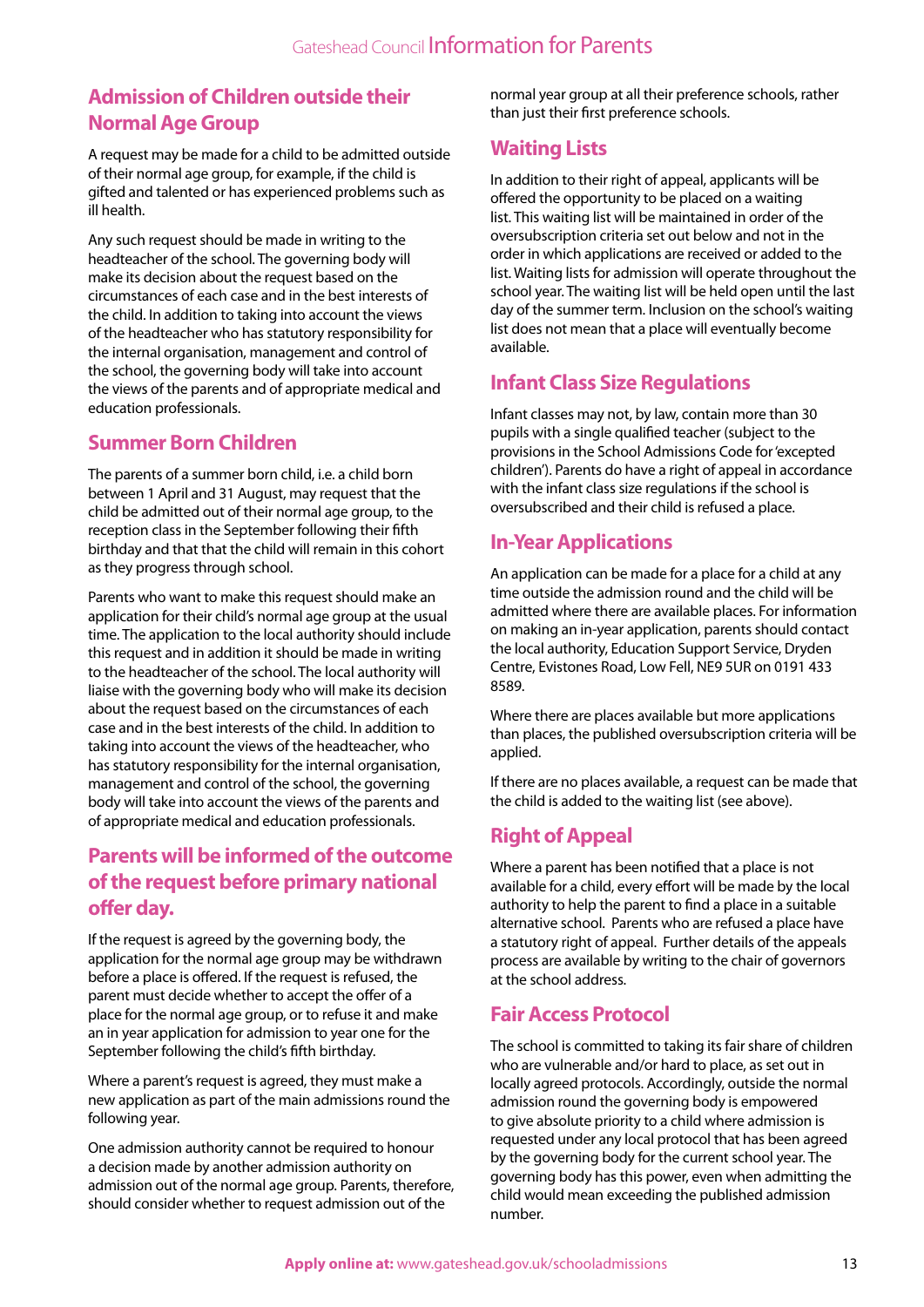## **Nursery**

For children attending the school's nursery, application to the reception class of the school should be made in the normal way, to the local authority. Attendance at the school's nursery does not guarantee that a place will be offered at the school.

## **False Evidence**

The governing body reserves the right to withdraw the offer of a place where false evidence is received.

## **OVERSUBSCRIPTION CRITERIA**

Where there are more applications for places than the number of places available, places will be offered according to the following order of priority.

*First priority in each category will be given to children who will have an older sibling attending the school in September 2018.*

- 1. Looked after and previously looked after children (see notes 2&3)
- 2. Catholic children who are resident in the parishes of Corpus Christi or Holy Rosary (see note 4)
- 3. Other Catholic children (see note 4)
- 4. Catechumens and members of an Eastern Christian Church (see notes 5&6)
- 5. Children of other Christian denominations (see note 7)
- 6. Children of other faiths (see note 8)
- 7. Any other children

## **Tie Breaker**

Where there are places available for some, but not all applicants within a particular criterion priority will be given to children living closest to the school determined by the shortest distance. Distance will be measured as the crow flies in a straight line from the centre of the home residence to the main entrance of the school, (using the Local Authority's computerised measuring system).

In the event of distances being the same for two or more children where this would determine the last place to be allocated, random allocation will be carried out in a public place and supervised by a person independent of the school.

#### **Please see notes and definitions on page 69**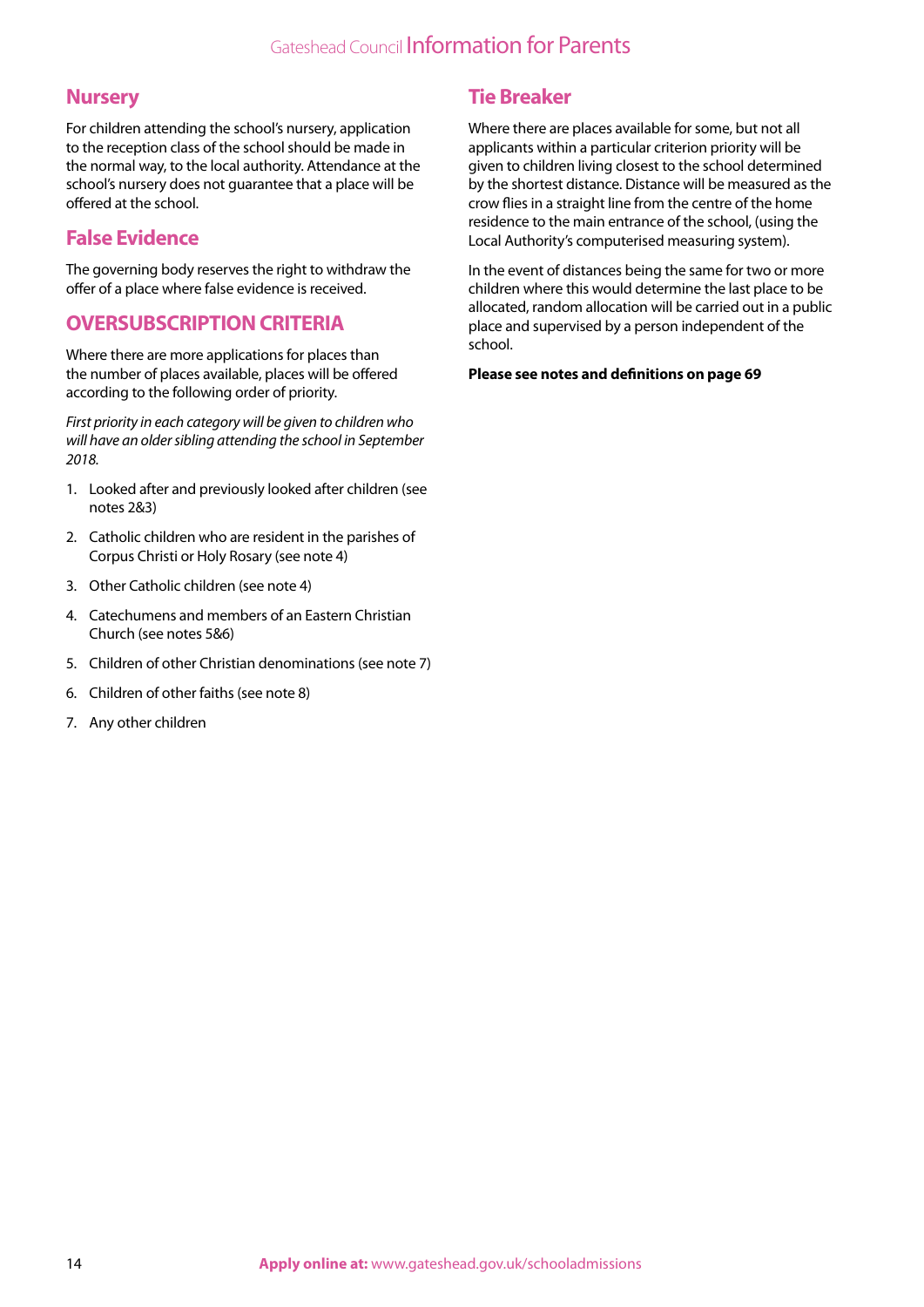## Sacred Heart Catholic Primary School Admission Policy 2018/2019

## **Admission Arrangements for Sacred Heart Catholic Primary School in September 2018**

Sacred Heart Catholic Primary School was founded by the Catholic Church to provide education for children of Catholic families and seeks at all times to be a witness to Jesus Christ.

As a Catholic school, we aim to provide a Catholic education for all our pupils. At a Catholic school, Catholic doctrine and practice permeate every aspect of the school's activity. It is essential that the Catholic character of the school's education be fully supported by all families in the school. We, therefore, hope that all parents will give their full, unreserved and positive support for the aims and ethos of the school. This does not affect the right of an applicant who is not Catholic to apply for and be admitted to a place at the school in accordance with the admission arrangements.

## **1. The Admission Authority**

- 1.1. Sacred Heart RC Primary School Byermoor is a member of the St Thomas More Partnership of Schools.
- 1.2. The Admissions Authority for Sacred Heart is therefore the Board of Directors of the St Thomas More Partnership of Schools, who are responsible for determining the school's admissions arrangements.
- 2. Admission Into Reception September 2018
- 2.1. The School will admit 26 pupils into reception in September 2018.
- 3. Catchment Area
- 3.1. The catchment area for Sacred Heart RC Primary School Byermoor is the parish of Sacred Heart Byermoor.
- 3.2. A map showing the boundary of the parish is available on the school website and from the St Thomas More Partnership of Schools website.

## **4. Applications for a place in Reception**

- 4.1. Applications procedures and timetables will follow the locally agreed co-ordinated scheme with Gateshead LA. Details on this scheme can be found on the Gateshead Council website.
- 4.2. If there are more places than applicants then all applicants will be accepted.
- 4.3. If there are more applications than places available then the Governors will apply the oversubscription criteria as outlined in section 13 of this policy.
- 4.4. If there are more applicants than available places the School will treat all applications equally, regardless of the order of preference given by the parents. All the applications are placed in order using the oversubscription criteria. Allocation of places is then

coordinated by the Local Authority.

- 4.5. Late applications can be made and will be handled as in the Co-ordinated Scheme.
- 4.6. The Governors reserve the right to declare an application null and void or to withdraw an offer of a place if any of the information submitted is false.
- 4.7. Parents will be notified on, or around, the 16 April 2018 whether or not their child has been offered a place at the school.
- 4.8. Applicants refused admission into reception are entitled to appeal to an independent appeals panel. Further details of the appeals process are available by writing to the Chair of Governors at the school address.
- 4.9. Infant classes may not, by law, contain more than 30 pupils with a single qualified teacher (subject to the provisions in the School Admissions Code for 'excepted children'). Parents do have a right of appeal in accordance with the infant class size regulations if the school is oversubscribed and their child is refused a place.

## **5. Admission of Children below Compulsory School Age and Deferred Entry**

- 5.1. A child is entitled to a full-time place in the September following their fourth birthday. A request may be made for the date at which a child, below compulsory school age, is admitted to the school, to be deferred to later in the school year but not beyond the point at which they reach compulsory school age, or beyond the beginning of the final term of the school year. A child may take up a part-time place until the child reaches compulsory school age.
- 5.2. Upon receipt of the offer of a place a parent should notify the school in writing, as soon as possible, that they wish to either defer their child's entry to the school or take up a part-time place.

## **6. Admission of Children outside their Normal Age Group**

- 6.1. A request may be made for a child to be admitted outside of their normal age group, for example, if the child is gifted and talented or has experienced problems such as ill health.
- 6.2. Any such request should be made in writing to the Head Teacher of the school. The governing body will make its decision about the request based on the circumstances of each case and in the best interests of the child. In addition to taking into account the views of the Head Teacher who has statutory responsibility for the internal organisation, management and control of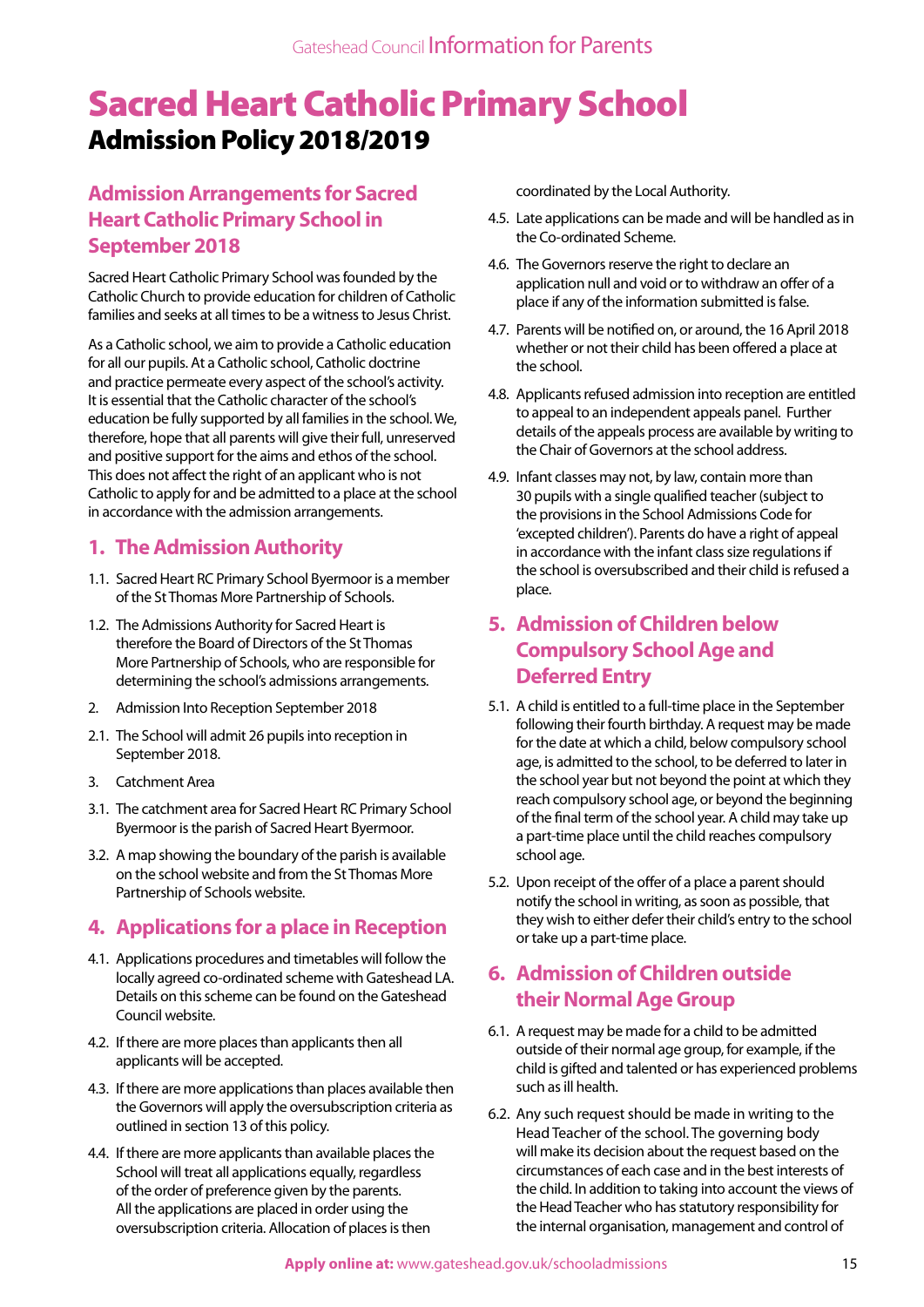the school, the governing body will take into account the views of the parents and of appropriate medical and education professionals.

## **7. Summer Born Children**

- 7.1. The parents of a summer born child, i.e. a child born between 1 April and 31 August, may request that the child be admitted out of their normal age group, to the reception class in the September following their fifth birthday and that the child will remain in this cohort as they progress through school.
- 7.2. Parents who want to make this request should make an application for their child's normal age group at the usual time. The application to the local authority should include this request and in addition it should be made in writing to the Head Teacher of the school. The local authority will liaise with the governing body who will make its decision about the request based on the circumstances of each case and in the best interests of the child. In addition to taking into account the views of the Head Teacher, who has statutory responsibility for the internal organisation, management and control of the school, the governing body will take into account the views of the parents and of appropriate medical and education professionals.
- 7.3. Parents will be informed of the outcome of the request before primary national offer day.
- 7.4. If the request is agreed by the governing body, the application for the normal age group may be withdrawn before a place is offered. If the request is refused, the parent must decide whether to accept the offer of a place for the normal age group, or to refuse it and make an in year application for admission to year one for the September following the child's fifth birthday.
- 7.5. Where a parent's request is agreed, they must make a new application as part of the main admissions round the following year.
- 7.6. One admission authority cannot be required to honour a decision made by another admission authority on admission out of the normal age group. Parents, therefore, should consider whether to request admission out of the normal year group at all their preference schools, rather than just their first preference schools.

## **8. Fair Access Protocol**

8.1. The school is committed to taking its fair share of children who are vulnerable and/or hard to place, as set out in locally agreed protocols. Accordingly, outside the normal admission round the governing body is empowered to give absolute priority to a child where admission is requested under any local protocol that has been agreed by the governing body for the current school year. The governing body has this power, even when admitting the child would mean exceeding the published admission number.

## **9. Waiting List**

- 9.1. If the school has reached its admission number a Waiting List will be maintained from 11 May 2018.
- 9.2. Any parent can request that their child be placed on the waiting list.
- 9.3. Children will be placed on the waiting list according to the oversubscription criteria.
- 9.4. The date of application to be placed on the list will not be used in any selection process.
- 9.5. The school will continue to maintain the waiting list during the corresponding school year and outside the normal year of entry.
- 9.6. Pupils who are allocated a place at the school under the Local Authority's Fair Access Protocol must take precedence over all those on the waiting list.

## **10. Repeat Applications**

- 10.1. Repeat applications for entry into a particular year group in the same academic year will not be considered unless there is a material change in the circumstances of the child or parent. An application may be made for a subsequent academic year.
- 10.2. A material change in circumstance may be a change of address or a change in the baptismal status of the child.

### **11. In year applications**

- 11.1. An application can be made for a place for a child at any time outside the admission round and the child will be admitted where there are available places. For information on making an in-year application, parents should contact the local authority, Education Support Service, Dryden Centre, Evistones Road, Low Fell, NE9 5UR on 0191 433 8589.
- 11.2. Where there are places available but more applications than places, the published oversubscription criteria will be applied.
- 11.3. If there are no places available, a request can be made that the child is added to the waiting list (see above).

## **12. Right of Appeal**

12.1. Where a parent has been notified that a place is not available for a child, every effort will be made by the local authority to help the parent to find a place in a suitable alternative school. Parents who are refused a place have a statutory right of appeal. Further details of the appeals process are available by writing to the Chair of Governors at the school address.

## **13. Oversubscription Criteria**

13.1. Children with an Education, Health and Care plan or a statement of Special Educational Need: Children who have an Education, Health and Care (EHC) plan or a statement of Special Educational Need where the school is named as the most appropriate educational setting for the child will be admitted.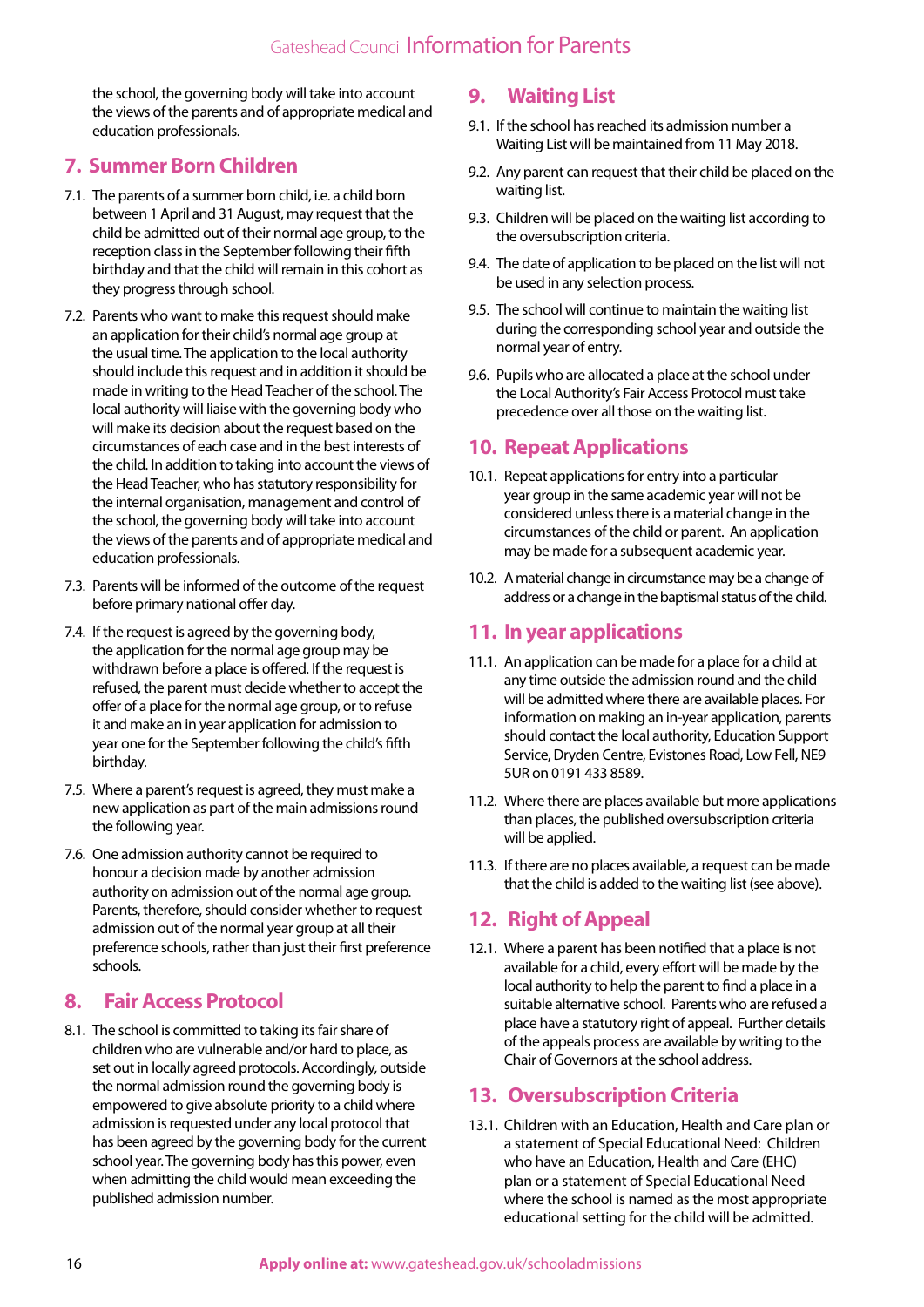| Order of<br><b>Priority</b> | <b>Oversubscription Criteria</b>                                                                                                                    | <b>How verified</b>                                              |
|-----------------------------|-----------------------------------------------------------------------------------------------------------------------------------------------------|------------------------------------------------------------------|
|                             | Looked after children and previously looked after children.                                                                                         | LA records                                                       |
| $\overline{2}$              | Catholic children whose home address is within the catchment area served by<br>the school.                                                          | <b>Baptismal Certificate</b><br>of the child.                    |
| 3                           | Catholic children whose home address is outside of the catchment area served<br>by the school.                                                      | <b>Baptismal Certificate</b><br>of the child                     |
| 4                           | Children who have an older brother or sister in the school at the time of<br>admission.                                                             | Information held by<br>the School.                               |
| 5                           | Children who are practising members of another Christian denomination and<br>whose home address is within the catchment area served by the school.  | The School will seek<br>verification from the<br>Vicar/Minister. |
| 6                           | Children who are practising members of another Christian denomination and<br>whose home address is outside the catchment area served by the school. | The School will seek<br>verification from the<br>Vicar/Minister. |
|                             | All other children.                                                                                                                                 |                                                                  |

## **14. Additional Notes**

- 14.1 An Education, Health and Care Plan is a plan made by the local authority under section 37 of the Children and Families Act 2014, specifying the special educational provision required for a child. A Statement of Special Educational Needs is a statement made by the local authority under section 324 of the Education Act 1996, specifying the special educational provision for a child.
- 14.2 A **looked after child** is a child who is (a) in the care of a local authority or (b) being provided with accommodation by a local authority in the exercise of their social services functions (see the definition in section 22 (1) of the Children Act 1989): An **adoption order** is an order under section 46 of the Adoption and Children Act 2002. A child **arrangements order** is an order outlining the arrangements as to the person with whom the child will live under the provisions of section 14 of the Children and Families Act 2014. A **special guardianship order** is an order appointing one or more individuals to be a child's special guardian or guardians. A *previously looked after child* is a child who immediately moved on from that status after becoming subject to an adoption, child arrangement order or special guardianship order.
- 14.3 Definition of Catholic: a member of a Church in full communion with the See of Rome. This includes the Eastern Catholic Churches. This will be evidenced by a certificate of baptism in a Catholic Church or a certificate of reception into the full communion of the Catholic Church. Those who have difficulty obtaining written evidence of baptism or reception should contact their parish priest who, after consulting with the Diocese, will decide how the question of baptism or reception is to be resolved and how written evidence is to be produced in accordance with the law of the Church.
- 14.4 Definition of practising members of other Christian denominations: children who are members of

a Church or religious community that practises Trinitarian baptism recognised by the Catholic Church. Applicants must provide a baptismal certificate or where child baptism is not practised, a letter confirming their church membership and practise from their minister or faith leader.

- 14.5 Definition of Sibling: Sibling means a child who lives as a brother or sister in the same house, including natural brothers or sisters, adopted brothers or sisters, stepbrothers or sisters, foster brothers or sisters, or the child of a parent's partner where the child for whom the school place is sought is living in the same family unit at the same address as that sibling. It also includes natural brothers or sisters where the child for whom the school place is sought is not living in the same family unit at the same address as that sibling.
- 14.6 Where there are places available for some, but not all applicants within a particular criterion priority will be given to children living closest to the school determined by the shortest distance. Distance will be measured as the crow flies in a straight line from the centre of the home residence to the main entrance of the school, (using the Local Authority's computerised measuring system).

In the event of distances being the same for two or more children where this would determine the last place to be allocated, random allocation will be carried out in a public place and supervised by a person independent of the school.

14.7 In the event of distances being the same for two or more children where this would determine the last place to be allocated, random allocation will be carried out in a public place and supervised by a person independent of the school. Home Address is the parental address which will be used in applying the admission criteria. This means that, when stating your choice of school, you should give the parental/ guardian address at the time of application.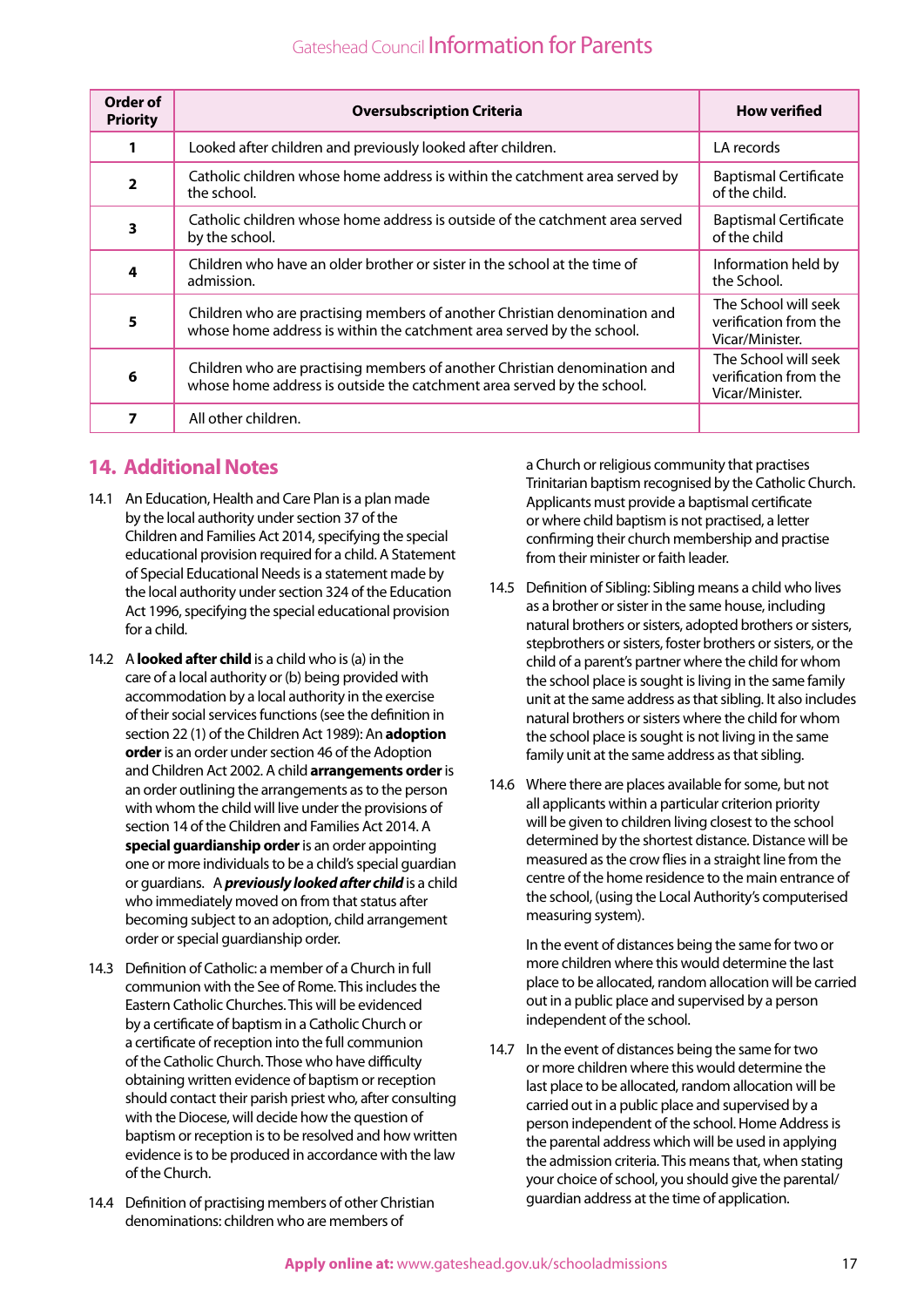## St Agnes' Catholic Primary School Admission Policy 2018/2019

St Agnes' Catholic Primary School was founded by the Catholic Church to provide education for children of Catholic families. The school is conducted by its governing body as part of the Catholic Church in accordance with its trust deed and instrument of government, and seeks at all times to be a witness to Jesus Christ. Whenever there are more applications than places available, priority will be given to Catholic children in accordance with the oversubscription criteria listed below.

As a Catholic school, we aim to provide a Catholic education for all our pupils. At a Catholic school, Catholic doctrine and practice permeate every aspect of the school's activity. It is essential that the Catholic character of the school's education be fully supported by all families in the school. We, therefore, hope that all parents (see note 11) will give their full, unreserved and positive support for the aims and ethos of the school. This does not affect the right of an applicant who is not Catholic to apply for and be admitted to a place at the school in accordance with the admission arrangements.

The governing body is the admissions authority and has responsibility for admissions to this school. The local authority undertakes the coordination of admission arrangements.

The admission policy criteria will be dealt with on an equal preference basis.

## **Parishes served by the school**

The school serves the parish of St Agnes' Crawcrook.

## **Published Admission Number**

The governing body has set its admission number at 30 pupils to be admitted to the Reception class in the school year which begins in September 2018.

## **Children with an Education, Health and Care plan or a statement of Special Educational Need**

Children who have an Education, Health and Care (EHC) plan or a statement of Special Educational Need where the school is named as the most appropriate educational setting for the child will be admitted.

## **Application Procedures and Timetable**

To apply for a place at this school, the parent must complete a common application form (CAF) available from the local authority in which the child lives. The parent will be advised of the outcome of the application on 16 April, initially by a letter or email from the local authority on behalf of the governing body.

If the parent is required to provide supplemental evidence to support the application (e.g. a baptismal certificate), this evidence should be provided at the time of application. If not provided, evidence may be sought by the governing body following the closing date for applications. This information must have been correct at the date of closing for applications.

All applications will be considered at the same time and after the closing date for admissions which is 15 January 2018.

## **Late Applications**

Late applications will be administered in accordance with the local authority primary coordinated admissions scheme. Parents are encouraged to ensure that their application is received on time.

## **Admission of Children below Compulsory School Age and Deferred Entry**

A child is entitled to a full-time place in the September following their fourth birthday. A request may be made for the date at which a child, below compulsory school age, is admitted to the school, to be deferred to later in the school year but not beyond the point at which they reach compulsory school age, or beyond the beginning of the final term of the school year. A child may take up a parttime place until the child reaches compulsory school age. Upon receipt of the offer of a place a parent should notify the school in writing, as soon as possible, that they wish to either defer their child's entry to the school or take up a part-time place.

## **Admission of Children outside their Normal Age Group**

A request may be made for a child to be admitted outside of their normal age group, for example, if the child is gifted and talented or has experienced problems such as ill health.

Any such request should be made in writing to the headteacher of the school. The governing body will make its decision about the request based on the circumstances of each case and in the best interests of the child. In addition to taking into account the views of the headteacher who has statutory responsibility for the internal organisation, management and control of the school, the governing body will take into account the views of the parents and of appropriate medical and education professionals.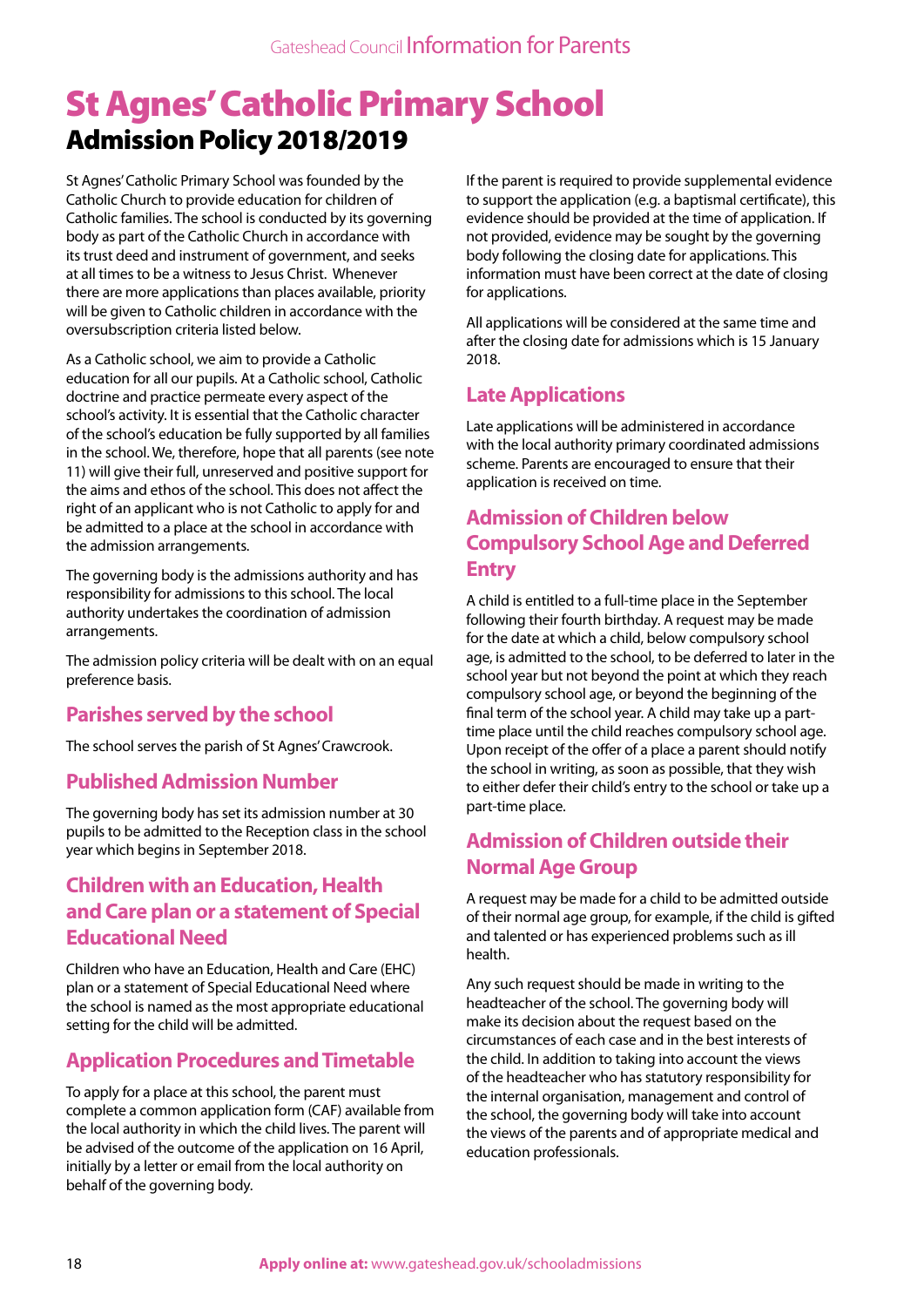## **Summer Born Children**

The parents of a summer born child, i.e. a child born between 1 April and 31 August, may request that the child be admitted out of their normal age group, to the reception class in the September following their fifth birthday and that the child will remain in this cohort as they progress through school.

Parents who want to make this request should make an application for their child's normal age group at the usual time. The application to the local authority should include this request and in addition it should be made in writing to the headteacher of the school. The local authority will liaise with the governing body who will make its decision about the request based on the circumstances of each case and in the best interests of the child. In addition to taking into account the views of the headteacher, who has statutory responsibility for the internal organisation, management and control of the school, the governing body will take into account the views of the parents and of appropriate medical and education professionals.

Parents will be informed of the outcome of the request before primary national offer day.

If the request is agreed by the governing body, the application for the normal age group may be withdrawn before a place is offered. If the request is refused, the parent must decide whether to accept the offer of a place for the normal age group, or to refuse it and make an in year application for admission to year one for the September following the child's fifth birthday.

Where a parent's request is agreed, they must make a new application as part of the main admissions round the following year.

One admission authority cannot be required to honour a decision made by another admission authority on admission out of the normal age group. Parents, therefore, should consider whether to request admission out of the normal year group at all their preference schools, rather than just their first preference schools.

## **Waiting Lists**

In addition to their right of appeal, applicants will be offered the opportunity to be placed on a waiting list. This waiting list will be maintained in order of the oversubscription criteria set out below and not in the order in which applications are received or added to the list. Waiting lists for admission will operate throughout the school year. The waiting list will be held open until the last day of the summer term. Inclusion on the school's waiting list does not mean that a place will eventually become available.

## **Infant Class Size Regulations**

Infant classes may not, by law, contain more than 30 pupils with a single qualified teacher (subject to the provisions in the School Admissions Code for 'excepted children'). Parents do have a right of appeal in accordance with the infant class size regulations if the school is oversubscribed and their child is refused a place.

## **In-Year Applications**

An application can be made for a place for a child at any time outside the admission round and the child will be admitted where there are available places. For information on making an in-year application, parents should contact the local authority, Education Support Service, Dryden Centre, Evistones Road, Low Fell, NE9 5UR on 0191 433 8589.

Where there are places available but more applications than places, the published oversubscription criteria will be applied.

If there are no places available, a request can be made that the child is added to the waiting list (see above).

## **Right of Appeal**

Where a parent has been notified that a place is not available for a child, every effort will be made by the local authority to help the parent to find a place in a suitable alternative school. Parents who are refused a place have a statutory right of appeal. Further details of the appeals process are available by writing to the chair of governors at the school address.

## **Fair Access Protocol**

The school is committed to taking its fair share of children who are vulnerable and/or hard to place, as set out in locally agreed protocols. Accordingly, outside the normal admission round the governing body is empowered to give absolute priority to a child where admission is requested under any local protocol that has been agreed by the governing body for the current school year. The governing body has this power, even when admitting the child would mean exceeding the published admission number.

## **Nursery**

For children attending the school's nursery, application to the reception class of the school should be made in the normal way, to the local authority. Attendance at the school's nursery does not guarantee that a place will be offered at the school.

## **False Evidence**

The governing body reserves the right to withdraw the offer of a place where false evidence is received.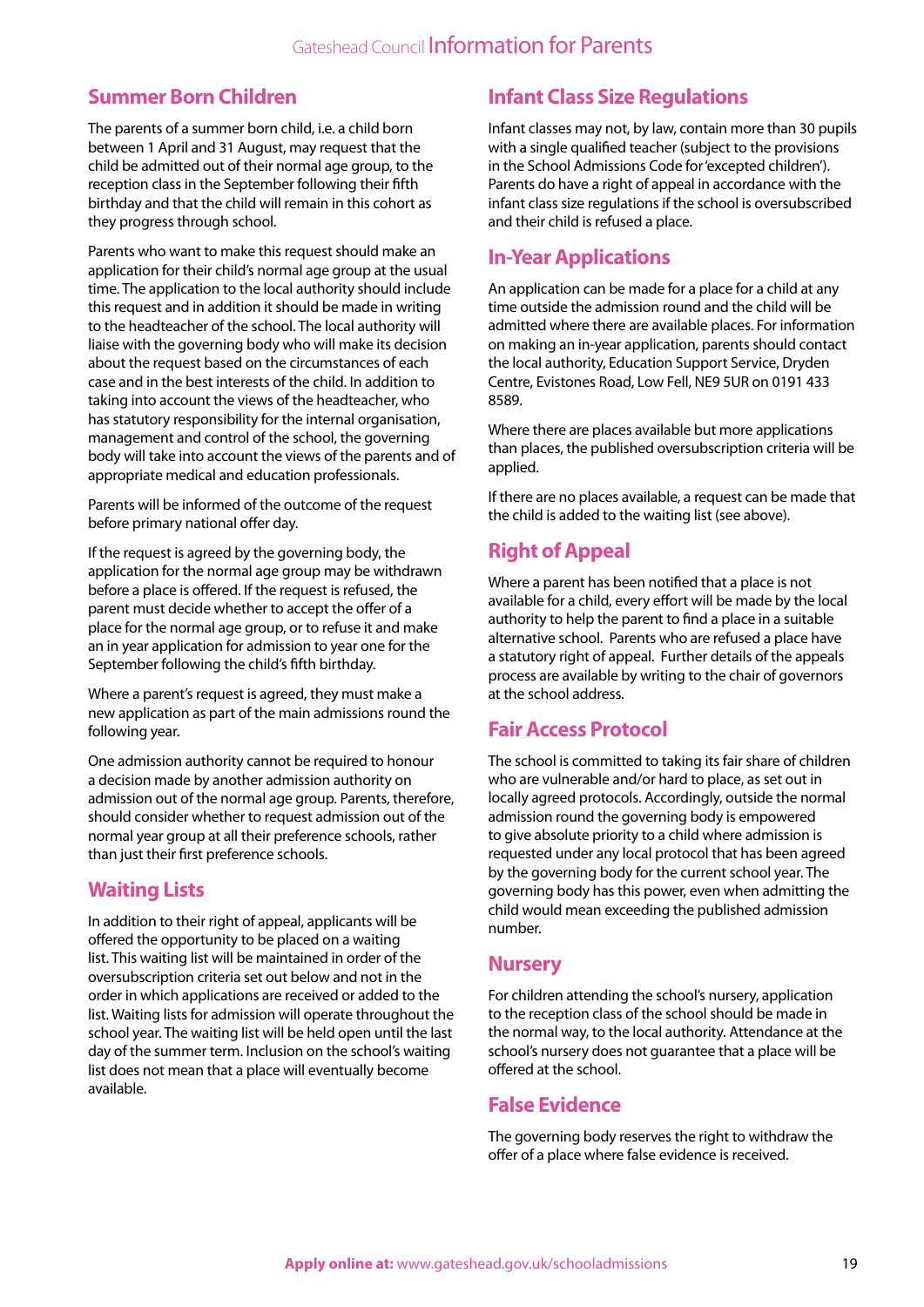### **OVERSUBSCRIPTION CRITERIA**

Where there are more applications for places than the number of places available, places will be offered according to the following order of priority.

*First priority in each category will be given to children who will have an older sibling attending the school in September 2018.*

- 1. Catholic looked after and previously looked after children. (see notes 2 & 3)
- 2. Catholic children who are resident in the parish of St Agnes' (see note 4)
- 3. Other Catholic children (see note 4)
- 4. Looked after and previously looked after children (see notes 2 & 3)
- 5. Non-Catholic children who have an older brother or sister in school in September 2018. (see note 10)
- 6. Catechumens and members of an Eastern Christian Church (see notes 5 & 6)
- 7. Children of other Christian denominations (see note 7)
- 8. Children of other faiths (see note 8)
- 9. Any other children

## **Tie Breaker**

Where there are places available for some, but not all applicants within a particular criterion priority will be given to children living closest to the school determined by the shortest distance. Distance will be measured as the crow flies in a straight line from the centre of the home residence to the main entrance of the school, (using the Local Authority's computerised measuring system).

In the event of distances being the same for two or more children where this would determine the last place to be allocated, random allocation will be carried out in a public place and supervised by a person independent of the school.

#### **Please see notes and definitions on page 69.**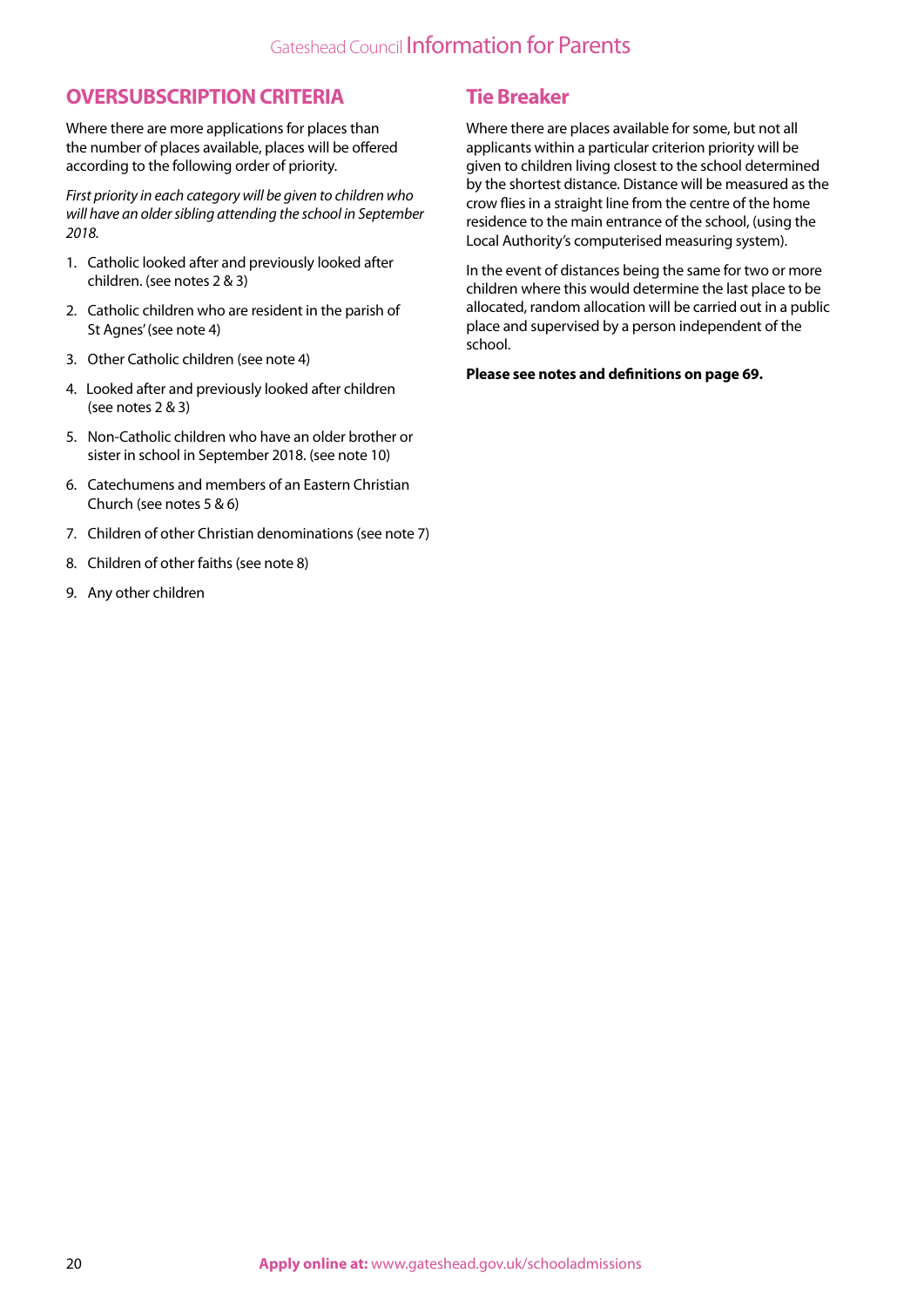## St Aidan's Church of England Primary School Admission Policy 2018/2019

The Governing Body of St Aidan's Church of England Primary School is the Admissions Authority for the school and they intend to admit up to 30 pupils to the Reception year group in September 2018. This arrangement follows consultation between the Governing Body, the LA, all other schools in the area and all other Admission Authorities in the area.

In the event of the number of applications exceeding the number of places available priority will be given to applications in the order of priority indicated below.

## **Over-Subscription Criteria**

- 1. Looked-after children and children who were previously looked after, but ceased to be so because, immediately after being looked after, they became subject to an adoption, child arrangements or special guardianship order (see definitions below).
- 2. Children with at least one parent who worships in a Church of England congregation in the Parish of Bensham and Teams who will have a brother or sister at the school at the time of admission (see definitions below)
- 3. Other Children with a brother or sister at the school at the time of admission
- 4. Children with at least one parent who worships in a Church of England congregation in the Parish of Bensham and Teams (see definitions below)
- 5. Children with at least one parent who worships in another faith community in the Parish of Bensham and Teams (see definitions below)
- 6. Children who have exceptional medical or social needs (see definitions below)
- 7. Children of parents living within the Parish of Bensham and Teams.
- 8. Other children

## **Tie Breaker**

Where there are places available for some but not all applicants within a particular priority, distance from the home to school will be the deciding factor, with preference given to those applicants who live nearest the school when measured in a straight line (i.e. as the crow flies) from the centre of the home residence to the school's main entrance. Gateshead Local Authority support the school in the use of there computerised measuring system if necessary.

## **Waiting List**

A waiting list will be maintained if the school is oversubscribed. If places subsequently become available after the closing date places will be allocated from those applicants on the waiting list. The waiting list will be maintained according to the admission criteria above up to the end of the Autumn Term in the relevant academic year.

## **Other Information**

We reserve the right to seek proof of address where relevant.

Children who have a statement of Special Educational Need or Education Health and Care Plan which names our school will be admitted to the school.

## **Admission of children below compulsory school age and deferred entry to school**

The School Admissions Code requires school admission authorities to provide for the admission of all children in the September following their fourth birthday. However, a child is not required to start school until they have reached compulsory school age following their fifth birthday. For summer born children (those born after 1 April) this can sometimes be almost a full school year after the point at which they could first be admitted.

Some parents may feel that their child is not ready to start school in the September following their fourth birthday. Parents are entitled to request in writing that:-

- their child attends part-time until they reach compulsory school age, or
- that the date their child is admitted to school is deferred until later in the same academic year or until the term in which the child reaches compulsory school age
- **• The school will hold any deferred place for the child, although, in the majority of cases, we find that children benefit from starting at the beginning of the school year, rather than part way through it.**
- that the date their child is admitted to school is deferred until the term after the child reaches compulsory school age.

The child must, however, start school full-time in the term after their fifth birthday.

If parents of summer born children wish to defer entry as outlined above and wish them to be admitted to the Reception Year in the term following their fifth birthday, rather than year 1, then parents should apply at the usual time for a place in September of the current academic year together with a written request that the child is admitted outside of his or her normal age group to the Reception Year in September the following year providing supporting reasons for seeking a place outside of the normal age group. This should be discussed with the Head Teacher as soon as possible. If their request is agreed, and this should be clear before the national offer day, their application for the normal age group may be withdrawn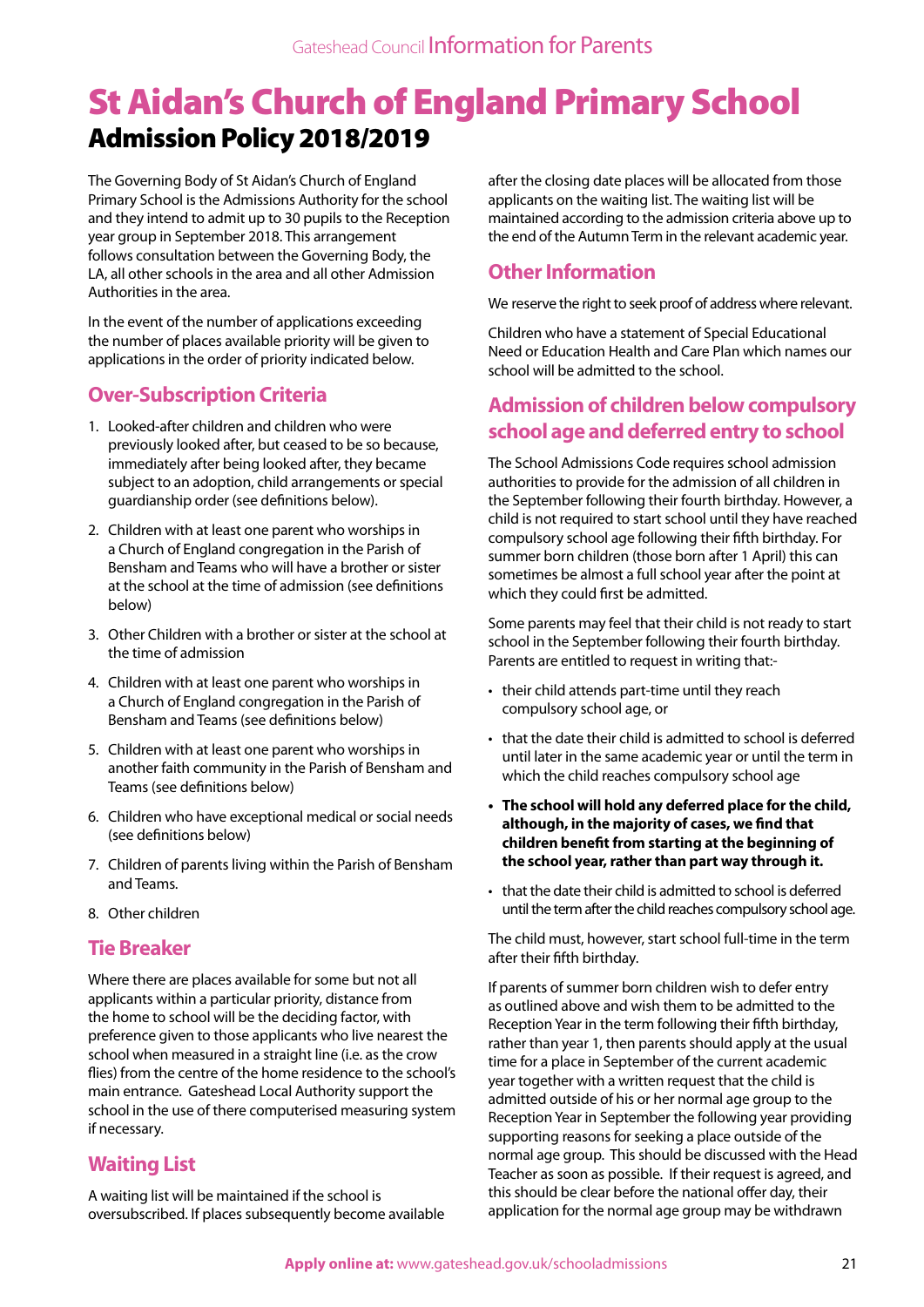before any place is offered and they should reapply in the normal way for a Reception place in the following year. If their request is refused, the parents must decide whether to wait for any offer of a place in the current academic year (NB it will still be subject to the over-subscription criteria in this policy) or to withdraw their application and apply for a year 1 place the following year. Parents should be aware that the Year 1 group may have no vacancies as it could be full with children transferring from the previous Reception Year group Requests from parents for places outside a normal age group will be considered carefully e.g. for those who have missed education due to ill health. Each case will be considered on its own merits and circumstances. However, such admissions will not normally be agreed without a consensus that to do so would be in the pupil's interests. It is recommended that parents discuss their wishes with the head teacher in advance of applying for a place. The governors may ask relevant professionals for their opinion on the case. It should be noted that if a place in the requested age group is refused, but one in the normal age group is offered then there is no right of appeal.

#### **Further information and advice on the admission of summer born children is available from School Admissions, Education Support Team, Dryden Centre, Gateshead NE9 5UR.**

A map showing the parish boundaries can be inspected in the school office and on the school website – www.staidansprimary.co.uk

Nursery admissions are entirely separate and parents are asked to note that attendance at the school's Nursery does not guarantee a place in the Reception Class.

Parents who are refused a place have a statutory right of appeal. Further details of the appeals process are available from the school. An appeals timetable is available on the school website www.staidansprimary.co.uk

The Admissions Policy Criteria will be applied on an Equal Preference basis. This means that the Admission Policy Criteria will be applied to every child who makes an application to attend our school.

If relevant where an application was originally considered on the basis of false information provided by the parent (e.g. fraudulent information about address or church attendance) then the Governing Body reserves the right to place the child in a much lower category based on the established facts. Where a parent fails to provide evidence requested by the Governing Body then the application will be considered and placed in the relevant criteria based only on the information provided. An offer of a place provided on the basis of fraudulent evidence may be subsequently withdrawn if found to have denied a place to a child who was more eligible for the place under the admission criteria.

Parents will be notified as to whether or not their child has been allocated a place by 16 April 2018.

## **Definitions**

- **'Looked After Child'** is a child who is in the care of the local authority in accordance with Section 22 of the Children Act 1989 at the time the application for admission to school is made and whom the local authority has confirmed will still be 'looked after' at the date of admission.
- An **'adoption order'** is an order made under section 46 of the Adoption and Children Act 2002.
- A **'residence order'** is an order outlining the arrangements as to the person with whom the child will live under section 8 of the Children Act 1989.
- A **'special guardianship order'** is an order appointing one or more individuals to be a child's special guardian or guardians.
- If applicants are seeking admission under the criterion of worshipping regularly at a Parish Church or other Christian church, they will be asked to provide evidence that they worship regularly, eg a letter from the incumbent. (Regularly and frequently is defined as attendance at least once per month over the last twelve months. It is sufficient for one parent/carer to attend).
- If applicants are seeking admission under the criterion of special medical needs or other special circumstances, they will be asked to provide appropriate evidence, eg a letter from a doctor or specialist. The evidence must clearly demonstrate why the school is the only school that can meet the child's needs. It should explain the difficulties that would arise if the child has to attend an alternative school. This evidence must be submitted with the application on or before the closing date. The governors must be satisfied that there is a specified medical reason which makes attendance at this school essential.
- Multiple Births Where there are more applications than places, children from multiple births will be given priority within each criterion. If a further tie beak is necessary, distance between home and school will be used to prioritise applications.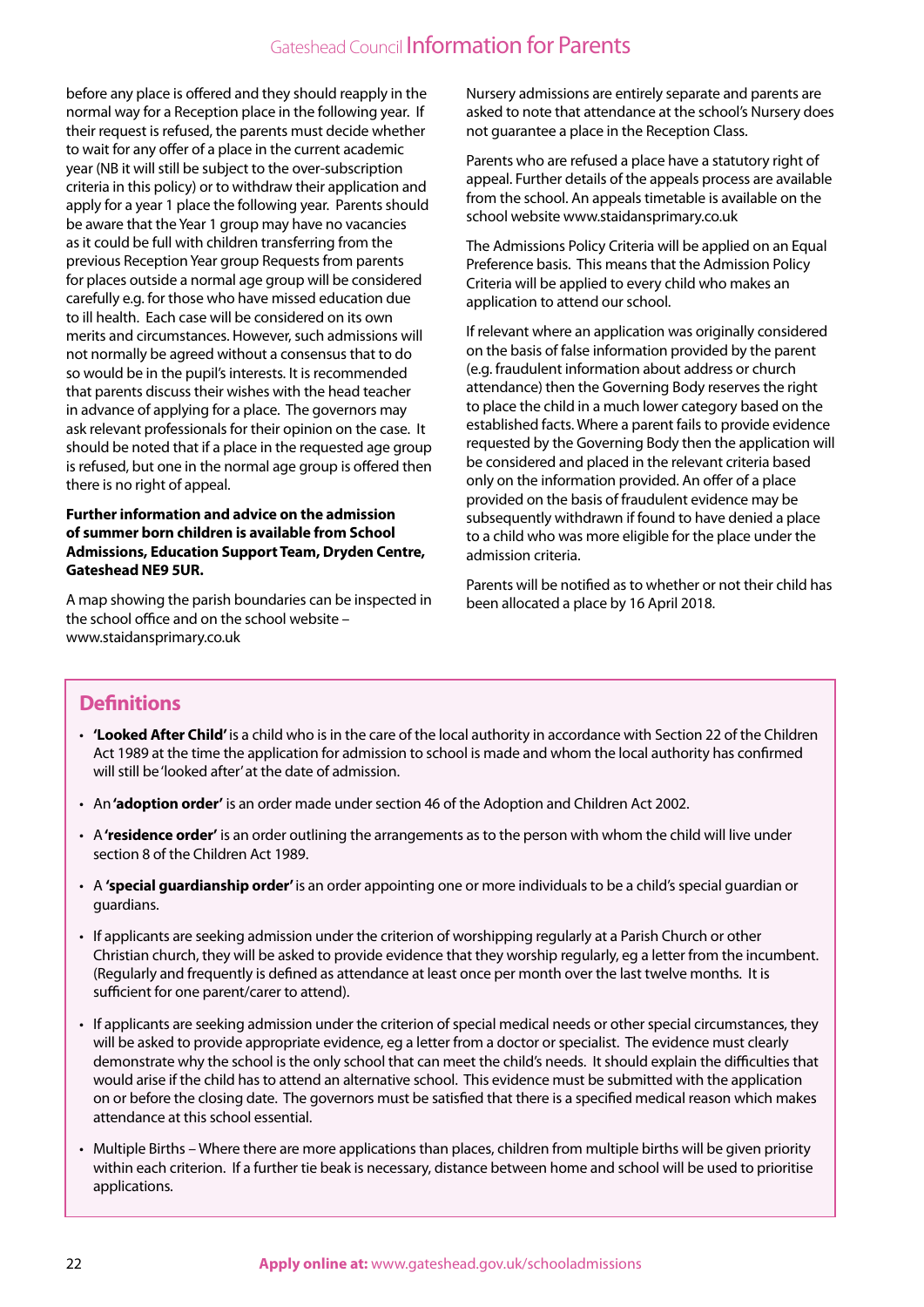## St. Alban's Catholic Primary School Admission Policy 2018/2019

St. Alban's Catholic Primary School was founded by the Catholic Church to provide education for children of Catholic families. The school is conducted by its governing body as part of the Catholic Church in accordance with its trust deed and instrument of government, and seeks at all times to be a witness to Jesus Christ. Whenever there are more applications than places available, priority will be given to Catholic children in accordance with the oversubscription criteria listed below.

As a Catholic school, we aim to provide a Catholic education for all our pupils. At a Catholic school, Catholic doctrine and practice permeate every aspect of the school's activity. It is essential that the Catholic character of the school's education be fully supported by all families in the school. We, therefore, hope that all parents (see note 11) will give their full, unreserved and positive support for the aims and ethos of the school. This does not affect the right of an applicant who is not Catholic to apply for and be admitted to a place at the school in accordance with the admission arrangements.

The governing body is the admissions authority and has responsibility for admissions to this school. The local authority undertakes the coordination of admission arrangements.

The admission policy criteria will be dealt with on an equal preference basis.

## **Parishes served by the school**

The school serves the parish(es) of St. Alban's, Pelaw and St. Patrick's, Felling

## **Published Admission Number**

The governing body has set its admission number at 30 pupils to be admitted to the reception class in the school year which begins in September 2018.

## **Children with an Education, Health and Care plan or a statement of Special Educational Need**

Children who have an Education, Health and Care (EHC) plan or a statement of Special Educational Need where the school is named as the most appropriate educational setting for the child will be admitted.

## **Application Procedures and Timetable**

To apply for a place at this school, the parent must complete a common application form (CAF) available from the local authority in which the child lives. The parent will be advised of the outcome of the application on 16 April, initially by a letter or email from the local authority on behalf of the governing body.

If the parent is required to provide supplemental evidence to support the application (e.g. a baptismal certificate), this evidence should be provided at the time of application. If not provided, evidence may be sought by the governing body following the closing date for applications. This information must have been correct at the date of closing for applications.

All applications will be considered at the same time and after the closing date for admissions which is 15 January 2018.

## **Late Applications**

Late applications will be administered in accordance with the local authority primary coordinated admissions scheme. Parents are encouraged to ensure that their application is received on time.

## **Admission of Children below Compulsory School Age and Deferred Entry**

A child is entitled to a full-time place in the September following their fourth birthday. A request may be made for the date at which a child, below compulsory school age, is admitted to the school, to be deferred to later in the school year but not beyond the point at which they reach compulsory school age, or beyond the beginning of the final term of the school year. A child may take up a parttime place until the child reaches compulsory school age. Upon receipt of the offer of a place a parent should notify the school in writing, as soon as possible, that they wish to either defer their child's entry to the school or take up a part-time place.

## **Admission of Children outside their Normal Age Group**

A request may be made for a child to be admitted outside of their normal age group, for example, if the child is gifted and talented or has experienced problems such as ill health.

Any such request should be made in writing to the headteacher of the school. The governing body will make its decision about the request based on the circumstances of each case and in the best interests of the child. In addition to taking into account the views of the headteacher who has statutory responsibility for the internal organisation, management and control of the school, the governing body will take into account the views of the parents and of appropriate medical and education professionals.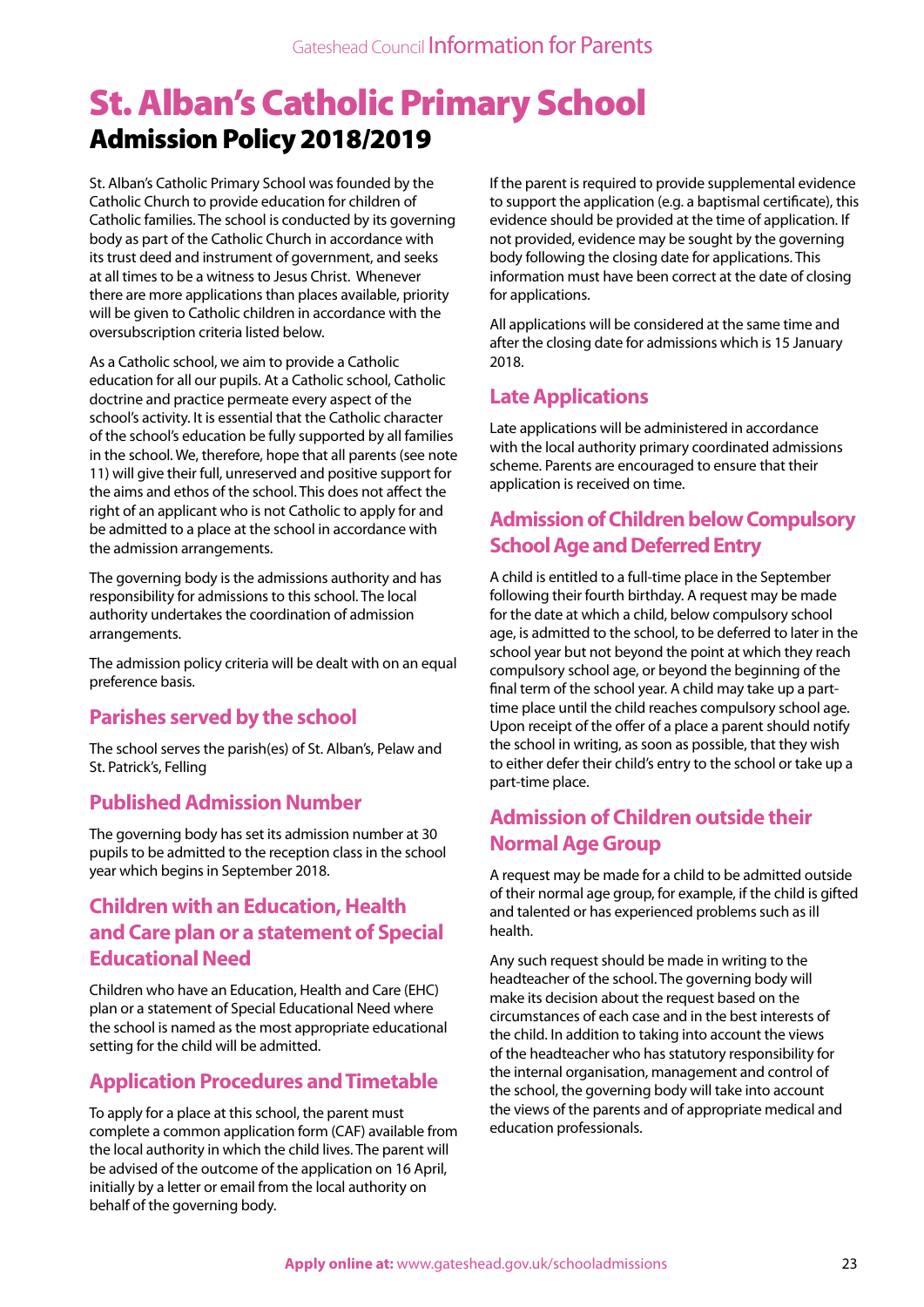## **Summer Born Children**

The parents of a summer born child, i.e. a child born between 1 April and 31 August, may request that the child be admitted out of their normal age group, to the reception class in the September following their fifth birthday and that that the child will remain in this cohort as they progress through school.

Parents who want to make this request should make an application for their child's normal age group at the usual time. The application to the local authority should include this request and in addition it should be made in writing to the headteacher of the school. The local authority will liaise with the governing body who will make its decision about the request based on the circumstances of each case and in the best interests of the child. In addition to taking into account the views of the headteacher, who has statutory responsibility for the internal organisation, management and control of the school, the governing body will take into account the views of the parents and of appropriate medical and education professionals.

Parents will be informed of the outcome of the request before primary national offer day.

If the request is agreed by the governing body, the application for the normal age group may be withdrawn before a place is offered. If the request is refused, the parent must decide whether to accept the offer of a place for the normal age group, or to refuse it and make an in year application for admission to year one for the September following the child's fifth birthday.

Where a parent's request is agreed, they must make a new application as part of the main admissions round the following year.

One admission authority cannot be required to honour a decision made by another admission authority on admission out of the normal age group. Parents, therefore, should consider whether to request admission out of the normal year group at all their preference schools, rather than just their first preference schools.

## **Waiting Lists**

In addition to their right of appeal, applicants will be offered the opportunity to be placed on a waiting list. This waiting list will be maintained in order of the oversubscription criteria set out below and not in the order in which applications are received or added to the list. Waiting lists for admission will operate throughout the school year. The waiting list will be held open until the last day of the summer term. Inclusion on the school's waiting list does not mean that a place will eventually become available.

## **Infant Class Size Regulations**

Infant classes may not, by law, contain more than 30 pupils with a single qualified teacher (subject to the provisions in the School Admissions Code for 'excepted children'). Parents do have a right of appeal in accordance with the infant class size regulations if the school is oversubscribed and their child is refused a place.

## **In-Year Applications**

An application can be made for a place for a child at any time outside the admission round and the child will be admitted where there are available places. For information on making an in-year application, parents should contact the local authority, Education Support Service, Dryden Centre, Evistones Road, Low Fell, NE9 5UR on 0191 433 8589.

Where there are places available but more applications than places, the published oversubscription criteria will be applied.

If there are no places available, a request can be made that the child is added to the waiting list (see above).

## **Right of Appeal**

Where a parent has been notified that a place is not available for a child, every effort will be made by the local authority to help the parent to find a place in a suitable alternative school. Parents who are refused a place have a statutory right of appeal. Further details of the appeals process are available by writing to the chair of governors at the school address.

## **Fair Access Protocol**

The school is committed to taking its fair share of children who are vulnerable and/or hard to place, as set out in locally agreed protocols. Accordingly, outside the normal admission round the governing body is empowered to give absolute priority to a child where admission is requested under any local protocol that has been agreed by the governing body for the current school year. The governing body has this power, even when admitting the child would mean exceeding the published admission number.

## **Nursery**

For children attending the school's nursery, application to the reception class of the school should be made in the normal way, to the local authority. Attendance at the school's nursery does not guarantee that a place will be offered at the school.

## **False Evidence**

The governing body reserves the right to withdraw the offer of a place where false evidence is received.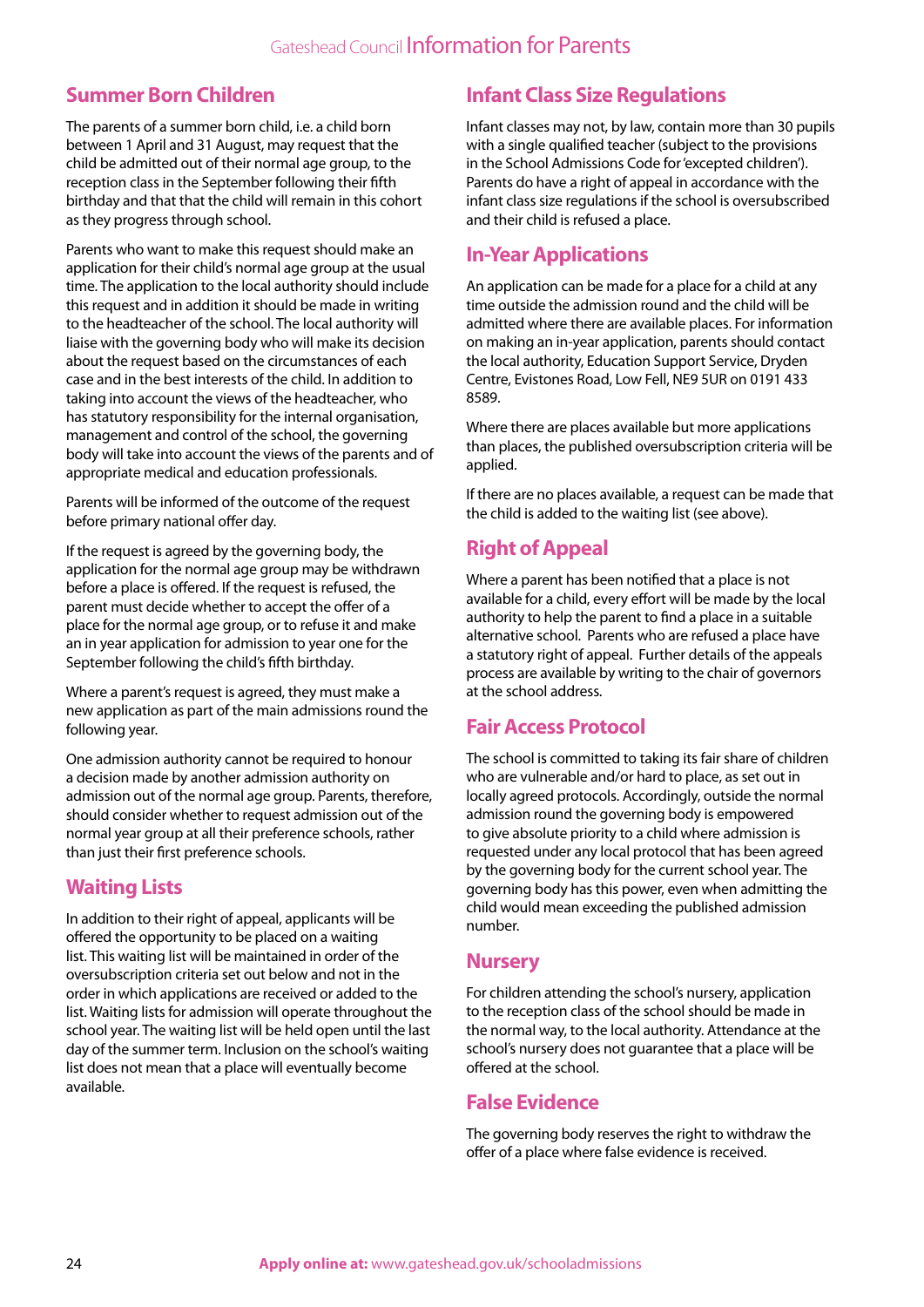### **OVERSUBSCRIPTION CRITERIA**

Where there are more applications for places than the number of places available, places will be offered according to the following order of priority.

*First priority in each category will be given to children who will have an older sibling attending the school in September 2018.*

- 1. Looked after and previously looked after children (see notes 2&3)
- 2. Catholic children who are resident in the parishes of St. Alban's, Pelaw and St. Patrick's, Felling (see note 4)
- 3. Other Catholic children (see note 4)
- 4. Catechumens and members of an Eastern Christian Church (see notes 5&6)
- 5. Children of other Christian denominations (see note 7)
- 6. Children of other faiths (see note 8)
- 7. Any other children

### **Tie Breaker**

Where there are places available for some, but not all applicants within a particular criterion priority will be given to children living closest to the school determined by the shortest distance. Distance will be measured as the crow flies in a straight line from the centre of the home residence to the main entrance of the school, (using the Local Authority's computerised measuring system).

In the event of distances being the same for two or more children where this would determine the last place to be allocated, random allocation will be carried out in a public place and supervised by a person independent of the school.

#### **Please see notes and definitions on page 69**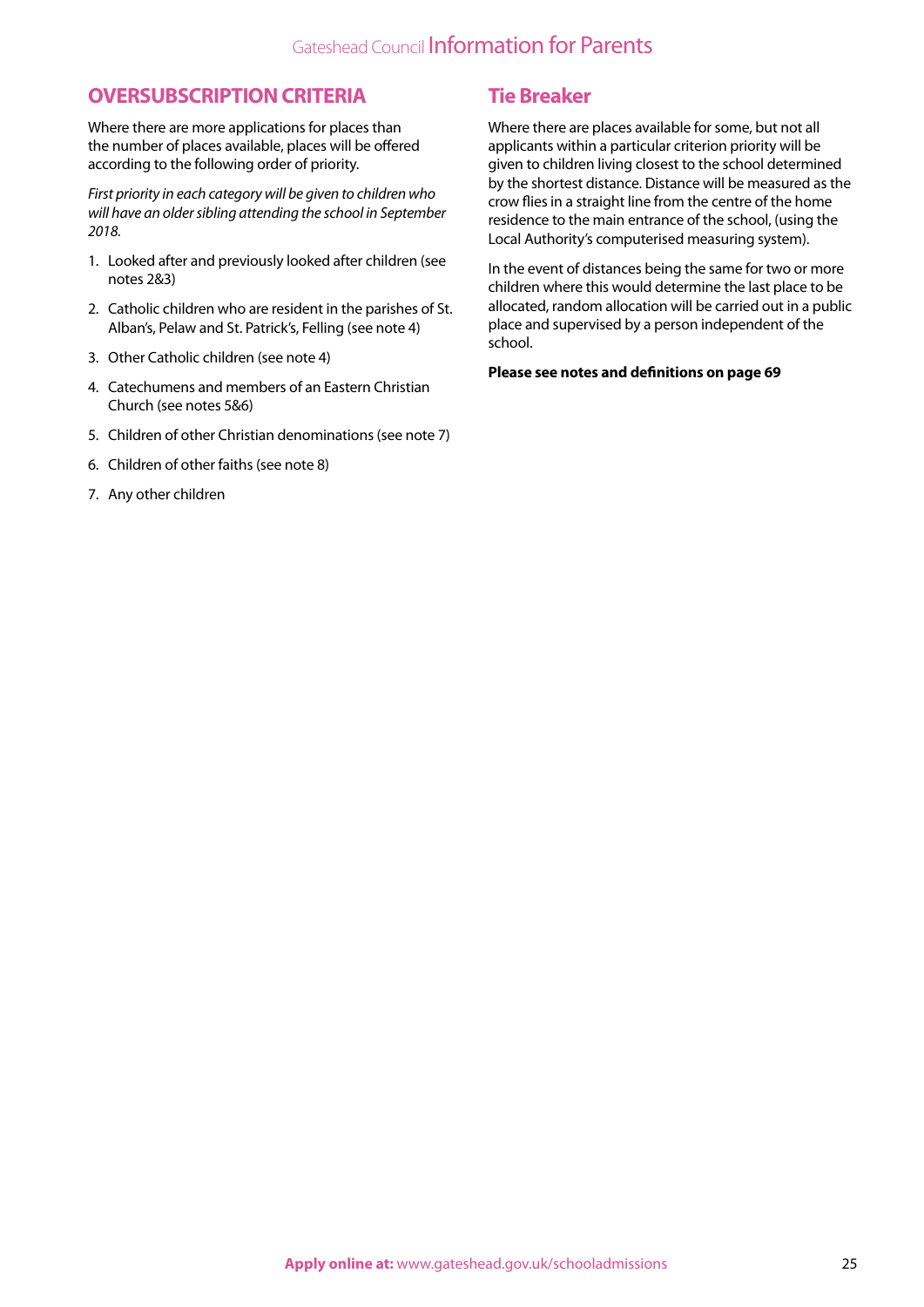## St Anne's Catholic Primary School, Gateshead Admission Policy 2018/2019

St Anne's Catholic Primary School was founded by the Catholic Church to provide education for children of Catholic families. The school is conducted by its governing body as part of the Catholic Church in accordance with its trust deed and instrument of government, and seeks at all times to be a witness to Jesus Christ. Whenever there are more applications than places available, priority will be given to Catholic children in accordance with the oversubscription criteria listed below.

As a Catholic school, we aim to provide a Catholic education for all our pupils. At a Catholic school, Catholic doctrine and practice permeate every aspect of the school's activity. It is essential that the Catholic character of the school's education be fully supported by all families in the school. We, therefore, hope that all parents (see note 11) will give their full, unreserved and positive support for the aims and ethos of the school. This does not affect the right of an applicant who is not Catholic to apply for and be admitted to a place at the school in accordance with the admission arrangements.

The governing body is the admissions authority and has responsibility for admissions to this school. The local authority undertakes the coordination of admission arrangements.

The admission policy criteria will be dealt with on an equal preference basis.

## **Parishes served by the school**

The school serves the parish of St Anne, Gateshead.

## **Published Admission Number**

The governing body has set its admission number at 30 pupils to be admitted to the reception class in the school year which begins in September 2018.

## **Children with an Education, Health and Care plan or a statement of Special Educational Need**

Children who have an Education, Health and Care (EHC) plan or a statement of Special Educational Need where the school is named as the most appropriate educational setting for the child will be admitted.

## **Application Procedures and Timetable**

To apply for a place at this school, the parent must complete a common application form (CAF) available from the local authority in which the child lives. The parent will be advised of the outcome of the application on 16 April, initially by a letter or email from the local authority on behalf of the governing body.

If the parent is required to provide supplemental evidence to support the application (e.g. a baptismal certificate), this evidence should be provided at the time of application. If not provided, evidence may be sought by the governing body following the closing date for applications. This information must have been correct at the date of closing for applications.

All applications will be considered at the same time and after the closing date for admissions which is 15 January 2018.

## **Late Applications**

Late applications will be administered in accordance with the local authority primary coordinated admissions scheme. Parents are encouraged to ensure that their application is received on time.

## **Admission of Children below Compulsory School Age and Deferred Entry**

A child is entitled to a full-time place in the September following their fourth birthday. A request may be made for the date at which a child, below compulsory school age, is admitted to the school, to be deferred to later in the school year but not beyond the point at which they reach compulsory school age, or beyond the beginning of the final term of the school year. A child may take up a parttime place until the child reaches compulsory school age. Upon receipt of the offer of a place a parent should notify the school in writing, as soon as possible, that they wish to either defer their child's entry to the school or take up a part-time place.

## **Admission of Children outside their Normal Age Group**

A request may be made for a child to be admitted outside of their normal age group, for example, if the child is gifted and talented or has experienced problems such as ill health.

Any such request should be made in writing to the headteacher of the school. The governing body will make its decision about the request based on the circumstances of each case and in the best interests of the child. In addition to taking into account the views of the headteacher who has statutory responsibility for the internal organisation, management and control of the school, the governing body will take into account the views of the parents and of appropriate medical and education professionals.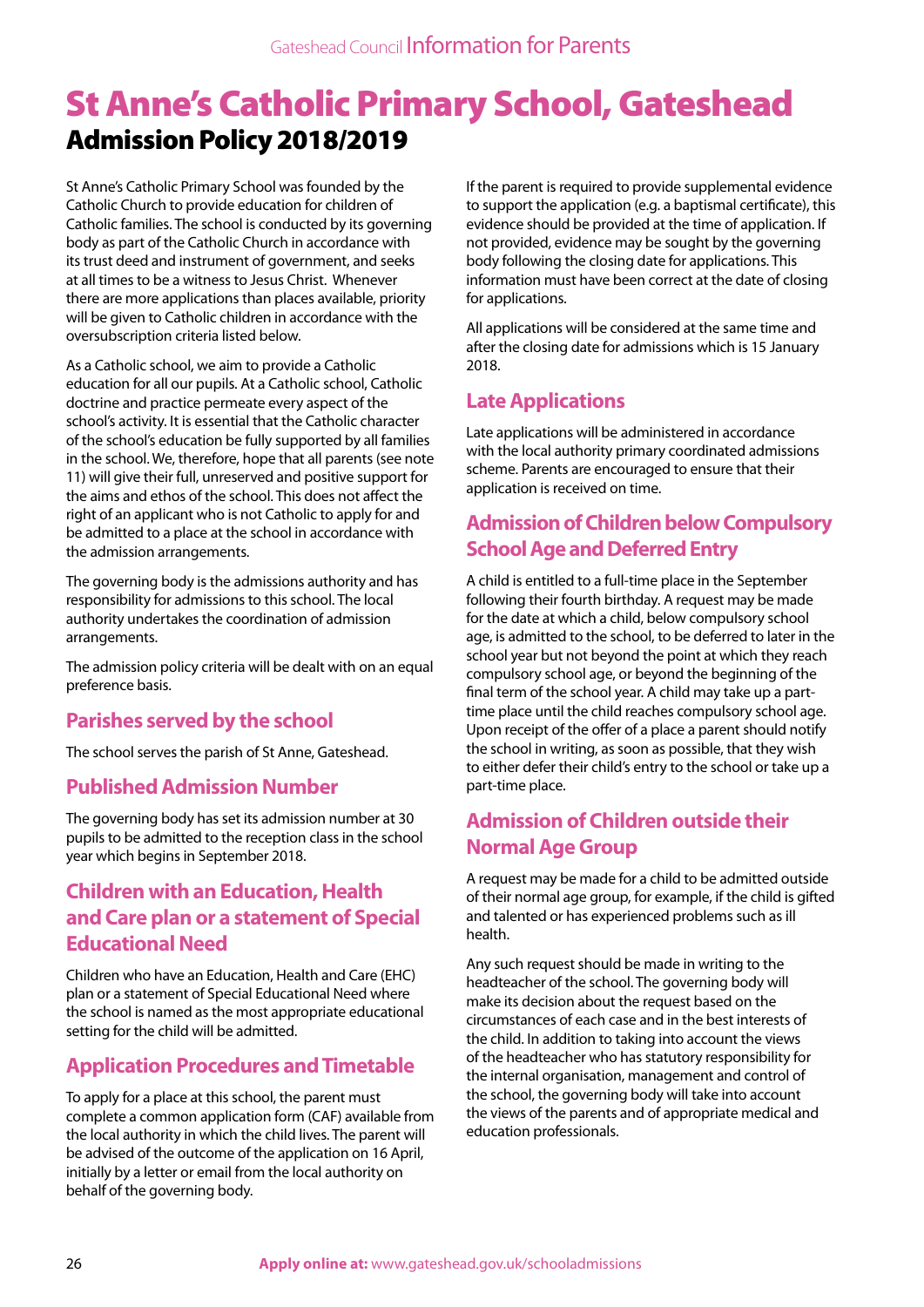## **Summer Born Children**

The parents of a summer born child, i.e. a child born between 1 April and 31 August, may request that the child be admitted out of their normal age group, to the reception class in the September following their fifth birthday and that that the child will remain in this cohort as they progress through school.

Parents who want to make this request should make an application for their child's normal age group at the usual time. The application to the local authority should include this request and in addition it should be made in writing to the headteacher of the school. The local authority will liaise with the governing body who will make its decision about the request based on the circumstances of each case and in the best interests of the child. In addition to taking into account the views of the headteacher, who has statutory responsibility for the internal organisation, management and control of the school, the governing body will take into account the views of the parents and of appropriate medical and education professionals.

Parents will be informed of the outcome of the request before primary national offer day.

If the request is agreed by the governing body, the application for the normal age group may be withdrawn before a place is offered. If the request is refused, the parent must decide whether to accept the offer of a place for the normal age group, or to refuse it and make an in year application for admission to year one for the September following the child's fifth birthday.

Where a parent's request is agreed, they must make a new application as part of the main admissions round the following year.

One admission authority cannot be required to honour a decision made by another admission authority on admission out of the normal age group. Parents, therefore, should consider whether to request admission out of the normal year group at all their preference schools, rather than just their first preference schools.

## **Waiting Lists**

In addition to their right of appeal, applicants will be offered the opportunity to be placed on a waiting list. This waiting list will be maintained in order of the oversubscription criteria set out below and not in the order in which applications are received or added to the list. Waiting lists for admission will operate throughout the school year. The waiting list will be held open until the last day of the summer term. Inclusion on the school's waiting list does not mean that a place will eventually become available.

## **Infant Class Size Regulations**

Infant classes may not, by law, contain more than 30 pupils with a single qualified teacher (subject to the provisions in the School Admissions Code for 'excepted children'). Parents do have a right of appeal in accordance with the infant class size regulations if the school is oversubscribed and their child is refused a place.

## **In-Year Applications**

An application can be made for a place for a child at any time outside the admission round and the child will be admitted where there are available places. For information on making an in-year application, parents should contact the local authority, Education Support Service, Dryden Centre, Evistones Road, Low Fell, NE9 5UR on 0191 433 8589.

Where there are places available but more applications than places, the published oversubscription criteria will be applied.

If there are no places available, a request can be made that the child is added to the waiting list (see above).

## **Right of Appeal**

Where a parent has been notified that a place is not available for a child, every effort will be made by the local authority to help the parent to find a place in a suitable alternative school. Parents who are refused a place have a statutory right of appeal. Further details of the appeals process are available by writing to the chair of governors at the school address.

## **Fair Access Protocol**

The school is committed to taking its fair share of children who are vulnerable and/or hard to place, as set out in locally agreed protocols. Accordingly, outside the normal admission round the governing body is empowered to give absolute priority to a child where admission is requested under any local protocol that has been agreed by the governing body for the current school year. The governing body has this power, even when admitting the child would mean exceeding the published admission number.

## **Nursery**

For children attending the school's nursery, application to the reception class of the school should be made in the normal way, to the local authority. Attendance at the school's nursery does not guarantee that a place will be offered at the school.

## **False Evidence**

The governing body reserves the right to withdraw the offer of a place where false evidence is received.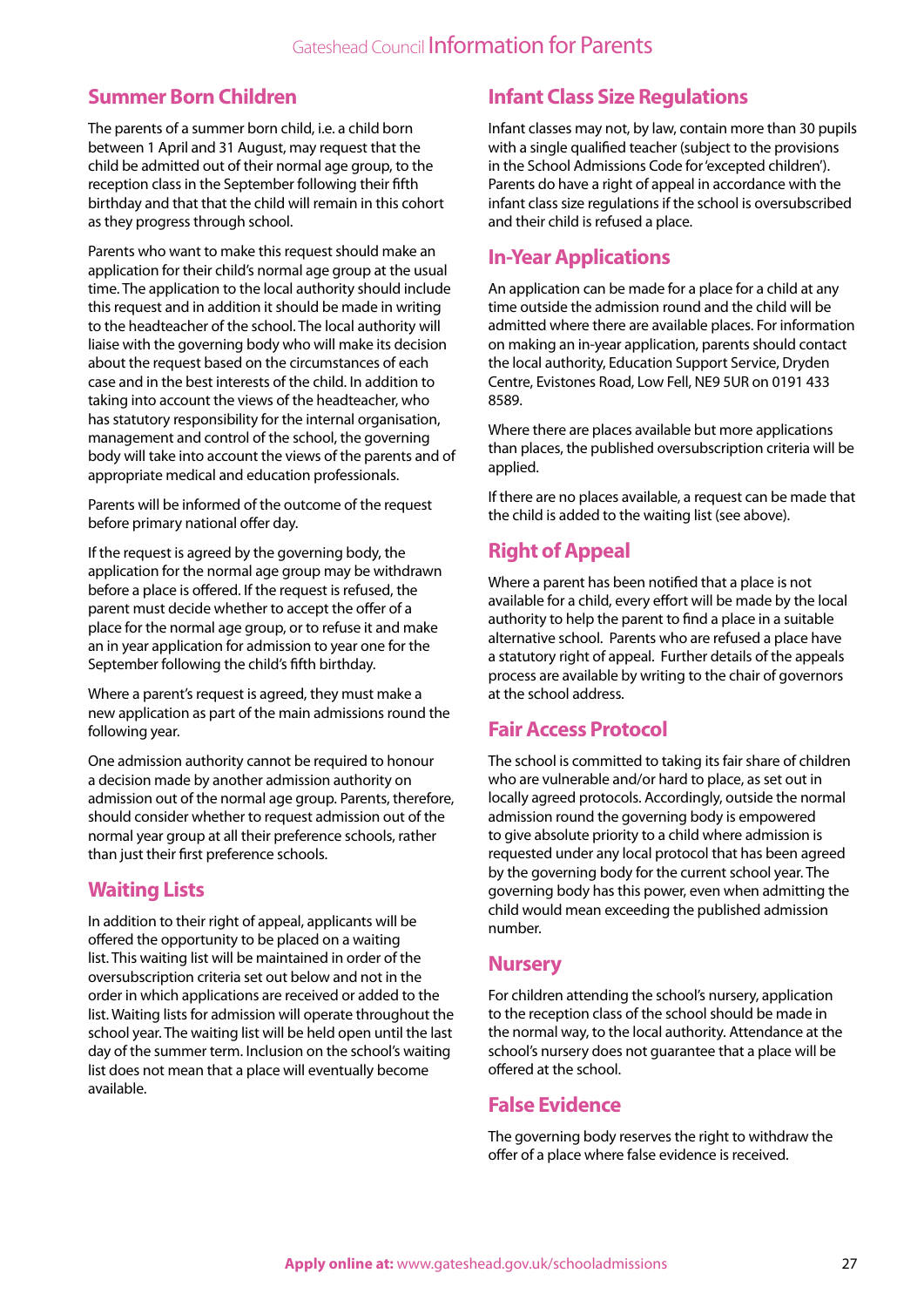### **OVERSUBSCRIPTION CRITERIA**

Where there are more applications for places than the number of places available, places will be offered according to the following order of priority.

*First priority in each category will be given to children who will have an older sibling attending the school in September 2018.*

- 1. Looked after and previously looked after children (see notes 2&3)
- 2. Catholic children who are resident in the parish of St Anne's (see note 3)
- 3. Other Catholic children (see note 3)
- 4. Catechumens and members of an Eastern Christian Church (see notes 5&6)
- 5. Children of other Christian denominations (see note 7)
- 6. Children of other faiths (see note 8)
- 7. Any other children

### **Tie Breaker**

Where there are places available for some, but not all applicants within a particular criterion priority will be given to children living closest to the school determined by the shortest distance. Distance will be measured as the crow flies in a straight line from the centre of the home residence to the main entrance of the school, (using the Local Authority's computerised measuring system).

In the event of distances being the same for two or more children where this would determine the last place to be allocated, random allocation will be carried out in a public place and supervised by a person independent of the school.

#### **Please see notes and definitions on page 69**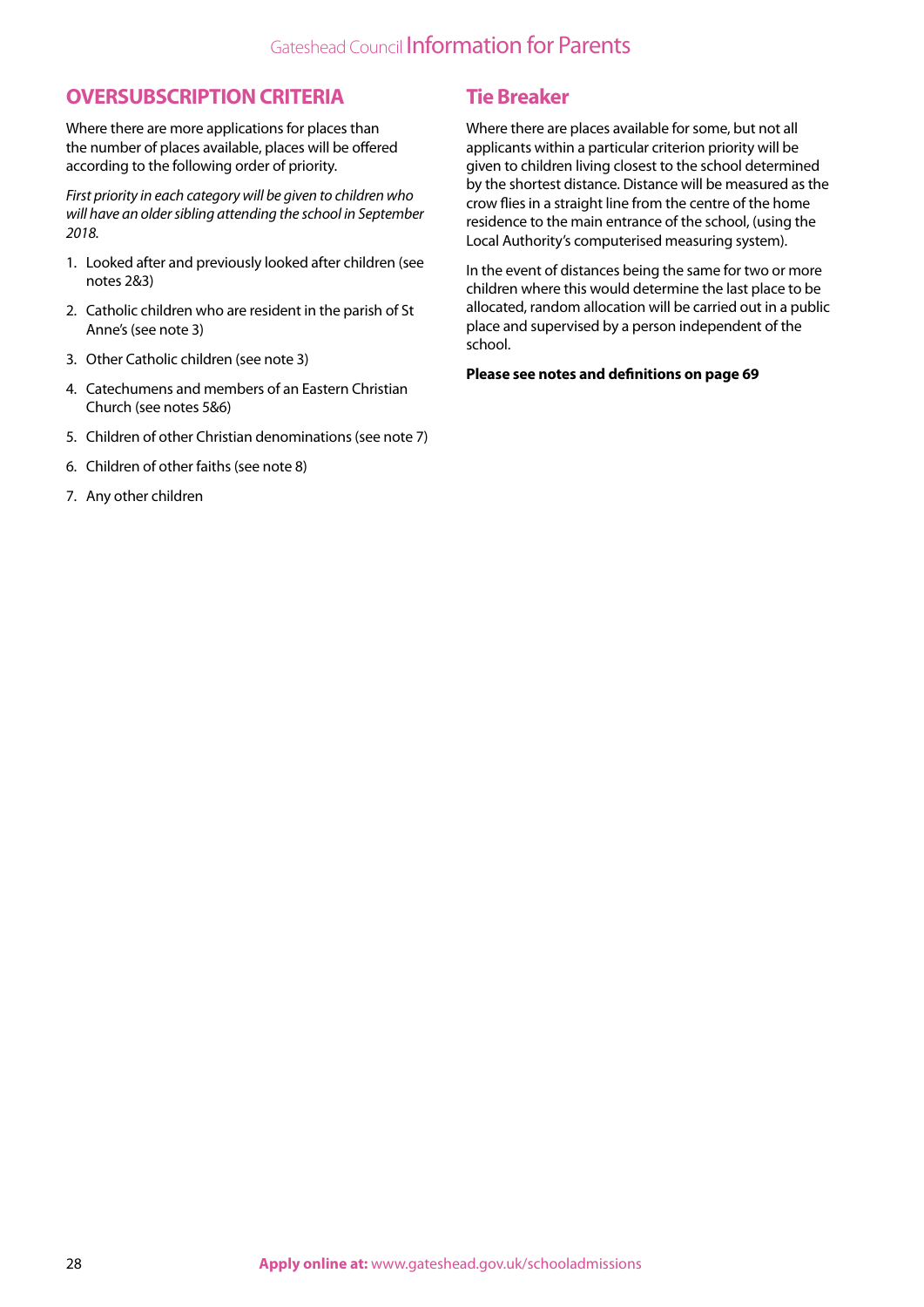## St. Augustine's Catholic Primary School Admission Policy 2018/2019

St. Augustine's Catholic Primary School was founded by the Catholic Church to provide education for children of Catholic families. The school is conducted by its governing body as part of the Catholic Church in accordance with its trust deed and instrument of government, and seeks at all times to be a witness to Jesus Christ. Whenever there are more applications than places available, priority will be given to Catholic children in accordance with the oversubscription criteria listed below.

As a Catholic school, we aim to provide a Catholic education for all our pupils. At a Catholic school, Catholic doctrine and practice permeate every aspect of the school's activity. It is essential that the Catholic character of the school's education be fully supported by all families in the school. We, therefore, hope that all parents (see note 11) will give their full, unreserved and positive support for the aims and ethos of the school. This does not affect the right of an applicant who is not Catholic to apply for and be admitted to a place at the school in accordance with the admission arrangements.

The governing body is the admissions authority and has responsibility for admissions to this school. The local authority undertakes the coordination of admission arrangements.

The admission policy criteria will be dealt with on an equal preference basis.

## **Parishes served by the school**

The school serves the parish of St. Augustine's, Felling.

## **Published Admission Number**

The governing body has set its admission number at 45 pupils to be admitted to the reception class in the school year which begins in September 2018.

## **Children with an Education, Health and Care plan or a statement of Special Educational Need**

Children who have an Education, Health and Care plan (EHCP) or a statement of Special Educational Need where the school is named as the most appropriate educational setting for the child will be admitted (see note 1).

## **Application Procedures and Timetable**

To apply for a place at this school, the parent must complete a common application form (CAF) available from the local authority in which the child lives. The parent will be advised of the outcome of the application on 16 April 2018, initially by a letter or email from the local authority on behalf of the governing body.

If the parent is required to provide supplemental evidence to support the application (e.g. a baptismal certificate), this evidence should be provided at the time of application. If not provided, evidence may be sought by the governing body following the closing date for applications. This information must have been correct at the date of closing for applications.

All applications will be considered at the same time and after the closing date for admissions which is 15 January 2018.

## **Late Applications**

Late applications will be administered in accordance with the local authority primary coordinated admissions scheme. Parents are encouraged to ensure that their application is received on time.

## **Admission of Children below Compulsory School Age and Deferred Entry**

A child is entitled to a full-time place in the September following their fourth birthday. A request may be made for the date at which a child, below compulsory school age, is admitted to the school, to be deferred to later in the school year but not beyond the point at which they reach compulsory school age, or beyond the beginning of the final term of the school year. A child may take up a part-time place until the child reaches compulsory school age. Upon receipt of the offer of a place a parent should notify the school in writing, as soon as possible, that they wish to either defer their child's entry to the school or take up a part-time place.

## **Admission of Children outside their Normal Age Group**

A request may be made for a child to be admitted outside of their normal age group, for example, if the child is gifted and talented or has experienced problems such as ill health.

Any such request should be made in writing to the headteacher of the school. The governing body will make its decision about the request based on the circumstances of each case and in the best interests of the child. In addition to taking into account the views of the headteacher who has statutory responsibility for the internal organisation, management and control of the school, the governing body will take into account the views of the parents and of appropriate medical and education professionals.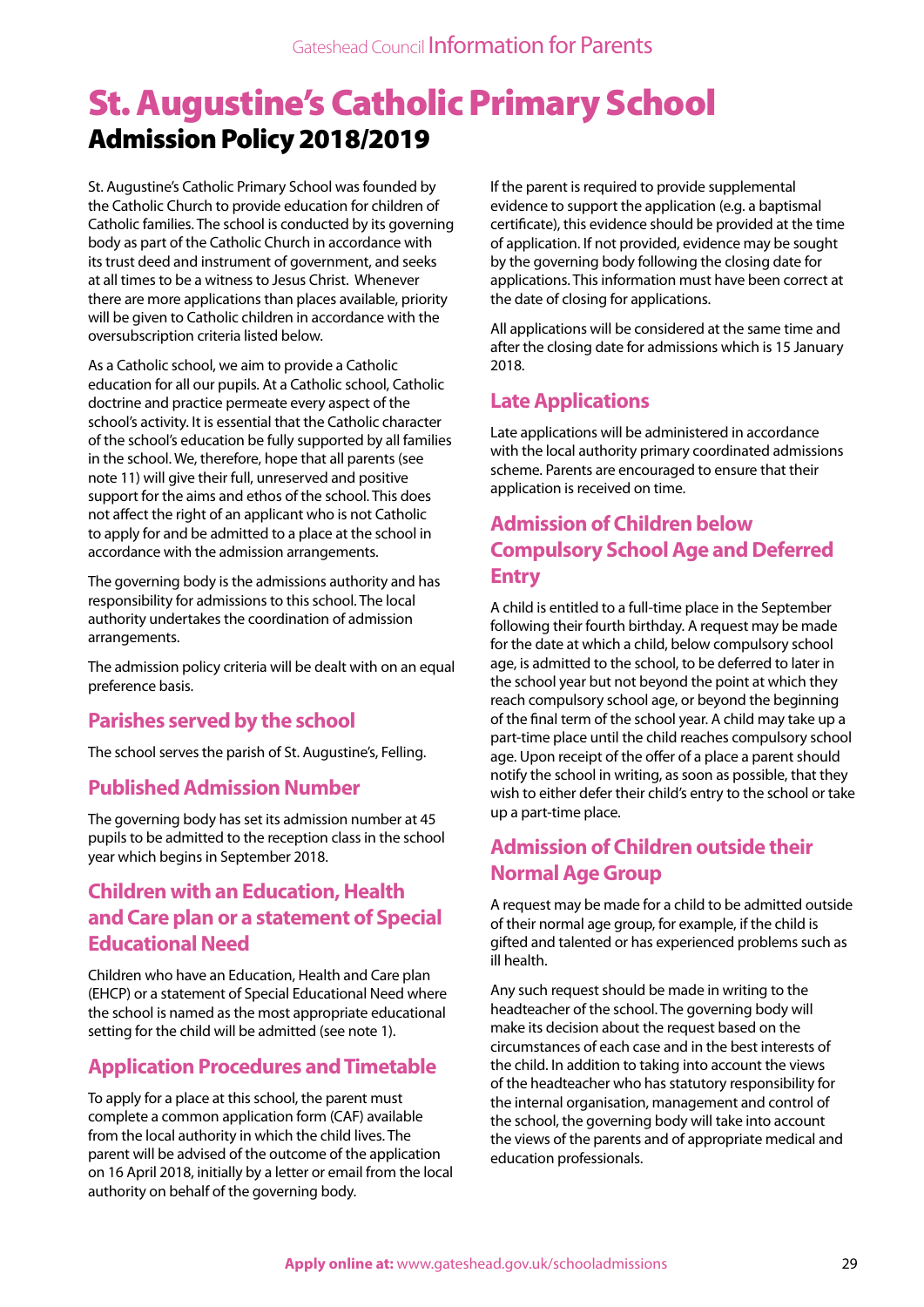## **Summer Born Children**

The parents of a summer born child, i.e. a child born between 1 April and 31 August, may request that the child be admitted out of their normal age group, to the reception class in the September following their fifth birthday and that that the child will remain in this cohort as they progress through school.

Parents who want to make this request should make an application for their child's normal age group at the usual time. The application to the local authority should include this request and in addition it should be made in writing to the headteacher of the school. The local authority will liaise with the governing body who will make its decision about the request based on the circumstances of each case and in the best interests of the child. In addition to taking into account the views of the headteacher, who has statutory responsibility for the internal organisation, management and control of the school, the governing body will take into account the views of the parents and of appropriate medical and education professionals.

Parents will be informed of the outcome of the request before primary national offer day.

If the request is agreed by the governing body, the application for the normal age group may be withdrawn before a place is offered. If the request is refused, the parent must decide whether to accept the offer of a place for the normal age group, or to refuse it and make an in year application for admission to year one for the September following the child's fifth birthday.

Where a parent's request is agreed, they must make a new application as part of the main admissions round the following year.

One admission authority cannot be required to honour a decision made by another admission authority on admission out of the normal age group. Parents, therefore, should consider whether to request admission out of the normal year group at all their preference schools, rather than just their first preference schools.

## **Waiting Lists**

In addition to their right of appeal, applicants will be offered the opportunity to be placed on a waiting list. This waiting list will be maintained in order of the oversubscription criteria set out below and not in the order in which applications are received or added to the list. Waiting lists for admission will operate throughout the school year. The waiting list will be held open until the last day of the summer term. Inclusion on the school's waiting list does not mean that a place will eventually become available.

## **Infant Class Size Regulations**

Infant classes may not, by law, contain more than 30 pupils with a single qualified teacher (subject to the provisions in the School Admissions Code for 'excepted children'). Parents do have a right of appeal in accordance with the infant class size regulations if the school is oversubscribed and their child is refused a place.

## **In-Year Applications**

An application can be made for a place for a child at any time outside the admission round and the child will be admitted where there are available places. For information on making an in-year application, parents should contact the local authority, Education Support Service, Dryden Centre, Evistones Road, Low Fell, NE9 5UR on 0191 433 8589.

Where there are places available but more applications than places, the published oversubscription criteria will be applied.

If there are no places available, a request can be made that the child is added to the waiting list (see above).

## **Right of Appeal**

Where a parent has been notified that a place is not available for a child, every effort will be made by the local authority to help the parent to find a place in a suitable alternative school. Parents who are refused a place have a statutory right of appeal. Further details of the appeals process are available by writing to the chair of governors at the school address.

## **Fair Access Protocol**

The school is committed to taking its fair share of children who are vulnerable and/or hard to place, as set out in locally agreed protocols. Accordingly, outside the normal admission round the governing body is empowered to give absolute priority to a child where admission is requested under any local protocol that has been agreed by the governing body for the current school year. The governing body has this power, even when admitting the child would mean exceeding the published admission number.

## **Nursery**

For children attending the school's nursery, application to the reception class of the school should be made in the normal way, to the local authority. Attendance at the school's nursery does not guarantee that a place will be offered at the school.

## **False Evidence**

The governing body reserves the right to withdraw the offer of a place where false evidence is received.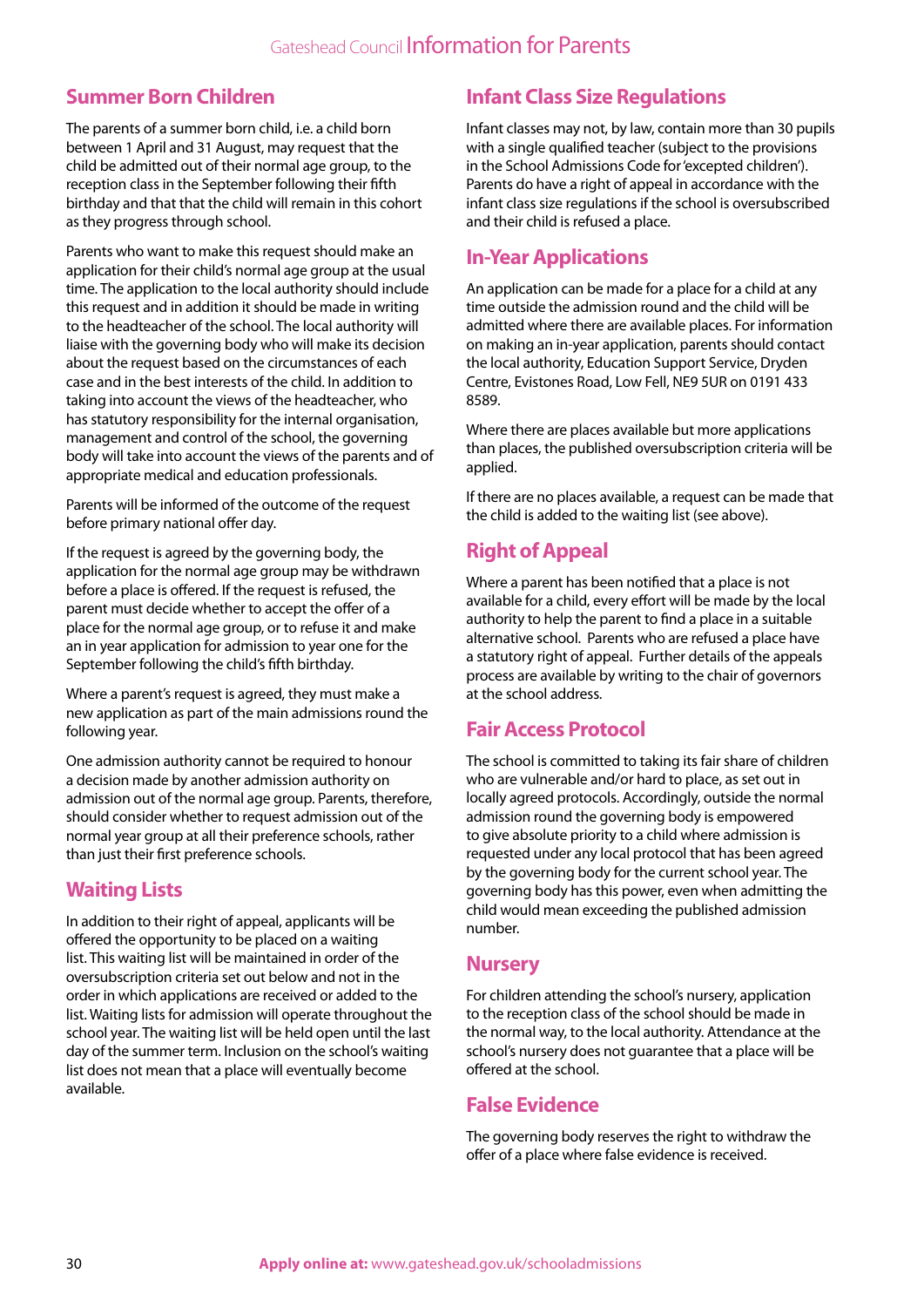### **OVERSUBSCRIPTION CRITERIA**

Where there are more applications for places than the number of places available, places will be offered according to the following order of priority:

- 1. Looked after and previously looked after children (see notes 2 & 3)
- 2. Catholic children who are resident in the parish of St. Augustine's, Felling (see note 3)
- 3. Other Catholic children (see note 3)
- 4. Catechumens and members of an Eastern Christian Church (see notes 5 & 6)
- 5. Children of other Christian denominations (see note 7)
- 6. Children of other faiths (see note 8)
- 7. Any other children

Where the offer of places to all children in any of the categories listed above would lead to oversubscription the following provisions will also be applied in the following order:

- *(i) First priority in each category will be given to children who will have an older sibling attending the school in September 2018.*
- *(ii) Where evidence is provided at the time of application of an exceptional social, medical or pastoral need of the child which can most appropriately be met at this school, the application will be placed at the top of the category in which the application is made (see note 12).*

## **Tie Breaker**

Where there are places available for some, but not all applicants within a particular criterion, priority will be given to children living closest to the school determined by the shortest distance. Distance will be measured as the crow flies in a straight line from the centre of the home residence to the main entrance of the school, (using the Local Authority's computerised measuring system).

In the event of distances being the same for two or more children where this would determine the last place to be allocated, random allocation will be carried out in a public place and supervised by a person independent of the school.

**Please see notes and definitions on page 32**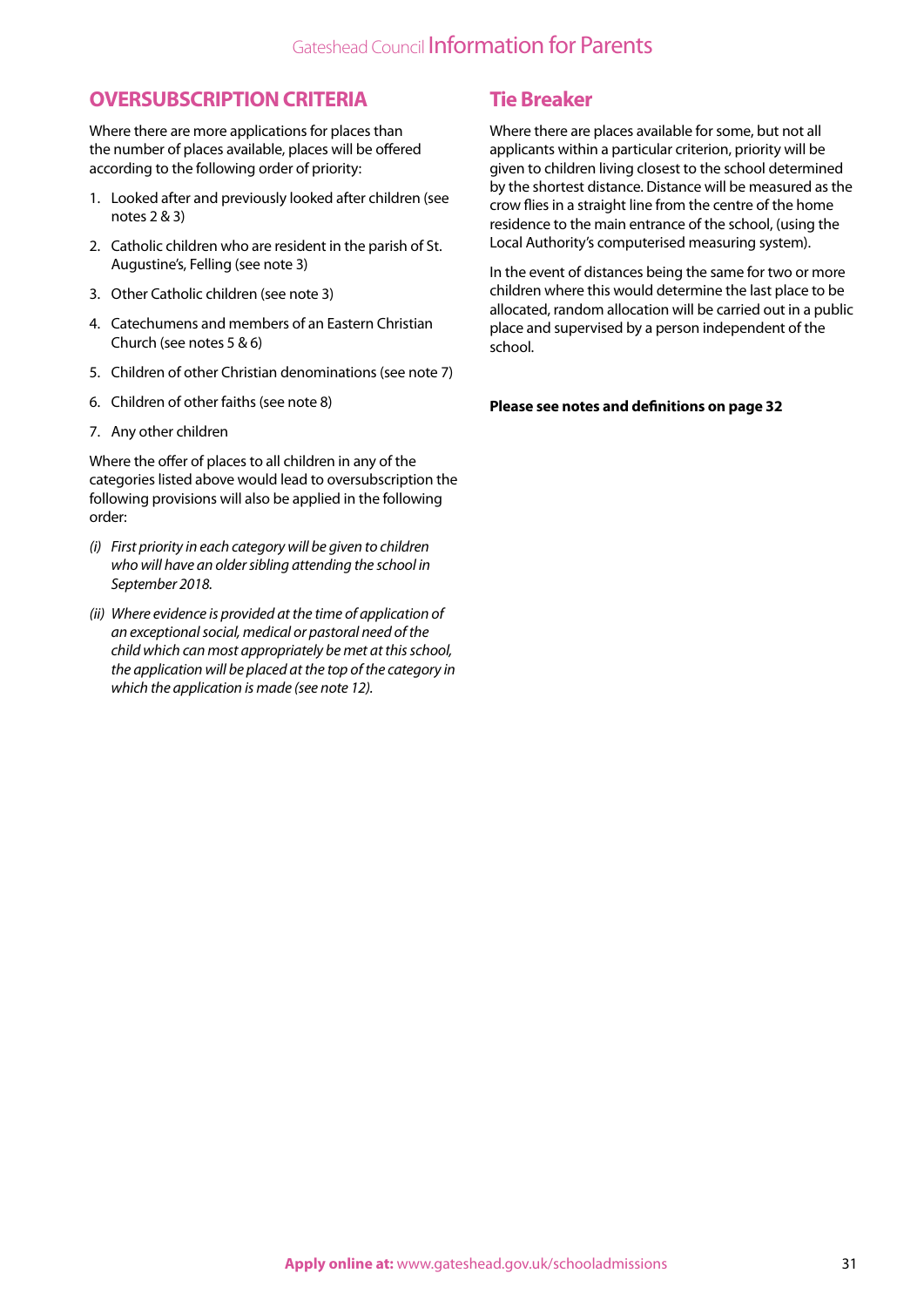## **Notes and Definitions**

- 1. An **Education, Health and Care Plan** is a plan made by the local authority under section 37 of the Children and Families Act 2014, specifying the special educational provision required for a child. A **Statement of Special Educational Needs** is a statement made by the local authority under section 324 of the Education Act 1996, specifying the special educational provision for a child.
- 2. A **looked after child** is a child who is (a) in the care of a local authority or (b) being provided with accommodation by a local authority in the exercise of their social services functions (see the definition in section 22 (1) of the Children Act 1989):

An **adoption order** is an order under section 46 of the Adoption and Children Act 2002.

A **child arrangements order** is an order outlining the arrangements as to the person with whom the child will live under the provisions of section 14 of the Children and Families Act 2014.

A **special guardianship order** is an order appointing one or more individuals to be a child's special guardian or guardians.

- 3. A **previously looked after child** is a child who immediately moved on from that status after becoming subject to an adoption, child arrangement order or special guardianship order.
- 4. **Catholic** means a member of a Church in full communion with the See of Rome. This includes the Eastern Catholic Churches. This will be evidenced by a certificate of baptism in a Catholic Church or a certificate of reception into the full communion of the Catholic Church. Those who have difficulty obtaining written evidence of baptism or reception should contact their parish priest who, after consulting with the Diocese, will decide how the question of baptism or reception is to be resolved and how written evidence is to be produced in accordance with the law of the Church.
- 5. **Catechumen** means a member of the catechumenate of a Catholic Church and is a person who is receiving instruction in preparation for baptism. This must be evidenced by a certificate of reception into the order of catechumens.
- 6. **Eastern Christian Church** includes Orthodox Churches, and must be evidenced by a certificate of baptism or reception from the authorities of that Church. Those who have difficulty obtaining written evidence of baptism or reception should contact the Diocese who will decide how the question of baptism or reception is to be resolved and how written evidence is to be produced in accordance with the law of the Church.
- 7. **Children of other Christian denominations** means children who are members of a Church or religious community that practises Trinitarian baptism recognised by the Catholic Church. Applicants must provide a baptismal certificate or where child baptism is not practised, a letter confirming their church membership from their minister or faith leader.
- 8. **Children of other faiths** means children who are members of a religious community that does not fall within the definitions above. Applicants must provide a letter of support to confirm their faith membership from their minister or faith leader.
- 9. **Home address** is the primary parental address which will be used in applying the admission criteria. This means that, when stating the choice of school, the parental address at the time of application should be given. The address of childminders or other family members who may share in the care of the child must not be used as the home address. Documentary evidence may be requested
- 10. **Brother or sister** means a child who lives as a brother or sister in the same house, including natural brothers or sisters, adopted brothers or sisters, stepbrothers or sisters, foster brothers or sisters, or the child of a parent's partner where the child for whom the school place is sought is living in the same family unit at the same address as that sibling. It also includes natural brothers or sisters where the child for whom the school place is sought is not living in the same family unit at the same address as that sibling.
- 11. **Parent** means all natural parents, any person who is not a parent but has parental responsibility for the child, or who has care of the child (having care of a child means that the child lives with and is looked after by that person).
- 12. To demonstrate an exceptional social, medical or pastoral need of the child which can be most appropriately met at this school, the governing body will require compelling written evidence from an appropriate professional, such as a social worker, doctor or priest.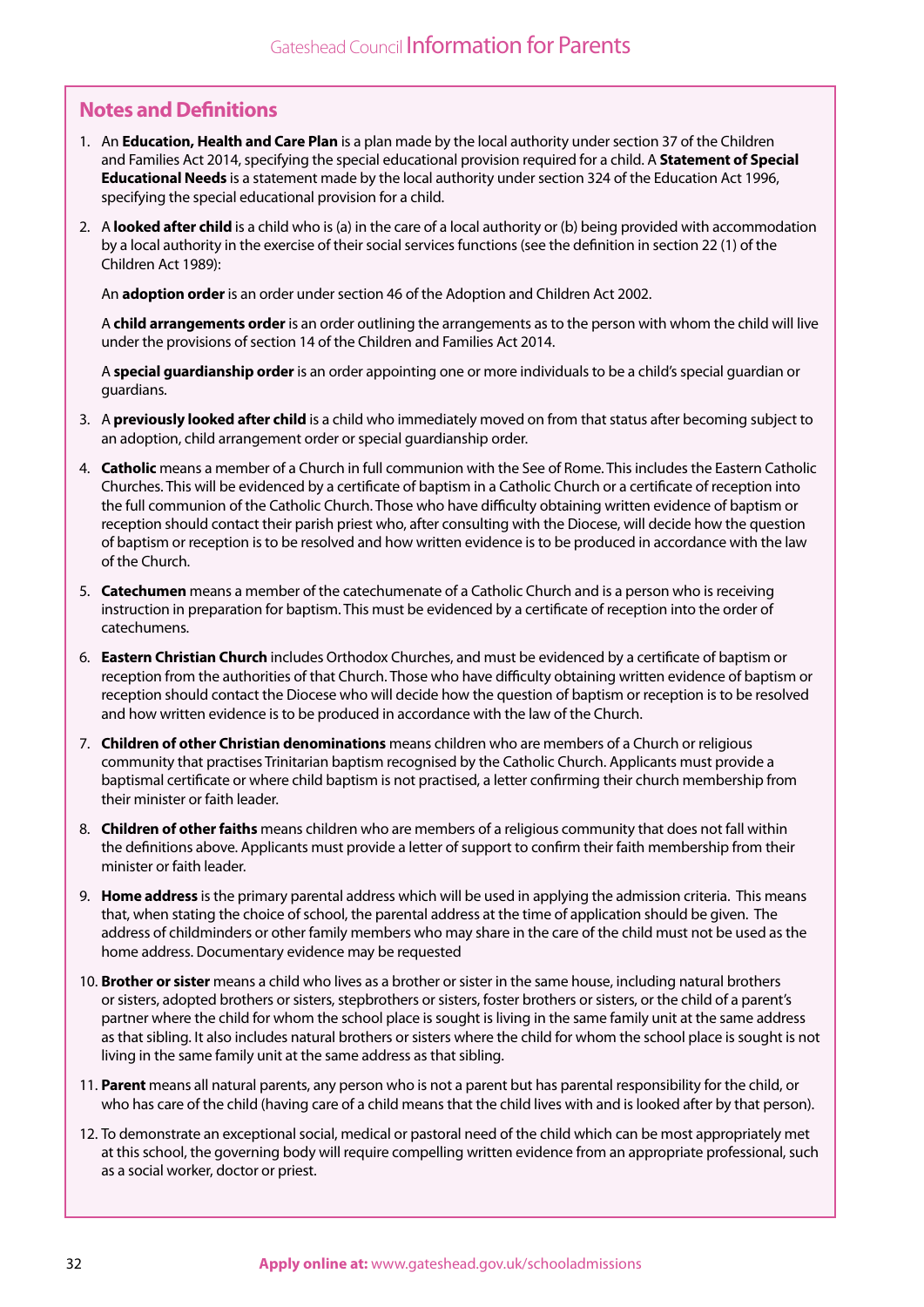## St Joseph's Catholic Infant School, Birtley Admission Policy 2018/2019

St Joseph's Catholic Infant School was founded by the Catholic Church to provide education for children of Catholic families. The school is conducted by its governing body as part of the Catholic Church in accordance with its trust deed and instrument of government, and seeks at all times to be a witness to Jesus Christ. Whenever there are more applications than places available, priority will be given to Catholic children in accordance with the oversubscription criteria listed below.

As a Catholic school, we aim to provide a Catholic education for all our pupils. At a Catholic school, Catholic doctrine and practice permeate every aspect of the school's activity. It is essential that the Catholic character of the school's education be fully supported by all families in the school. We, therefore, hope that all parents (see note 11) will give their full, unreserved and positive support for the aims and ethos of the school. This does not affect the right of an applicant who is not Catholic to apply for and be admitted to a place at the school in accordance with the admission arrangements.

The governing body is the admissions authority and has responsibility for admissions to this school. The local authority undertakes the coordination of admission arrangements.

The admission policy criteria will be dealt with on an equal preference basis.

## **Parishes served by the school**

The school serves the parish of St Joseph's, Birtley

## **Published Admission Number**

The governing body has set its admission number at 30 pupils to be admitted to the reception class in the school year which begins in September 2018.

## **Children with an Education, Health and Care plan or a statement of Special Educational Need**

Children who have an Education, Health and Care (EHC) plan or a statement of Special Educational Need where the school is named as the most appropriate educational setting for the child will be admitted.

## **Application Procedures and Timetable**

To apply for a place at this school, the parent must complete a common application form (CAF) available from the local authority in which the child lives. The parent will be advised of the outcome of the application on 16 April 2018, initially by a letter or email from the local authority on behalf of the governing body.

If the parent is required to provide supplemental evidence to support the application (e.g. a baptismal certificate), this evidence should be provided at the time of application. If not provided, evidence may be sought by the governing body following the closing date for applications. This information must have been correct at the date of closing for applications.

All applications will be considered at the same time and after the closing date for admissions which is 15 January 2018.

## **Late Applications**

Late applications will be administered in accordance with the local authority primary coordinated admissions scheme. Parents are encouraged to ensure that their application is received on time.

## **Admission of Children below Compulsory School Age and Deferred Entry**

A child is entitled to a full-time place in the September following their fourth birthday. A request may be made for the date at which a child, below compulsory school age, is admitted to the school, to be deferred to later in the school year but not beyond the point at which they reach compulsory school age, or beyond the beginning of the final term of the school year. A child may take up a part-time place until the child reaches compulsory school age. Upon receipt of the offer of a place a parent should notify the school in writing, as soon as possible, that they wish to either defer their child's entry to the school or take up a part-time place.

## **Admission of Children outside their Normal Age Group**

A request may be made for a child to be admitted outside of their normal age group, for example, if the child is gifted and talented or has experienced problems such as ill health.

Any such request should be made in writing to the headteacher of the school. The governing body will make its decision about the request based on the circumstances of each case and in the best interests of the child. In addition to taking into account the views of the headteacher who has statutory responsibility for the internal organisation, management and control of the school, the governing body will take into account the views of the parents and of appropriate medical and education professionals.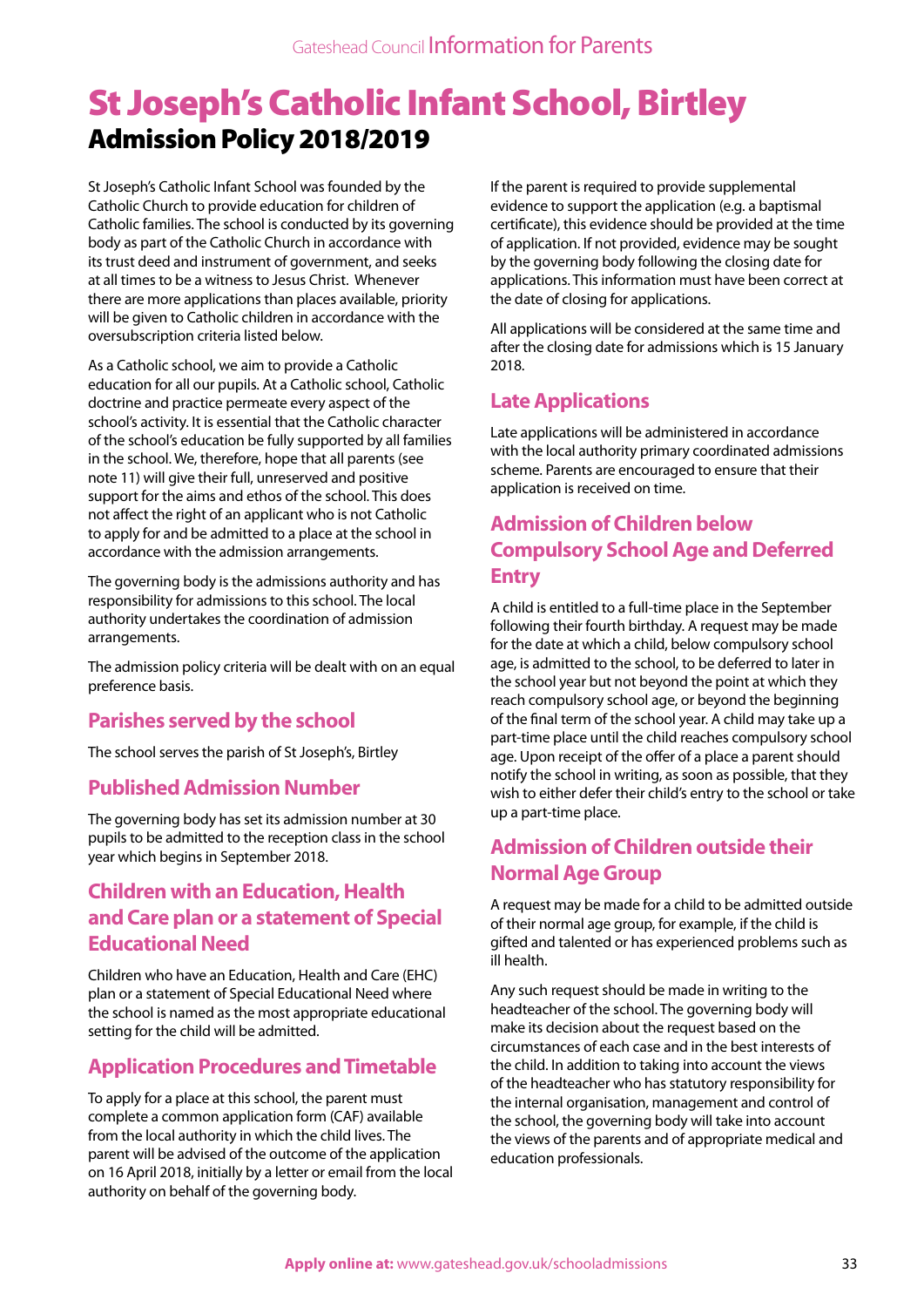## **Summer Born Children**

The parents of a summer born child, i.e. a child born between 1 April and 31 August, may request that the child be admitted out of their normal age group, to the reception class in the September following their fifth birthday and that that the child will remain in this cohort as they progress through school.

Parents who want to make this request should make an application for their child's normal age group at the usual time. The application to the local authority should include this request and in addition it should be made in writing to the headteacher of the school. The local authority will liaise with the governing body who will make its decision about the request based on the circumstances of each case and in the best interests of the child. In addition to taking into account the views of the headteacher, who has statutory responsibility for the internal organisation, management and control of the school, the governing body will take into account the views of the parents and of appropriate medical and education professionals.

Parents will be informed of the outcome of the request before primary national offer day.

If the request is agreed by the governing body, the application for the normal age group may be withdrawn before a place is offered. If the request is refused, the parent must decide whether to accept the offer of a place for the normal age group, or to refuse it and make an in year application for admission to year one for the September following the child's fifth birthday.

Where a parent's request is agreed, they must make a new application as part of the main admissions round the following year.

One admission authority cannot be required to honour a decision made by another admission authority on admission out of the normal age group. Parents, therefore, should consider whether to request admission out of the normal year group at all their preference schools, rather than just their first preference schools.

## **Waiting Lists**

In addition to their right of appeal, applicants will be offered the opportunity to be placed on a waiting list. This waiting list will be maintained in order of the oversubscription criteria set out below and not in the order in which applications are received or added to the list. Waiting lists for admission will operate throughout the school year. The waiting list will be held open until the last day of the summer term. Inclusion on the school's waiting list does not mean that a place will eventually become available.

## **Infant Class Size Regulations**

Infant classes may not, by law, contain more than 30 pupils with a single qualified teacher (subject to the provisions in the School Admissions Code for 'excepted children'). Parents do have a right of appeal in accordance with the infant class size regulations if the school is oversubscribed and their child is refused a place.

## **In-Year Applications**

An application can be made for a place for a child at any time outside the admission round and the child will be admitted where there are available places. For information on making an in-year application, parents should contact the local authority, Education Support Service, Dryden Centre, Evistones Road, Low Fell, NE9 5UR on 0191 433 8589.

Where there are places available but more applications than places, the published oversubscription criteria will be applied.

If there are no places available, a request can be made that the child is added to the waiting list (see above).

## **Right of Appeal**

Where a parent has been notified that a place is not available for a child, every effort will be made by the local authority to help the parent to find a place in a suitable alternative school. Parents who are refused a place have a statutory right of appeal. Further details of the appeals process are available by writing to the chair of governors at the school address.

## **Fair Access Protocol**

The school is committed to taking its fair share of children who are vulnerable and/or hard to place, as set out in locally agreed protocols. Accordingly, outside the normal admission round the governing body is empowered to give absolute priority to a child where admission is requested under any local protocol that has been agreed by the governing body for the current school year. The governing body has this power, even when admitting the child would mean exceeding the published admission number.

## **False Evidence**

The governing body reserves the right to withdraw the offer of a place where false evidence is received.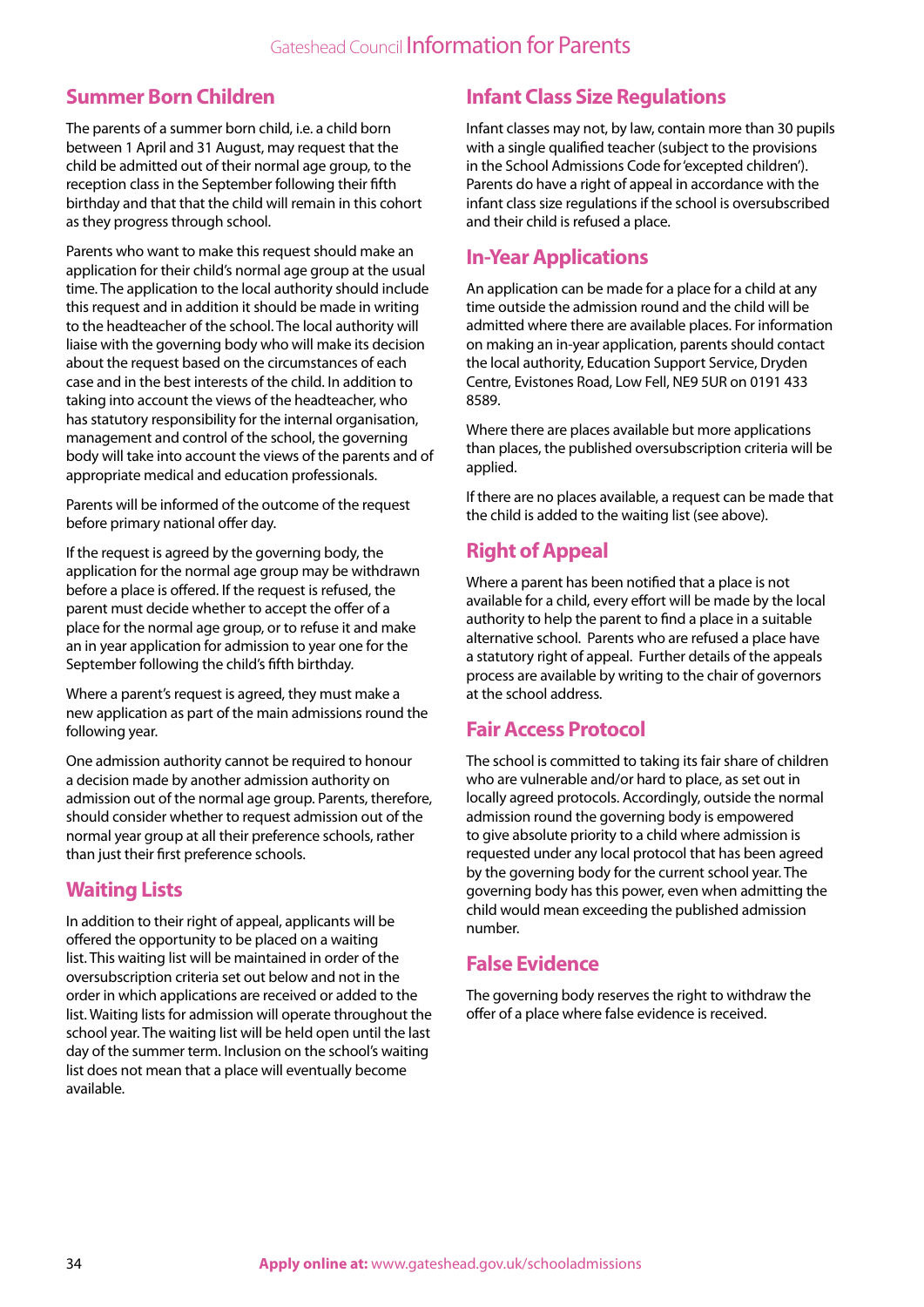### **OVERSUBSCRIPTION CRITERIA**

Where there are more applications for places than the number of places available, places will be offered according to the following order of priority.

*First priority in each category will be given to children who will have an older sibling attending Birtley St Joseph's Infant school or at St Joseph's Catholic Junior School in September 2018*.

- 1. Catholic looked after and previously looked after children (see notes 2 & 3)
- 2. Catholic children who are resident in the parish of St Joseph's Birtley (see note 4)
- 3. Other Catholic children (see note 4)
- 4. Looked after children and previously looked after children (see notes 2 & 3)
- 5. Children of a member of school staff who has been employed at the school for two or more years at the time at which application for admission to the school is made (see note 9)
- 6. Catechumens and members of an Eastern Christian Church (see notes 5&6)
- 7. Children of other Christian denominations (see note 7)
- 8. Children of other faiths (see note 8)
- 9. Any other children

## **Tie Breaker**

Where there are places available for some, but not all applicants within a particular criterion priority will be given to children living closest to the school determined by the shortest distance. Distance will be measured as the crow flies in a straight line from the centre of the home residence to the main entrance of the school, (using the Local Authority's computerised measuring system).

In the event of distances being the same for two or more children where this would determine the last place to be allocated, random allocation will be carried out in a public place and supervised by a person independent of the school.

#### **Please see notes and definitions on page 36**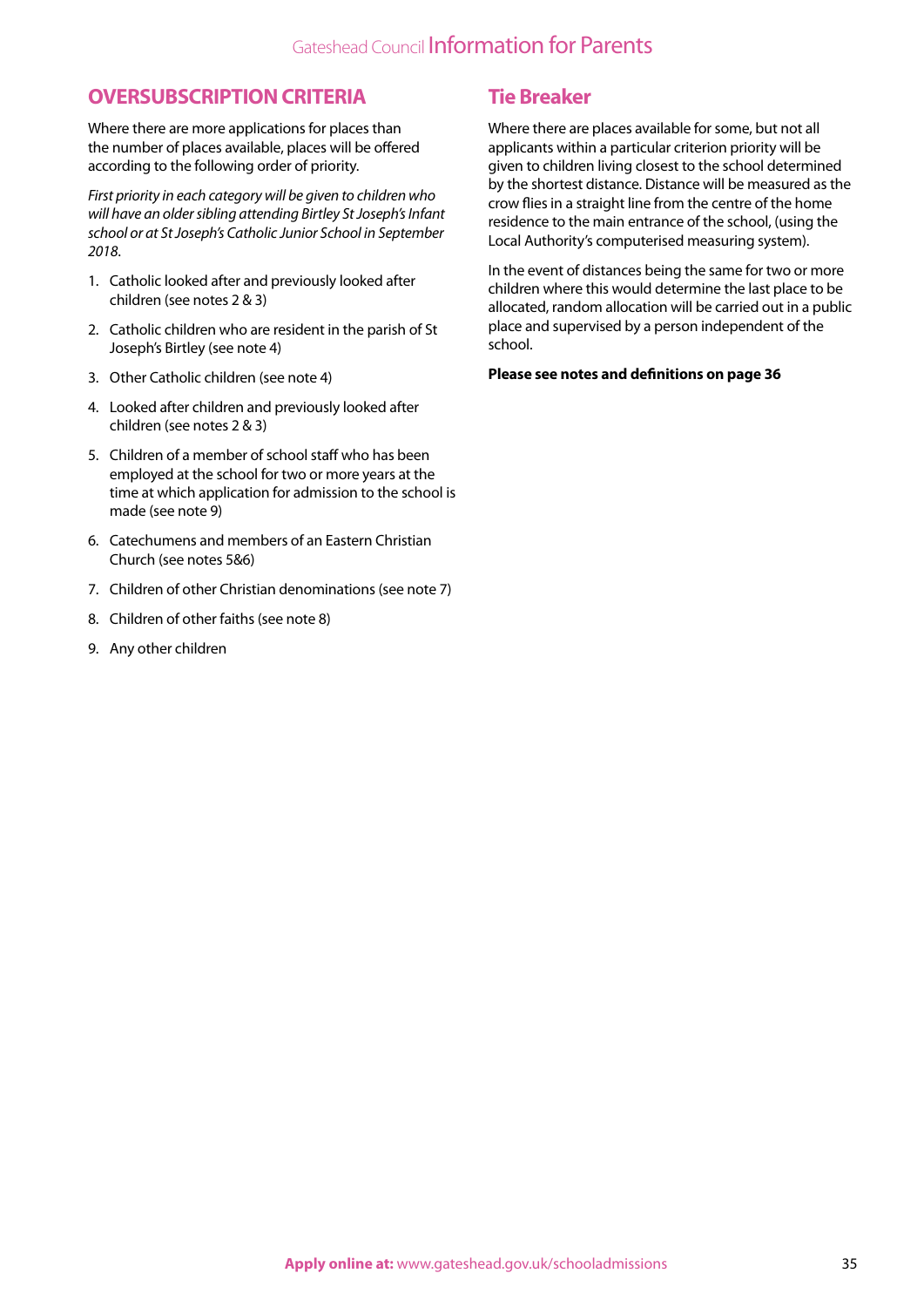## **Notes and Definitions**

- 1. An **Education, Health and Care Plan** is a plan made by the local authority under section 37 of the Children and Families Act 2014, specifying the special educational provision required for a child. A **Statement of Special Educational Needs** is a statement made by the local authority under section 324 of the Education Act 1996, specifying the special educational provision for a child.
- 2. A **looked after child** is a child who is (a) in the care of a local authority or (b) being provided with accommodation by a local authority in the exercise of their social services functions (see the definition in section 22 (1) of the Children Act 1989):

An **adoption order** is an order under section 46 of the Adoption and Children Act 2002.

A **child arrangements order** is an order outlining the arrangements as to the person with whom the child will live under the provisions of section 14 of the Children and Families Act 2014.

A **special guardianship order** is an order appointing one or more individuals to be a child's special guardian or guardians.

- 3. A **previously looked after child** is a child who immediately moved on from that status after becoming subject to an adoption, child arrangement order or special guardianship order.
- 4. **Catholic** means a member of a Church in full communion with the See of Rome. This includes the Eastern Catholic Churches. This will be evidenced by a certificate of baptism in a Catholic Church or a certificate of reception into the full communion of the Catholic Church. Those who have difficulty obtaining written evidence of baptism or reception should contact their parish priest who, after consulting with the Diocese, will decide how the question of baptism or reception is to be resolved and how written evidence is to be produced in accordance with the law of the Church.
- 5. **Catechumen** means a member of the catechumenate of a Catholic Church and is a person who is receiving instruction in preparation for baptism. This must be evidenced by a certificate of reception into the order of catechumens.
- 6. **Eastern Christian Church** includes Orthodox Churches, and must be evidenced by a certificate of baptism or reception from the authorities of that Church. Those who have difficulty obtaining written evidence of baptism or reception should contact the Diocese who will decide how the question of baptism or reception is to be resolved and how written evidence is to be produced in accordance with the law of the Church.
- 7. **Children of other Christian denominations** means children who are members of a Church or religious community that practises Trinitarian baptism recognised by the Catholic Church. Applicants must provide a baptismal certificate or where child baptism is not practised, a letter confirming their church membership from their minister or faith leader.
- 8. **Children of other faiths** means children who are members of a religious community that does not fall within the definitions above. Applicants must provide a letter of support to confirm their faith membership from their minister or faith leader.
- 9. **A member of staff** includes all school staff who are under the direct employment of the governing body of the school.
- 10. **Home address** is the primary parental address which will be used in applying the admission criteria. This means that, when stating the choice of school, the parental address at the time of application should be given. The address of childminders or other family members who may share in the care of the child must not be used as the home address. Documentary evidence may be requested.
- 11. **Brother or sister** means a child who lives as a brother or sister in the same house, including natural brothers or sisters, adopted brothers or sisters, stepbrothers or sisters, foster brothers or sisters, or the child of a parent's partner where the child for whom the school place is sought is living in the same family unit at the same address as that sibling. It also includes natural brothers or sisters where the child for whom the school place is sought is not living in the same family unit at the same address as that sibling.
- 12. **Parent** means all natural parents, any person who is not a parent but has parental responsibility for the child, or who has care of the child (having care of a child means that the child lives with and is looked after by that person).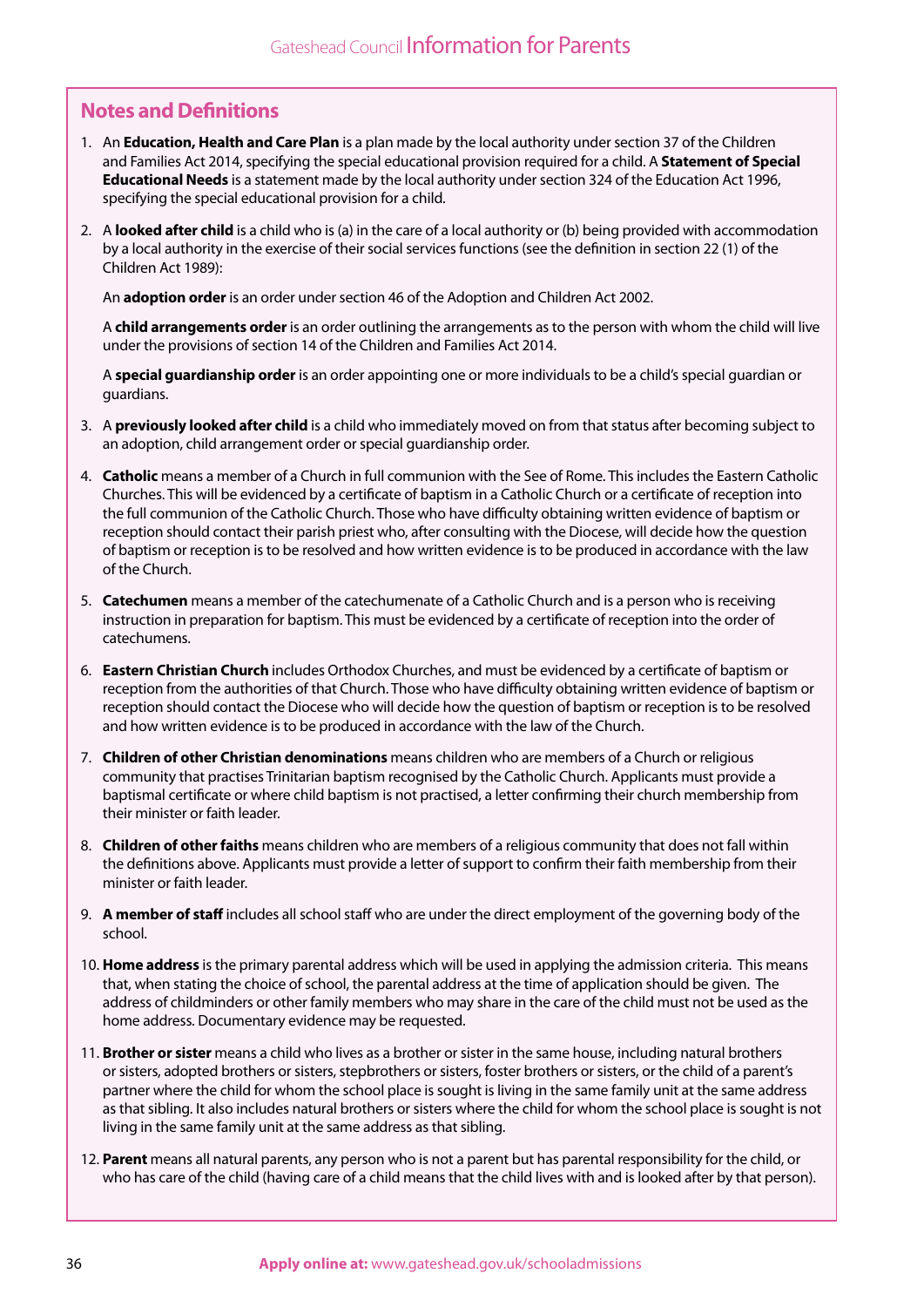## St Joseph's Catholic Junior School, Birtley Admission Policy 2018/2019

St Joseph's Catholic Junior School was founded by the Catholic Church to provide education for children of Catholic families. The school is conducted by its governing body as part of the Catholic Church in accordance with its trust deed and instrument of government and seeks at all times to be a witness to Jesus Christ. Whenever there are more applications than places available, priority will be given to Catholic children in accordance with the oversubscription criteria listed below.

As a Catholic school, we aim to provide a Catholic education for all our pupils. At a Catholic school, Catholic doctrine and practice permeate every aspect of the school's activity. It is essential that the Catholic character of the school's education be fully supported by all families in the school. We, therefore, hope that all parents (see note 11) will give their full, unreserved and positive support for the aims and ethos of the school. This does not affect the right of an applicant who is not Catholic to apply for and be admitted to a place at the school in accordance with the admission arrangements.

The governing body is the admissions authority and has responsibility for admissions to this school. The local authority undertakes the coordination of admission arrangements.

The admission policy criteria will be dealt with on an equal preference basis.

### **Parishes served by the school**

The school serves the parish of St Joseph's, Birtley.

#### **Published Admission Number**

The governing body has set its admission number at 30 pupils to be admitted to Year 3 in the school year which begins in September 2018.

### **Children with an Education, Health and Care plan or a statement of Special Educational Need**

Children who have an Education, Health and Care (EHC) plan or a statement of Special Educational Need where the school is named as the most appropriate educational setting for the child will be admitted.

### **Application Procedures and Timetable**

To apply for a place at this school, the parent must complete a common application form (CAF) available from the local authority in which the child lives. The parent will be advised of the outcome of the application on 16 April 2018, initially by a letter or email from the local authority on behalf of the governing body.

If the parent is required to provide supplemental evidence to support the application (e.g. a baptismal certificate), this evidence should be provided at the time of application. If not provided, evidence may be sought by the governing body following the closing date for applications. This information must have been correct at the date of closing for applications.

All applications will be considered at the same time and after the closing date for admissions which is 15 January 2018.

### **Late Applications**

Late applications will be administered in accordance with the local authority primary coordinated admissions scheme. Parents are encouraged to ensure that their application is received on time.

## **Admission of Children outside their Normal Age Group**

A request may be made for a child to be admitted outside of their normal age group, for example, if the child is gifted and talented or has experienced problems such as ill health.

Any such request should be made in writing to the headteacher of the school. The governing body will make its decision about the request based on the circumstances of each case and in the best interests of the child. In addition to taking into account the views of the headteacher who has statutory responsibility for the internal organisation, management and control of the school, the governing body will take into account the views of the parents and of appropriate medical and education professionals.

#### **Waiting Lists**

In addition to their right of appeal, applicants will be offered the opportunity to be placed on a waiting list. This waiting list will be maintained in order of the oversubscription criteria set out below and not in the order in which applications are received or added to the list. Waiting lists for admission will operate throughout the school year. The waiting list will be held open until the last day of the summer term. Inclusion on the school's waiting list does not mean that a place will eventually become available.

### **In-Year Applications**

An application can be made for a place for a child at any time outside the admission round and the child will be admitted where there are available places. For information on making an in-year application, parents should contact the local authority, Education Support Service, Dryden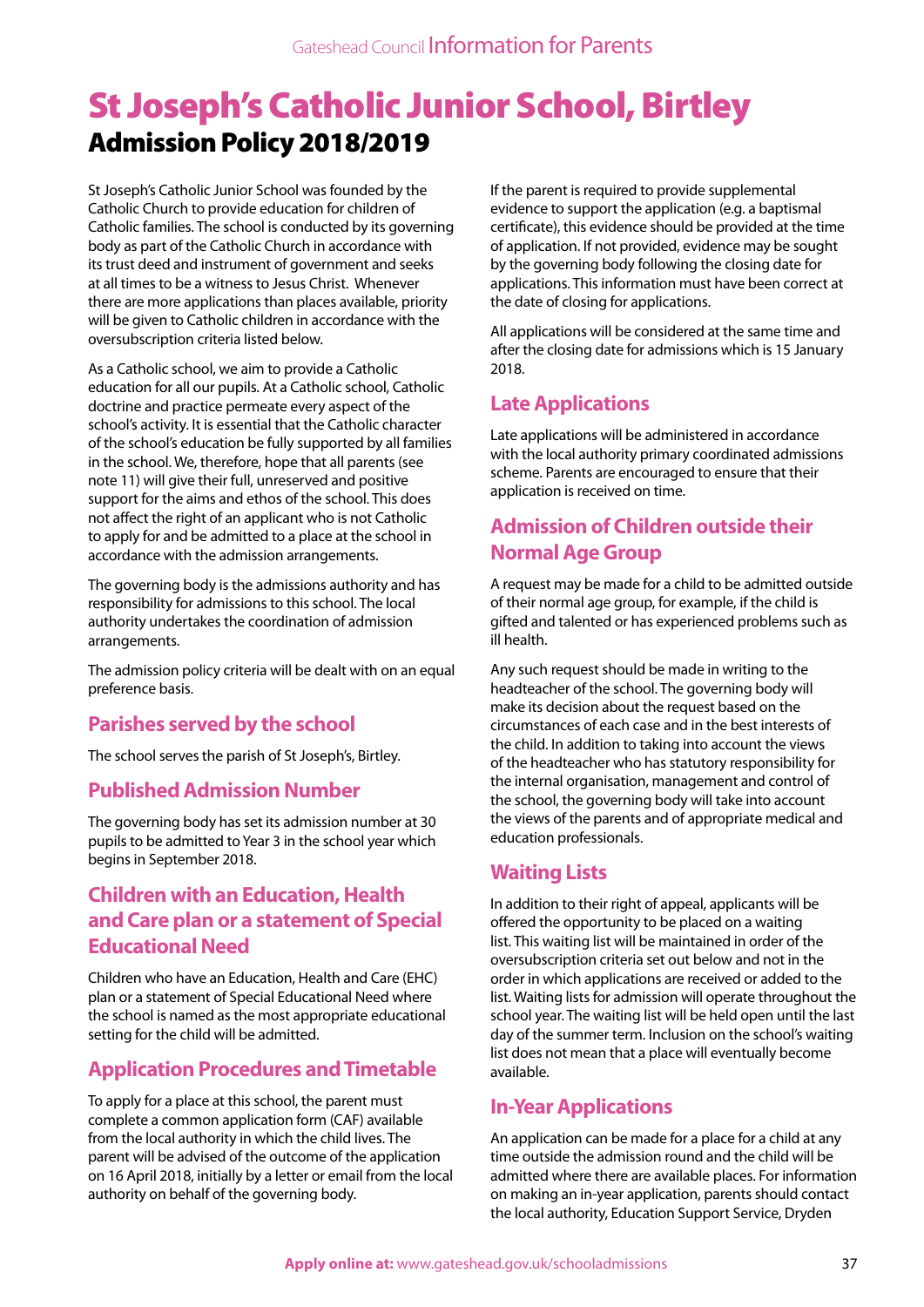Centre, Evistones Road, Low Fell, NE9 5UR on 0191 433 8589.

Where there are places available but more applications than places, the published oversubscription criteria will be applied.

If there are no places available, a request can be made that the child is added to the waiting list (see above).

#### **Right of Appeal**

Where a parent has been notified that a place is not available for a child, every effort will be made by the local authority to help the parent to find a place in a suitable alternative school. Parents who are refused a place have a statutory right of appeal. Further details of the appeals process are available by writing to the chair of governors at the school address.

#### **Fair Access Protocol**

The school is committed to taking its fair share of children who are vulnerable and/or hard to place, as set out in locally agreed protocols. Accordingly, outside the normal admission round the governing body is empowered to give absolute priority to a child where admission is requested under any local protocol that has been agreed by the governing body for the current school year. The governing body has this power, even when admitting the child would mean exceeding the published admission number.

#### **False Evidence**

The governing body reserves the right to withdraw the offer of a place where false evidence is received.

#### **OVERSUBSCRIPTION CRITERIA**

Where there are more applications for places than the number of places available, places will be offered according to the following order of priority.

*First priority in each category will be given to children who will have an older sibling attending the school in September 2018.*

- 1. Looked after and previously looked after children (see notes 2&3)
- 2. Catholic children who are resident in the parish of St Joseph's, Birtley (see note 3)
- 3. Children who attend St Joseph's Catholic Infant School, Birtley.
- 4. Other Catholic children (see note 3)
- 5. Catechumens and members of an Eastern Christian Church (see notes 5&6)
- 6. Children of other Christian denominations (see note 7)
- 7. Children of other faiths (see note 8)
- 8. Any other children

#### **Tie Breaker**

Where there are places available for some, but not all applicants within a particular criterion priority will be given to children living closest to the school determined by the shortest distance. Distance will be measured as the crow flies in a straight line from the centre of the home residence to the main entrance of the school, (using the Local Authority's computerised measuring system).

In the event of distances being the same for two or more children where this would determine the last place to be allocated, random allocation will be carried out in a public place and supervised by a person independent of the school.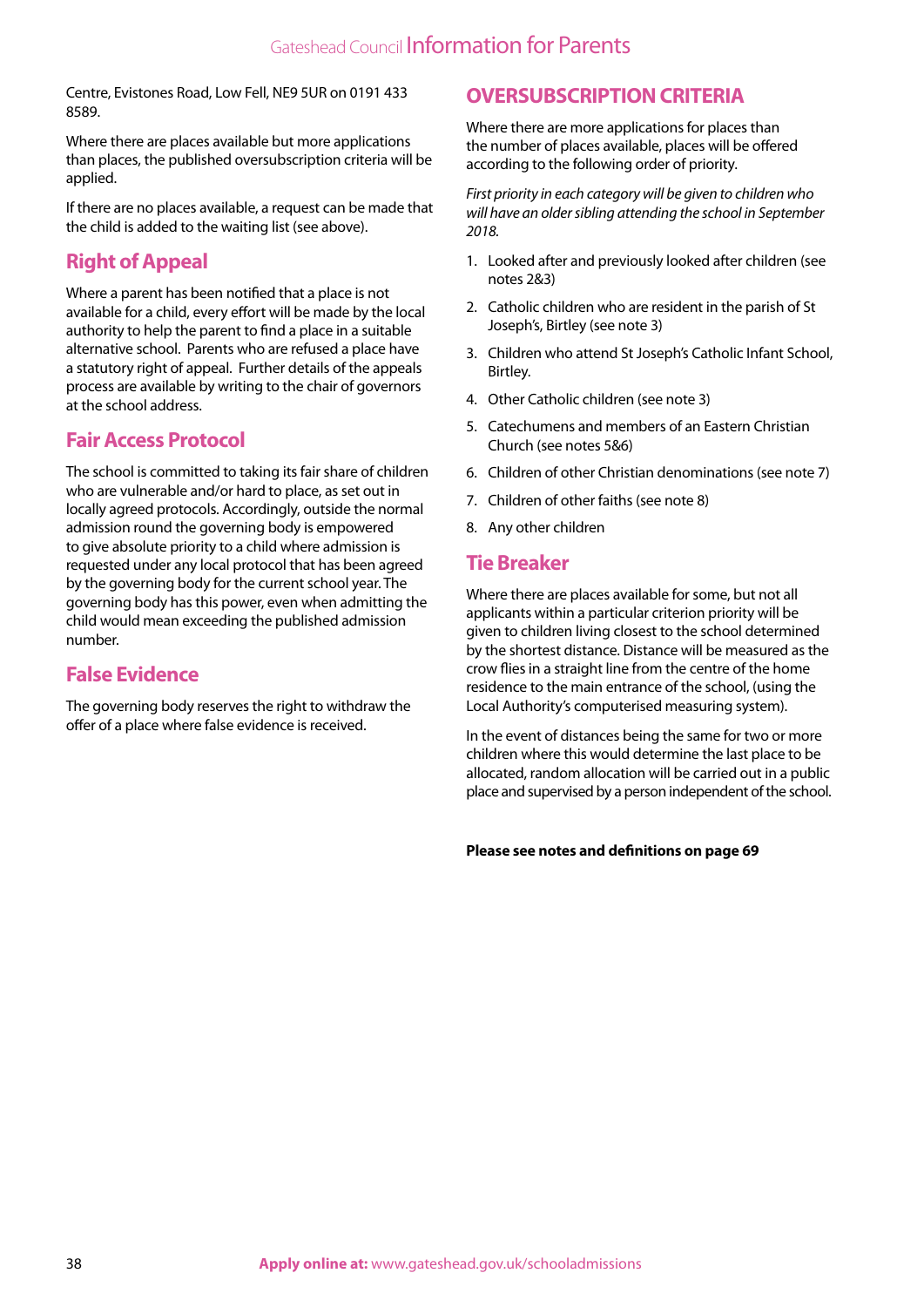# St Joseph's Catholic Primary School, Blaydon Admission Policy 2018/2019

St Joseph's Catholic Primary School, Blaydon was founded by the Catholic Church to provide education for children of Catholic families. The school is conducted by its governing body as part of the Catholic Church in accordance with its trust deed and instrument of government and seeks at all times to be a witness to Jesus Christ. Whenever there are more applications than places available, priority will be given to Catholic children in accordance with the oversubscription criteria listed below.

As a Catholic school, we aim to provide a Catholic education for all our pupils. At a Catholic school, Catholic doctrine and practice permeate every aspect of the school's activity. It is essential that the Catholic character of the school's education be fully supported by all families in the school. We, therefore, hope that all parents (see note 11) will give their full, unreserved and positive support for the aims and ethos of the school. This does not affect the right of an applicant who is not Catholic to apply for and be admitted to a place at the school in accordance with the admission arrangements.

The governing body is the admissions authority and has responsibility for admissions to this school. The local authority undertakes the coordination of admission arrangements.

The admission policy criteria will be dealt with on an equal preference basis.

### **Parishes served by the school**

The school serves the parishes of St Anne's, Winlaton and St Joseph's, Blaydon.

### **Published Admission Number**

The governing body has set its admission number at 30 pupils to be admitted to the reception class in the school year which begins in September 2018.

### **Children with an Education, Health and Care plan or a statement of Special Educational Need**

Children who have an Education, Health and Care (EHC) plan or a statement of Special Educational Need where the school is named as the most appropriate educational setting for the child will be admitted.

### **Application Procedures and Timetable**

To apply for a place at this school, the parent must complete a common application form (CAF) available from the local authority in which the child lives. The parent will be advised of the outcome of the application on 16 April 2018, initially by a letter or email from the local authority on behalf of the governing body.

If the parent is required to provide supplemental evidence to support the application (e.g. a baptismal certificate), this evidence should be provided at the time of application. If not provided, evidence may be sought by the governing body following the closing date for applications. This information must have been correct at the date of closing for applications.

All applications will be considered at the same time and after the closing date for admissions which is 15 January 2018.

## **Late Applications**

Late applications will be administered in accordance with the local authority primary coordinated admissions scheme. Parents are encouraged to ensure that their application is received on time.

## **Admission of Children below Compulsory School Age and Deferred Entry**

A child is entitled to a full-time place in the September following their fourth birthday. A request may be made for the date at which a child, below compulsory school age, is admitted to the school, to be deferred to later in the school year but not beyond the point at which they reach compulsory school age, or beyond the beginning of the final term of the school year. A child may take up a part-time place until the child reaches compulsory school age. Upon receipt of the offer of a place a parent should notify the school in writing, as soon as possible, that they wish to either defer their child's entry to the school or take up a part-time place.

### **Admission of Children outside their Normal Age Group**

A request may be made for a child to be admitted outside of their normal age group, for example, if the child is gifted and talented or has experienced problems such as ill health.

Any such request should be made in writing to the headteacher of the school. The governing body will make its decision about the request based on the circumstances of each case and in the best interests of the child. In addition to taking into account the views of the headteacher who has statutory responsibility for the internal organisation, management and control of the school, the governing body will take into account the views of the parents and of appropriate medical and education professionals.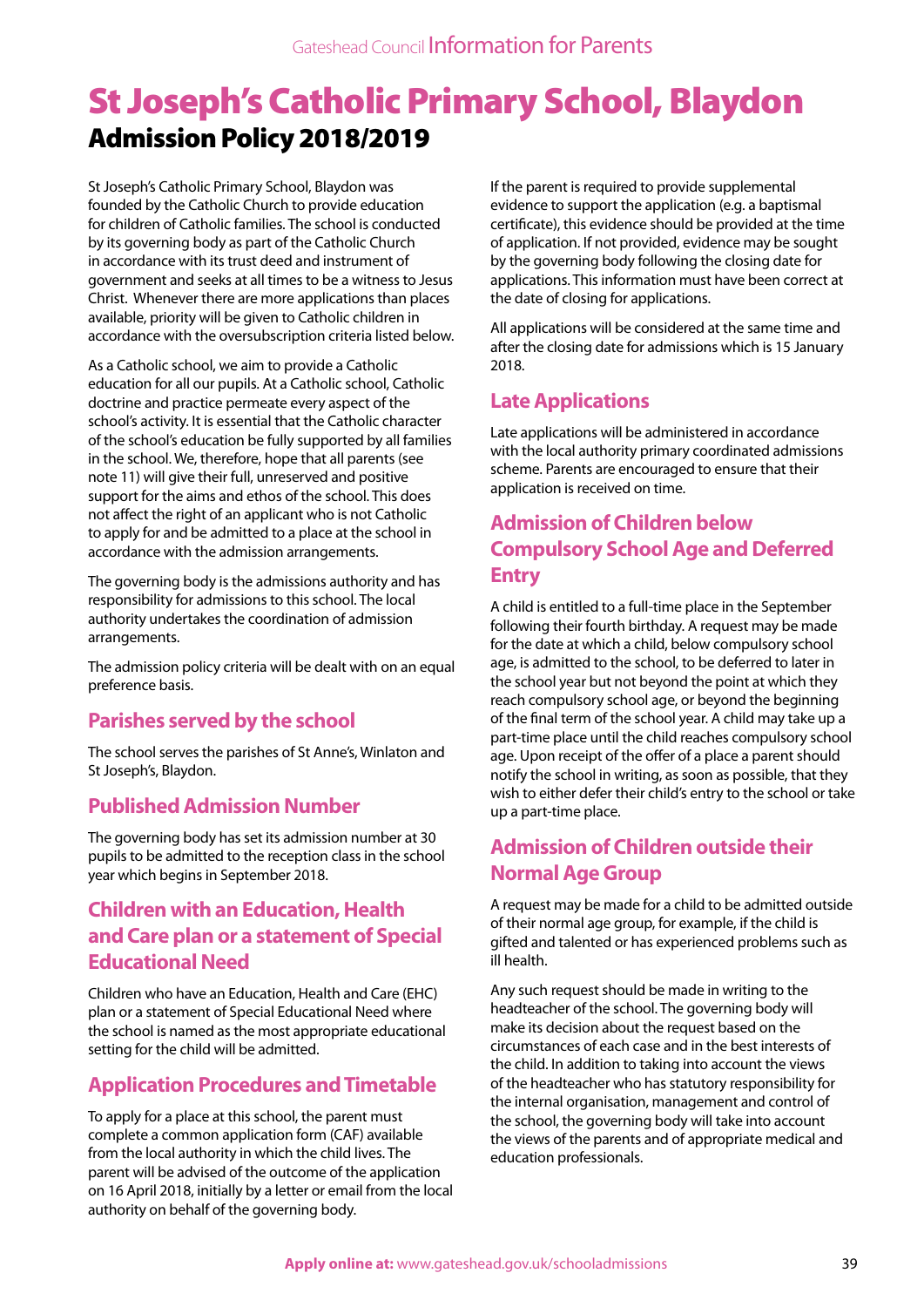### **Summer Born Children**

The parents of a summer born child, i.e. a child born between 1 April and 31 August, may request that the child be admitted out of their normal age group, to the reception class in the September following their fifth birthday and that that the child will remain in this cohort as they progress through school.

Parents who want to make this request should make an application for their child's normal age group at the usual time. The application to the local authority should include this request and in addition it should be made in writing to the headteacher of the school. The local authority will liaise with the governing body who will make its decision about the request based on the circumstances of each case and in the best interests of the child. In addition to taking into account the views of the headteacher, who has statutory responsibility for the internal organisation, management and control of the school, the governing body will take into account the views of the parents and of appropriate medical and education professionals.

Parents will be informed of the outcome of the request before primary national offer day.

If the request is agreed by the governing body, the application for the normal age group may be withdrawn before a place is offered. If the request is refused, the parent must decide whether to accept the offer of a place for the normal age group, or to refuse it and make an in year application for admission to year one for the September following the child's fifth birthday.

Where a parent's request is agreed, they must make a new application as part of the main admissions round the following year.

One admission authority cannot be required to honour a decision made by another admission authority on admission out of the normal age group. Parents, therefore, should consider whether to request admission out of the normal year group at all their preference schools, rather than just their first preference schools.

## **Waiting Lists**

In addition to their right of appeal, applicants will be offered the opportunity to be placed on a waiting list. This waiting list will be maintained in order of the oversubscription criteria set out below and not in the order in which applications are received or added to the list. Waiting lists for admission will operate throughout the school year. The waiting list will be held open until the last day of the summer term. Inclusion on the school's waiting list does not mean that a place will eventually become available.

## **Infant Class Size Regulations**

Infant classes may not, by law, contain more than 30 pupils with a single qualified teacher (subject to the provisions in the School Admissions Code for 'excepted children'). Parents do have a right of appeal in accordance with the infant class size regulations if the school is oversubscribed and their child is refused a place.

#### **In-Year Applications**

An application can be made for a place for a child at any time outside the admission round and the child will be admitted where there are available places. For information on making an in-year application, parents should contact the local authority, Education Support Service, Dryden Centre, Evistones Road, Low Fell, NE9 5UR on 0191 433 8589.

Where there are places available but more applications than places, the published oversubscription criteria will be applied.

If there are no places available, a request can be made that the child is added to the waiting list (see above).

## **Right of Appeal**

Where a parent has been notified that a place is not available for a child, every effort will be made by the local authority to help the parent to find a place in a suitable alternative school. Parents who are refused a place have a statutory right of appeal. Further details of the appeals process are available by writing to the chair of governors at the school address.

### **Fair Access Protocol**

The school is committed to taking its fair share of children who are vulnerable and/or hard to place, as set out in locally agreed protocols. Accordingly, outside the normal admission round the governing body is empowered to give absolute priority to a child where admission is requested under any local protocol that has been agreed by the governing body for the current school year. The governing body has this power, even when admitting the child would mean exceeding the published admission number.

#### **False Evidence**

The governing body reserves the right to withdraw the offer of a place where false evidence is received.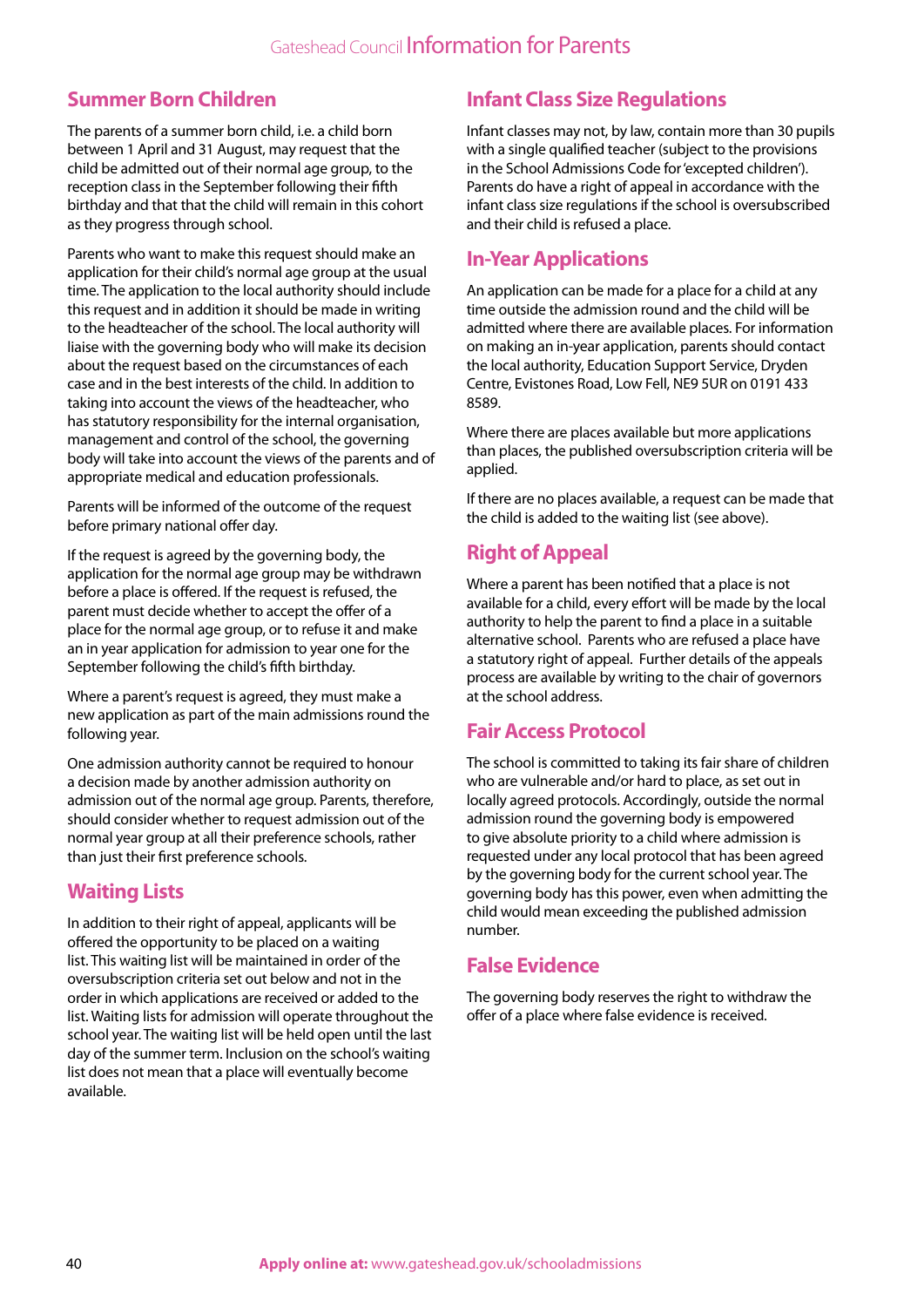#### **OVERSUBSCRIPTION CRITERIA**

Where there are more applications for places than the number of places available, places will be offered according to the following order of priority.

*First priority in each category will be given to children who will have an older sibling attending the school in September 2018.*

- 1. Looked after and previously looked after Catholic children (see notes 2, 3 & 4)
- 2. Catholic children who are resident in the parish of St Anne's, Winlaton and St Joseph's, Blaydon (see note 4)
- 3. Other Catholic children (see note 4)
- 4. Looked after and previously looked after children who are not Catholic (see notes 2 & 3)
- 5. Catechumens and members of an Eastern Christian Church (see notes 5 & 6)
- 6. Children of other Christian denominations (see note 7)
- 7. Children of other faiths (see note 8)
- 8. Any other children

#### **Tie Breaker**

Where there are places available for some, but not all applicants within a particular criterion priority will be given to children living closest to the school determined by the shortest distance. Distance will be measured as the crow flies in a straight line from the centre of the home residence to the main entrance of the school, (using the Local Authority's computerised measuring system).

In the event of distances being the same for two or more children where this would determine the last place to be allocated, random allocation will be carried out in a public place and supervised by a person independent of the school.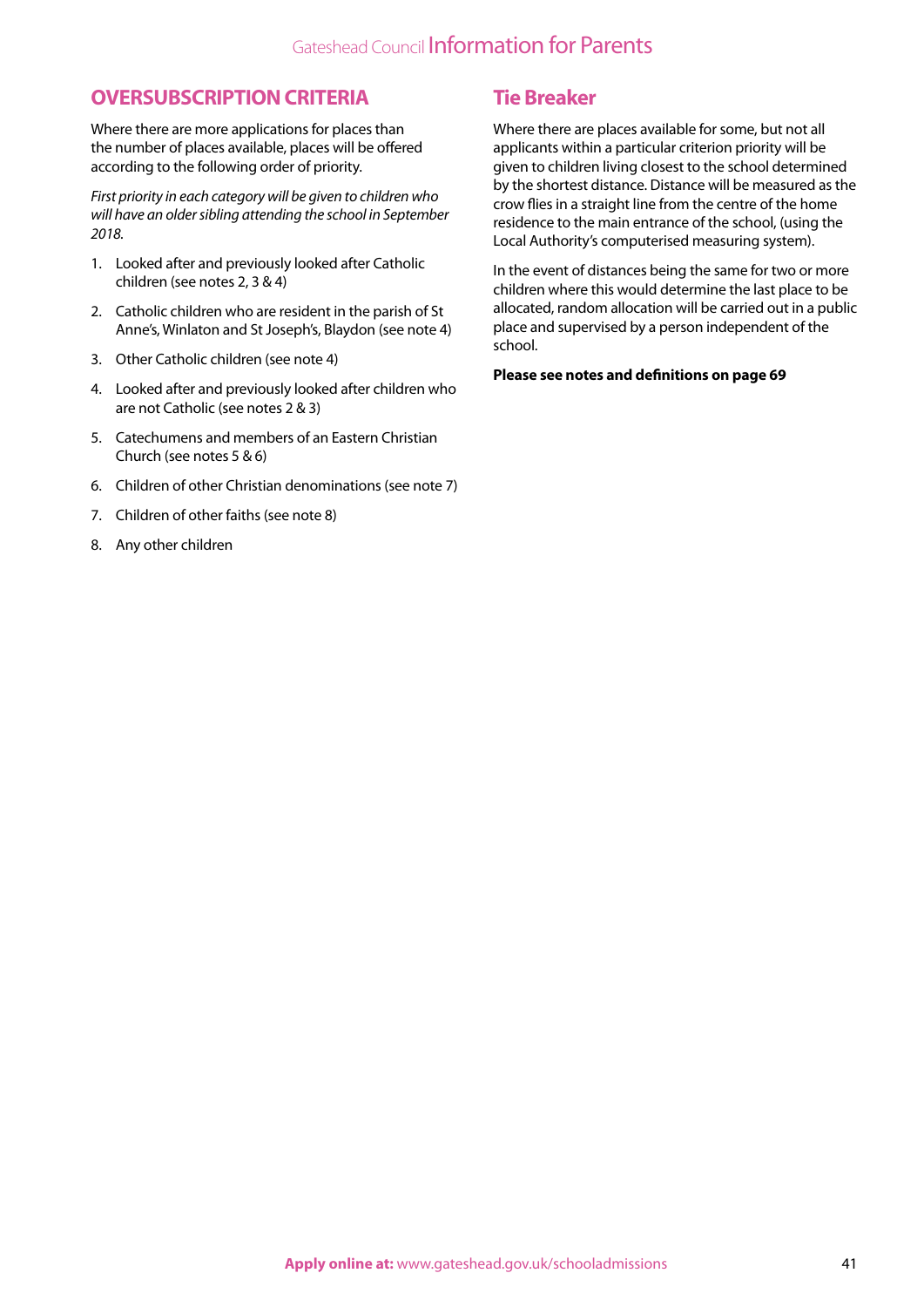## St Joseph's RC VA Primary School, Gateshead Admission Policy 2018/2019

St Joseph's RC VA Primary School was founded by the Catholic Church to provide education for children of Catholic families. The school is conducted by its governing body as part of the Catholic Church in accordance with its trust deed and instrument of government and seeks at all times to be a witness to Jesus Christ. Whenever there are more applications than places available, priority will be given to Catholic children in accordance with the oversubscription criteria listed below.

As a Catholic school, we aim to provide a Catholic education for all our pupils. At a Catholic school, Catholic doctrine and practice permeate every aspect of the school's activity. It is essential that the Catholic character of the school's education be fully supported by all families in the school. We, therefore, hope that all parents (see note 11) will give their full, unreserved and positive support for the aims and ethos of the school. This does not affect the right of an applicant who is not Catholic to apply for and be admitted to a place at the school in accordance with the admission arrangements.

The governing body is the admissions authority and has responsibility for admissions to this school. The local authority undertakes the coordination of admission arrangements.

The admission policy criteria will be dealt with on an equal preference basis.

## **Parishes served by the school**

The school serves the parish of St Joseph's, Gateshead.

#### **Published Admission Number**

The governing body has set its admission number at 30 pupils to be admitted to the reception class in the school year which begins in September 2018.

## **Children with an Education, Health and Care plan or a statement of Special Educational Need**

Children who have an Education, Health and Care (EHC) plan or a statement of Special Educational Need where the school is named as the most appropriate educational setting for the child will be admitted.

### **Application Procedures and Timetable**

To apply for a place at this school, the parent must complete a common application form (CAF) available from the local authority in which the child lives. The parent will be advised of the outcome of the application on 16 April 2018, initially by a letter or email from the local authority on behalf of the governing body.

If the parent is required to provide supplemental evidence to support the application (e.g. a baptismal certificate), this evidence should be provided at the time of application. If not provided, evidence may be sought by the governing body following the closing date for applications. This information must have been correct at the date of closing for applications.

All applications will be considered at the same time and after the closing date for admissions which is 15 January 2018.

## **Late Applications**

Late applications will be administered in accordance with the local authority primary coordinated admissions scheme. Parents are encouraged to ensure that their application is received on time.

## **Admission of Children below Compulsory School Age and Deferred Entry**

A child is entitled to a full-time place in the September following their fourth birthday. A request may be made for the date at which a child, below compulsory school age, is admitted to the school, to be deferred to later in the school year but not beyond the point at which they reach compulsory school age, or beyond the beginning of the final term of the school year. A child may take up a part-time place until the child reaches compulsory school age. Upon receipt of the offer of a place a parent should notify the school in writing, as soon as possible, that they wish to either defer their child's entry to the school or take up a part-time place.

## **Admission of Children outside their Normal Age Group**

A request may be made for a child to be admitted outside of their normal age group, for example, if the child is gifted and talented or has experienced problems such as ill health.

Any such request should be made in writing to the headteacher of the school. The governing body will make its decision about the request based on the circumstances of each case and in the best interests of the child. In addition to taking into account the views of the headteacher who has statutory responsibility for the internal organisation, management and control of the school, the governing body will take into account the views of the parents and of appropriate medical and education professionals.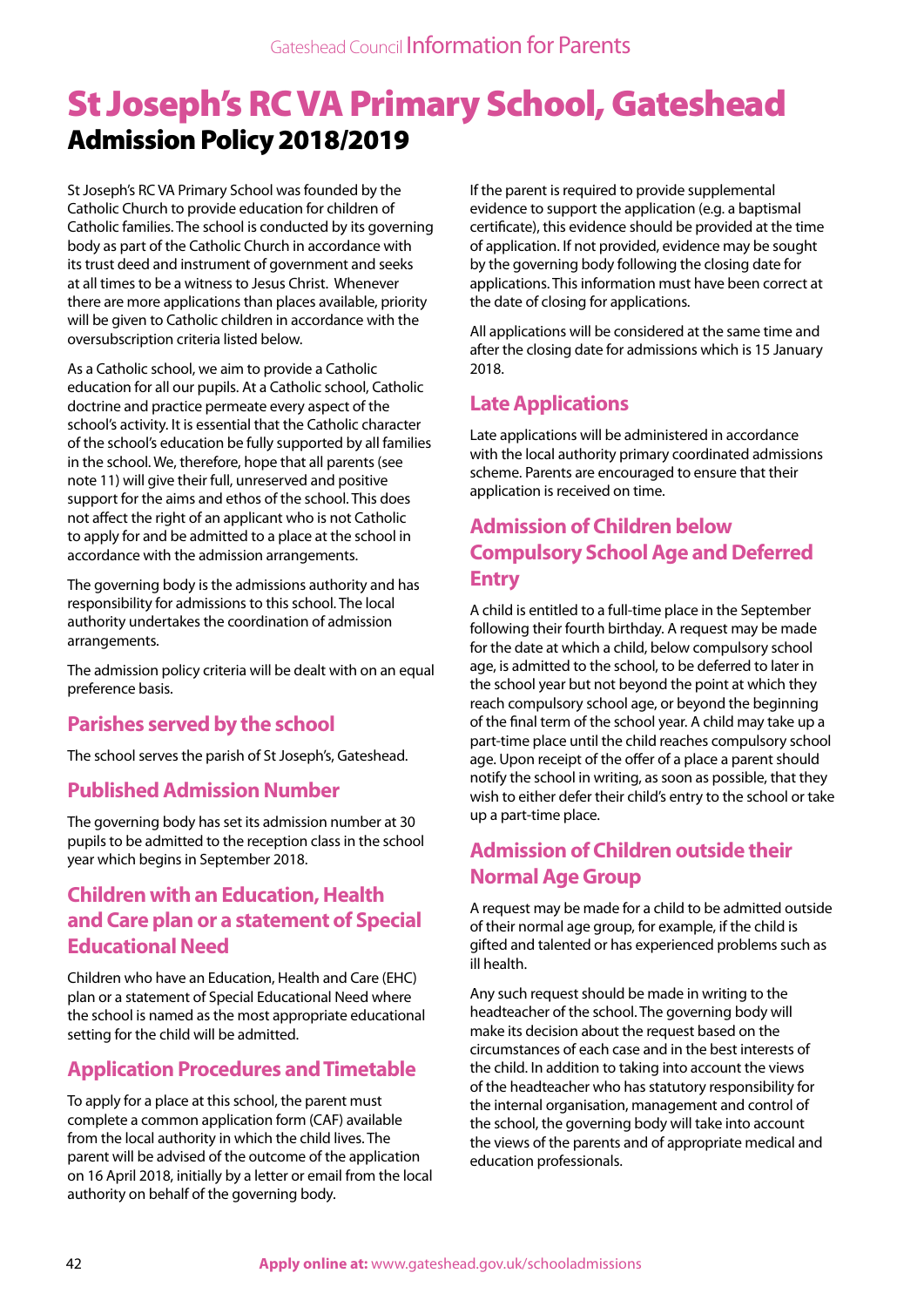#### **Summer Born Children**

The parents of a summer born child, i.e. a child born between 1 April and 31 August, may request that the child be admitted out of their normal age group, to the reception class in the September following their fifth birthday and that that the child will remain in this cohort as they progress through school.

Parents who want to make this request should make an application for their child's normal age group at the usual time. The application to the local authority should include this request and in addition it should be made in writing to the headteacher of the school. The local authority will liaise with the governing body who will make its decision about the request based on the circumstances of each case and in the best interests of the child. In addition to taking into account the views of the headteacher, who has statutory responsibility for the internal organisation, management and control of the school, the governing body will take into account the views of the parents and of appropriate medical and education professionals.

Parents will be informed of the outcome of the request before primary national offer day.

If the request is agreed by the governing body, the application for the normal age group may be withdrawn before a place is offered. If the request is refused, the parent must decide whether to accept the offer of a place for the normal age group, or to refuse it and make an in year application for admission to year one for the September following the child's fifth birthday.

Where a parent's request is agreed, they must make a new application as part of the main admissions round the following year.

One admission authority cannot be required to honour a decision made by another admission authority on admission out of the normal age group. Parents, therefore, should consider whether to request admission out of the normal year group at all their preference schools, rather than just their first preference schools.

#### **Waiting Lists**

In addition to their right of appeal, applicants will be offered the opportunity to be placed on a waiting list. This waiting list will be maintained in order of the oversubscription criteria set out below and not in the order in which applications are received or added to the list. Waiting lists for admission will operate throughout the school year. The waiting list will be held open until the last day of the summer term. Inclusion on the school's waiting list does not mean that a place will eventually become available.

### **Infant Class Size Regulations**

Infant classes may not, by law, contain more than 30 pupils with a single qualified teacher (subject to the provisions in the School Admissions Code for 'excepted children'). Parents do have a right of appeal in accordance with the infant class size regulations if the school is oversubscribed and their child is refused a place.

#### **In-Year Applications**

An application can be made for a place for a child at any time outside the admission round and the child will be admitted where there are available places. For information on making an in-year application, parents should contact the local authority, Education Support Service, Dryden Centre, Evistones Road, Low Fell, NE9 5UR on 0191 433 8589.

Where there are places available but more applications than places, the published oversubscription criteria will be applied.

If there are no places available, a request can be made that the child is added to the waiting list (see above).

#### **Right of Appeal**

Where a parent has been notified that a place is not available for a child, every effort will be made by the local authority to help the parent to find a place in a suitable alternative school. Parents who are refused a place have a statutory right of appeal. Further details of the appeals process are available by writing to the chair of governors at the school address.

#### **Fair Access Protocol**

The school is committed to taking its fair share of children who are vulnerable and/or hard to place, as set out in locally agreed protocols. Accordingly, outside the normal admission round the governing body is empowered to give absolute priority to a child where admission is requested under any local protocol that has been agreed by the governing body for the current school year. The governing body has this power, even when admitting the child would mean exceeding the published admission number.

#### **False Evidence**

The governing body reserves the right to withdraw the offer of a place where false evidence is received.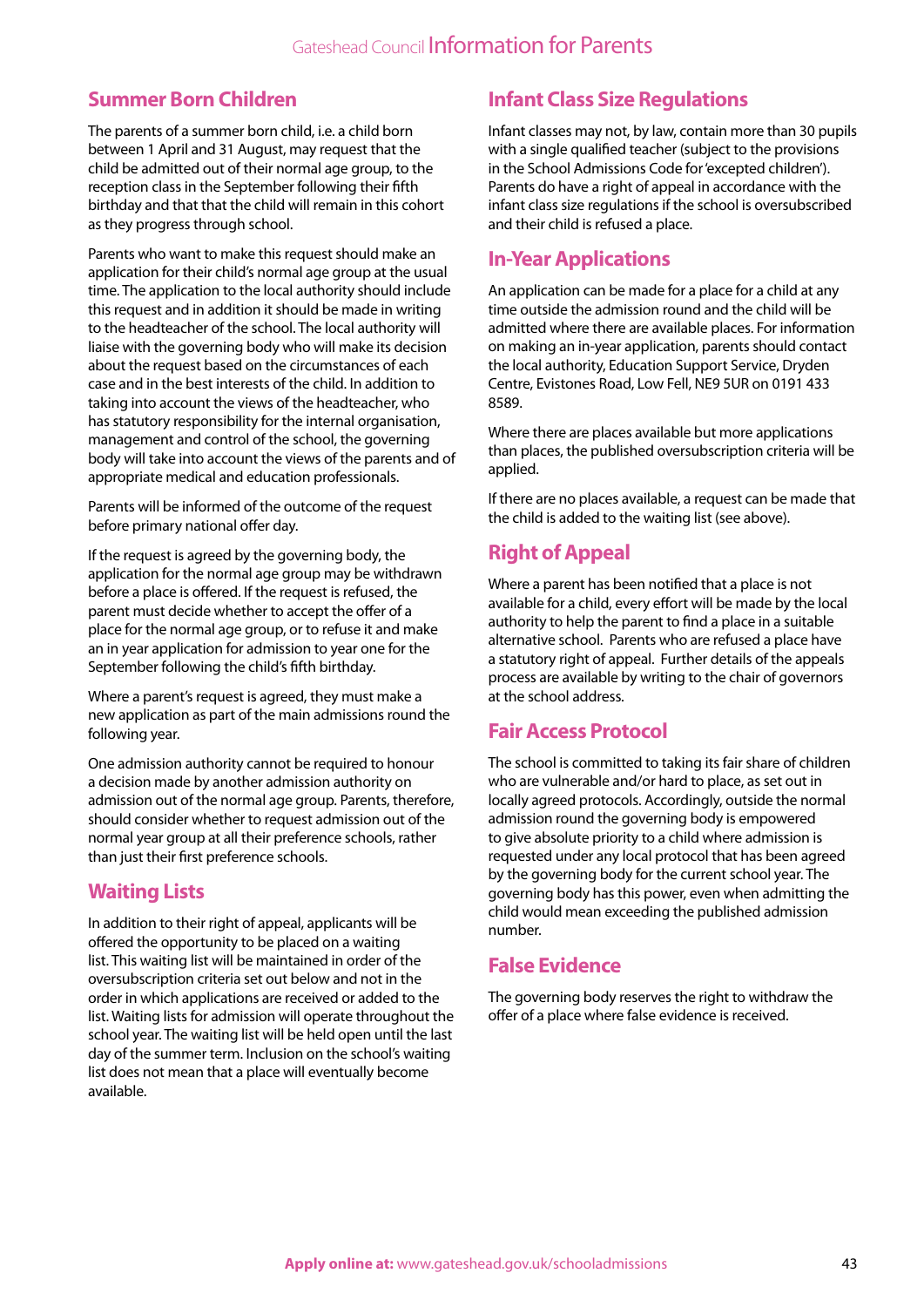## Gateshead Council Information for Parents

#### **OVERSUBSCRIPTION CRITERIA**

Where there are more applications for places than the number of places available, places will be offered according to the following order of priority.

*First priority in categories 2, 3 and 4 will be given to children who will have an older sibling attending the school in September 2018.*

- 1. Looked after and previously looked after children (see notes 2&3)
- 2. Catholic children who are resident in the parish of St Joseph's, Gateshead (see note 4)
- 3. Other Catholic children (see note 4)
- 4. Catechumens and members of an Eastern Christian Church (see notes 5&6)
- 5. Children who have an older sibling attending the school in September 2018.
- 6. Children of other Christian denominations (see note 7)
- 7. Children of other faiths (see note 8)
- 8. Any other children

#### **Tie Breaker**

Where there are places available for some, but not all applicants within a particular criterion priority will be given to children living closest to the school determined by the shortest distance. Distance will be measured as the crow flies in a straight line from the centre of the home residence to the main entrance of the school, (using the Local Authority's computerised measuring system).

In the event of distances being the same for two or more children where this would determine the last place to be allocated, random allocation will be carried out in a public place and supervised by a person independent of the school.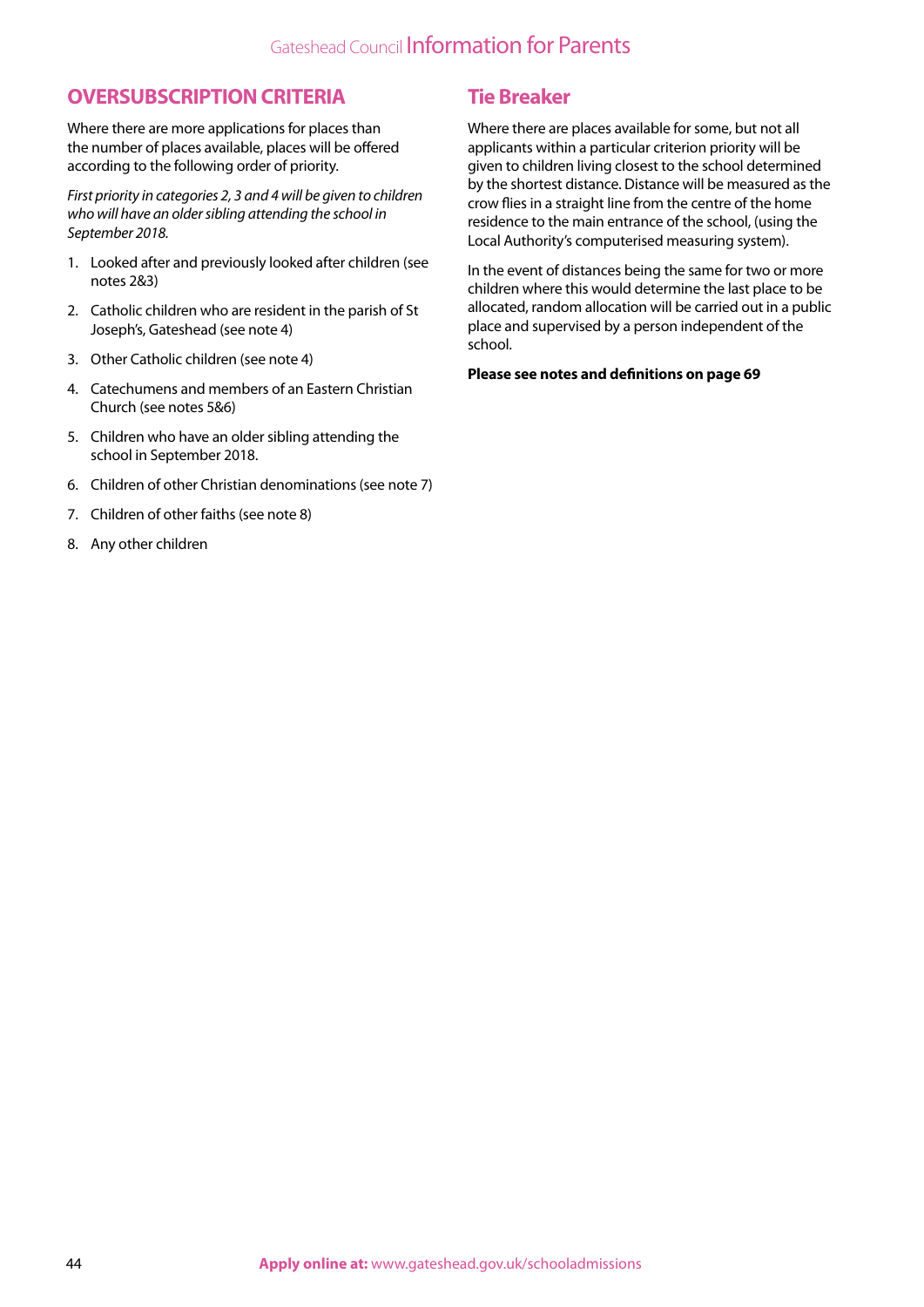# St. Joseph's RCVA Primary School, Highfield Admission Policy 2018/2019

St. Joseph's RCVA Primary School, Highfield was founded by the Catholic Church to provide education for children of Catholic families. The school is conducted by its governing body as part of the Catholic Church in accordance with its trust deed and instrument of government, and seeks at all times to be a witness to Jesus Christ. Whenever there are more applications than places available, priority will be given to Catholic children in accordance with the oversubscription criteria listed below.

As a Catholic school, we aim to provide a Catholic education for all our pupils. At a Catholic school, Catholic doctrine and practice permeate every aspect of the school's activity. It is essential that the Catholic character of the school's education be fully supported by all families in the school. We, therefore, hope that all parents (see note 11) will give their full, unreserved and positive support for the aims and ethos of the school. This does not affect the right of an applicant who is not Catholic to apply for and be admitted to a place at the school in accordance with the admission arrangements.

The governing body is the admissions authority and has responsibility for admissions to this school. The local authority undertakes the coordination of admission arrangements.

The admission policy criteria will be dealt with on an equal preference basis.

### **Parishes served by the school**

The school serves the parishes of Our Lady of Lourdes, Chopwell and St. Joseph's, Highfield.

#### **Published Admission Number**

The governing body has set its admission number at 17 pupils to be admitted to the reception class in the school year which begins in September 2018.

#### **Children with an Education, Health and Care plan or a statement of Special Educational Need**

Children who have an Education, Health and Care (EHC) plan or a statement of Special Educational Need where the school is named as the most appropriate educational setting for the child will be admitted.

#### **Application Procedures and Timetable**

To apply for a place at this school, the parent must complete a common application form (CAF) available from the local authority in which the child lives. The parent will be advised of the outcome of the application on 16 April 2018, initially by a letter or email from the local authority on behalf of the governing body.

If the parent is required to provide supplemental evidence to support the application (e.g. a baptismal certificate), this evidence should be provided at the time of application. If not provided, evidence may be sought by the governing body following the closing date for applications. This information must have been correct at the date of closing for applications.

All applications will be considered at the same time and after the closing date for admissions which is 15 January 2018.

### **Late Applications**

Late applications will be administered in accordance with the local authority primary coordinated admissions scheme. Parents are encouraged to ensure that their application is received on time.

#### **Admission of Children below Compulsory School Age and Deferred Entry**

A child is entitled to a full-time place in the September following their fourth birthday. A request may be made for the date at which a child, below compulsory school age, is admitted to the school, to be deferred to later in the school year but not beyond the point at which they reach compulsory school age, or beyond the beginning of the final term of the school year. A child may take up a part-time place until the child reaches compulsory school age. Upon receipt of the offer of a place a parent should notify the school in writing, as soon as possible, that they wish to either defer their child's entry to the school or take up a part-time place.

## **Admission of Children outside their Normal Age Group**

A request may be made for a child to be admitted outside of their normal age group, for example, if the child is gifted and talented or has experienced problems such as ill health.

Any such request should be made in writing to the headteacher of the school. The governing body will make its decision about the request based on the circumstances of each case and in the best interests of the child. In addition to taking into account the views of the headteacher who has statutory responsibility for the internal organisation, management and control of the school, the governing body will take into account the views of the parents and of appropriate medical and education professionals.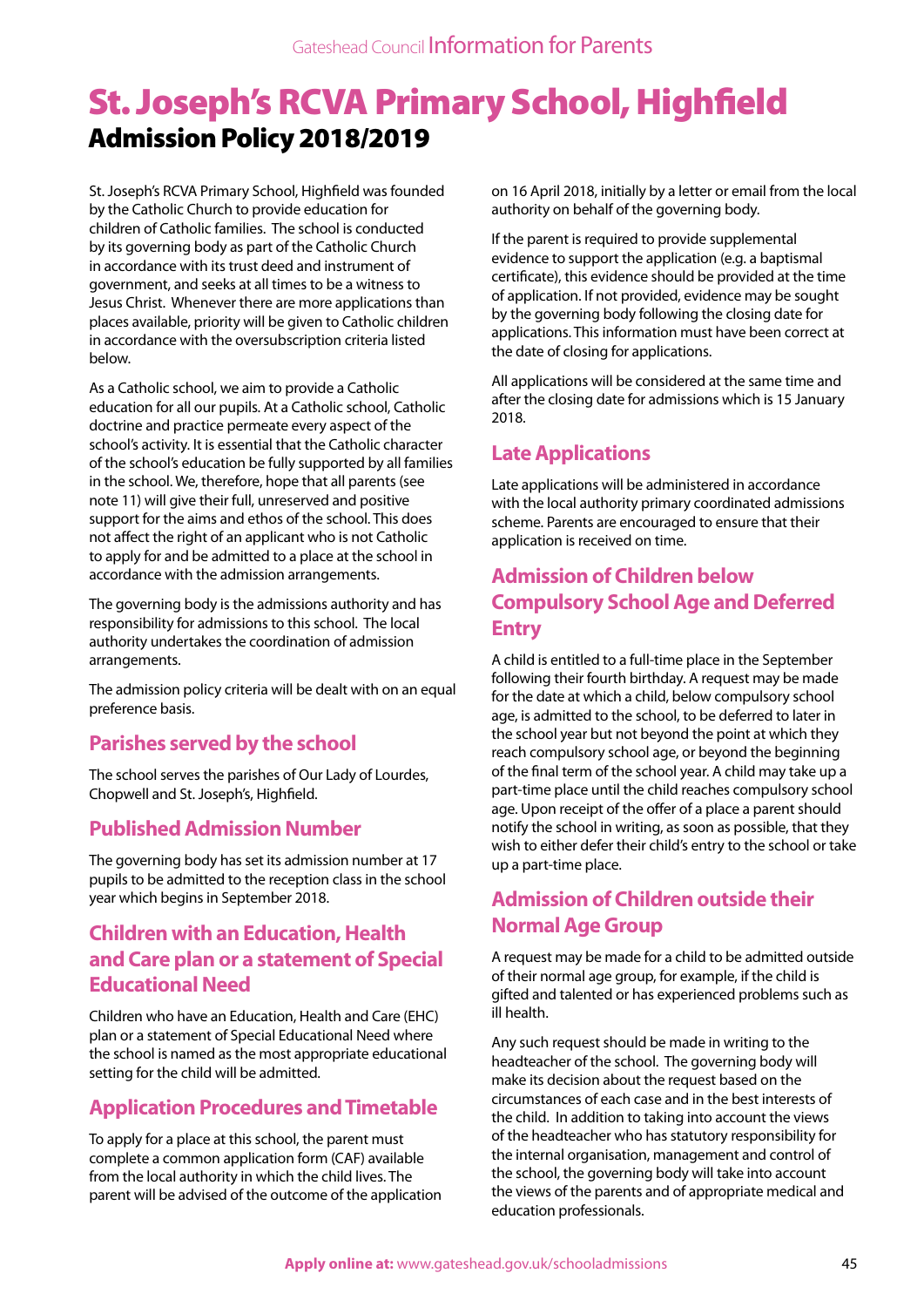#### **Summer Born Children**

The parents of a summer born child, i.e. a child born between 1 April and 31 August, may request that the child be admitted out of their normal age group, to the reception class in the September following their fifth birthday and that that the child will remain in this cohort as they progress through school.

Parents who want to make this request should make an application for their child's normal age group at the usual time. The application to the local authority should include this request and in addition it should be made in writing to the headteacher of the school. The local authority will liaise with the governing body who will make its decision about the request based on the circumstances of each case and in the best interests of the child. In addition to taking into account the views of the headteacher, who has statutory responsibility for the internal organisation, management and control of the school, the governing body will take into account the views of the parents and of appropriate medical and education professionals.

Parents will be informed of the outcome of the request before primary national offer day.

If the request is agreed by the governing body, the application for the normal age group may be withdrawn before a place is offered. If the request is refused, the parent must decide whether to accept the offer of a place for the normal age group, or to refuse it and make an in year application for admission to year one for the September following the child's fifth birthday.

Where a parent's request is agreed, they must make a new application as part of the main admissions round the following year.

One admission authority cannot be required to honour a decision made by another admission authority on admission out of the normal age group. Parents, therefore, should consider whether to request admission out of the normal year group at all their preference schools, rather than just their first preference schools.

#### **Waiting Lists**

In addition to their right of appeal, applicants will be offered the opportunity to be placed on a waiting list. This waiting list will be maintained in order of the oversubscription criteria set out below and not in the order in which applications are received or added to the list. Waiting lists for admission will operate throughout the school year. The waiting list will be held open until the last day of the summer term. Inclusion on the school's waiting list does not mean that a place will eventually become available.

### **Infant Class Size Regulations**

Infant classes may not, by law, contain more than 30 pupils with a single qualified teacher (subject to the provisions in the School Admissions Code for 'excepted children'). Parents do have a right of appeal in accordance with the infant class size regulations if the school is oversubscribed and their child is refused a place.

#### **In-Year Applications**

An application can be made for a place for a child at any time outside the admission round and the child will be admitted where there are available places. For information on making an in-year application, parents should contact the local authority, Education Support Service, Dryden Centre, Evistones Road, Low Fell, NE9 5UR on 0191 433 8589.

Where there are places available but more applications than places, the published oversubscription criteria will be applied.

If there are no places available, a request can be made that the child is added to the waiting list (see above).

## **Right of Appeal**

Where a parent has been notified that a place is not available for a child, every effort will be made by the local authority to help the parent to find a place in a suitable alternative school. Parents who are refused a place have a statutory right of appeal. Further details of the appeals process are available by writing to the chair of governors at the school address.

### **Fair Access Protocol**

The school is committed to taking its fair share of children who are vulnerable and/or hard to place, as set out in locally agreed protocols. Accordingly, outside the normal admission round the governing body is empowered to give absolute priority to a child where admission is requested under any local protocol that has been agreed by the governing body for the current school year. The governing body has this power, even when admitting the child would mean exceeding the published admission number.

#### **False Evidence**

The governing body reserves the right to withdraw the offer of a place where false evidence is received.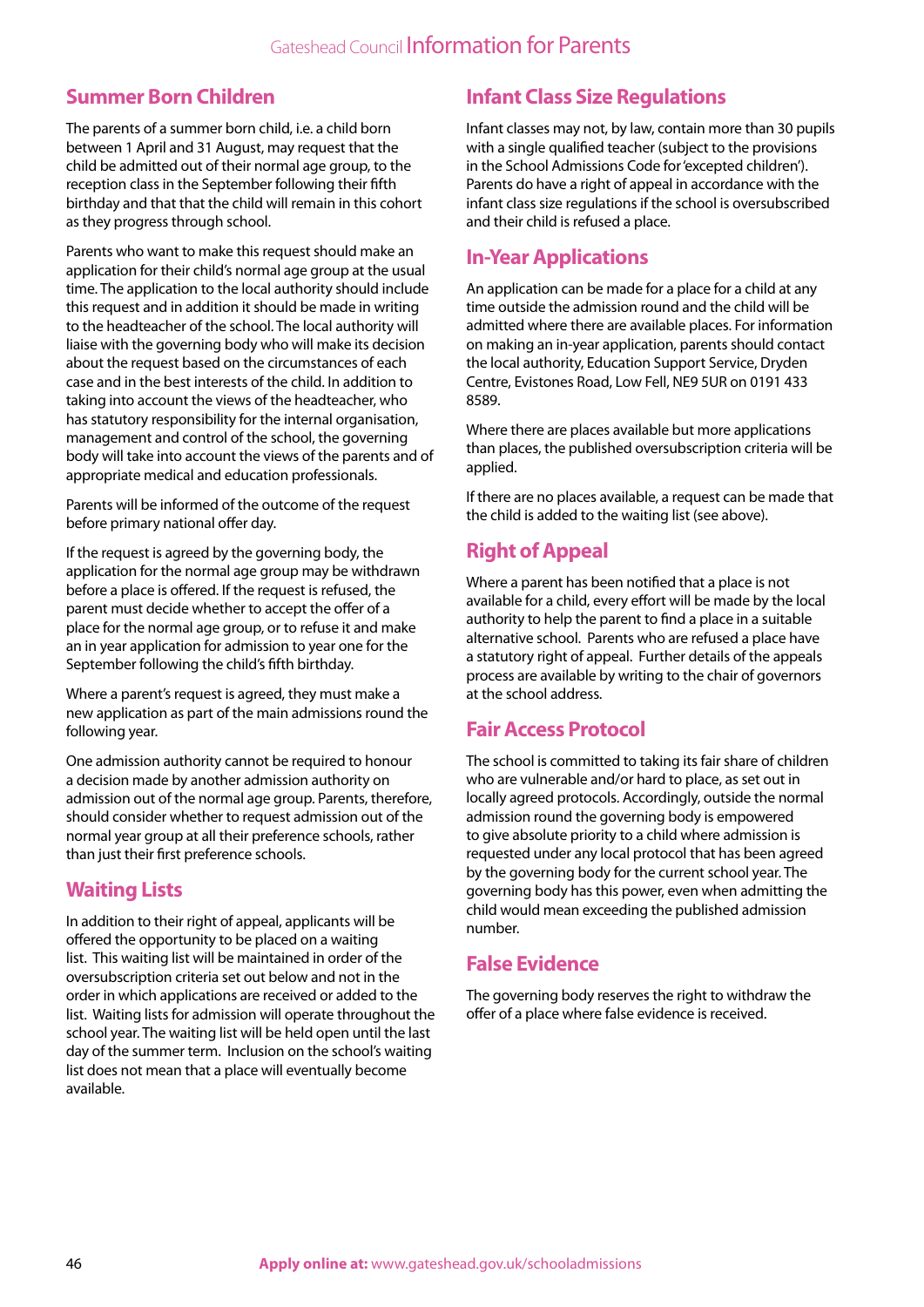#### **OVERSUBSCRIPTION CRITERIA**

Where there are more applications for places than the number of places available, places will be offered according to the following order of priority.

*First priority in each category will be given to children who will have an older sibling attending the school in September 2018.*

- 1. Catholic looked after and previously looked after Catholic children (see notes 2 and 3).
- 2. Catholic Children of practising Catholic families whose home address is within the parishes served by the school (see note 4).
- 3. Other Catholic Children (see note 5).
- 4. Catechumens and members of an Eastern Christian Church (see notes 6 and 7)
- 5. Looked after and previously looked after children (see notes 2 and 3).
- 6. Children of other Christian denominations (see note 8).
- 7. Children of other faiths (see note 9).
- 8. Any other children.

#### **Tie Breaker**

Where there are places available for some, but not all applicants within a particular criterion priority will be given to children living closest to the school determined by the shortest distance. Distance will be measured as the crow flies in a straight line from the centre of the home residence to the main entrance of the school, (using the Local Authority's computerised measuring system).

In the event of distances being the same for two or more children where this would determine the last place to be allocated, random allocation will be carried out in a public place and supervised by a person independent of the school.

#### **Notes and Definitions**

- 1. An **Education, Health and Care Plan** is a plan made by the local authority under section 37 of the Children and Families Act 2014, specifying the special educational provision required for a child. A **Statement of Special Educational Needs** is a statement made by the local authority under section 324 of the Education Act 1996, specifying the special educational provision for a child.
- 2. A **looked after child is a child** who is (a) in the care of a local authority or (b) being provided with accommodation by a local authority in the exercise of their social services functions (see the definition in section 22 (1) of the Children Act 1989):
	- An **adoption order** is an order under section 46 of the Adoption and Children Act 2002.
	- A **child arrangements order** is an order outlining the arrangements as to the person with whom the child will live under the provisions of section 14 of the Children and Families Act 2014.
	- A **special guardianship order** is an order appointing one or more individuals to be a child's special guardian or guardians.
- 3. A **previously looked after child** is a child who immediately moved on from that status after becoming subject to an adoption, child arrangement order or special guardianship order.
- 4. **Practising Catholic** means Catholic children from practising Catholic families who comply with the Precept of the Church to attend Mass on Sundays and on holy days of obligation, evidenced by the parish priest, or the priest in charge of the Church where the family practises. This requires that the applicant provides a reference from the parish priest to evidence this in addition to providing proof of baptism or reception into the Catholic Church. Following the request from the parent for a reference, the priest will send the reference directly to the school. This information must have been correct at the closing date for applications.

*Continued on next page*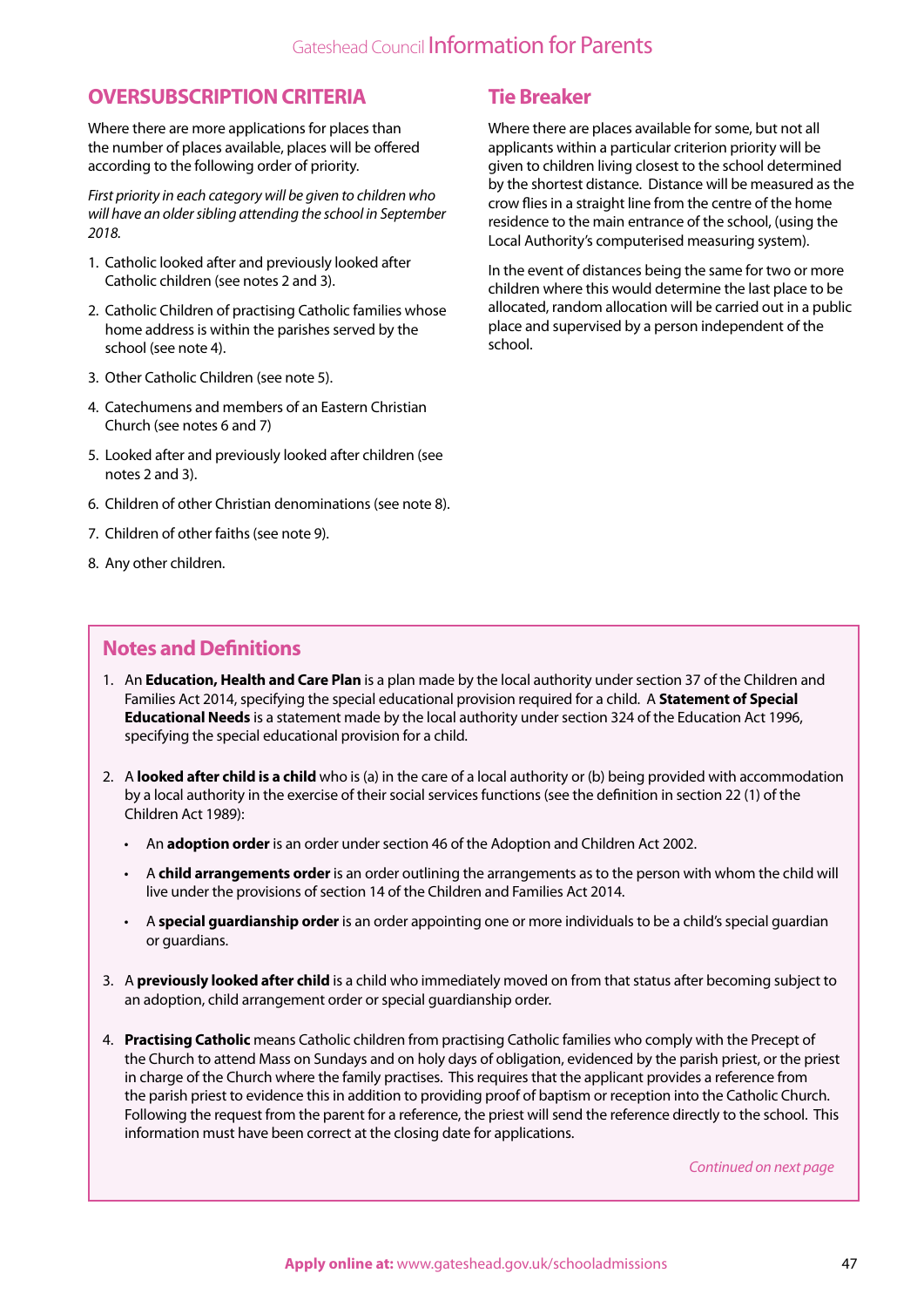#### **Notes and Definitions** *continued*

- 5. **Catholic** means a member of a Church in full communion with the See of Rome. This includes the Eastern Catholic Churches. This will be evidenced by a certificate of baptism in a Catholic Church or a certificate of reception into the full communion of the Catholic Church. Those who have difficulty obtaining written evidence of baptism or reception should contact their parish priest who, after consulting with the Diocese, will decide how the question of baptism or reception is to be resolved and how written evidence is to be produced in accordance with the law of the Church.
- 6. **Catechumen** means a member of the catechumenate of a Catholic Church and is a person who is receiving instruction in preparation for baptism. This must be evidenced by a certificate of reception into the order of catechumens.
- 7. **Eastern Christian Church** includes Orthodox Churches, and must be evidenced by a certificate of baptism or reception from the authorities of that Church. Those who have difficulty obtaining written evidence of baptism or reception should contact the Diocese who will decide how the question of baptism or reception is to be resolved and how written evidence is to be produced in accordance with the law of the Church.
- 8. **Children of other Christian denominations** means children who are members of a Church or religious community that practises Trinitarian baptism recognised by the Catholic Church. Applicants must provide a baptismal certificate or where child baptism is not practised, a letter confirming their church membership from their minister or faith leader.
- 9. **Children of other faiths** means children who are members of a religious community that does not fall within the definitions above. Applicants must provide a letter of support to confirm their faith membership from their minister or faith leader.
- 10. **Home address** is the primary parental address which will be used in applying the admission criteria. This means that, when stating the choice of school, the parental address at the time of application should be given. The address of childminders or other family members who may share in the care of the child must not be used as the home address. Documentary evidence may be requested.
- 11. **Brother or sister** means a child who lives as a brother or sister in the same house, including natural brothers or sisters, adopted brothers or sisters, stepbrothers or sisters, foster brothers or sisters, or the child of a parent's partner where the child for whom the school place is sought is living in the same family unit at the same address as that sibling. It also includes natural brothers or sisters where the child for whom the school place is sought is not living in the same family unit at the same address as that sibling.
- 12. Parent means all natural parents, any person who is not a parent but has parental responsibility for the child, or who has care of the child (having care of a child means that the child lives with and is looked after by that person).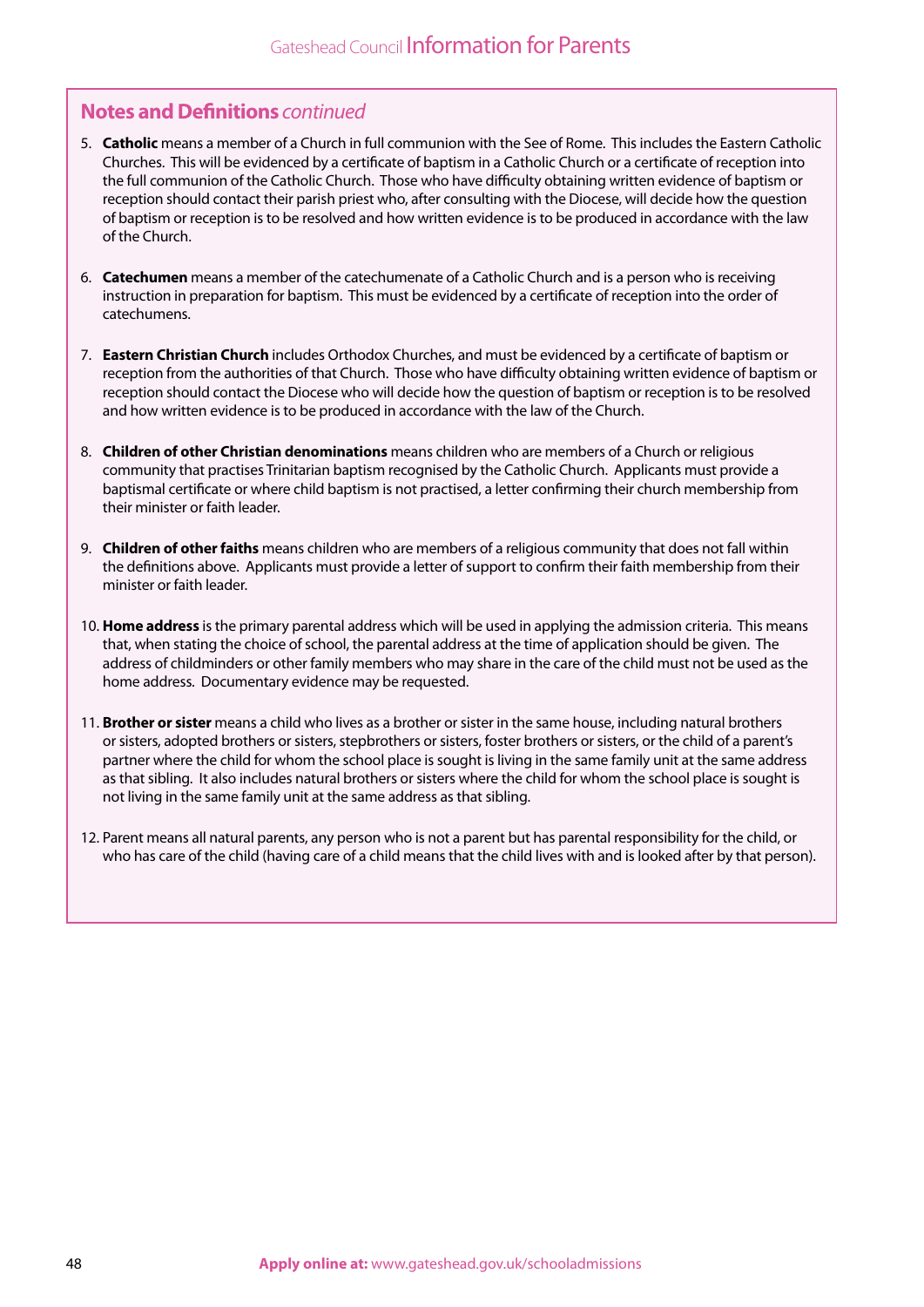# St Mary and St Thomas Aquinas Catholic Primary School Admission Policy 2018/2019

St Mary and St Thomas was founded by the Catholic Church to provide education for children of Catholic families. The school is conducted by its governing body as part of the Catholic Church in accordance with its trust deed and instrument of government, and seeks at all times to be a witness to Jesus Christ. Whenever there are more applications than places available, priority will be given to Catholic children in accordance with the oversubscription criteria listed below.

As a Catholic school, we aim to provide a Catholic education for all our pupils. At a Catholic school, Catholic doctrine and practice permeate every aspect of the school's activity. It is essential that the Catholic character of the school's education be fully supported by all families in the school. We, therefore, hope that all parents (see note 11) will give their full, unreserved and positive support for the aims and ethos of the school. This does not affect the right of an applicant who is not Catholic to apply for and be admitted to a place at the school in accordance with the admission arrangements.

The governing body is the admissions authority and has responsibility for admissions to this school. The local authority undertakes the coordination of admission arrangements.

The admission policy criteria will be dealt with on an equal preference basis.

#### **Parishes served by the school**

The school serves the parish of St Mary & St Thomas Aquinas.

#### **Published Admission Number**

The governing body has set its admission number at 30 pupils to be admitted to the reception class in the school year which begins in September 2018.

#### **Children with an Education, Health and Care plan or a statement of Special Educational Need**

Children who have an Education, Health and Care (EHC) plan or a statement of Special Educational Need where the school is named as the most appropriate educational setting for the child will be admitted.

### **Application Procedures and Timetable**

To apply for a place at this school, the parent must complete a common application form (CAF) available from the local authority in which the child lives. The

parent will be advised of the outcome of the application on 16 April 2018, initially by a letter or email from the local authority on behalf of the governing body.

If the parent is required to provide supplemental evidence to support the application (e.g. a baptismal certificate), this evidence should be provided at the time of application. If not provided, evidence may be sought by the governing body following the closing date for applications. This information must have been correct at the date of closing for applications.

All applications will be considered at the same time and after the closing date for admissions which is 15 January 2018.

#### **Late Applications**

Late applications will be administered in accordance with the local authority primary coordinated admissions scheme. Parents are encouraged to ensure that their application is received on time.

#### **Admission of Children below Compulsory School Age and Deferred Entry**

A child is entitled to a full-time place in the September following their fourth birthday. A request may be made for the date at which a child, below compulsory school age, is admitted to the school, to be deferred to later in the school year but not beyond the point at which they reach compulsory school age, or beyond the beginning of the final term of the school year. A child may take up a part-time place until the child reaches compulsory school age. Upon receipt of the offer of a place a parent should notify the school in writing, as soon as possible, that they wish to either defer their child's entry to the school or take up a part-time place.

## **Admission of Children outside their Normal Age Group**

A request may be made for a child to be admitted outside of their normal age group, for example, if the child is gifted and talented or has experienced problems such as ill health.

Any such request should be made in writing to the headteacher of the school. The governing body will make its decision about the request based on the circumstances of each case and in the best interests of the child. In addition to taking into account the views of the headteacher who has statutory responsibility for the internal organisation, management and control of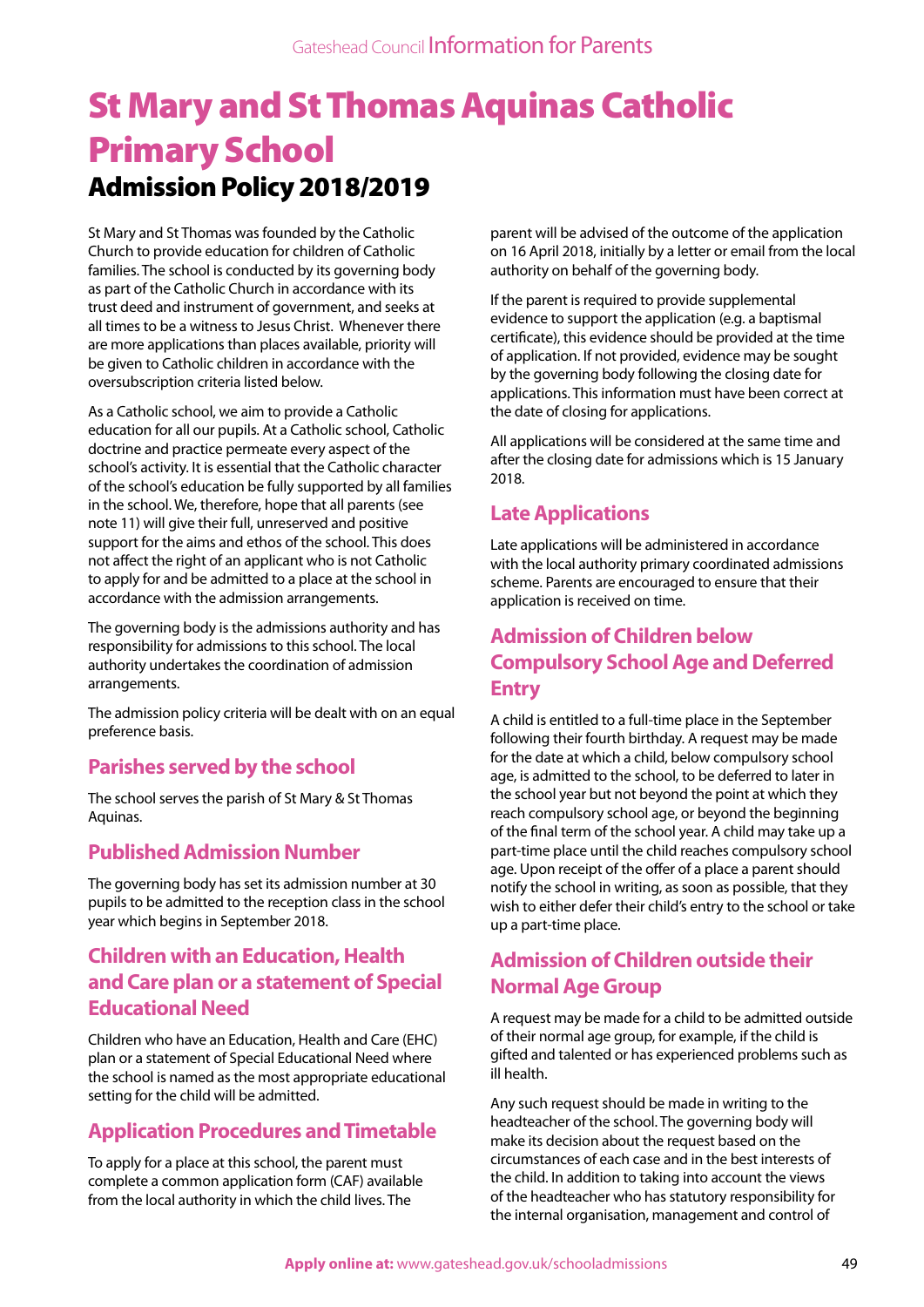the school, the governing body will take into account the views of the parents and of appropriate medical and education professionals.

#### **Summer Born Children**

The parents of a summer born child, i.e. a child born between 1 April and 31 August, may request that the child be admitted out of their normal age group, to the reception class in the September following their fifth birthday and that that the child will remain in this cohort as they progress through school.

Parents who want to make this request should make an application for their child's normal age group at the usual time. The application to the local authority should include this request and in addition it should be made in writing to the headteacher of the school. The local authority will liaise with the governing body who will make its decision about the request based on the circumstances of each case and in the best interests of the child. In addition to taking into account the views of the headteacher, who has statutory responsibility for the internal organisation, management and control of the school, the governing body will take into account the views of the parents and of appropriate medical and education professionals.

Parents will be informed of the outcome of the request before primary national offer day.

If the request is agreed by the governing body, the application for the normal age group may be withdrawn before a place is offered. If the request is refused, the parent must decide whether to accept the offer of a place for the normal age group, or to refuse it and make an in year application for admission to year one for the September following the child's fifth birthday.

Where a parent's request is agreed, they must make a new application as part of the main admissions round the following year.

One admission authority cannot be required to honour a decision made by another admission authority on admission out of the normal age group. Parents, therefore, should consider whether to request admission out of the normal year group at all their preference schools, rather than just their first preference schools.

### **Waiting Lists**

In addition to their right of appeal, applicants will be offered the opportunity to be placed on a waiting list. This waiting list will be maintained in order of the oversubscription criteria set out below and not in the order in which applications are received or added to the list. Waiting lists for admission will operate throughout the school year. The waiting list will be held open until the last day of the summer term. Inclusion on the school's waiting list does not mean that a place will eventually become available.

#### **Infant Class Size Regulations**

Infant classes may not, by law, contain more than 30 pupils with a single qualified teacher (subject to the provisions in the School Admissions Code for 'excepted children'). Parents do have a right of appeal in accordance with the infant class size regulations if the school is oversubscribed and their child is refused a place.

#### **In-Year Applications**

An application can be made for a place for a child at any time outside the admission round and the child will be admitted where there are available places. For information on making an in-year application, parents should contact the local authority, Education Support Service, Dryden Centre, Evistones Road, Low Fell, NE9 5UR on 0191 433 8589.

Where there are places available but more applications than places, the published oversubscription criteria will be applied.

If there are no places available, a request can be made that the child is added to the waiting list (see above).

## **Right of Appeal**

Where a parent has been notified that a place is not available for a child, every effort will be made by the local authority to help the parent to find a place in a suitable alternative school. Parents who are refused a place have a statutory right of appeal. Further details of the appeals process are available by writing to the chair of governors at the school address.

### **Fair Access Protocol**

The school is committed to taking its fair share of children who are vulnerable and/or hard to place, as set out in locally agreed protocols. Accordingly, outside the normal admission round the governing body is empowered to give absolute priority to a child where admission is requested under any local protocol that has been agreed by the governing body for the current school year. The governing body has this power, even when admitting the child would mean exceeding the published admission number.

#### **Nursery**

For children attending the school's nursery, application to the reception class of the school should be made in the normal way, to the local authority. Attendance at the school's nursery does not guarantee that a place will be offered at the school.

#### **False Evidence**

The governing body reserves the right to withdraw the offer of a place where false evidence is received.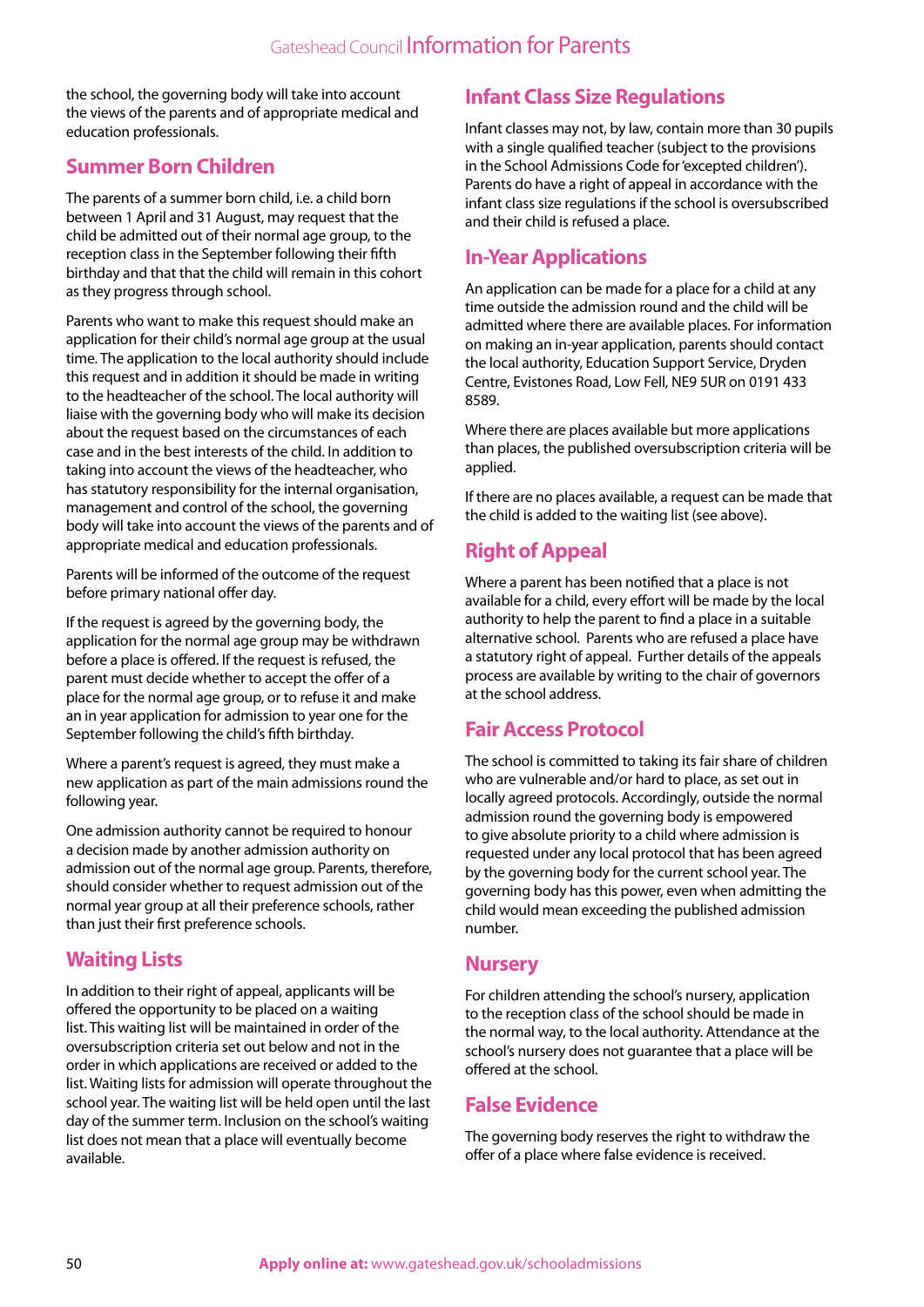#### **OVERSUBSCRIPTION CRITERIA**

Where there are more applications for places than the number of places available, places will be offered according to the following order of priority.

*First priority in each category will be given to children who will have an older sibling attending the school in September 2018.*

- 1. Looked after or previously looked after Catholic children (see definitions).
- 2. Catholic Children whose home address is within the parish of St. Mary & St. Thomas

Aquinas.

3. Catholic Children whose home address is outside of the parish of St. Mary & St.

Thomas Aquinas.

- 4. Looked after or previously looked after children (see definitions)
- 5. Catechumens and members of an Eastern Christian Church (see definitions)
- 6. Children of other Christian denominations (see definitions)
- 7. Children of other faiths
- 8. Any other children

#### **Tie Breaker**

Where there are places available for some, but not all applicants within a particular criterion priority will be given to children living closest to the school determined by the shortest distance. Distance will be measured as the crow flies in a straight line from the centre of the home residence to the main entrance of the school, (using the Local Authority's computerised measuring system).

In the event of distances being the same for two or more children where this would determine the last place to be allocated, random allocation will be carried out in a public place and supervised by a person independent of the school.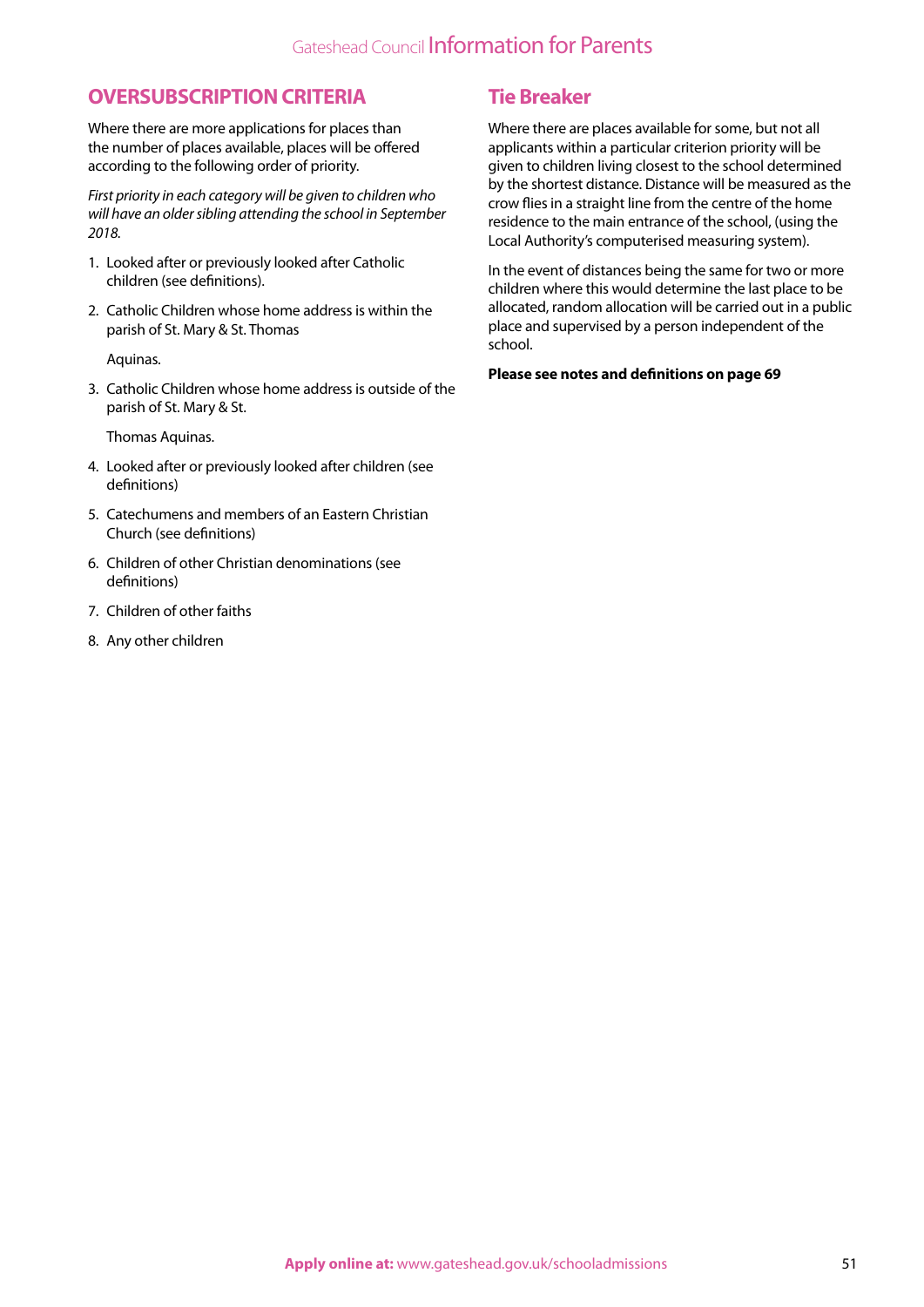## St Mary's RC Primary School Admission Policy 2018/2019

St Mary's RC Primary School was founded by the Catholic Church to provide education for children of Catholic families. The school is conducted by its Governing Body as part of the Catholic Church in accordance with its trust deed and instrument of government and seeks at all times to be a witness to Jesus Christ. Whenever there are more applications than places available, priority will be given to Catholic children in accordance with the Oversubscription Criteria listed below.

As a Catholic school, we aim to provide a Catholic education for all our pupils. At a Catholic school, Catholic doctrine and practice permeate every aspect of the school's activity. It is essential that the Catholic character of the school's education be fully supported by all families in the school. We, therefore, hope that all parents (see note 11) will give their full, unreserved and positive support for the aims and ethos of the school. This does not affect the right of an applicant who is not Catholic to apply for and be admitted to a place at the school in accordance with the admission arrangements.

The Governing Body is the admissions authority and has responsibility for admissions to this school. The Local Authority undertakes the coordination of admission arrangements.

The admission policy criteria will be dealt with on an equal preference basis.

The Admissions Policy Criteria will be applied on an equal preference basis.

For normal round admissions, the date that will be used to assess this will be the closing date for applications (15th January 2018).

### **Parishes Served by the School**

St Mary's, Whickham Immaculate Heart, Lobley Hill

#### **Published Admission Number**

The Governing Body has set its admission number at 30 pupils to be admitted to the reception class in the school year which begins in September 2018.

#### **Children with an Education, Health and Care plan or a statement of Special Educational Need**

Children who have an Education, Health and Care Plan (EHCP) or a Statement of Special Educational Need where the school is named as the most appropriate educational setting for the child will be admitted.

#### **Application Procedures and Timetable**

To apply for a place at this school, the parent must complete a common application form (CAF) available from the local authority in which the child lives. The parent will be advised of the outcome of the application on 16 April 2018, initially by a letter or email from the local authority on behalf of the governing body.

If the parent is required to provide supplemental evidence to support the application (e.g. a baptismal certificate), this evidence should be provided at the time of application. If not provided, evidence may be sought by the governing body following the closing date for applications. This information must have been correct at the date of closing for applications.

All applications will be considered at the same time and after the closing date for admissions which is 15 January 2018

#### **Late Applications**

Late applications will be administered in accordance with the Local Authority primary coordinated admissions scheme. Parents are encouraged to ensure that their application is received on time.

### **Admission of Children below Compulsory School Age and Deferred Entry**

A child is entitled to a full-time place in the September following their fourth birthday. A request may be made for the date at which a child, below compulsory school age, is admitted to the school, to be deferred to later in the school year but not beyond the point at which they reach compulsory school age, or beyond the beginning of the final term of the school year. A child may take up a part-time place until the child reaches compulsory school age. Upon receipt of the offer of a place a parent should notify the school in writing, as soon as possible, that they wish to either defer their child's entry to the school or take up a part-time place.

#### **Admission of Children outside their Normal Age Group**

A request may be made for a child to be admitted outside of their normal age group, for example, if the child is gifted and talented or has experienced problems such as ill health.

Any such request should be made in writing to the Headteacher of the school. The Governing Body will make its decision about the request based on the circumstances of each case and in the best interests of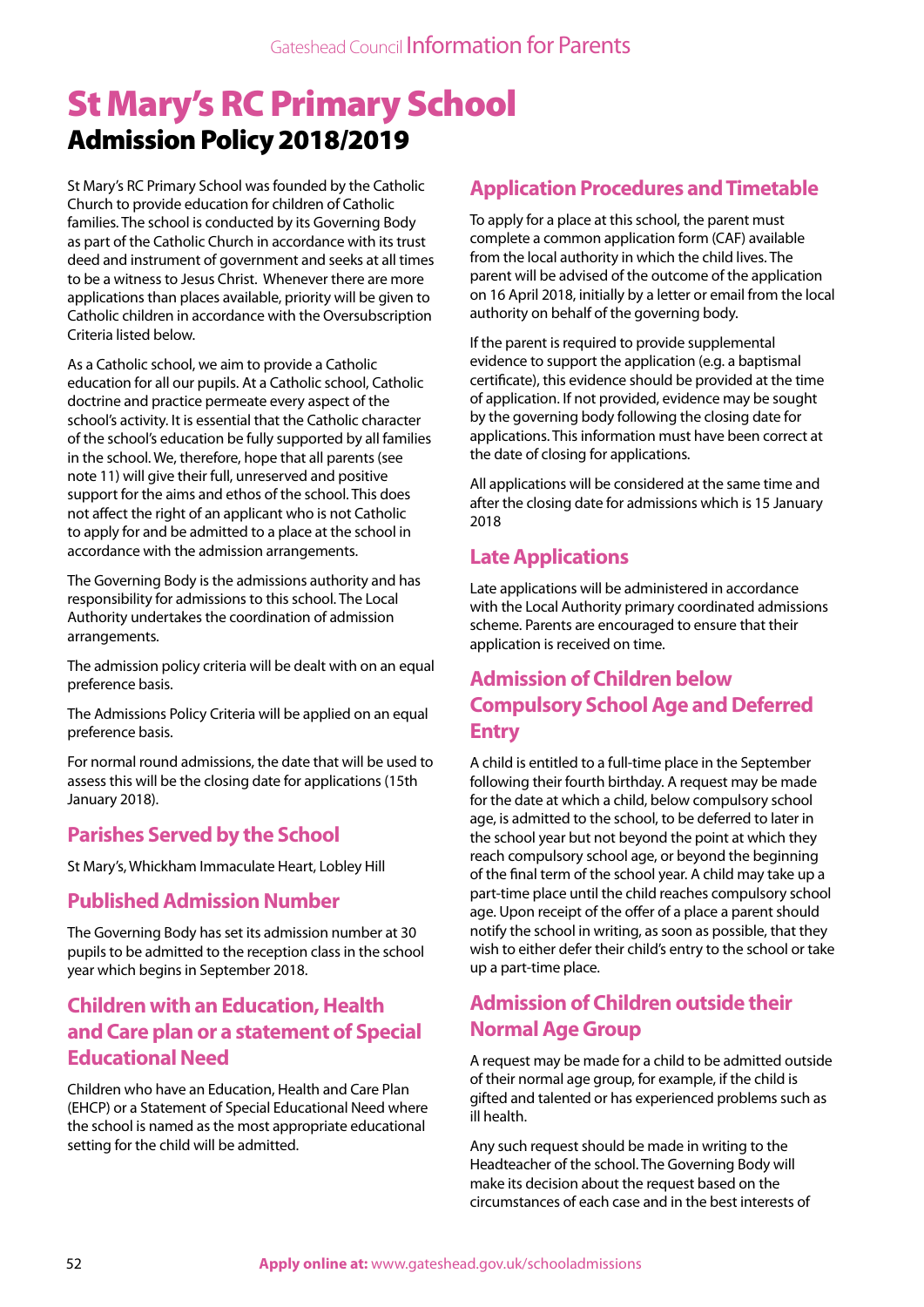the child. In addition to taking into account the views of the Headteacher who has statutory responsibility for the internal organisation, management and control of the school, the Governing Body will take into account the views of the parents and of appropriate medical and education professionals.

#### **Summer Born Children**

The parents of a summer born child, i.e. a child born between 1 April and 31 August, may request that the child be admitted out of their normal age group, to the reception class in the September following their fifth birthday and that that the child will remain in this cohort as they progress through school.

Parents who want to make this request should make an application for their child's normal age group at the usual time. The application to the local authority should include this request and in addition it should be made in writing to the headteacher of the school. The local authority will liaise with the governing body who will make its decision about the request based on the circumstances of each case and in the best interests of the child. In addition to taking into account the views of the headteacher, who has statutory responsibility for the internal organisation, management and control of the school, the governing body will take into account the views of the parents and of appropriate medical and education professionals.

Parents will be informed of the outcome of the request before primary national offer day.

If the request is agreed by the governing body, the application for the normal age group may be withdrawn before a place is offered. If the request is refused, the parent must decide whether to accept the offer of a place for the normal age group, or to refuse it and make an in year application for admission to year one for the September following the child's fifth birthday.

Where a parent's request is agreed, they must make a new application as part of the main admissions round the following year.

One admission authority cannot be required to honour a decision made by another admission authority on admission out of the normal age group. Parents, therefore, should consider whether to request admission out of the normal year group at all their preference schools, rather than just their first preference schools.

### **Waiting Lists**

In addition to their right of appeal, applicants will be offered the opportunity to be placed on a waiting list. This waiting list will be maintained in order of the Oversubscription Criteria set out below and not in the order in which applications are received or added to the list. Waiting lists for admission will operate throughout the school year. The waiting list will be held open until the last day of the summer term. Inclusion on the school's waiting list does not mean that a place will eventually become available.

#### **Infant Class Size Regulations**

Infant classes may not, by law, contain more than 30 pupils with a single qualified teacher (subject to the provisions in the School Admissions Code for 'excepted children'). Parents do have a right of appeal in accordance with the infant class size regulations if the school is oversubscribed and their child is refused a place.

### **In-Year Applications**

An application can be made for a place for a child at any time outside the admission round and the child will be admitted where there are available places. For information on making an in-year application, parents should contact the local authority, Education Support Service, Dryden Centre, Evistones Road, Low Fell, NE9 5UR on 0191 433 8589.

Where there are places available but more applications than places, the published oversubscription criteria will be applied.

If there are no places available, a request can be made that the child is added to the waiting list (see above).

### **Right of Appeal**

Where a parent has been notified that a place is not available for a child, every effort will be made by the Local Authority to help the parent to find a place in a suitable alternative school. Parents who are refused a place have a statutory right of appeal. Further details of the appeals process are available by writing to the chair of governors at the school address.

### **Fair Access Protocol**

The school is committed to taking its fair share of children who are vulnerable and/or hard to place, as set out in locally agreed protocols. Accordingly, outside the normal admission round the governing body is empowered to give absolute priority to a child where admission is requested under any local protocol that has been agreed by the governing body for the current school year. The governing body has this power, even when admitting the child would mean exceeding the published admission number.

#### **False Evidence**

The Governing Body reserves the right to withdraw the offer of a place where false evidence is received.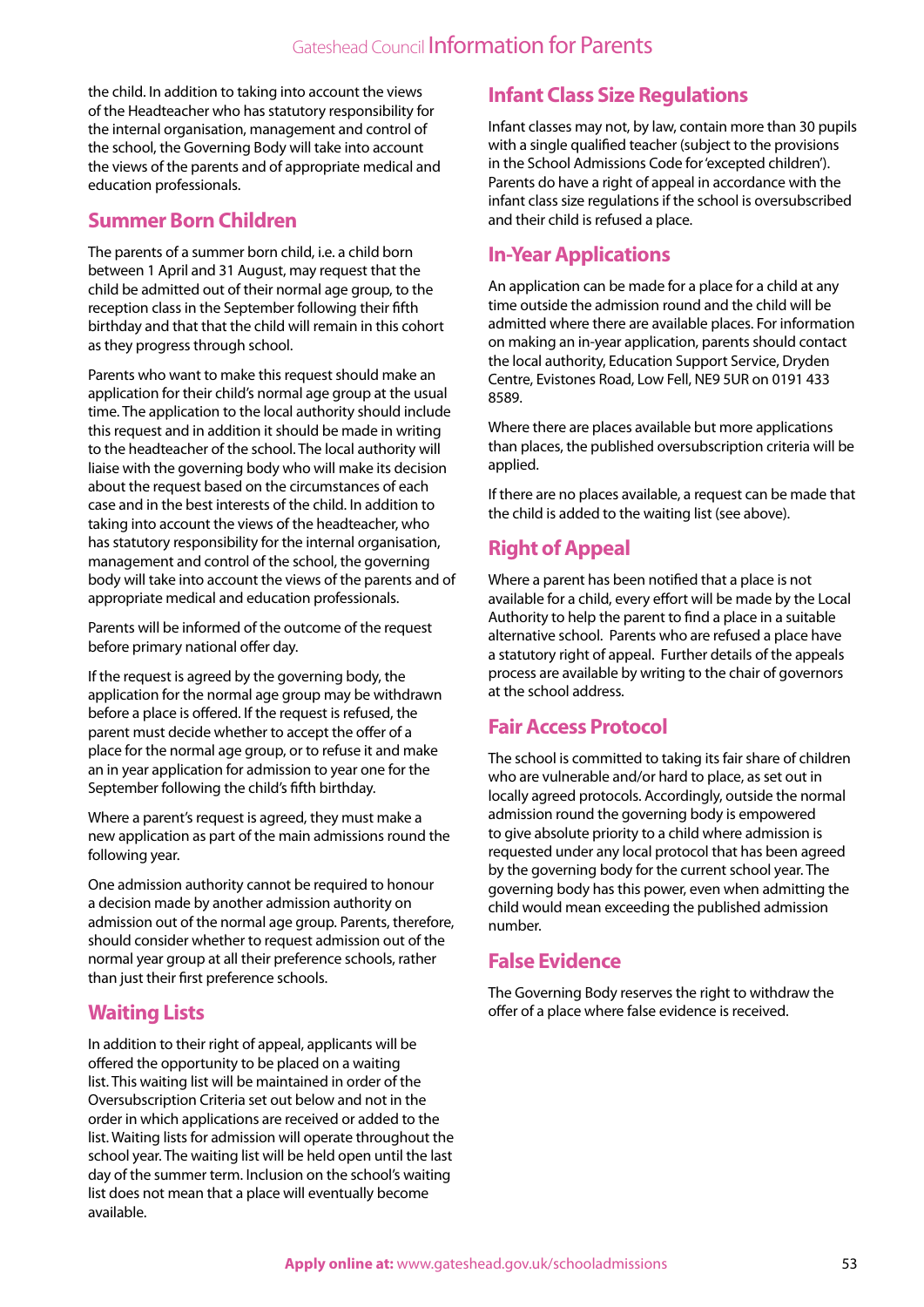## Gateshead Council Information for Parents

#### **Oversubscription Criteria**

In the event of insufficient places being available to meet all parental preferences, priority will be given to applications in the following order:

*(First priority in each category will be given to children who will have older siblings attending the school in September 2018.)*

- 1. Looked after and previously looked after Catholic children (see definitions).
- 2. Catholic children whose home address is within the parishes served by the school.
- 3. Catholic children whose home address is outside of the parishes served by the school.
- 4. Looked after and previously looked after children (see definitions).
- 5. Children of other Christian denominations.
- 6. Children of other Faiths.
- 7. Other children.

#### **Tie Breaker**

Where there are places available for some, but not all applicants within a particular criterion priority will be given to children living closest to the school determined by the shortest distance. Distance will be measured as the crow flies in a straight line from the centre of the home residence to the main entrance of the school, (using the Local Authority's computerised measuring system).

In the event of distances being the same for two or more children where this would determine the last place to be allocated, random allocation will be carried out in a public place and supervised by a person independent of the school.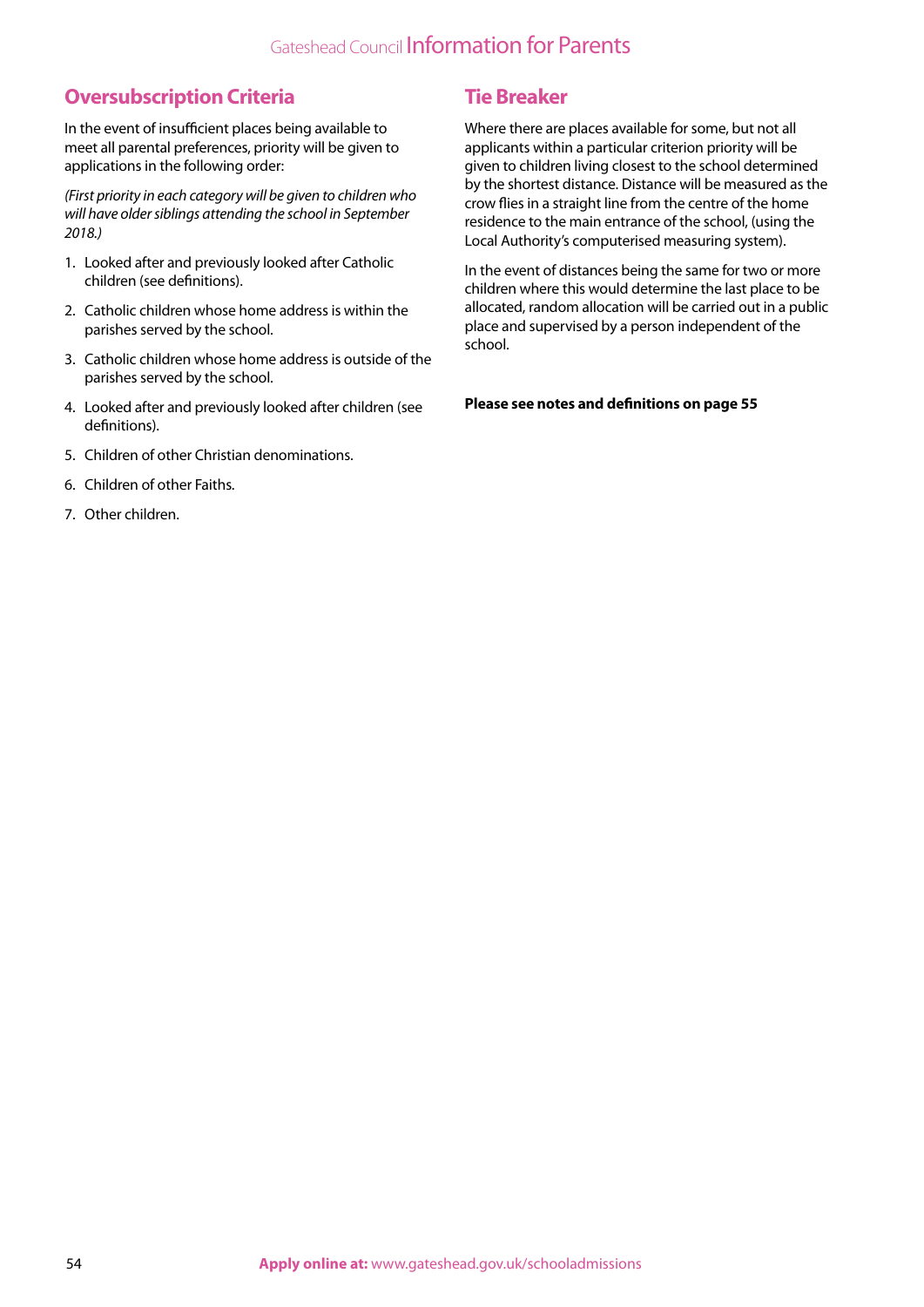#### **Notes and Definitions**

- 1. An **Education, Health and Care Plan** is a plan made by the Local Authority under section 37 of the Children and Families Act 2014, specifying the special educational provision required for a child. A **Statement of Special Educational Needs** is a statement made by the Local Authority under section 324 of the Education Act 1996, specifying the special educational provision for a child.
- 2. A **looked after child** is a child who is (a) in the care of a Local Authority or (b) being provided with accommodation by a Local Authority in the exercise of their social services functions (see the definition in section 22 (1) of the Children Act 1989):

An **adoption order** is an order under section 46 of the Adoption and Children Act 2002.

A **child arrangements order** is an order outlining the arrangements as to the person with whom the child will live under the provisions of section 14 of the Children and Families Act 2014.

A **special guardianship order** is an order appointing one or more individuals to be a child's special guardian or guardians.

- 3. A **previously looked after child** is a child who immediately moved on from that status after becoming subject to an adoption, child arrangement order or special guardianship order.
- 4. **Catholic** means a member of a Church in full communion with the See of Rome. This includes the Eastern Catholic Churches. This will be evidenced by a certificate of baptism in a Catholic Church or a certificate of reception into the full communion of the Catholic Church. Those who have difficulty obtaining written evidence of baptism or reception should contact their parish priest who, after consulting with the Diocese, will decide how the question of baptism or reception is to be resolved and how written evidence is to be produced in accordance with the law of the Church.
- 5. **Children of other Christian denominations** means children who are members of a Church or religious community that practises Trinitarian baptism recognised by the Catholic Church. Applicants must provide a baptismal certificate or where child baptism is not practised, a letter confirming their church membership from their minister or faith leader.
- 6. **Children of other faiths** means children who are members of a religious community that does not fall within the definitions above. Applicants must provide a letter of support to confirm their faith membership from their minister or faith leader.
- 7. **Home address** is the primary parental address which will be used in applying the admission criteria. This means that, when stating the choice of school, the parental address at the time of application should be given. The address of childminders or other family members who may share in the care of the child must not be used as the home address. Documentary evidence may be requested.
- 8. **Brother or sister** means a child who lives as a brother or sister in the same house, including natural brothers or sisters, adopted brothers or sisters, stepbrothers or sisters, foster brothers or sisters, or the child of a parent's partner where the child for whom the school place is sought is living in the same family unit at the same address as that sibling. It also includes natural brothers or sisters where the child for whom the school place is sought is not living in the same family unit at the same address as that sibling.
- 9. **Parent** means all natural parents, any person who is not a parent but has parental responsibility for the child, or who has care of the child (having care of a child means that the child lives with and is looked after by that person).

#### **Application Information**

It is very helpful to have an early indication of the number of children to be admitted to the Reception class in the following September. However, it must be stressed that formal written applications for admission must be made on the form provided by the Local Authority and returned to them by the stated date. The parent will be advised of the outcome of the application on 16 April, initially by a letter or email from the local authority on behalf of the governing body.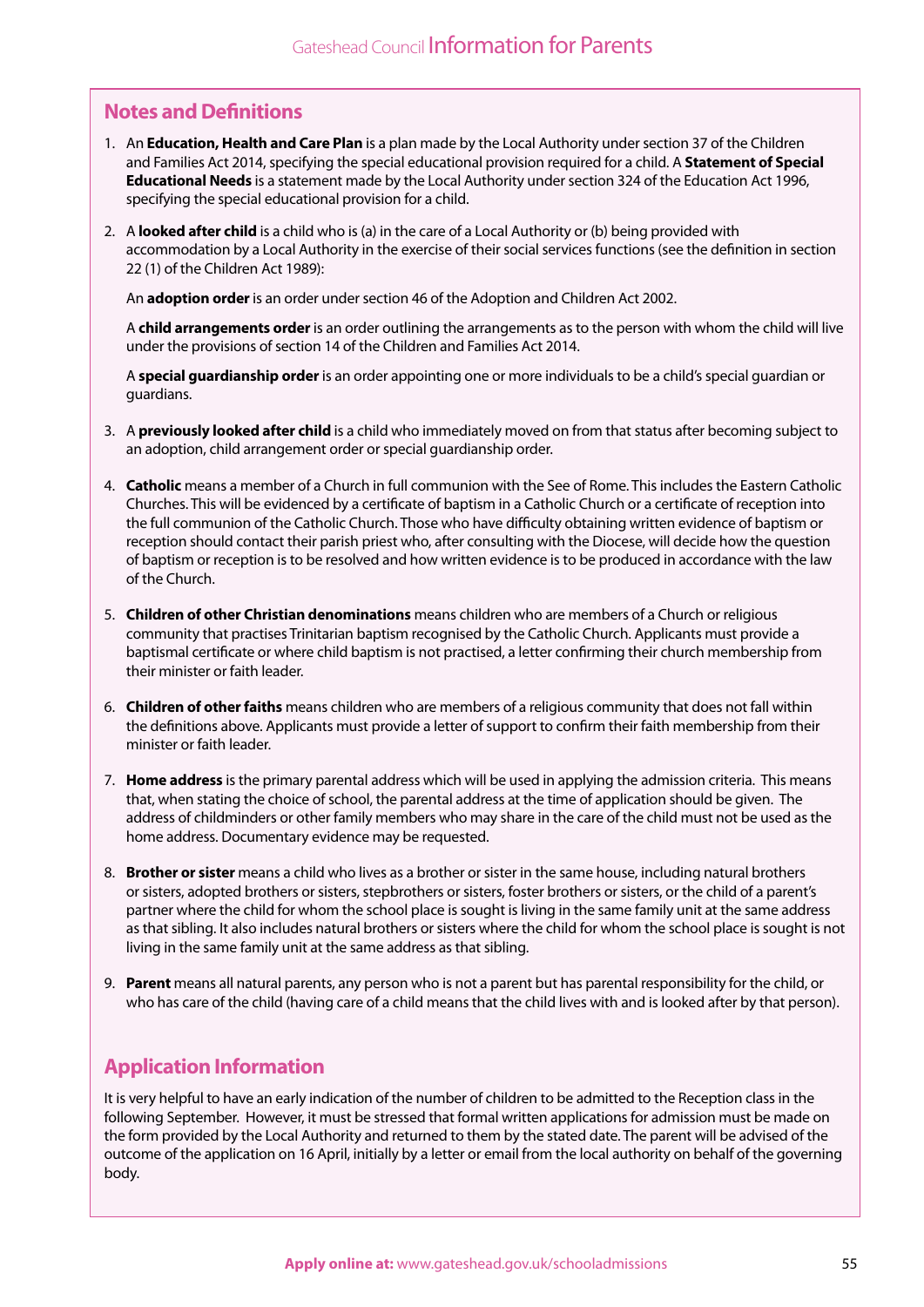# St Oswald's RC Primary School Admission Policy 2018/2019

St Oswald's was founded by the Catholic Church to provide education for children of Catholic families. The school is conducted by its governing body as part of the Catholic Church in accordance with its trust deed and instrument of government and seeks at all times to be a witness to Jesus Christ. Whenever there are more applications than places available, priority will be given to Catholic children in accordance with the oversubscription criteria listed below.

As a Catholic school, we aim to provide a Catholic education for all our pupils. At a Catholic school, Catholic doctrine and practice permeate every aspect of the school's activity. It is essential that the Catholic character of the school's education be fully supported by all families in the school. We, therefore, hope that all parents (see note 11) will give their full, unreserved and positive support for the aims and ethos of the school. This does not affect the right of an applicant who is not Catholic to apply for and be admitted to a place at the school in accordance with the admission arrangements.

The governing body is the admissions authority and has responsibility for admissions to this school. The local authority undertakes the coordination of admission arrangements.

The admission policy criteria will be dealt with on an equal preference basis.

### **Parishes served by the school**

The school serves the parish of St Oswald's RC Church, Wrekenton.

#### **Published Admission Number**

The governing body has set its admission number at 30 pupils to be admitted to the reception class in the school year which begins in September 2018.

#### **Children with an Education, Health and Care plan or a statement of Special Educational Need**

Children who have an Education, Health and Care (EHC) plan or a statement of Special Educational Need where the school is named as the most appropriate educational setting for the child will be admitted.

### **Application Procedures and Timetable**

To apply for a place at this school, the parent must complete a common application form (CAF) available from the local authority in which the child lives. The parent will be advised of the outcome of the application on 16 April 2018, initially by a letter or email from the local authority on behalf of the governing body.

If the parent is required to provide supplemental evidence to support the application (e.g. a baptismal certificate), this evidence should be provided at the time of application. If not provided, evidence may be sought by the governing body following the closing date for applications. This information must have been correct at the date of closing for applications.

All applications will be considered at the same time and after the closing date for admissions which is 15 January 2018.

### **Late Applications**

Late applications will be administered in accordance with the local authority primary coordinated admissions scheme. Parents are encouraged to ensure that their application is received on time.

## **Admission of Children below Compulsory School Age and Deferred Entry**

A child is entitled to a full-time place in the September following their fourth birthday. A request may be made for the date at which a child, below compulsory school age, is admitted to the school, to be deferred to later in the school year but not beyond the point at which they reach compulsory school age, or beyond the beginning of the final term of the school year. A child may take up a part-time place until the child reaches compulsory school age. Upon receipt of the offer of a place a parent should notify the school in writing, as soon as possible, that they wish to either defer their child's entry to the school or take up a part-time place.

### **Admission of Children outside their Normal Age Group**

A request may be made for a child to be admitted outside of their normal age group, for example, if the child is gifted and talented or has experienced problems such as ill health.

Any such request should be made in writing to the headteacher of the school. The governing body will make its decision about the request based on the circumstances of each case and in the best interests of the child. In addition to taking into account the views of the headteacher who has statutory responsibility for the internal organisation, management and control of the school, the governing body will take into account the views of the parents and of appropriate medical and education professionals.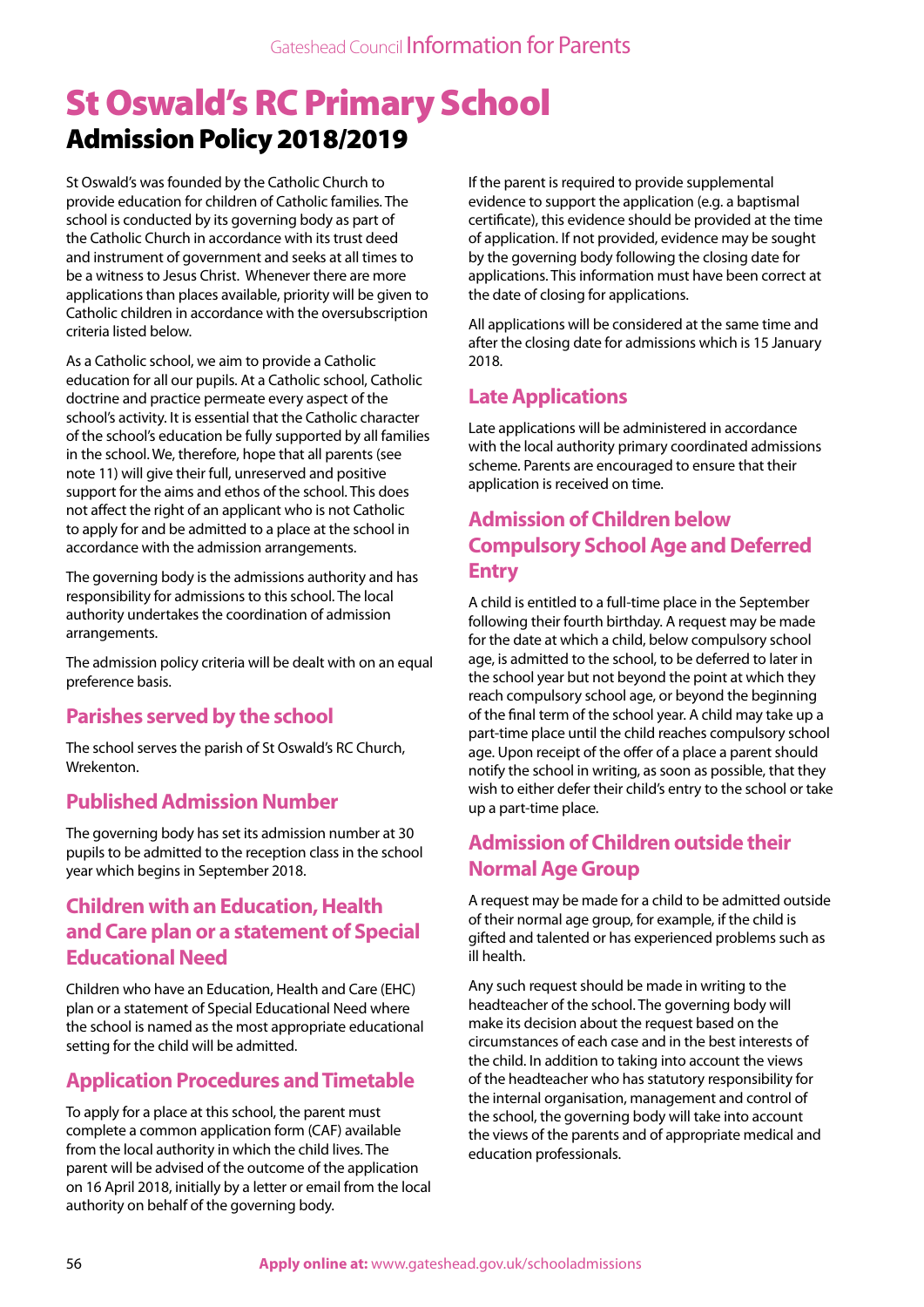#### **Summer Born Children**

The parents of a summer born child, i.e. a child born between 1 April and 31 August, may request that the child be admitted out of their normal age group, to the reception class in the September following their fifth birthday and that that the child will remain in this cohort as they progress through school.

Parents who want to make this request should make an application for their child's normal age group at the usual time. The application to the local authority should include this request and in addition it should be made in writing to the headteacher of the school. The local authority will liaise with the governing body who will make its decision about the request based on the circumstances of each case and in the best interests of the child. In addition to taking into account the views of the headteacher, who has statutory responsibility for the internal organisation, management and control of the school, the governing body will take into account the views of the parents and of appropriate medical and education professionals.

Parents will be informed of the outcome of the request before primary national offer day.

If the request is agreed by the governing body, the application for the normal age group may be withdrawn before a place is offered. If the request is refused, the parent must decide whether to accept the offer of a place for the normal age group, or to refuse it and make an in year application for admission to year one for the September following the child's fifth birthday.

Where a parent's request is agreed, they must make a new application as part of the main admissions round the following year.

One admission authority cannot be required to honour a decision made by another admission authority on admission out of the normal age group. Parents, therefore, should consider whether to request admission out of the normal year group at all their preference schools, rather than just their first preference schools.

#### **Waiting Lists**

In addition to their right of appeal, applicants will be offered the opportunity to be placed on a waiting list. This waiting list will be maintained in order of the oversubscription criteria set out below and not in the order in which applications are received or added to the list. Waiting lists for admission will operate throughout the school year. The waiting list will be held open until the last day of the summer term. Inclusion on the school's waiting list does not mean that a place will eventually become available.

### **Infant Class Size Regulations**

Infant classes may not, by law, contain more than 30 pupils with a single qualified teacher (subject to the provisions in the School Admissions Code for 'excepted children'). Parents do have a right of appeal in accordance with the infant class size regulations if the school is oversubscribed and their child is refused a place.

#### **In-Year Applications**

An application can be made for a place for a child at any time outside the admission round and the child will be admitted where there are available places. For information on making an in-year application, parents should contact the local authority, Education Support Service, Dryden Centre, Evistones Road, Low Fell, NE9 5UR on 0191 433 8589.

Where there are places available but more applications than places, the published oversubscription criteria will be applied.

If there are no places available, a request can be made that the child is added to the waiting list (see above).

#### **Right of Appeal**

Where a parent has been notified that a place is not available for a child, every effort will be made by the local authority to help the parent to find a place in a suitable alternative school. Parents who are refused a place have a statutory right of appeal. Further details of the appeals process are available by writing to the chair of governors at the school address.

#### **Fair Access Protocol**

The school is committed to taking its fair share of children who are vulnerable and/or hard to place, as set out in locally agreed protocols. Accordingly, outside the normal admission round the governing body is empowered to give absolute priority to a child where admission is requested under any local protocol that has been agreed by the governing body for the current school year. The governing body has this power, even when admitting the child would mean exceeding the published admission number.

#### **Nursery**

For children attending the school's nursery, application to the reception class of the school should be made in the normal way, to the local authority. Attendance at the school's nursery does not guarantee that a place will be offered at the school.

#### **False Evidence**

The governing body reserves the right to withdraw the offer of a place where false evidence is received.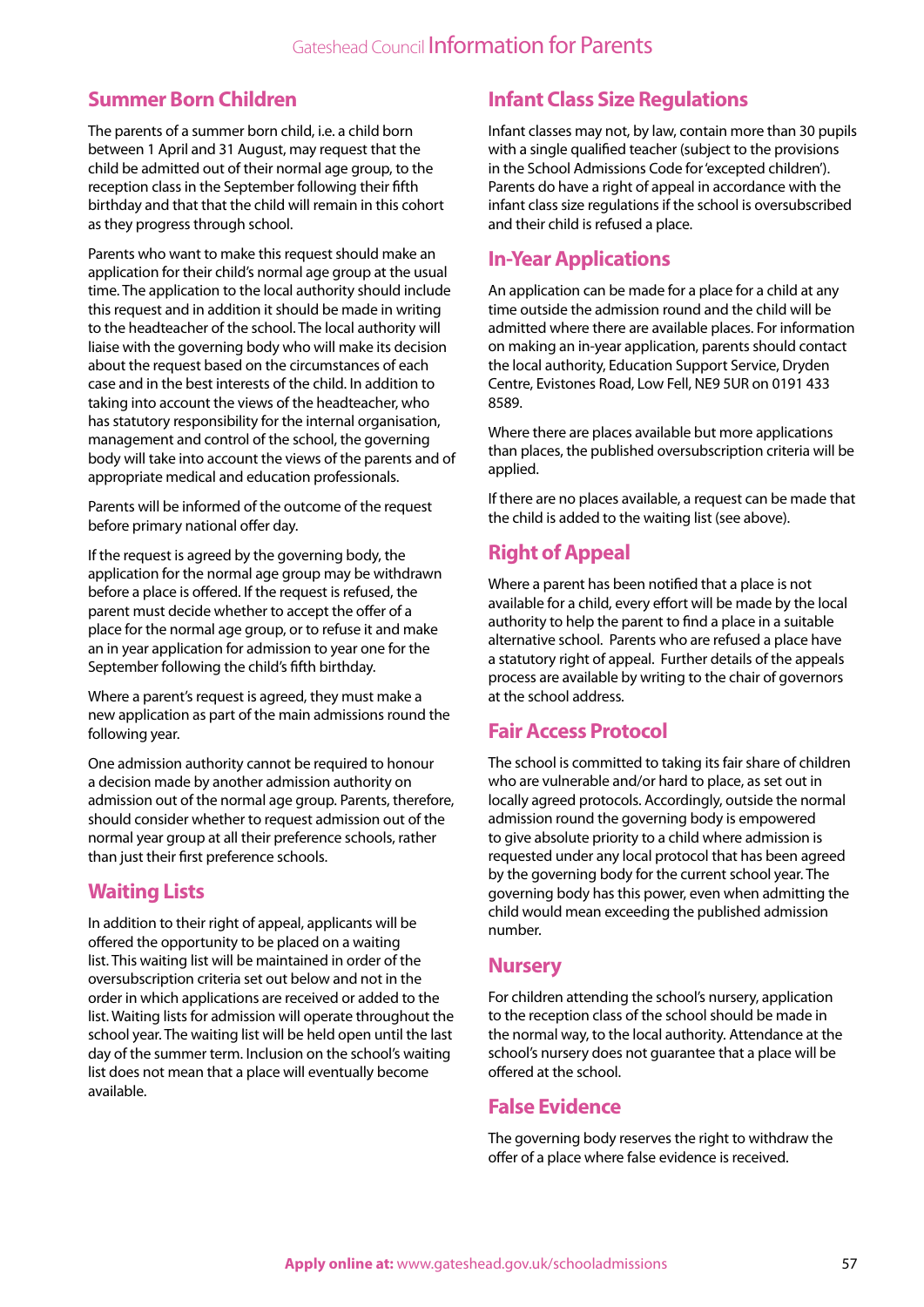#### **OVERSUBSCRIPTION CRITERIA**

Where there are more applications for places than the number of places available, places will be offered according to the following order of priority.

*First priority in each category will be given to children who will have an older sibling attending the school in September 2018.*

- 1. Looked after and previously looked after children (see notes 2&3)
- 2. Catholic children who are resident in the parish of St Oswald's RC Church, Wrekenton (see note 4)
- 3. Other Catholic children (see note 4)
- 4. Catechumens and members of an Eastern Christian Church (see notes 5&6)
- 5. Children of other Christian denominations (see note 7)
- 6. Children of other faiths (see note 8)
- 7. Any other children

#### **Tie Breaker**

Where there are places available for some, but not all applicants within a particular criterion priority will be given to children living closest to the school determined by the shortest distance. Distance will be measured as the crow flies in a straight line from the centre of the home residence to the main entrance of the school, (using the Local Authority's computerised measuring system).

In the event of distances being the same for two or more children where this would determine the last place to be allocated, random allocation will be carried out in a public place and supervised by a person independent of the school.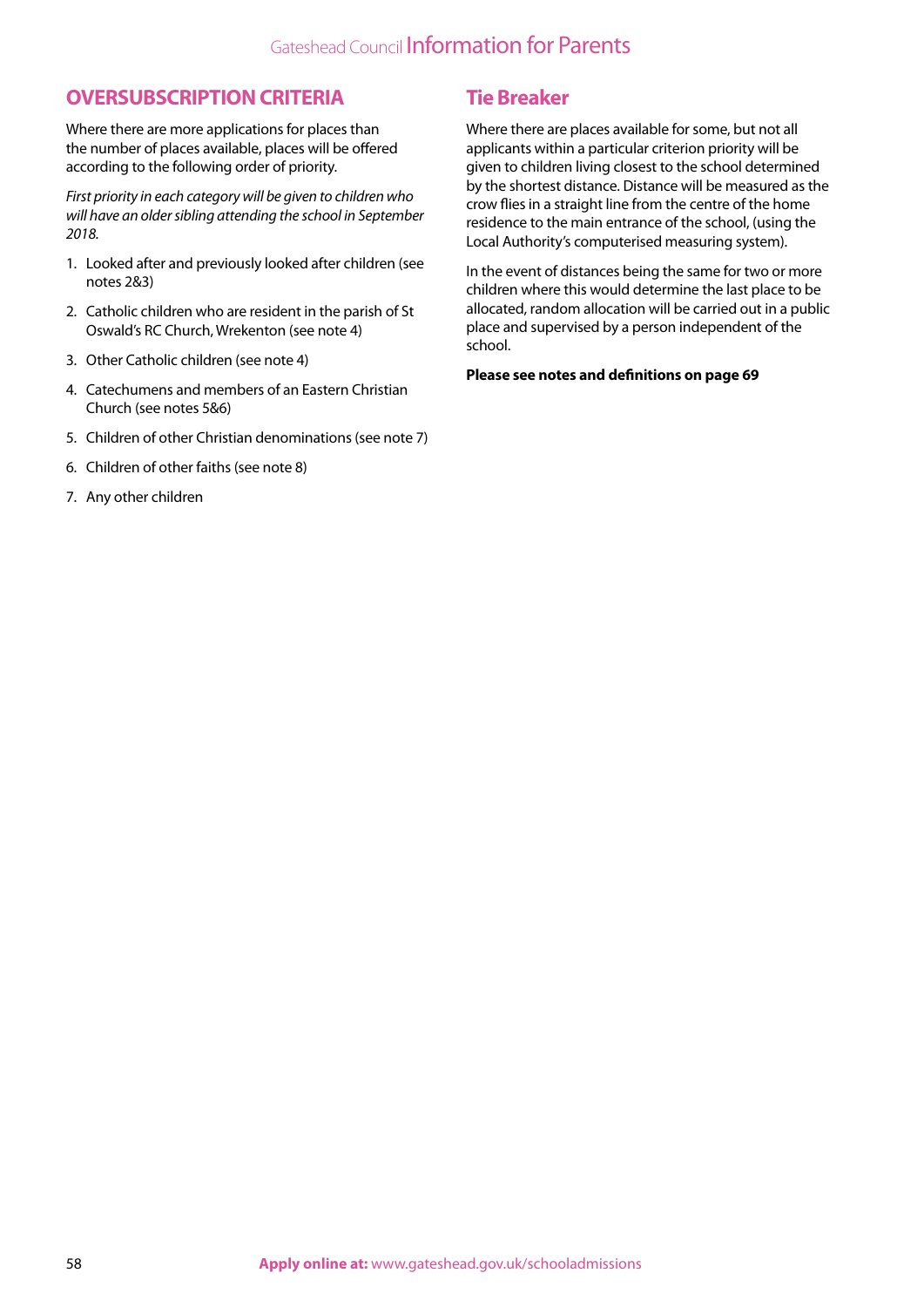## St Peter's RC Primary School Admission Policy 2018/2019

St Peter's RC Primary School was founded by the Catholic Church to provide education for children of Catholic families. The school is conducted by its governing body as part of the Catholic Church in accordance with its trust deed and instrument of government and seeks at all times to be a witness to Jesus Christ. Whenever there are more applications than places available, priority will be given to Catholic children in accordance with the oversubscription criteria listed below.

As a Catholic school, we aim to provide a Catholic education for all our pupils. At a Catholic school, Catholic doctrine and practice permeate every aspect of the school's activity. It is essential that the Catholic character of the school's education be fully supported by all families in the school. We, therefore, hope that all parents (see note 11) will give their full, unreserved and positive support for the aims and ethos of the school. This does not affect the right of an applicant who is not Catholic to apply for and be admitted to a place at the school in accordance with the admission arrangements.

The governing body is the admissions authority and has responsibility for admissions to this school. The local authority undertakes the coordination of admission arrangements.

The admission policy criteria will be dealt with on an equal preference basis.

### **Parishes served by the school**

The school serves the parish of St Peter's, Low Fell, Gateshead.

#### **Published Admission Number**

The governing body has set its admission number at 30 pupils to be admitted to the reception class in the school year which begins in September 2018.

#### **Children with an Education, Health and Care plan or a statement of Special Educational Need**

Children who have an Education, Health and Care (EHC) plan or a statement of Special Educational Need where the school is named as the most appropriate educational setting for the child will be admitted.

#### **Application Procedures and Timetable**

To apply for a place at this school, the parent must complete a common application form (CAF) available from the local authority in which the child lives. The parent will be advised of the outcome of the application on 16 April 2018, initially by a letter or email from the local authority on behalf of the governing body.

If the parent is required to provide supplemental evidence to support the application (e.g. a baptismal certificate), this evidence should be provided at the time of application. If not provided, evidence may be sought by the governing body following the closing date for applications. This information must have been correct at the date of closing for applications.

All applications will be considered at the same time and after the closing date for admissions which is 15 January 2018.

## **Late Applications**

Late applications will be administered in accordance with the local authority primary coordinated admissions scheme. Parents are encouraged to ensure that their application is received on time.

## **Admission of Children below Compulsory School Age and Deferred Entry**

A child is entitled to a full-time place in the September following their fourth birthday. A request may be made for the date at which a child, below compulsory school age, is admitted to the school, to be deferred to later in the school year but not beyond the point at which they reach compulsory school age, or beyond the beginning of the final term of the school year. A child may take up a part-time place until the child reaches compulsory school age. Upon receipt of the offer of a place a parent should notify the school in writing, as soon as possible, that they wish to either defer their child's entry to the school or take up a part-time place.

## **Admission of Children outside their Normal Age Group**

A request may be made for a child to be admitted outside of their normal age group, for example, if the child is gifted and talented or has experienced problems such as ill health.

Any such request should be made in writing to the headteacher of the school. The governing body will make its decision about the request based on the circumstances of each case and in the best interests of the child. In addition to taking into account the views of the headteacher who has statutory responsibility for the internal organisation, management and control of the school, the governing body will take into account the views of the parents and of appropriate medical and education professionals.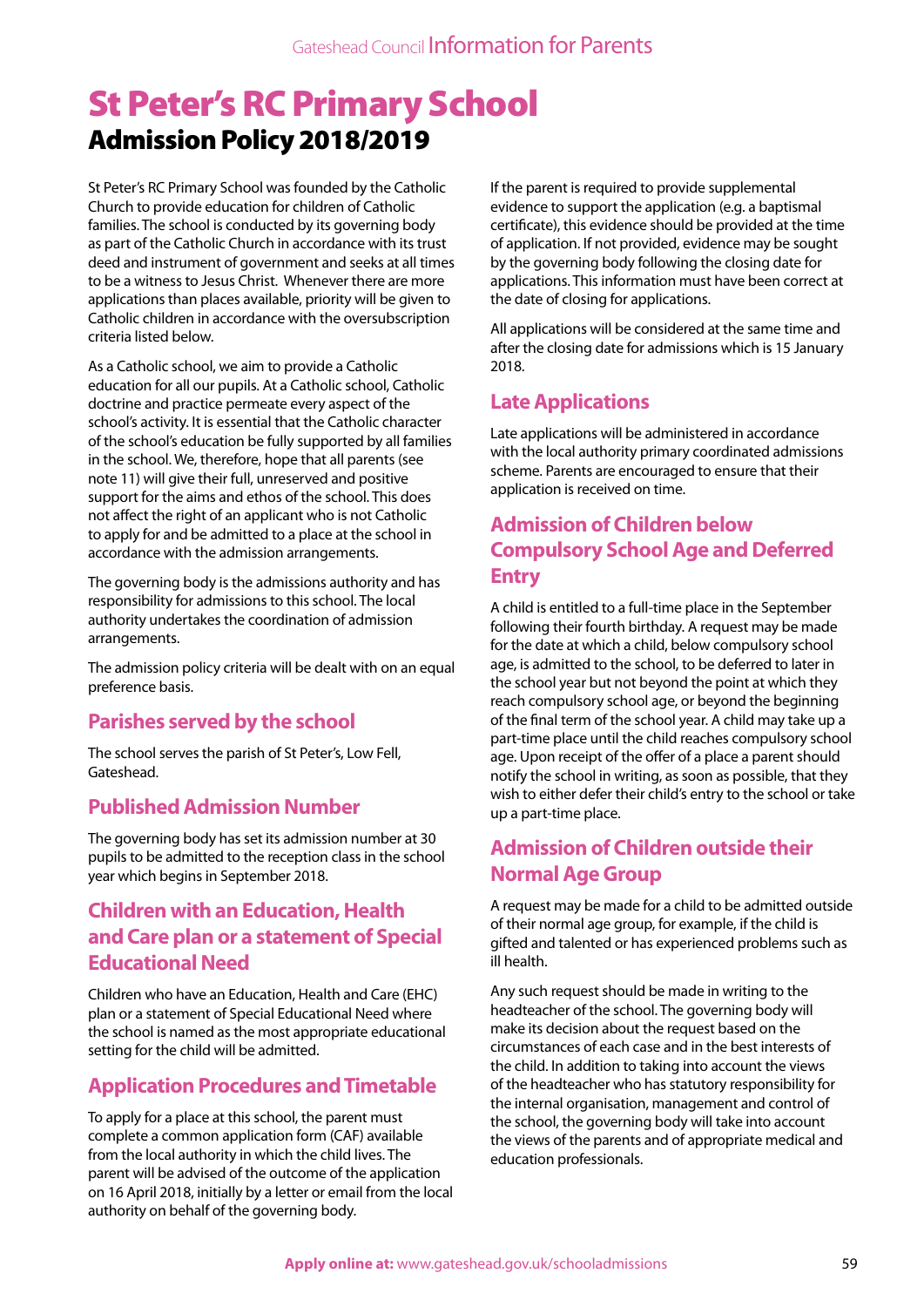### **Summer Born Children**

The parents of a summer born child, i.e. a child born between 1 April and 31 August, may request that the child be admitted out of their normal age group, to the reception class in the September following their fifth birthday and that that the child will remain in this cohort as they progress through school.

Parents who want to make this request should make an application for their child's normal age group at the usual time. The application to the local authority should include this request and in addition it should be made in writing to the headteacher of the school. The local authority will liaise with the governing body who will make its decision about the request based on the circumstances of each case and in the best interests of the child. In addition to taking into account the views of the headteacher, who has statutory responsibility for the internal organisation, management and control of the school, the governing body will take into account the views of the parents and of appropriate medical and education professionals.

Parents will be informed of the outcome of the request before primary national offer day.

If the request is agreed by the governing body, the application for the normal age group may be withdrawn before a place is offered. If the request is refused, the parent must decide whether to accept the offer of a place for the normal age group, or to refuse it and make an in year application for admission to year one for the September following the child's fifth birthday.

Where a parent's request is agreed, they must make a new application as part of the main admissions round the following year.

One admission authority cannot be required to honour a decision made by another admission authority on admission out of the normal age group. Parents, therefore, should consider whether to request admission out of the normal year group at all their preference schools, rather than just their first preference schools.

### **Waiting Lists**

In addition to their right of appeal, applicants will be offered the opportunity to be placed on a waiting list. This waiting list will be maintained in order of the oversubscription criteria set out below and not in the order in which applications are received or added to the list. Waiting lists for admission will operate throughout the school year. The waiting list will be held open until the last day of the summer term. Inclusion on the school's waiting list does not mean that a place will eventually become available.

## **Infant Class Size Regulations**

Infant classes may not, by law, contain more than 30 pupils with a single qualified teacher (subject to the provisions in the School Admissions Code for 'excepted children'). Parents do have a right of appeal in accordance with the infant class size regulations if the school is oversubscribed and their child is refused a place.

#### **In-Year Applications**

An application can be made for a place for a child at any time outside the admission round and the child will be admitted where there are available places. For information on making an in-year application, parents should contact the local authority, Education Support Service, Dryden Centre, Evistones Road, Low Fell, NE9 5UR on 0191 433 8589.

Where there are places available but more applications than places, the published oversubscription criteria will be applied.

If there are no places available, a request can be made that the child is added to the waiting list (see above).

## **Right of Appeal**

Where a parent has been notified that a place is not available for a child, every effort will be made by the local authority to help the parent to find a place in a suitable alternative school. Parents who are refused a place have a statutory right of appeal. Further details of the appeals process are available by writing to the chair of governors at the school address.

### **Fair Access Protocol**

The school is committed to taking its fair share of children who are vulnerable and/or hard to place, as set out in locally agreed protocols. Accordingly, outside the normal admission round the governing body is empowered to give absolute priority to a child where admission is requested under any local protocol that has been agreed by the governing body for the current school year. The governing body has this power, even when admitting the child would mean exceeding the published admission number.

### **False Evidence**

The governing body reserves the right to withdraw the offer of a place where false evidence is received.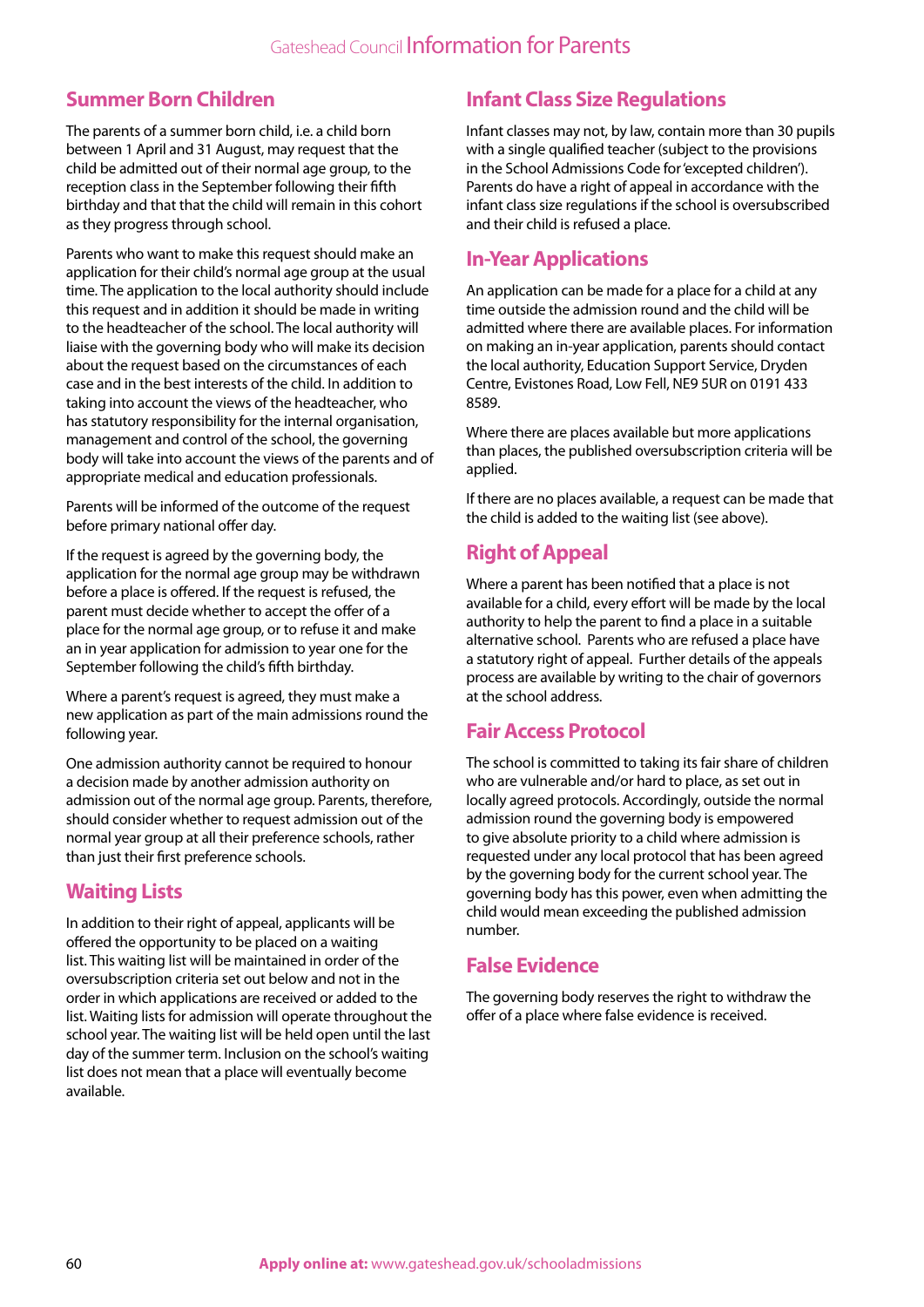#### **OVERSUBSCRIPTION CRITERIA**

Where there are more applications for places than the number of places available, places will be offered according to the following order of priority.

*First priority in each category will be given to children who will have an older sibling attending the school in September 2018.*

- 1. Looked after and previously looked after children (see notes 2&3)
- 2. Catholic children who are resident in the parish of St Peter's (see note 4)
- 3. Other Catholic children (see note 4)
- 4. Catechumens and members of an Eastern Christian Church (see notes 5&6)
- 5. Children of other Christian denominations (see note 7)
- 6. Children of other faiths (see note 8)
- 7. Any other children

#### **Tie Breaker**

Where there are places available for some, but not all applicants within a particular criterion priority will be given to children living closest to the school determined by the shortest distance. Distance will be measured as the crow flies in a straight line from the centre of the home residence to the main entrance of the school, (using the Local Authority's computerised measuring system).

In the event of distances being the same for two or more children where this would determine the last place to be allocated, random allocation will be carried out in a public place and supervised by a person independent of the school.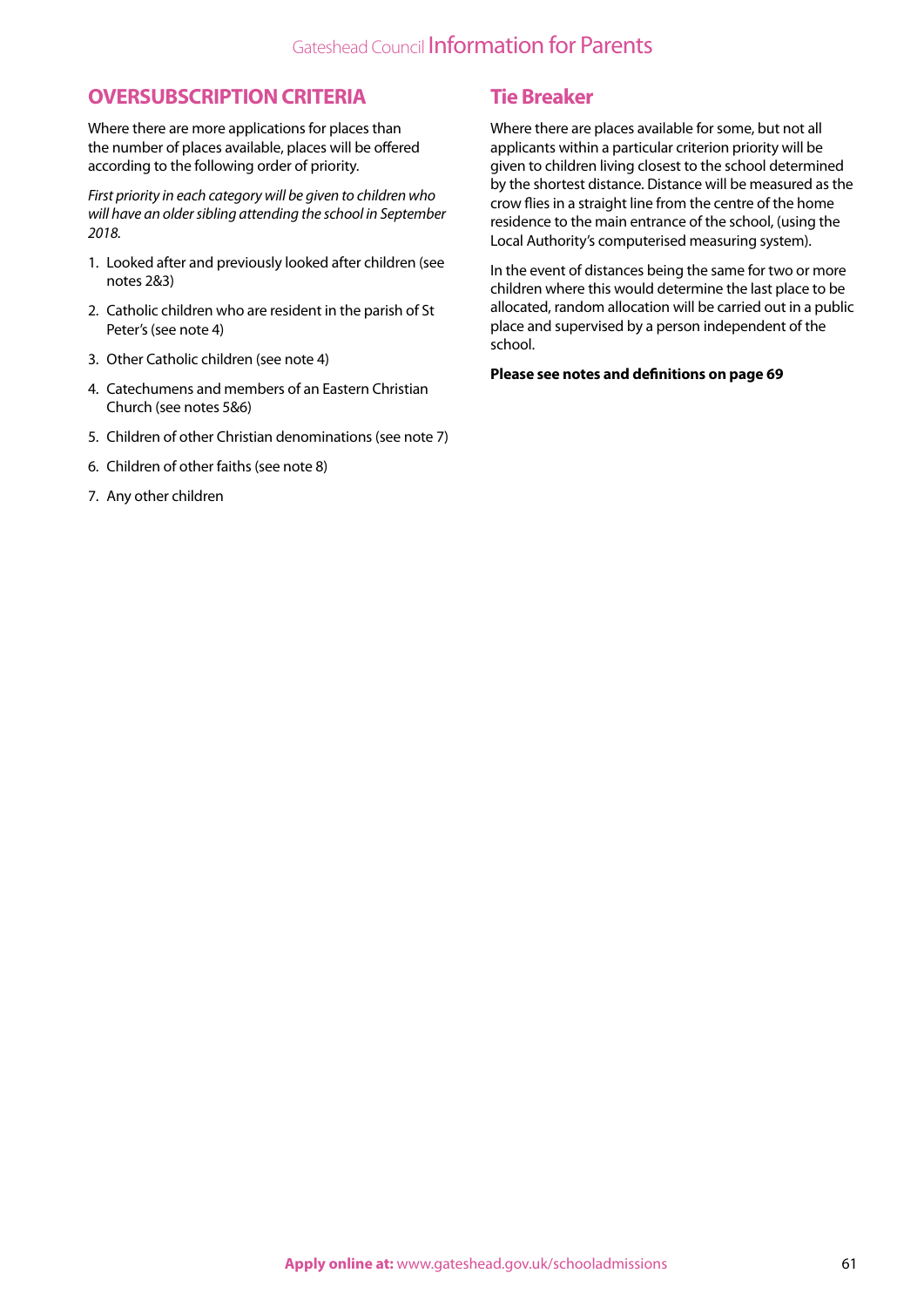## St Philip Neri RC Primary School Admission Policy 2018/2019

St Philip Neri RC Primary School was founded by the Catholic Church to provide education for children of Catholic families. The school is conducted by its Governing Body as part of the Catholic Church in accordance with its trust deed and instrument of government, and seeks at all times to be a witness to Jesus Christ. Whenever there are more applications than places available, priority will be given to Catholic children in accordance with the Oversubscription Criteria listed below.

As a Catholic school, we aim to provide a Catholic education for all our pupils. At a Catholic school, Catholic doctrine and practice permeate every aspect of the school's activity. It is essential that the Catholic character of the school's education be fully supported by all families in the school. We, therefore, hope that all parents (see note 11) will give their full, unreserved and positive support for the aims and ethos of the school. This does not affect the right of an applicant who is not Catholic to apply for and be admitted to a place at the school in accordance with the admission arrangements.

The Governing Body is the admissions authority and has responsibility for admissions to this school. The Local Authority undertakes the coordination of admission arrangements.

The admission policy criteria will be dealt with on an equal preference basis.

The Admissions Policy Criteria will be applied on an equal preference basis.

For normal round admissions, the date that will be used to assess this will be the closing date for applications (15th January 2018).

#### **Parishes Served by the School**

St Philip Neri, Dunston Immaculate Heart, Lobley Hill

#### **Published Admission Number**

The Governing Body has set its admission number at 30 pupils to be admitted to the reception class in the school year which begins in September 2018.

### **Children with an Education, Health and Care plan or a statement of Special Educational Need**

Children who have an Education, Health and Care Plan (EHCP) or a Statement of Special Educational Need where the school is named as the most appropriate educational setting for the child will be admitted.

#### **Application Procedures and Timetable**

To apply for a place at this school, the parent must complete a common application form (CAF) available from the local authority in which the child lives. The parent will be advised of the outcome of the application on 16 April 2018, initially by a letter or email from the local authority on behalf of the governing body.

If the parent is required to provide supplemental evidence to support the application (e.g. a baptismal certificate), this evidence should be provided at the time of application. If not provided, evidence may be sought by the governing body following the closing date for applications. This information must have been correct at the date of closing for applications.

All applications will be considered at the same time and after the closing date for admissions which is 15 January 2018.

#### **Late Applications**

Late applications will be administered in accordance with the Local Authority primary coordinated admissions scheme. Parents are encouraged to ensure that their application is received on time.

#### **Admission of Children below Compulsory School Age and Deferred Entry**

A child is entitled to a full-time place in the September following their fourth birthday. A request may be made for the date at which a child, below compulsory school age, is admitted to the school, to be deferred to later in the school year but not beyond the point at which they reach compulsory school age, or beyond the beginning of the final term of the school year. A child may take up a part-time place until the child reaches compulsory school age. Upon receipt of the offer of a place a parent should notify the school in writing, as soon as possible, that they wish to either defer their child's entry to the school or take up a part-time place.

### **Admission of Children outside their Normal Age Group**

A request may be made for a child to be admitted outside of their normal age group, for example, if the child is gifted and talented or has experienced problems such as ill health.

Any such request should be made in writing to the Headteacher of the school. The Governing Body will make its decision about the request based on the circumstances of each case and in the best interests of the child. In addition to taking into account the views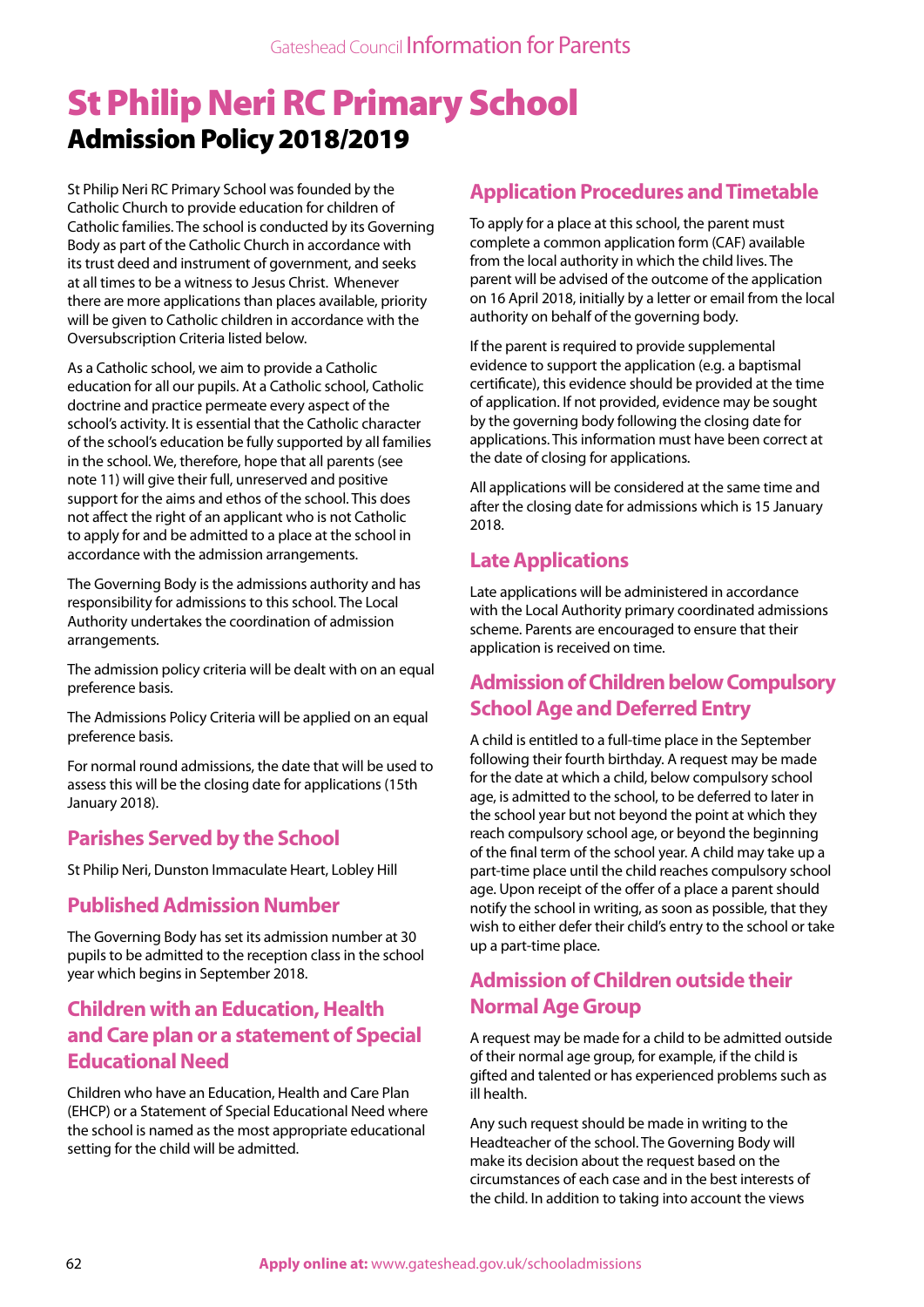of the Headteacher who has statutory responsibility for the internal organisation, management and control of the school, the Governing Body will take into account the views of the parents and of appropriate medical and education professionals.

#### **Summer Born Children**

The parents of a summer born child, i.e. a child born between 1 April and 31 August, may request that the child be admitted out of their normal age group, to the reception class in the September following their fifth birthday and that that the child will remain in this cohort as they progress through school.

Parents who want to make this request should make an application for their child's normal age group at the usual time. The application to the local authority should include this request and in addition it should be made in writing to the headteacher of the school. The local authority will liaise with the governing body who will make its decision about the request based on the circumstances of each case and in the best interests of the child. In addition to taking into account the views of the headteacher, who has statutory responsibility for the internal organisation, management and control of the school, the governing body will take into account the views of the parents and of appropriate medical and education professionals.

Parents will be informed of the outcome of the request before primary national offer day.

If the request is agreed by the governing body, the application for the normal age group may be withdrawn before a place is offered. If the request is refused, the parent must decide whether to accept the offer of a place for the normal age group, or to refuse it and make an in year application for admission to year one for the September following the child's fifth birthday.

Where a parent's request is agreed, they must make a new application as part of the main admissions round the following year.

One admission authority cannot be required to honour a decision made by another admission authority on admission out of the normal age group. Parents, therefore, should consider whether to request admission out of the normal year group at all their preference schools, rather than just their first preference schools.

#### **Waiting Lists**

In addition to their right of appeal, applicants will be offered the opportunity to be placed on a waiting list. This waiting list will be maintained in order of the Oversubscription Criteria set out below and not in the order in which applications are received or added to the list. Waiting lists for admission will operate throughout the school year. The waiting list will be held open until the last day of the summer term. Inclusion on the school's waiting list does not mean that a place will eventually become available.

#### **Infant Class Size Regulations**

Infant classes may not, by law, contain more than 30 pupils with a single qualified teacher (subject to the provisions in the School Admissions Code for 'excepted children'). Parents do have a right of appeal in accordance with the infant class size regulations if the school is oversubscribed and their child is refused a place.

#### **In-Year Applications**

An application can be made for a place for a child at any time outside the admission round and the child will be admitted where there are available places. For information on making an in-year application, parents should contact the local authority, Education Support Service, Dryden Centre, Evistones Road, Low Fell, NE9 5UR on 0191 433 8589.

Where there are places available but more applications than places, the published oversubscription criteria will be applied.

If there are no places available, a request can be made that the child is added to the waiting list (see above).

## **Right of Appeal**

Where a parent has been notified that a place is not available for a child, every effort will be made by the Local Authority to help the parent to find a place in a suitable alternative school. Parents who are refused a place have a statutory right of appeal. Further details of the appeals process are available by writing to the chair of governors at the school address.

### **Fair Access Protocol**

The school is committed to taking its fair share of children who are vulnerable and/or hard to place, as set out in locally agreed protocols. Accordingly, outside the normal admission round the governing body is empowered to give absolute priority to a child where admission is requested under any local protocol that has been agreed by the governing body for the current school year. The governing body has this power, even when admitting the child would mean exceeding the published admission number.

#### **False Evidence**

The Governing Body reserves the right to withdraw the offer of a place where false evidence is received.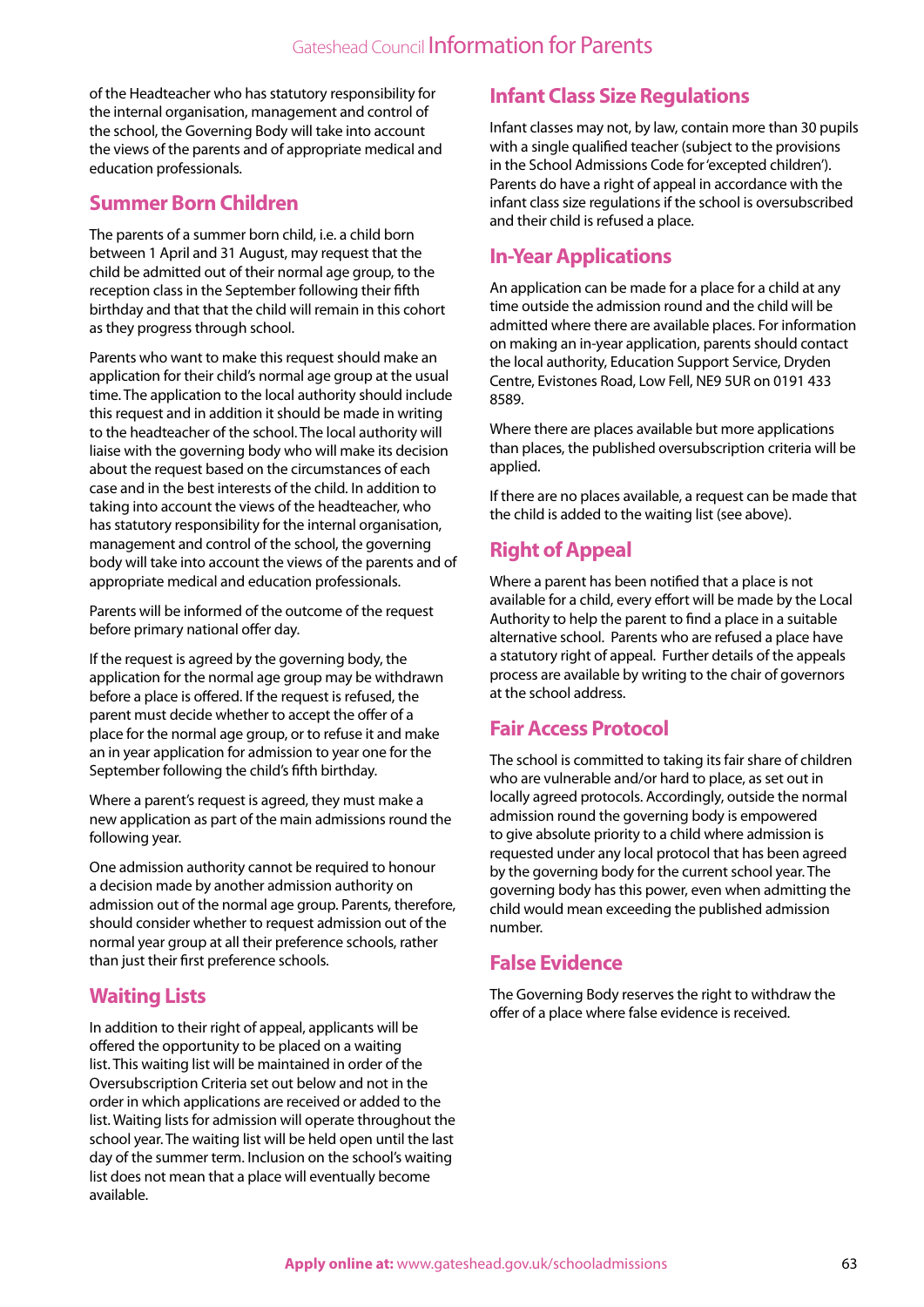## Gateshead Council Information for Parents

#### **Oversubscription Criteria**

In the event of insufficient places being available to meet all parental preferences, priority will be given to applications in the following order:

*(First priority in each category will be given to children who will have older siblings attending the school in September 2018.)*

- 1. Looked after or previously looked after Catholic children (see definitions).
- 2. Catholic children whose home address is within the parishes served by the school.
- 3. Catholic children whose home address is outside of the parishes served by the school.
- 4. Looked after or previously looked after (see definitions).
- 5. Children of other Christian denominations.
- 6. Children of other faiths.
- 7. Other children.

#### **Tie Breaker**

Where there are places available for some, but not all applicants within a particular criterion priority will be given to children living closest to the school determined by the shortest distance. Distance will be measured as the crow flies in a straight line from the centre of the home residence to the main entrance of the school, (using the Local Authority's computerised measuring system).

In the event of distances being the same for two or more children where this would determine the last place to be allocated, random allocation will be carried out in a public place and supervised by a person independent of the school.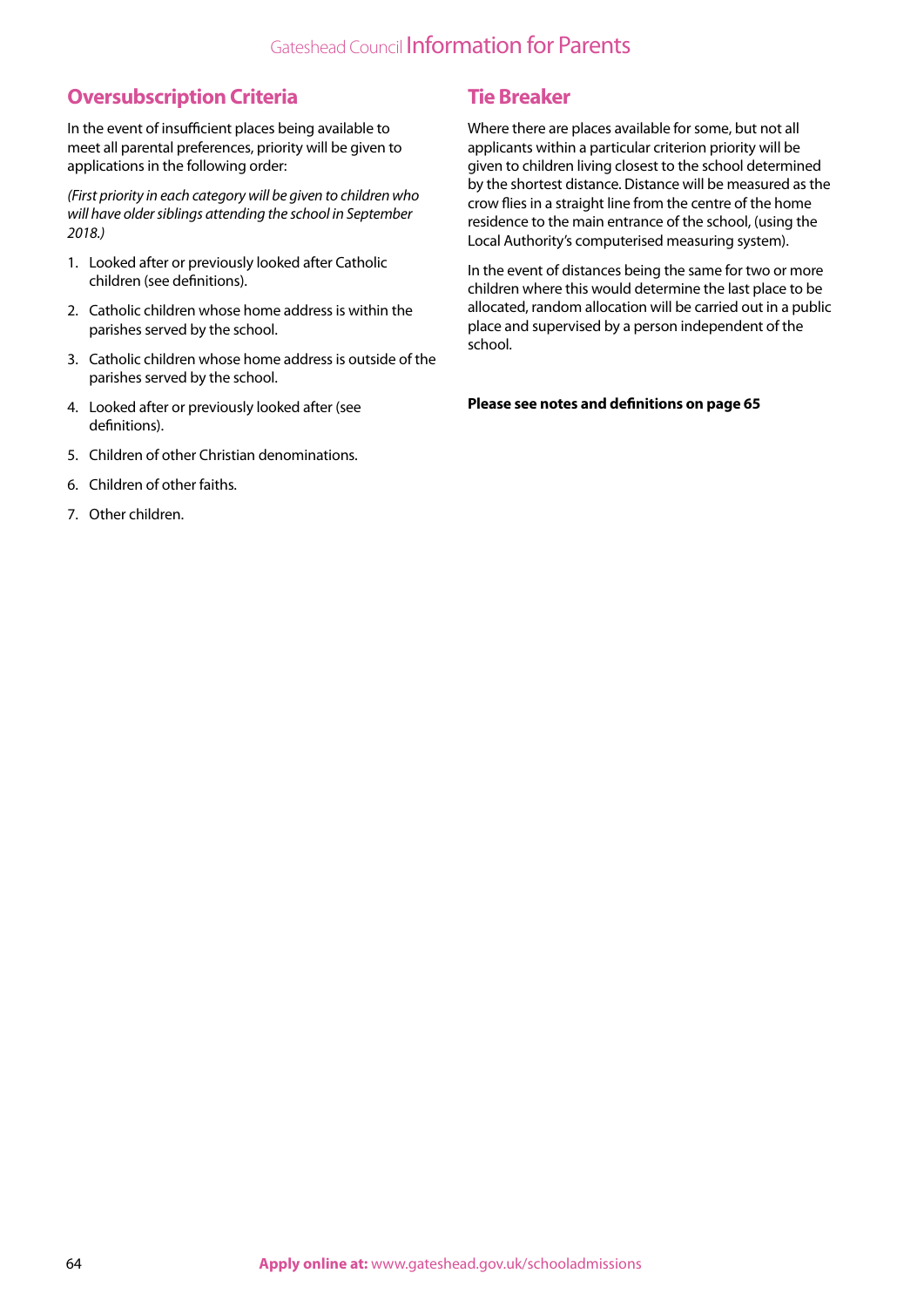#### **Notes and Definitions**

- 1. An **Education, Health and Care Plan** is a plan made by the Local Authority under section 37 of the Children and Families Act 2014, specifying the special educational provision required for a child. A **Statement of Special Educational Needs** is a statement made by the Local Authority under section 324 of the Education Act 1996, specifying the special educational provision for a child.
- 2. A **looked after child** is a child who is (a) in the care of a Local Authority or (b) being provided with accommodation by a Local Authority in the exercise of their social services functions (see the definition in section 22 (1) of the Children Act 1989):

An **adoption order** is an order under section 46 of the Adoption and Children Act 2002.

A **child arrangements order** is an order outlining the arrangements as to the person with whom the child will live under the provisions of section 14 of the Children and Families Act 2014.

A **special guardianship order** is an order appointing one or more individuals to be a child's special guardian or guardians.

- 3. A **previously looked after child** is a child who immediately moved on from that status after becoming subject to an adoption, child arrangement order or special guardianship order.
- 4. **Catholic** means a member of a Church in full communion with the See of Rome. This includes the Eastern Catholic Churches. This will be evidenced by a certificate of baptism in a Catholic Church or a certificate of reception into the full communion of the Catholic Church. Those who have difficulty obtaining written evidence of baptism or reception should contact their parish priest who, after consulting with the Diocese, will decide how the question of baptism or reception is to be resolved and how written evidence is to be produced in accordance with the law of the Church.
- 5. **Children of other Christian denominations** means children who are members of a Church or religious community that practises Trinitarian baptism recognised by the Catholic Church. Applicants must provide a baptismal certificate or where child baptism is not practised, a letter confirming their church membership from their minister or faith leader.
- 6. **Children of other faiths** means children who are members of a religious community that does not fall within the definitions above. Applicants must provide a letter of support to confirm their faith membership from their minister or faith leader.
- 7. **Home address** is the primary parental address which will be used in applying the admission criteria. This means that, when stating the choice of school, the parental address at the time of application should be given. The address of childminders or other family members who may share in the care of the child must not be used as the home address. Documentary evidence may be requested.
- 8. **Brother or sister** means a child who lives as a brother or sister in the same house, including natural brothers or sisters, adopted brothers or sisters, stepbrothers or sisters, foster brothers or sisters, or the child of a parent's partner where the child for whom the school place is sought is living in the same family unit at the same address as that sibling. It also includes natural brothers or sisters where the child for whom the school place is sought is not living in the same family unit at the same address as that sibling.
- 9. **Parent** means all natural parents, any person who is not a parent but has parental responsibility for the child, or who has care of the child (having care of a child means that the child lives with and is looked after by that person).

**This policy should be read in conjunction with the Local Authority's admission guidance for parents.**

#### **Application Information**

It is very helpful to have an early indication of the number of children to be admitted to the Reception class in the following September. However, it must be stressed that formal written applications for admission must be made on the form provided by the Local Authority and returned to them by the stated date. Places will then be allocated by strict application of the above criteria, with no reference to the date of application. Parents will be notified as to whether or not their child has been allocated a place on 16 April 2018 or the next working day, initially by a letter or email from the Local Authority on behalf of the Governing Body.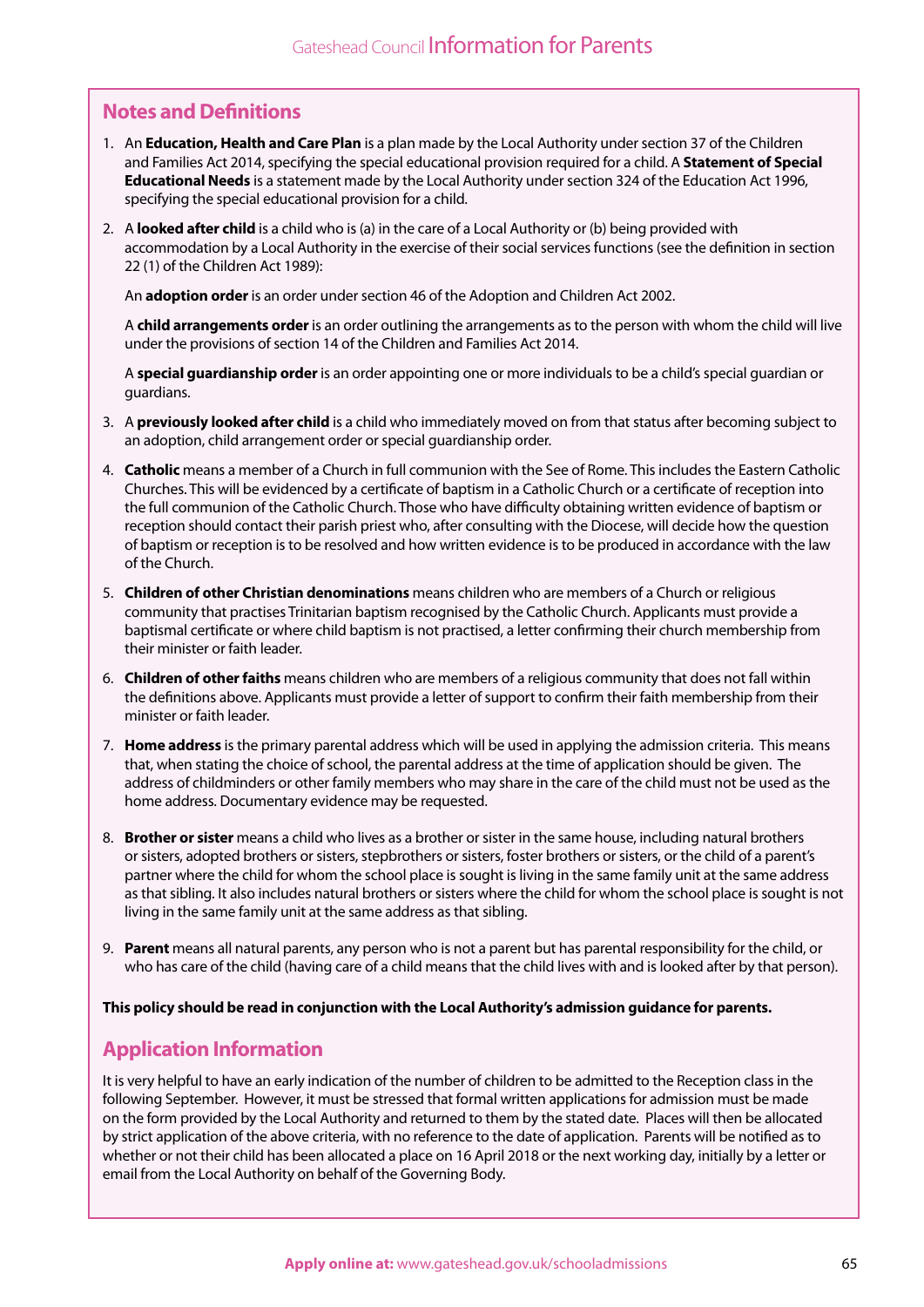## St. Wilfrid's R C Primary School Admission Policy 2018/2019

St Wilfrid's RC Primary School was founded by the Catholic Church to provide education for children of Catholic families. The school is conducted by its Governing Body as part of the Catholic Church in accordance with its trust deed and instrument of government and seeks at all times to be a witness to Jesus Christ. Whenever there are more applications than places available, priority will be given to Catholic children in accordance with the Oversubscription Criteria listed below.

As a Catholic school, we aim to provide a Catholic education for all our pupils. At a Catholic school, Catholic doctrine and practice permeate every aspect of the school's activity. It is essential that the Catholic character of the school's education be fully supported by all families in the school. We, therefore, hope that all parents (see note 11) will give their full, unreserved and positive support for the aims and ethos of the school. This does not affect the right of an applicant who is not Catholic to apply for and be admitted to a place at the school in accordance with the admission arrangements.

The Governing Body is the admissions authority and has responsibility for admissions to this school. The Local Authority undertakes the coordination of admission arrangements.

The admission policy criteria will be dealt with on an equal preference basis.

The Admissions Policy Criteria will be applied on an equal preference basis.

For normal round admissions, the date that will be used to assess this will be the closing date for applications (15th January 2018).

### **Parishes Served by the School**

St Wilfrid's RC Church, Sunderland Road, Gateshead

#### **Published Admission Number**

The Governing Body has set its admission number at 20 pupils to be admitted to the reception class in the school year which begins in September 2018.

#### **Children with an Education, Health and Care plan or a statement of Special Educational Need**

Children who have an Education, Health and Care Plan (EHCP) or a Statement of Special Educational Need where the school is named as the most appropriate educational setting for the child will be admitted.

#### **Application Procedures and Timetable**

To apply for a place at this school, the parent must complete a common application form (CAF) available from the local authority in which the child lives. The parent will be advised of the outcome of the application on 16 April 2018, initially by a letter or email from the local authority on behalf of the governing body.

If the parent is required to provide supplemental evidence to support the application (e.g. a baptismal certificate), this evidence should be provided at the time of application. If not provided, evidence may be sought by the governing body following the closing date for applications. This information must have been correct at the date of closing for applications.

All applications will be considered at the same time and after the closing date for admissions which is 15 January 2018.

#### **Late Applications**

Late applications will be administered in accordance with the Local Authority primary coordinated admissions scheme. Parents are encouraged to ensure that their application is received on time.

#### **Admission of Children below Compulsory School Age and Deferred Entry**

A child is entitled to a full-time place in the September following their fourth birthday. A request may be made for the date at which a child, below compulsory school age, is admitted to the school, to be deferred to later in the school year but not beyond the point at which they reach compulsory school age, or beyond the beginning of the final term of the school year. A child may take up a part-time place until the child reaches compulsory school age. Upon receipt of the offer of a place a parent should notify the school in writing, as soon as possible, that they wish to either defer their child's entry to the school or take up a part-time place.

### **Admission of Children outside their Normal Age Group**

A request may be made for a child to be admitted outside of their normal age group, for example, if the child is gifted and talented or has experienced problems such as ill health.

Any such request should be made in writing to the Headteacher of the school. The Governing Body will make its decision about the request based on the circumstances of each case and in the best interests of the child. In addition to taking into account the views of the Headteacher who has statutory responsibility for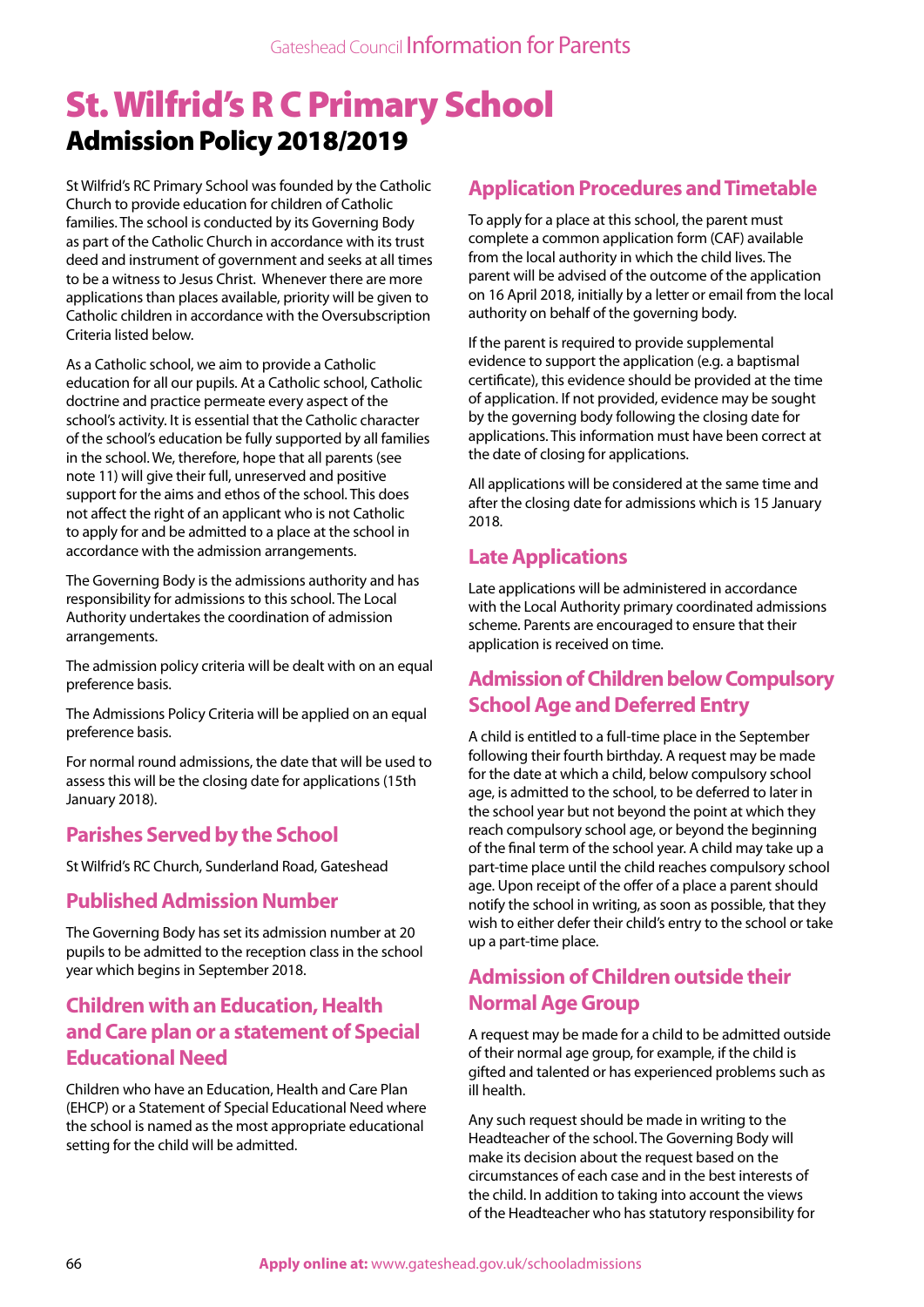the internal organisation, management and control of the school, the Governing Body will take into account the views of the parents and of appropriate medical and education professionals.

#### **Summer Born Children**

The parents of a summer born child, i.e. a child born between 1 April and 31 August, may request that the child be admitted out of their normal age group, to the reception class in the September following their fifth birthday and that that the child will remain in this cohort as they progress through school.

Any such request should be made in writing to the Headteacher of the school. The Governing Body will make its decision about the request based on the circumstances of each case and in the best interests of the child. In addition to taking into account the views of the Headteacher who has statutory responsibility for the internal organisation, management and control of the school, the Governing Body will take into account the views of the parents and of appropriate medical and education professionals.

### **Waiting Lists**

In addition to their right of appeal, applicants will be offered the opportunity to be placed on a waiting list. This waiting list will be maintained in order of the Oversubscription Criteria set out below and not in the order in which applications are received or added to the list. Waiting lists for admission will operate throughout the school year. The waiting list will be held open until the last day of the summer term. Inclusion on the school's waiting list does not mean that a place will eventually become available.

### **Infant Class Size Regulations**

Infant classes may not, by law, contain more than 30 pupils with a single qualified teacher (subject to the provisions in the School Admissions Code for 'excepted children'). Parents do have a right of appeal in accordance with the infant class size regulations if the school is oversubscribed and their child is refused a place.

#### **In-Year Applications**

An application can be made for a place for a child at any time outside the admission round and the child will be admitted where there are available places. For information on making an in-year application, parents should contact the local authority, Education Support Service, Dryden Centre, Evistones Road, Low Fell, NE9 5UR on 0191 433 8589.

Where there are places available but more applications than places, the published oversubscription criteria will be applied.

If there are no places available, a request can be made that the child is added to the waiting list (see above).

## **Right of Appeal**

Where a parent has been notified that a place is not available for a child, every effort will be made by the Local Authority to help the parent to find a place in a suitable alternative school. Parents who are refused a place have a statutory right of appeal. Further details of the appeals process are available by writing to the chair of governors at the school address.

#### **Fair Access Protocol**

The school is committed to taking its fair share of children who are vulnerable and/or hard to place, as set out in locally agreed protocols. Accordingly, outside the normal admission round the Governing Body is empowered to give absolute priority to a child where admission is requested under any local protocol that has been agreed by both the diocese and the Governing Body for the current school year. The Governing Body has this power, even when admitting the child would mean exceeding the published admission number.

#### **Nursery**

For children attending the school's nursery, application to the reception class of the school should be made in the normal way, to the local authority. Attendance at the school's nursery does not guarantee that a place will be offered at the school.

#### **False Evidence**

The Governing Body reserves the right to withdraw the offer of a place where false evidence is received.

### **Oversubscription Criteria**

In the event of insufficient places being available to meet all parental preferences, priority will be given to applications in the following order:

*(First priority in each category will be given to children who will have older siblings attending the school in September 2018.)*

- 1. Looked after or previously looked after Catholic children(see definitions).
- 2. Catholic children whose home address is within the parishes served by the school.
- 3. Catholic children whose home address is outside of the parishes served by the school.
- 4. Looked after or previously looked after children (see definitions).
- 5. Children other Christian denominations.
- 6. Children of other faiths.
- 7. Other children.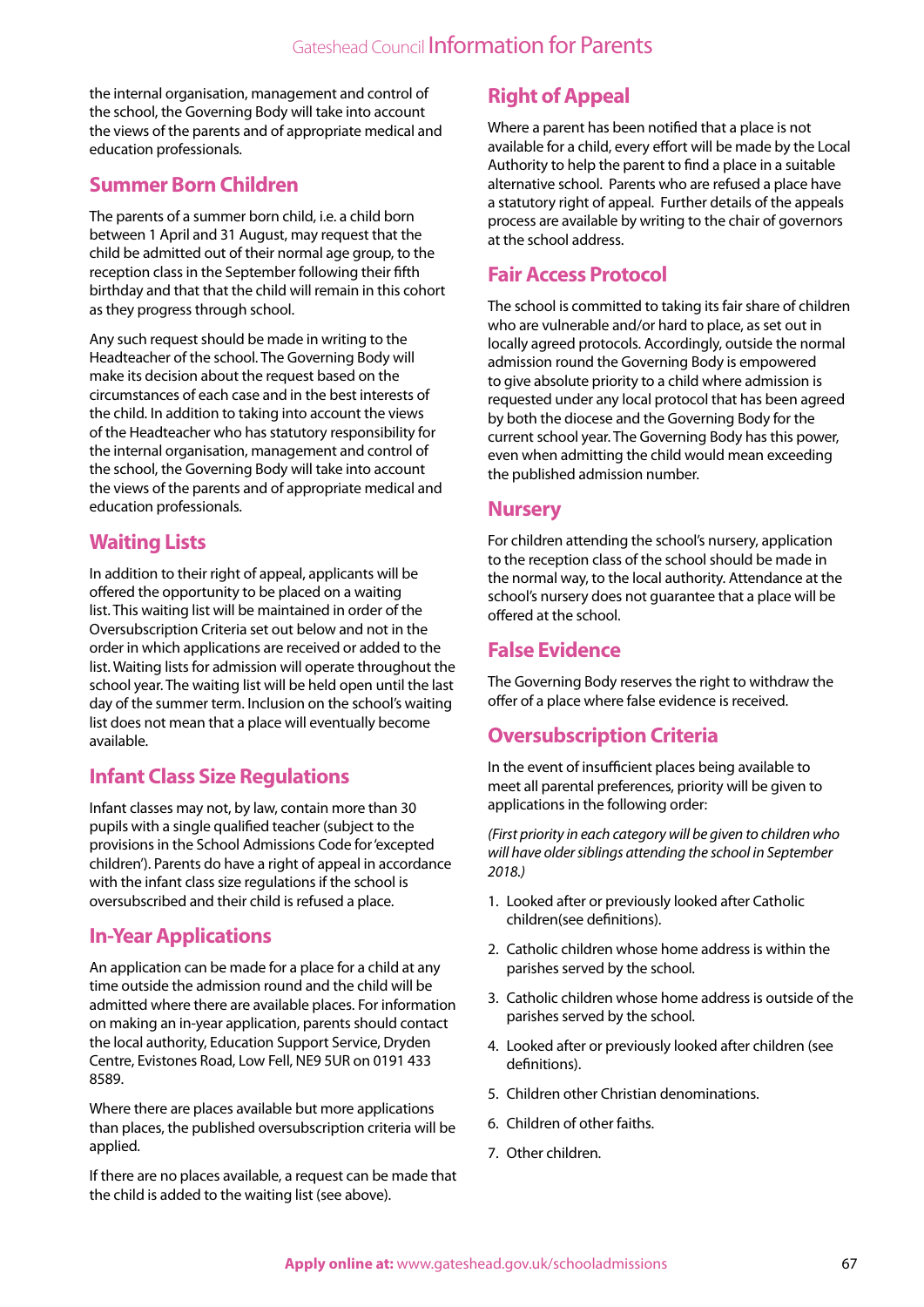#### **Tie breaker**

Where there are places available for some, but not all applicants within a particular criterion priority will be given to children living closest to the school determined by the shortest distance. Distance will be measured as the crow flies in a straight line from the centre of the home

residence to the main entrance of the school, (using the Local Authority's computerised measuring system).

In the event of distances being the same for two or more children where this would determine the last place to be allocated, random allocation will be carried out in a public place and supervised by a person independent of the school.

## **Notes and Definitions**

- 1. An **Education, Health and Care Plan** is a plan made by the Local Authority under section 37 of the Children and Families Act 2014, specifying the special educational provision required for a child. A Statement of **Special Educational Needs is a statement** made by the Local Authority under section 324 of the Education Act 1996, specifying the special educational provision for a child.
- 2. A **looked after child is a child** who is (a) in the care of a Local Authority or (b) being provided with accommodation by a Local Authority in the exercise of their social services functions (see the definition in section 22 (1) of the Children Act 1989):

An **adoption order** is an order under section 46 of the Adoption and Children Act 2002.

A **child arrangements order** is an order outlining the arrangements as to the person with whom the child will live under the provisions of section 14 of the Children and Families Act 2014.

A **special guardianship order** is an order appointing one or more individuals to be a child's special guardian or guardians.

- 3. A **previously looked after child** is a child who immediately moved on from that status after becoming subject to an adoption, child arrangement order or special guardianship order.
- 4. **Catholic** means a member of a Church in full communion with the See of Rome. This includes the Eastern Catholic Churches. This will be evidenced by a certificate of baptism in a Catholic Church or a certificate of reception into the full communion of the Catholic Church. Those who have difficulty obtaining written evidence of baptism or reception should contact their parish priest who, after consulting with the Diocese, will decide how the question of baptism or reception is to be resolved and how written evidence is to be produced in accordance with the law of the Church.
- 5. **Children of other Christian** denominations means children who are members of a Church or religious community that practises Trinitarian baptism recognised by the Catholic Church. Applicants must provide a baptismal certificate or where child baptism is not practised, a letter confirming their church membership from their minister or faith leader.
- 6. **Children of other faiths** means children who are members of a religious community that does not fall within the definitions above. Applicants must provide a letter of support to confirm their faith membership from their minister or faith leader.
- 7. **Home address** is the primary parental address which will be used in applying the admission criteria. This means that, when stating the choice of school, the parental address at the time of application should be given. The address of childminders or other family members who may share in the care of the child must not be used as the home address. Documentary evidence may be requested.
- 8. **Brother or sister** means a child who lives as a brother or sister in the same house, including natural brothers or sisters, adopted brothers or sisters, stepbrothers or sisters, foster brothers or sisters, or the child of a parent's partner where the child for whom the school place is sought is living in the same family unit at the same address as that sibling. It also includes natural brothers or sisters where the child for whom the school place is sought is not living in the same family unit at the same address as that sibling.
- 9. **Parent** means all natural parents, any person who is not a parent but has parental responsibility for the child, or who has care of the child (having care of a child means that the child lives with and is looked after by that person).

**This policy should be read in conjunction with the Local Authority's admission guidance for parents.**

### **Application Information**

It is very helpful to have an early indication of the number of children to be admitted to the Reception class in the following September. However, it must be stressed that formal written applications for admission must be made on the form provided by the Local Authority and returned to them by the stated date. Places will then be allocated by strict application of the above criteria, with no reference to the date of application. Parents will be notified as to whether or not their child has been allocated a place on 16 April 2018 or the next working day, initially by a letter or email from the Local Authority on behalf of the Governing Body.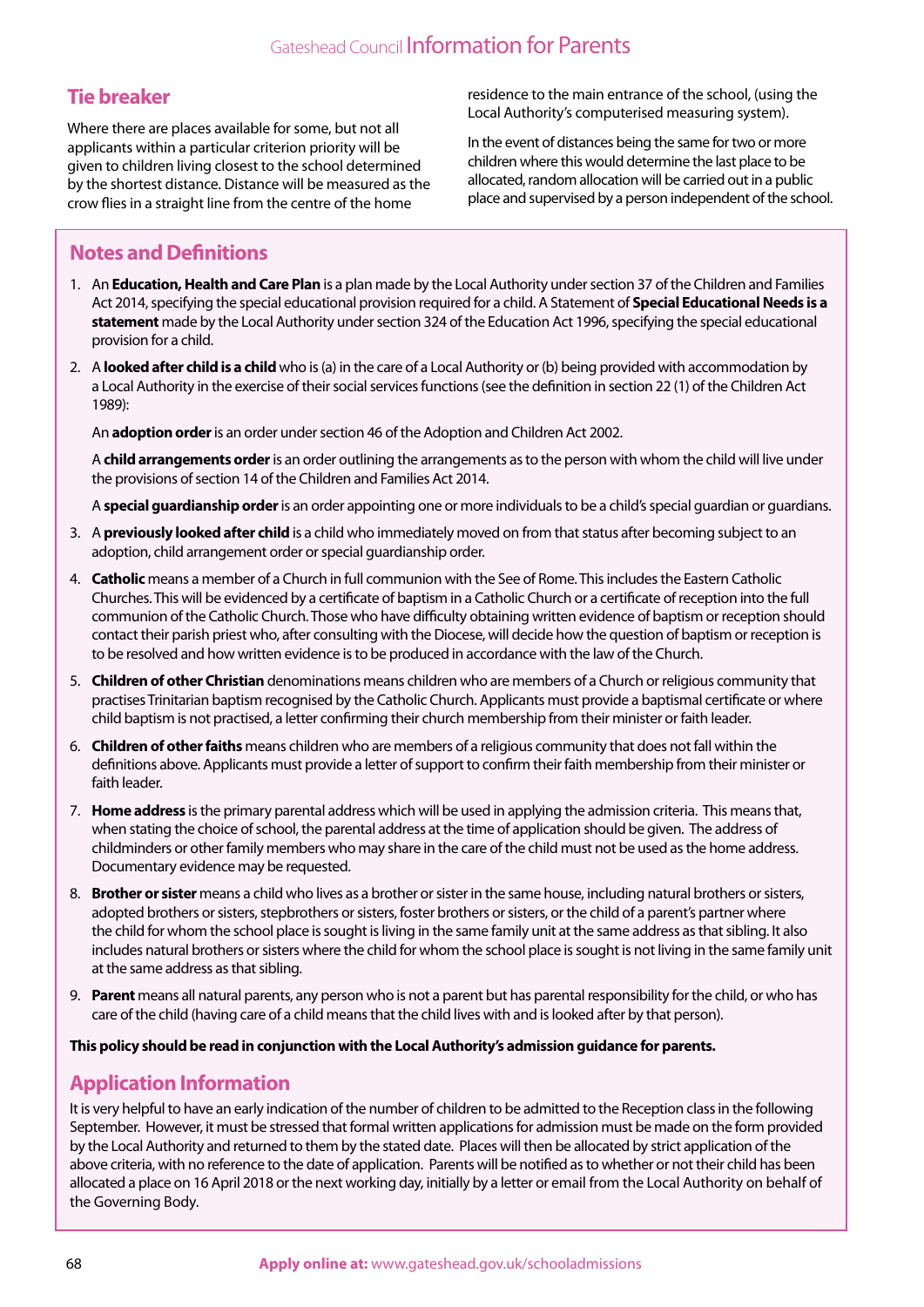#### **NOTES AND DEFINITIONSfor the following school admission policies are set out below:**

- **Corpus Christi Catholic Primary School**
- **St Agnes Catholic Primary School**
- **St Alban's Catholic Primary School**
- **St Anne's Catholic Primary School**
- **St Joseph's Catholic Primary School, Blaydon**
- **St Joseph's RC VA Primary School, Gateshead**
- **St Mary & St Thomas Aquinas Catholic Primary School**
- **St Oswald's RC Primary School**
- **St Joseph's Catholic Junior School, Birtley**
- **St Peter's RC Primary School**
- 1. An **Education, Health and Care Plan** is a plan made by the local authority under section 37 of the Children and Families Act 2014, specifying the special educational provision required for a child. A **Statement of Special Educational Needs** is a statement made by the local authority under section 324 of the Education Act 1996, specifying the special educational provision for a child.
- 2. A **looked after child** is a child who is (a) in the care of a local authority or (b) being provided with accommodation by a local authority in the exercise of their social services functions (see the definition in section 22 (1) of the Children Act 1989):

An **adoption order** is an order under section 46 of the Adoption and Children Act 2002.

A **child arrangements order** is an order outlining the arrangements as to the person with whom the child will live under the provisions of section 14 of the Children and Families Act 2014.

A **special guardianship order** is an order appointing one or more individuals to be a child's special guardian or guardians.

- 3. A **previously looked after child** is a child who immediately moved on from that status after becoming subject to an adoption, child arrangement order or special guardianship order.
- 4. **Catholic** means a member of a Church in full communion with the See of Rome. This includes the Eastern Catholic Churches. This will be evidenced by a certificate of baptism in a Catholic Church or a certificate of reception into the full communion of the Catholic Church. Those who have difficulty obtaining written evidence of baptism or reception should contact their parish priest who, after consulting with the Diocese, will decide how the question of baptism or reception is to be resolved and how written evidence is to be produced in accordance with the law of the Church.
- 5. **Catechumen** means a member of the catechumenate of a Catholic Church and is a person who is receiving instruction in preparation for baptism. This must be evidenced by a certificate of reception into the order of catechumens.
- 6. **Eastern Christian Church** includes Orthodox Churches, and must be evidenced by a certificate of baptism or reception from the authorities of that Church. Those who have difficulty obtaining written evidence of baptism or reception should contact the Diocese who will decide how the question of baptism or reception is to be resolved and how written evidence is to be produced in accordance with the law of the Church.
- 7. **Children of other Christian denominations** means children who are members of a Church or religious community that practises Trinitarian baptism recognised by the Catholic Church. Applicants must provide a baptismal certificate or where child baptism is not practised, a letter confirming their church membership from their minister or faith leader.
- 8. **Children of other faiths** means children who are members of a religious community that does not fall within the definitions above. Applicants must provide a letter of support to confirm their faith membership from their minister or faith leader.
- 9. **Home address** is the primary parental address which will be used in applying the admission criteria. This means that, when stating the choice of school, the parental address at the time of application should be given. The address of childminders or other family members who may share in the care of the child must not be used as the home address. Documentary evidence may be requested.
- 10. **Brother or sister** means a child who lives as a brother or sister in the same house, including natural brothers or sisters, adopted brothers or sisters, stepbrothers or sisters, foster brothers or sisters, or the child of a parent's partner where the child for whom the school place is sought is living in the same family unit at the same address as that sibling. It also includes natural brothers or sisters where the child for whom the school place is sought is not living in the same family unit at the same address as that sibling.
- 11. **Parent** means all natural parents, any person who is not a parent but has parental responsibility for the child, or who has care of the child (having care of a child means that the child lives with and is looked after by that person).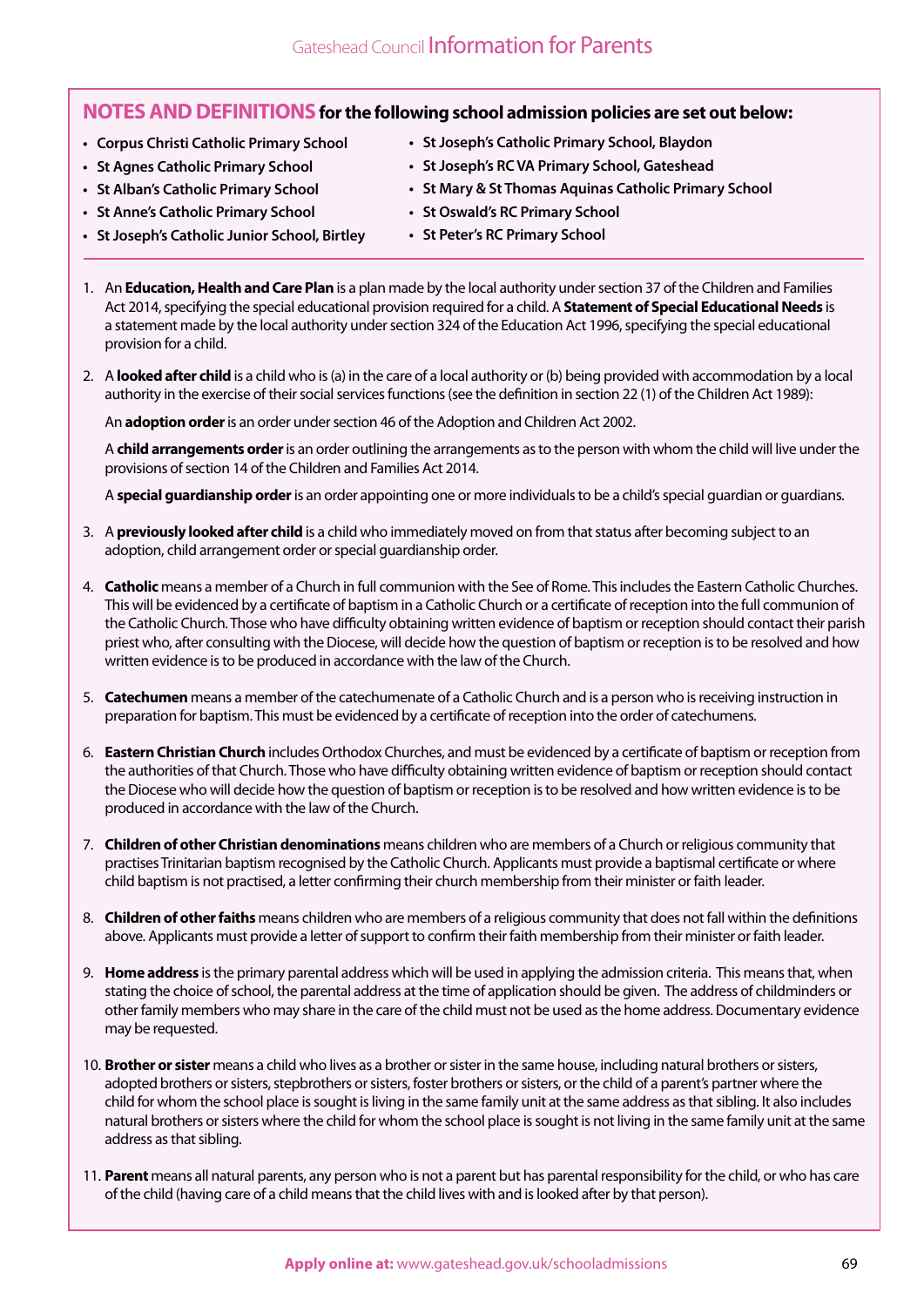# Frequently Asked Questions

## **I do not live in Gateshead, how do I apply to Gateshead schools?**

You must apply direct to your home LA. Your home LA will forward a copy of your application form to Gateshead. If you are not offered a Gateshead School your home LA will ensure your child is allocated a school place in your area.

### **How can I assess the likelihood of there being a place for my child at the school I want?**

You will be able to identify from the information in the schools admission policy, how high up the admission criteria your child will be. You can then look at the statistical information for the school in section 3 of this booklet. This information will give you an idea of the trend of applications, offers and appeals received for the last two academic years. However, please be aware these figures can change significantly from year to year.

#### **Why should I apply to more than one school?**

If you only list one school on your application form you cannot be certain that your child will be offered a place there. If you do not let us know about other schools on your application form that you might have considered as a second or third preference then you may run the risk of leaving it too late to obtain a place at these schools if your application for a first preference school is unsuccessful. We strongly recommend you use all three preferences, doing so does not reduce your chance of gaining a place at your first preference school. Please remember we cannot guarantee that your child will be offered a place at one of your chosen schools, even if you live in the catchment area or already have another child attending the school, as this will depend on the number of applications the school receives.

## **I share custody of my child with my ex-partner, what address should I use on the application form?**

You must contact The School Admissions Team on 0191 433 2756 or 433 2757 before completing your application form and you will be given individual advice on this issue. It is expected that where there is shared parental responsibility for a child, that parents will agree which parent has the main responsibility before completing their application form. Documentary evidence will be requested. If you are unable to provide evidence of shared responsibility the Local Authority will use the address of the parent/carer who receives the child benefit.

## **My child has Special Educational Needs. Should I still complete an application form?**

If your child is being assessed for an Education, Health and Care Plan (EHCP), you should still complete an application form. However, if your child already has an EHCP, do not complete an application form as the EHCP will name the school that your child will attend.

## **What happens if I miss the closing date of 15 January 2018?**

Your application will be classed as late and you will severely reduce your chances of gaining a place at your chosen schools. You must give a reason as to why your application was submitted late. For applications received after 15 January 2018 but on or before 23 February 2018, we may be able to consider your application for exceptional reasons. For example, you may have just moved into the area. In such circumstances proof of ownership or tenancy of your address will be required.

Each late application will be decided on its own merits. You need to be aware that if we agree to consider a late application as on-time for exceptional reasons this does not in itself mean that we can offer your child a place. It simply means that your application will be considered in accordance with the admission criteria along with all other applications that were received on time.

**Late applications received after 23 February 2018 will not be processed until after 16 April 2018** however an offer will be made for your community catchment school or academy in Gateshead or if this is not available at the next nearest community school or academy in Gateshead with places available measured as the crow flies from the main entrance of the school to your home address.

If you submit a late application, you must explain the reasons on your form as to why it is late.

## **What happens if I change my preferences after the closing date of 15 January 2018?**

Change of preferences will only be considered if you can demonstrate that there are exceptional circumstances relating to the reasons for the change. You need to think carefully about the initial preferences you rank on your application form as the majority of change of preference requests for oversubscribed schools are not considered to be exceptional.

If we cannot consider your change of preference we will proceed with the preferences you gave on your original application form for determining the offer of places on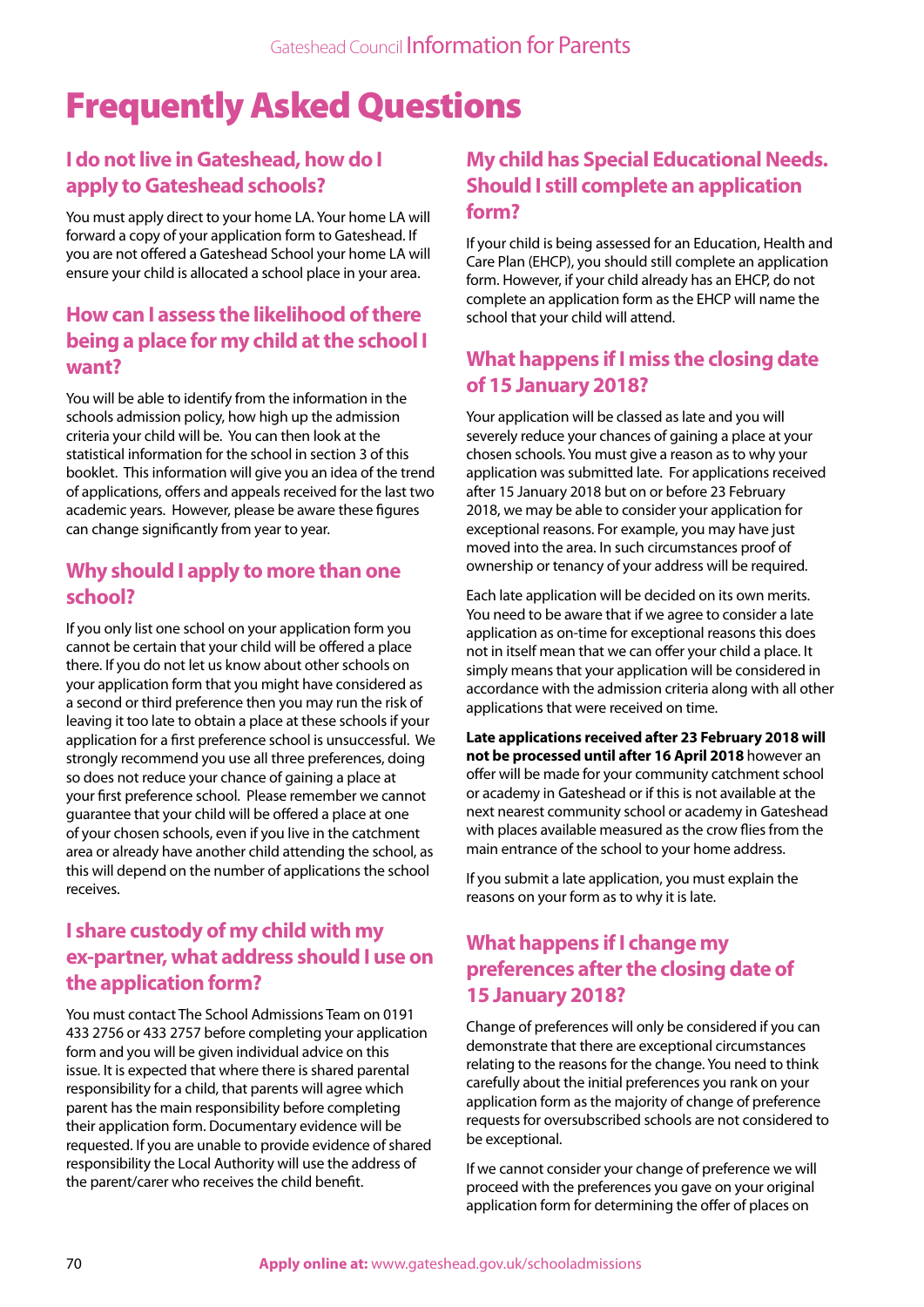16 April 2018. Any change of preference request received after 23 February 2018 will not be processed until after 16 April 2018.

#### **What happens if I move house after the closing date of 15 January 2018?**

Please refer to page 74 of this booklet for information on how your application will be considered if you move house after the closing date.

#### **What happens if I do not complete an application form?**

If you are a Gateshead resident a place will still be allocated to your child on 16 April 2018 at your community catchment school/academy or next nearest community school/academy in Gateshead depending upon the availability of places.

## **What happens if my child is not offered a place at any of my preferred schools?**

Your child will be offered a place at your community catchment school/academy or next nearest community school/academy depending upon the availability of places.

Any parent that is refused a place has the right to appeal to an independent appeal panel and may also request that their child's name is placed on the schools waiting list. Waiting lists are maintained according to the schools admission criteria with no regard to the ranking the school was given on the application form. A child's position on a waiting list may change on a weekly basis due to additions or deletions of children on the list.

In general fewer than half of appeals are decided in the parents favour for years 3,4,5 and 6. In respect of infant class sizes, reception and years 1 and 2 very few appeals are successful due to the legislation relating to statutory class size limitations in key stage 1. Further information regarding statutory class size legislation is available on pages 76-77 of this booklet.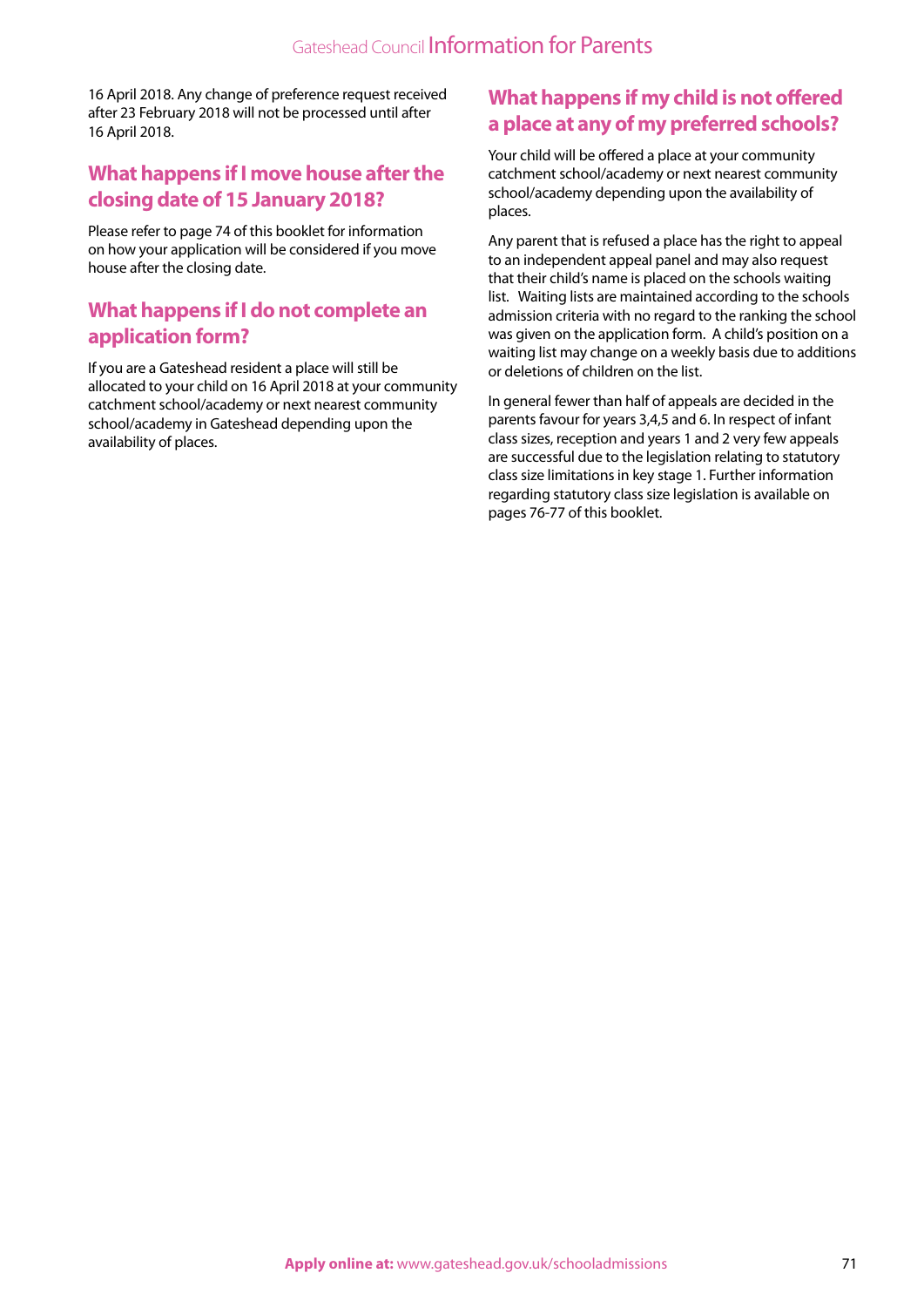# Section 1

## **Co-ordinated Admissions – September 2018**

School admissions in Gateshead are co-ordinated with neighbouring Local Authorities. Gateshead LA will check the applications they receive against those submitted to their neighbouring authorities, ensuring only one application form for each child is processed.

All schools you want to apply to must be ranked on your application form. If you include a voluntary aided school on your application, Gateshead will forward a copy of your application to the relevant school so they can consider your request in line with their school admission policy. The school will then provide Gateshead LA with a ranked list of applicants.

Gateshead LA will ensure each child resident in Gateshead receives one offer of a school place. They will do this by applying the ranking information in the following way:

- If a child is eligible for a place at only one of the schools/ academies ranked on the application, a place at that school/academy will be offered to the child.
- If a child is eligible for a place at more than one school/ academy ranked on the application, the child will be offered a place at the school/academy which was ranked the highest.
- If a child is not eligible for a place at any school/ academy ranked on the application, Gateshead LA will offer an alternative place, for example your community catchment school/academy or next nearest school/ academy depending upon the availably of places.

You must make sure you read and understand the impact of each admission policy for all schools you apply to before your submit your application.

#### **Preferences for schools outside Gateshead**

If you rank a school outside of Gateshead on your application form, Gateshead LA will liaise with the relevant LA regarding the request.

### **Admission Policies**

Gateshead LA determines the admission policy and admission arrangements for community schools in Gateshead. Gateshead's community school admission policy is set out on page 10 of this booklet. The governing body of voluntary aided schools in Gateshead determine the admission policy and admission arrangements to their school. The admission policies for all voluntary aided schools in Gateshead are set out from page 12 of this booklet.

#### **How to Apply**

#### **If you live in Gateshead**

You can apply online from Friday 8 September 2017 at: **www.gateshead.gov.uk/schooladmissions**

If you are unable to apply online you can request a paper application form from The School Admissions Team.

Applications must be submitted by 15 January 2018. If you do not submit your form by this date you will reduce your chances of gaining a place at one of your chosen schools.

#### **If you live outside Gateshead**

You must apply direct to your home local authority and they will forward a copy of your application to Gateshead LA. Your home LA will notify you of the outcome of your request.

If you apply to a Gateshead school it is important that you read the information contained in this booklet including the school's admission policy in order to fully understand the admission criteria for the school you apply to.

#### **Equal Preference**

All Local Authorities use an equal preference system, which means all first, second and third preferences for a particular school/academy will be looked at together and the oversubscription criteria for each school/academy will be applied to all applications received. Please refer to page 9 of this booklet for further information on the equal preference system.

#### **Late applications**

The closing date for submitting your application is 15 January 2018. If you return your form after this date you will severely reduce your chances of gaining a place at your chosen schools. In exceptional circumstances (for example if you have just moved into the area) Gateshead LA may be able to consider late applications if they are received by 23 February 2018. In such circumstances proof of ownership or tenancy will be required.

Each late application will be determined on its own merits. If Gateshead LA agree to consider a late application for exceptional reasons your application will be considered along with all other applications that were received on time.

Change of preferences received after 15 January 2018 must be submitted in writing and will only be considered if exceptional circumstances apply.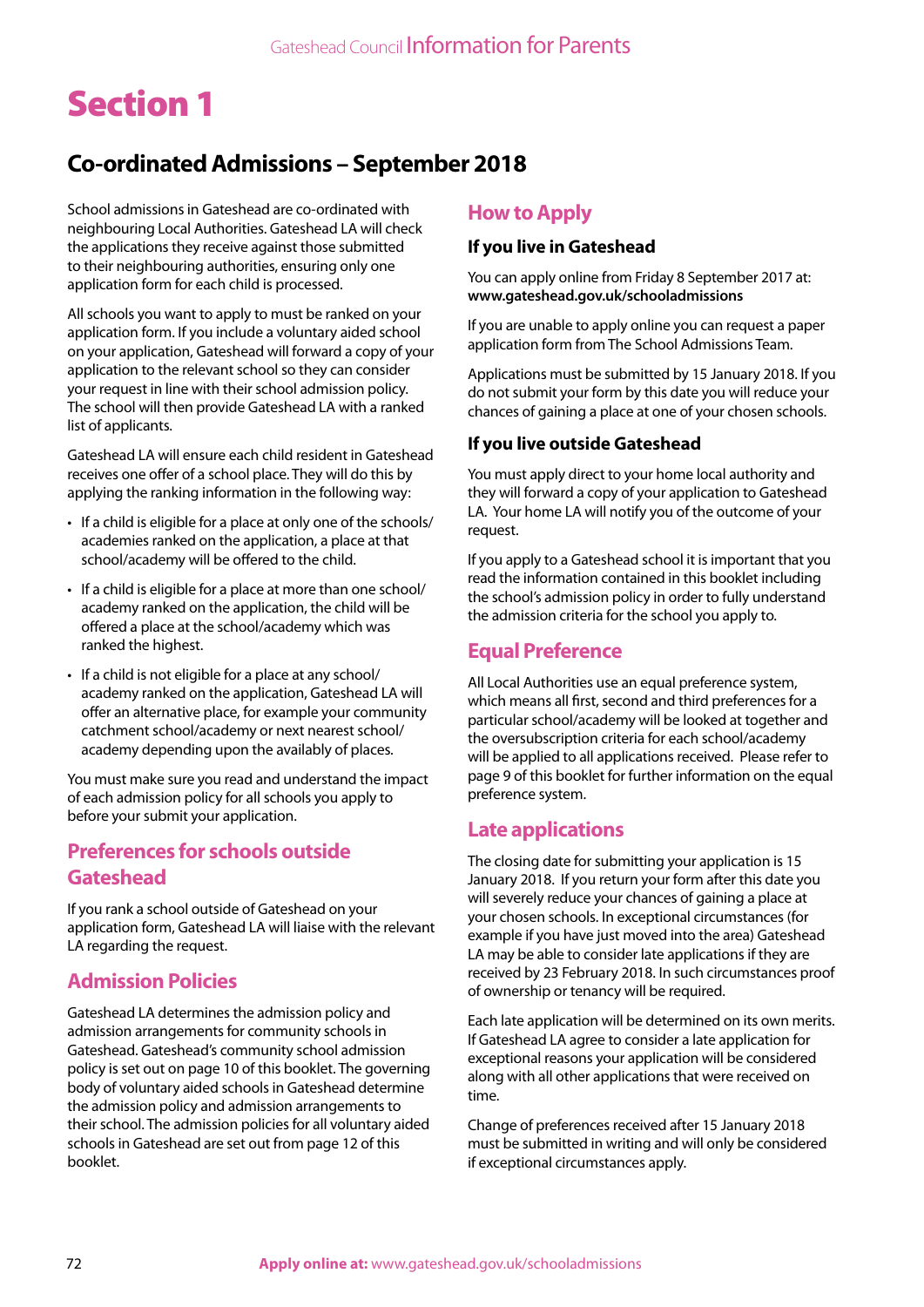**Late applications and late change of preferences received after 23 February 2018 will not be processed until after 16 April 2018**, however in the case of late applications, an offer will be made for your catchment school/ academy or nearest community school/academy depending upon the availability of places. In the case of late change of preferences Gateshead LA will continue to process the original on time application received.

The majority of late applications are refused a place and places are not kept back for any late applicants.

## **Offer of a School Place**

The national offer date is 16 April 2018. A letter will be posted to all Gateshead residents informing them of the school they have been offered on or around this date. If you applied online you will also receive an email on 16 April 2018 confirming which school your child has been offered.

## **Acceptance of a school place**

An acceptance form will be enclosed with your offer letter. You must complete and return the acceptance form by 30 April 2018 to let Gateshead LA know if you wish to accept the place offered.

## **Refusal of a school place waiting lists and appeals process**

Gateshead LA will maintain waiting lists for all oversubscribed schools from 11 May 2018. If you are refused a place at a Gateshead school you can request that your child's name is placed on the school's waiting list. To do this you must complete and return the waiting list request form, which you will receive with your refusal letter on or around 16 April 2018.

The allocation of places from the waiting list will start on 11 May 2018 and places will be offered on a weekly basis thereafter, if vacancies arise. Waiting lists are maintained according to the admission criteria set out in the schools admission policy without reference to the preference ranking given on the application form or the length of time a child has been on the list

A child's position on a waiting list may change due to additions or deletions of children on the list.

If you are refused a school place, you also have the right to appeal to an independent panel. You will receive an appeal form with your refusal letter on or around 16 April 2018. If you wish to appeal you must complete and return the appeal form by the date indicated in your refusal letter. Appeals are generally heard in June/July 2018.

Please note that in general fewer than half of appeals are decided in the parents' favour for years 3, 4, 5 and 6. In respect of infant classes, reception, year 1 and year 2, very few appeals are successful due to the legislation relating to statutory class size limitations in these early years classes.

## **Address and fraudulent address claims**

When deciding whether a child lives within a catchment area for a Gateshead school only the address of the parent/legal guardian with whom the child resides will be taken into account.

Addresses of childminders, relatives or friends who may help look after your child must not be used on the application form. Gateshead LA reserve the right to seek proof of address and to withdraw an offer of a place in the event of an inaccurate address being provided on the application form. Unfortunately places are withdrawn every year because some parents use a false address on their application form. This includes cases where parents take out a short term lease, temporarily move in with relatives or buy a property solely to use its address on the application form without any intention of taking up permanent residence there.

Gateshead LA do all they can to make sure this does not happen and in fairness to all parents will investigate all allegations of fraudulent practice brought to their attention and this may lead to a place being withdrawn. Children must be resident in the country before we consider an application form for a school place, however there are exceptions for children of UK service personnel and other Crown Servants, if the request for admission is accompanied by an official government letter declaring a relocation date and intended address.

## **Temporary address**

We cannot accept your residence at a temporary address, unless exceptional circumstances apply, for example you are moving into the area or have been housed in emergency accommodation by the council. If you are currently living at a temporary address you must contact The School Admissions Team for advice prior to completing your application form.

## **Shared responsibility for a child**

Parents of children who reside at two different addresses due to parental responsibility, are advised to seek advice about the completion of their application form before its submission from the School Admissions Team on: 0191 433 2756 or 433 2757.

It is expected that where there is shared parental responsibility for a child, that parents will agree who is the parent with the main responsibility before completing the application form. Documentary evidence will be requested. If you are unable to provide evidence of shared responsibility, the Local Authority will use the address of the parent/carer who receives the child benefit.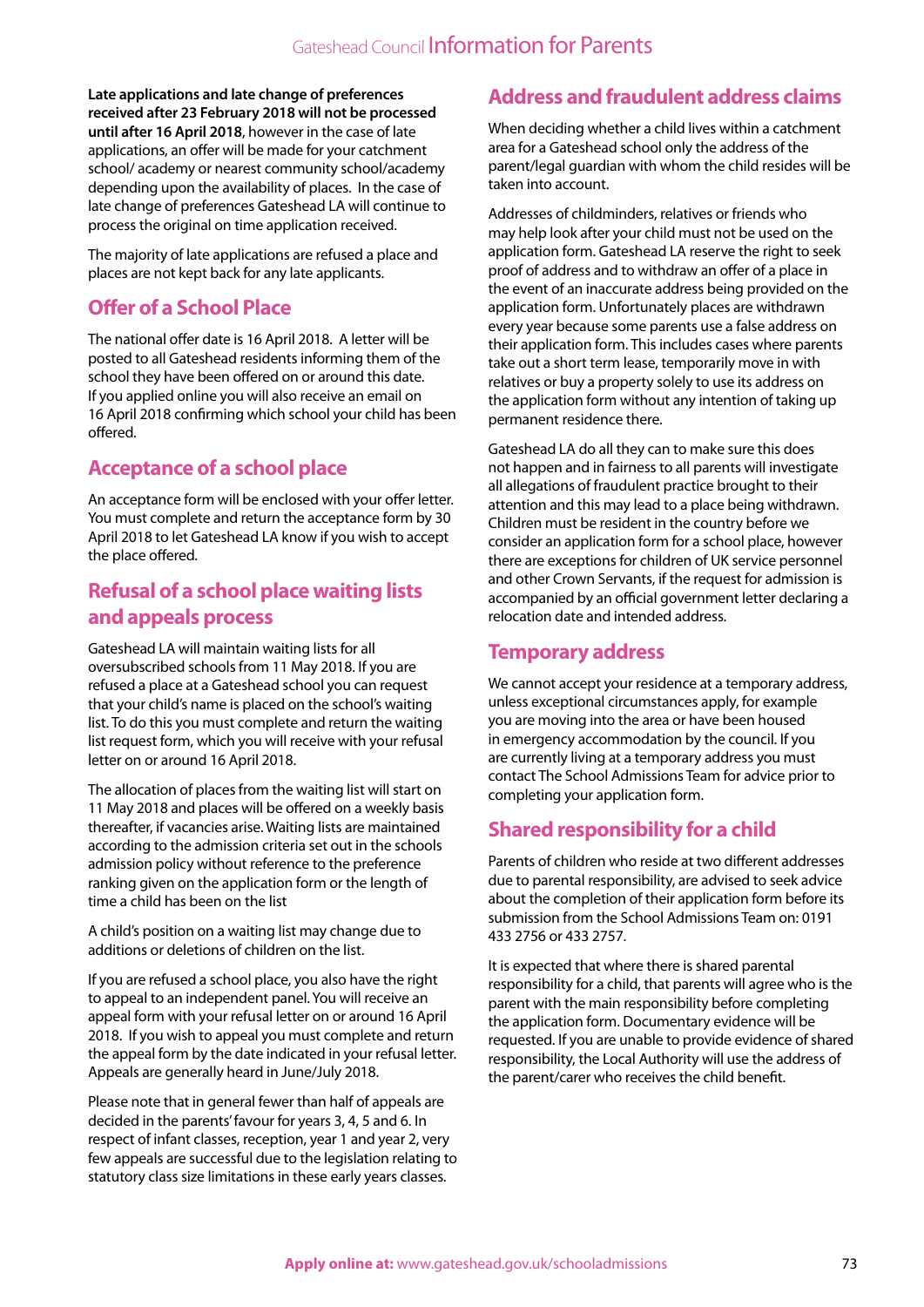## **Change of address**

**Change of address after the closing date (moving into a particular school's catchment area for the school you applied to)** It is your responsibility to notify us immediately of any change of address after submitting your application form. We cannot reserve places for families expecting to move into a particular school's catchment area.

If you have not exchanged contracts or have not signed a tenancy agreement to support your new address we will be unable to use this address for the purpose of allocating places on 16 April 2018. If you can provide us with the above evidence by 23 February 2018, we will be able use your new address for the purpose of allocating places on 16 April 2018.

However, please note that if you move into a particular schools catchment area after the submission of your application form and do not provide us with proof of your new address by 23 February 2018, your new address will not be taken into consideration when allocating places.

**Change of address after the closing date (moving out of a particular schools catchment area or further away from the school you applied to)** It is your responsibility to notify us immediately of any change of address or change in circumstance after submitting your application form that may affect how your application is considered. For example, If you move out of the catchment area for the school you applied to after the submission of your application form, this may affect the category in which your child was considered.

If it is determined that your child would not have been eligible for a place at the school offered based on your new address, your child's school place could be withdrawn. If necessary, we will withdraw places for change of addresses that take place up to and including 16 April 2018. However we will still continue to investigate any change of addresses following this date up until 31 August 2018 and will withdraw places if a school place has been obtained at any stage using a temporary address, relatives address or if we feel a property has been purchased or leased solely to use its address to obtain a place at a particular school, without any intention of ever taking up permanent residence there.

You can find out what school catchment area you live in by contacting the School Admissions Team on telephone 0191 433 2757. Alternatively School catchment maps are available to view on the Council's website at: **www.gateshead.gov.uk**

**Gateshead Council will investigate all allegations of fraudulent practice brought to their attention and this may lead to a place being withdrawn. You must notify us immediately if you change your address after the submission of your application form up to and including 31 August 2018.**

## **Additional Information – Voluntary Aided Schools**

Governing bodies of Roman Catholic and Church of England voluntary aided schools determine the eligibility of applicants to their schools using their own admission policy. If you include a voluntary aided school on your application, Gateshead will forward a copy of your application to the relevant school so they can consider your request in line with their school admission policy. The school will then provide Gateshead LA with a ranked list of applicants.

It is important that you read the admission policy for any school/academy you apply to as voluntary aided policies differ from one another, and are different from the community school admission policy.

If you apply online for a Voluntary Aided school you will be prompted to complete the 'Faith Details' section of the online form. Please ensure you complete all details requested including the religion of your child. If you complete a paper application form you must complete Section B of the form in full.

## **Verifying Application Forms**

In February 2018, Voluntary Aided schools will receive details of all applications for their school from Gateshead LA, and they may write to you to request further documentation in order for the Governing Body to consider your application.

You must provide all the evidence requested by the school, by the date they indicate. Failure to do so may result in your application being placed in a much lower category for admission than it may actually be and this may reduce your chances of receiving an offer of a place at this school.

If you have ranked more than one voluntary aided school on your application form you may receive more than one request for information. It is important that you respond to each school individually to ensure they each have the information requested.

## **Further information**

Additional information about Roman Catholic Schools in the Diocese of Hexham and Newcastle can be obtained from:

Roman Catholic Diocese of Hexham and Newcastle St. Vincent's Diocesan Offices St Cuthbert's House, West Road Newcastle upon Tyne, NE15 7PY

Tel: 0191 228 0111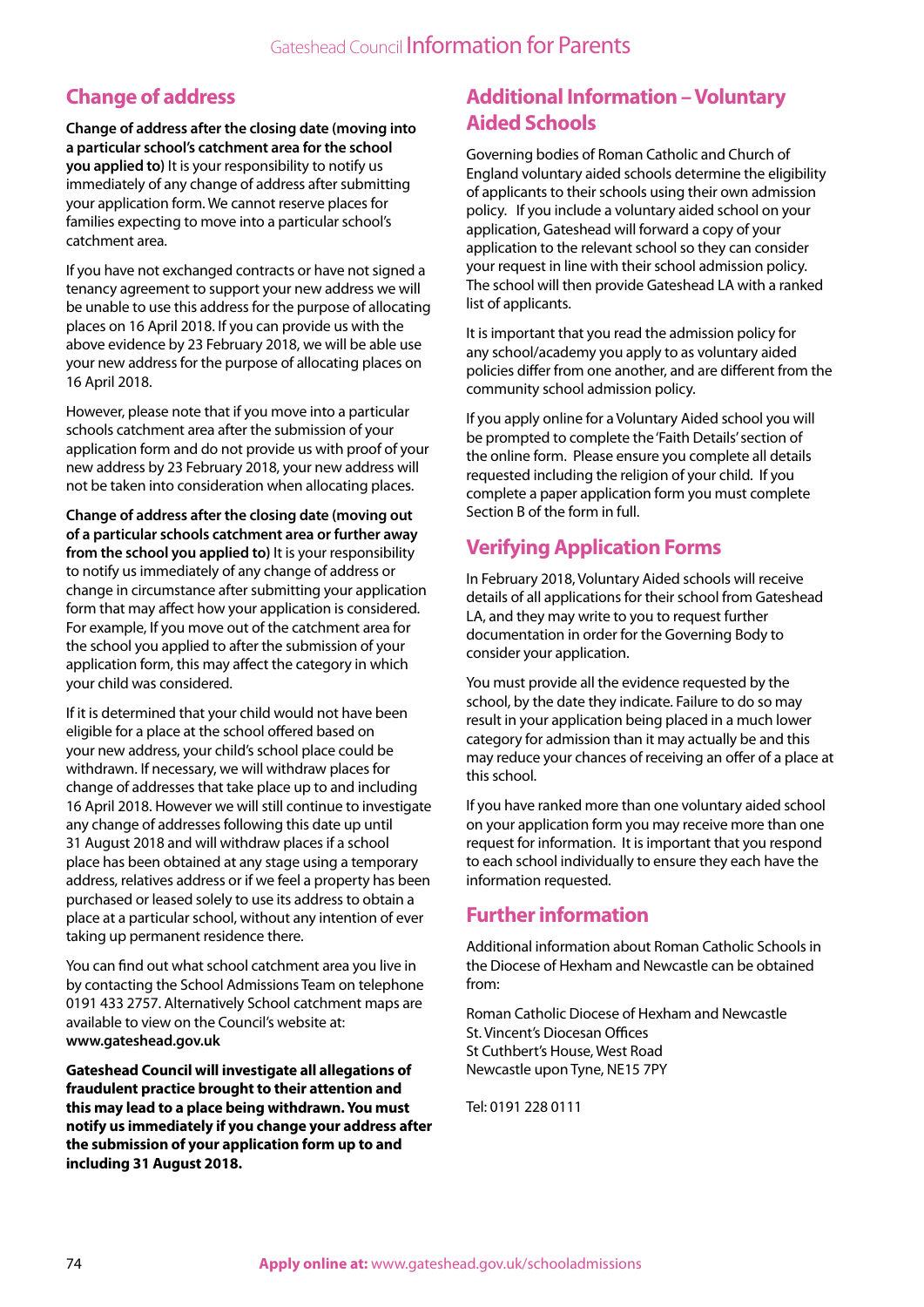# Section 2

# **Additional Admissions Information – September 2018**

## **Admission of children below compulsory school age**

A child reaches compulsory school age on the prescribed day following their fifth birthday (or on their fifth birthday if it falls on a prescribed day). The prescribed days are 31 December, 31 March and 31 August.

Children are entitled to start school full time the September after their fourth birthday. However, you may request that your child attends school part-time until later in the school year, but not beyond the point that your child reaches compulsory school age (five years old).

In addition you may request that your child is admitted to school later in the school year following September 2018, but not beyond the point at which they reach compulsory school age and not beyond the start of the final term of that school year.

If you wish to make a request for your child to attend school part time or start school later in the school year, you must contact the local authority and school following receipt of your offer letter on 16 April 2018.

## **Admission of children outside their normal age group including summer born children**

Parents may request a place for their child outside their normal age group, for example if the child is gifted and talented or has experienced problems such as ill health.

In addition parents of children born in the summer term, 1 April 2014 to 31 August 2014 may request that they are admitted outside of their normal age group and start reception class a year later (in September 2019).

While the majority of parents are happy for their child to start school in the September following their fourth birthday, some parents will have concerns about whether their child will be ready for school at this point.

Before deciding to delay a child's entry to school, the LA would recommend that parents visit the schools they are thinking of applying for. The teachers will be able to explain the provision on offer to children in the reception class, how it is tailored to meet the needs of the youngest pupils and how the needs of these pupils will continue to be met as they move up through the school. They may also be able to allay any concerns parents may have about their child's readiness for school.

Parents wishing to request deferred entry must apply using the application form for the child's normal year of entry, which is available from 8 September 2017 and return it to the local authority by no later than 15 January 2018. You must include with your application the reasons for your request and include any supporting information from relevant professions.

All requests for admission of children outside their normal age group must be discussed with the LA and relevant school head teacher prior to the application being made.

Your application will be considered by the Local Authority Fair Access Panel and you will be notified of the outcome of your request on or around 16 April 2018. In reaching a decision, the panel will consider the parents views, information about the child's academic, social and emotional development, where relevant medical history and views of medical professionals and they will also consider whether the child may naturally have fallen into a lower age group if they were not born prematurely. The panel will also take into account the views of the head teacher of the school for which the request is being made.

Any parent who successfully requests that their summer born child starts reception class a year later than their normal age group must reapply for admission in September 2018 and their application will be considered against the relevant schools admission policy along with all other applications received on time for this year group.

Any parent that is refused a place has the right of appeal, however the right of appeal does not apply if a place at the school is offered but it is not the preferred age group.

Please note that Governing Bodies of Voluntary Aided schools consider requests for deferred entry to their school. Please refer to the relevant school admissions policy for further information.

## **Sibling links**

We consider the sibling link to apply when an older brother/sister or step brother/sister who shares the same parent/guardian and lives at the same address as the child applying and will be attending the preferred school or linked junior school at the time of admission. This also applies to adopted brothers and sisters living at the same address and to children who are fostered and have other children from the host family attending the school in question.

### **Special circumstances – social/medical reasons**

Gateshead LA can consider exceptional applications particularly in cases involving social or medical needs.

If you wish to apply on social or medical grounds your application must be supported in writing by relevant registered health professionals i.e. a doctor or social worker. Please send your application and supporting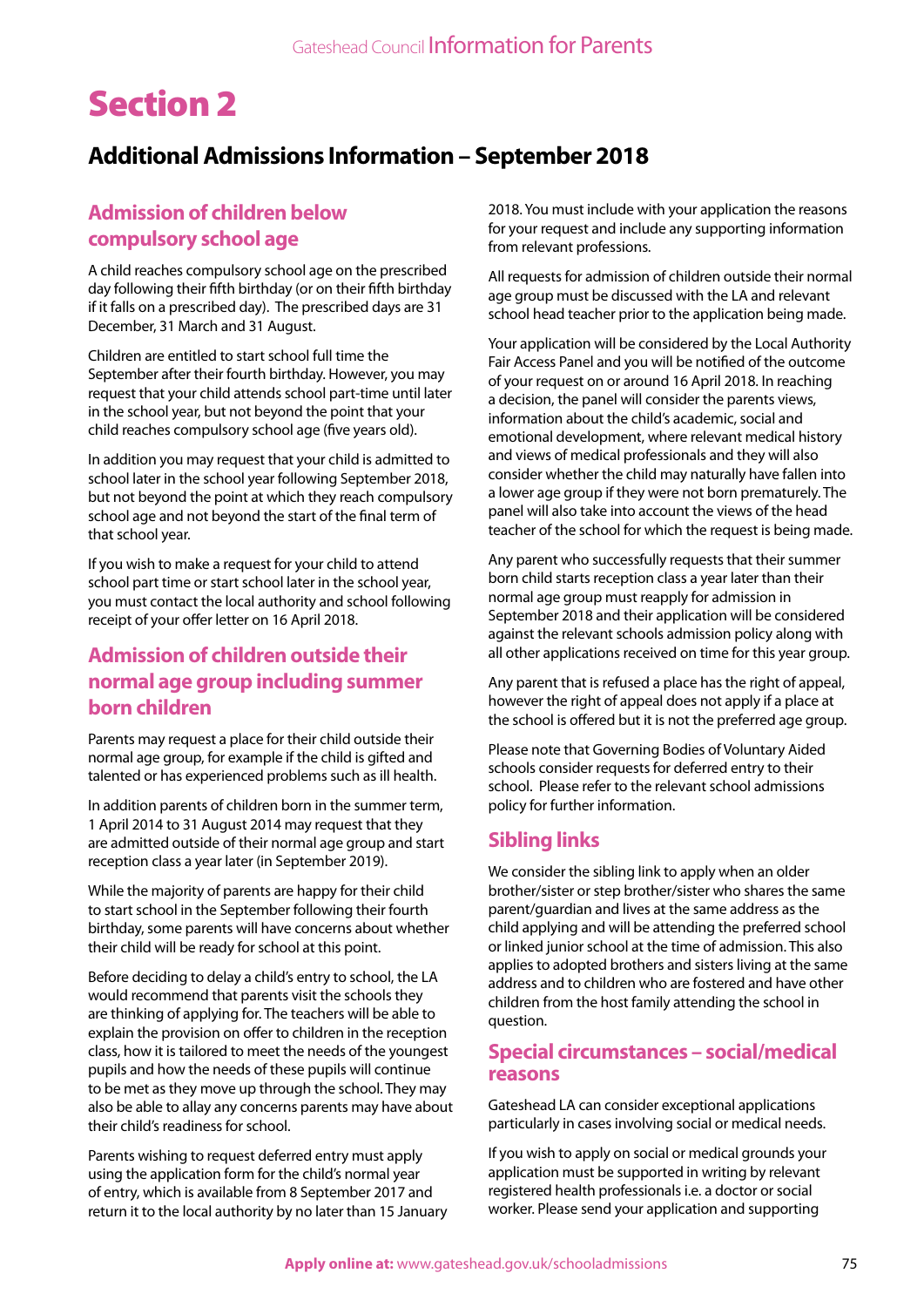information to The School Admissions Team, Dryden Centre, Evistones Road, Gateshead NE9 5UR by 15 January 2018.

The evidence must demonstrate why the child's needs require placement at the particular school chosen and what difficulties would be caused if the child had to travel to and attend an alternative school. We will not consider such applications if the relevant professional evidence is not provided.

Usually common childhood ailments such as asthma, giving a child's nervousness at starting school or difficulties with childminding arrangements would not be sufficient to allocate a place. Appropriate examples may involve applications for children for whom there are exceptional medical factors directly related to the school placement. However, no assumption should be made that the submission of the relevant evidence will, in itself guarantee the offer of a place at your chosen school.

## **Looked after children and previously looked after children**

Looked after children are children who are in the care of a local authority, as defined under section 22 of the Children Act 1989. Previously looked after children are children who were looked after, but ceased to be so because they were adopted (or became subject to a child arrangements order or special guardianship order). Looked after children and previously looked after children have top priority in our community school admission policy for September 2018.

## **Special educational needs**

If your child is being assessed for an Education, Health and Care Plan (EHCP), you should still complete an application form. However, if your child already has an EHCP, there is no need to complete an application form as the EHCP will name the school that your child will attend and your child will automatically be offered a place at that school.

If your child has special educational needs but not an EHCP, your application for a school place will be considered on the basis of the school's published admission criteria. All schools in Gateshead can provide for pupils with special educational needs.

## **Reserving places**

We cannot reserve places in our primary, infant or junior schools in the expectation of further applications from families moving into the area.

## **Exceptions to the duty to offer a community primary school place**

If there are more places available at a school than there are applicants, the admissions authority must accept all the applications except in the circumstances described below.

## **Twice excluded pupils**

Unless a child has been permanently excluded on two or more occasions, applications for places must be considered on the same basis as all other applications and in line with the school admissions code. In the case of twice excluded children, the admission authority (the council in the case of community and voluntary controlled schools and the governing body in the case of voluntary aided and foundation schools) is not under a duty to comply with the preference of parents. However this does not affect a child's right to education.

## **Class size restrictions in Key Stage 1 (infant years)**

Key stage 1 refers to reception, year 1 and year 2 in infant and primary schools. All schools must follow class size legislation in Key Stage 1 (ages 4 to 7). Schools are not allowed to have more than 30 children to one qualified teacher in any Key Stage 1 class, including reception.

You should be aware that once the limit of 30 children to one teacher is reached and your child is refused admission then there are only very restricted reasons for appeal. You do have the right of appeal but an appeal panel can only uphold your appeal if they are satisfied that either:

- The decision to refuse admission was not one which a reasonable admission authority would make in the circumstances of the case;
- The child would have been offered a place if the admission arrangements had been properly implemented;
- The child would have been offered a place if the arrangements had not been contrary to mandatory provisions in the School Admissions Code and the SSFA 1998. The appeal panel members must consider whether or not the council has satisfied them that their decision to refuse admission was reasonable in accordance with admission legislation and that the admission procedures were properly implemented. If this is shown to be the case, the panel are obliged to dismiss the appeal.

Your child may be refused a place at a school on the grounds that the admission would cause class size prejudice. Class size prejudice means that a school would not be able to keep the 30 pupils to one teacher class size limit unless extra measures were taken, such as the need to provide an extra teacher or classroom or even a reorganisation of classes.

Factors relevant to the admission authority's decision could be:

• Where the introduction of an extra pupil would lead to the introduction of mixed aged teaching in a school previously operating in single year groups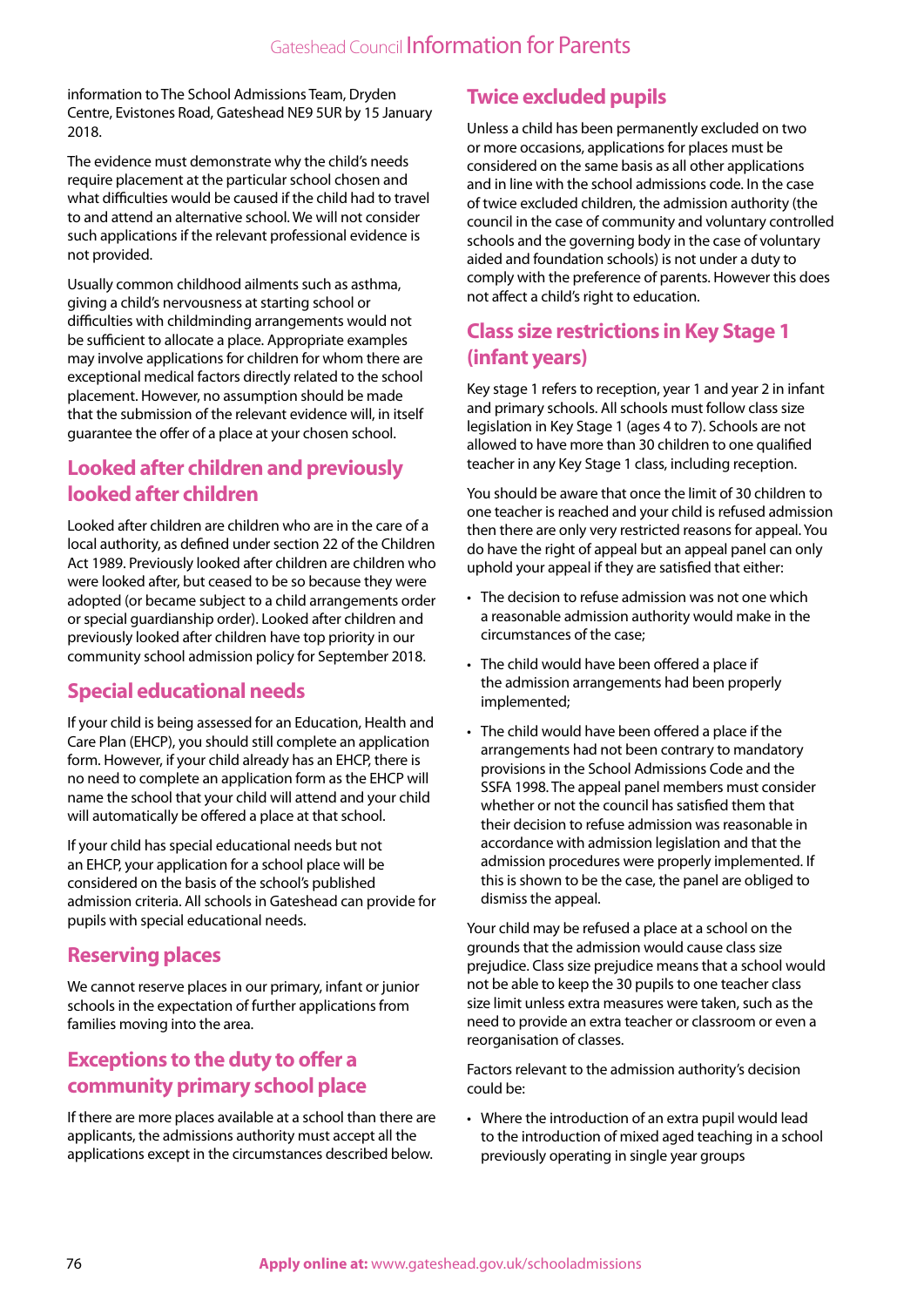• Whether the admission of the child would lead to a breach of the limit further up the system – some schools decide to have a small reception class with larger year 1 and year 2 classes (e.g. admission number of 45 with two reception classes of 22 and 23 and three mixed year 1 and year 2 classes of 30). Admitting extra pupils to the reception class would not breach the limit in that year but could do so in future years.

## **Exception to Key Stage 1 class size legislation**

Exception to class size legislation is only possible in very limited circumstances. Additional children may be admitted under limited circumstances. The excepted children are:

- a) children admitted outside the normal admissions round with statements of special educational needs specifying a school;
- b) looked after children and previously looked after children admitted outside the normal admissions round;
- c) children admitted, after initial allocation of places, because of a procedural error made by the admission authority or local authority in the original application
- d) process;
- e) children admitted after an independent appeals panel upholds an appeal;
- f) children who move into the area outside the normal admissions round for whom there is no other available school within reasonable distance;
- g) children of UK service personnel admitted outside the normal admissions round;
- h) children whose twin or sibling from a multiple birth is admitted otherwise than as an excepted pupil; and
- i) children with special educational needs who are normally taught in a special educational needs unit attached to the school, or registered at a special school, who attend some infant classes within the mainstream school.

## **Other admission authorities**

Additional information about Church of England Schools in the Diocese of Newcastle can be obtained from:

#### **Diocesan Education Board**

Church House St John's Terrace Percy Main North Shields NE29 6HS

Tel: 0191 270 4100

#### **Durham Diocesan Board of Education**

Carter House Pelaw Leazes Lane Durham DH1 1TB

Tel: 0191 374 6017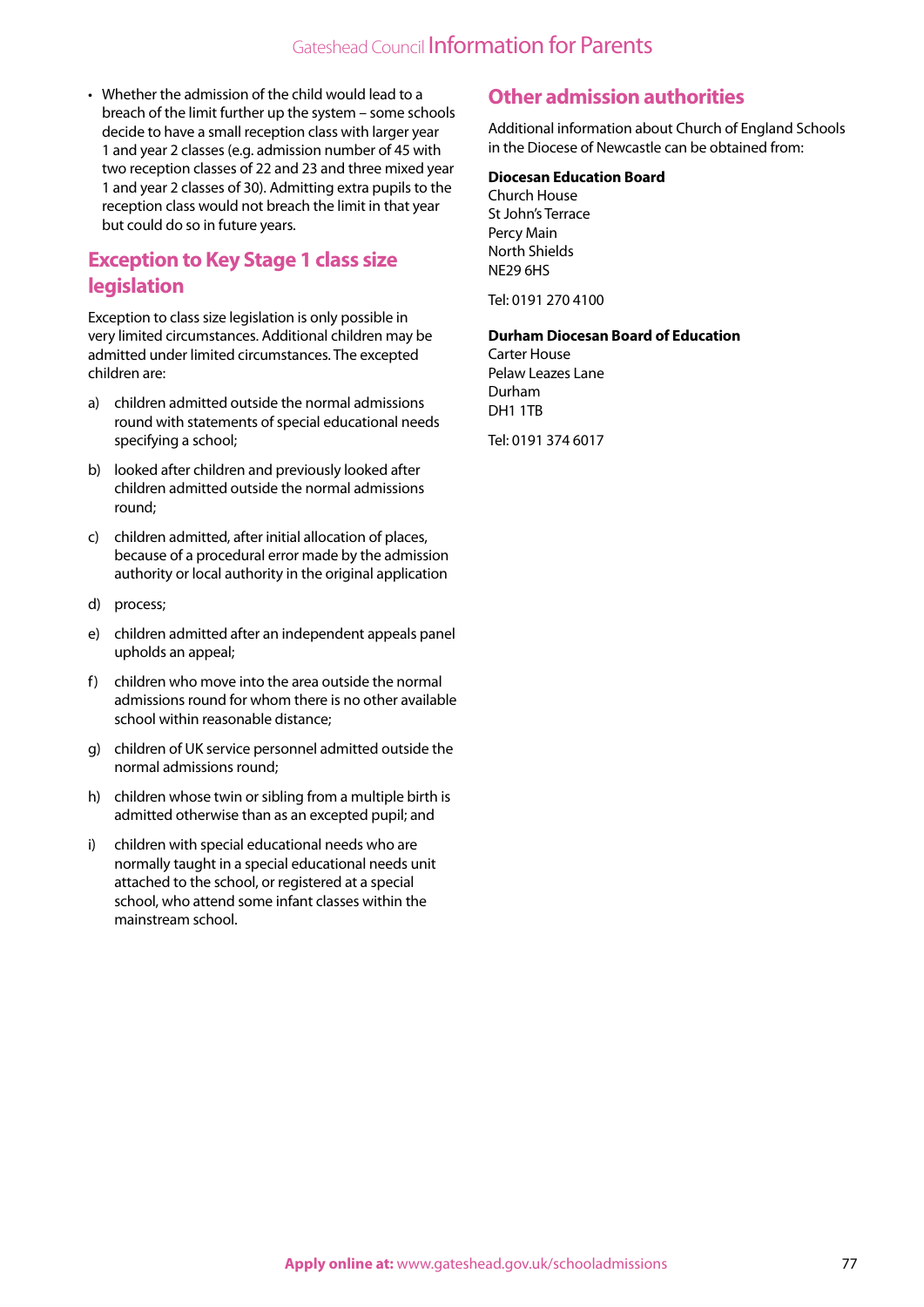# Section 3 Admission Statistics

In this section you will find statistics for the academic years 2017 and 2016.

The information includes:

- the schools planned admission number (PAN)
- the number of applications received
- the number of places offered
- the number of offers made within each category according to the school's admission policy
- the number of appeals heard for oversubscribed schools and the number of appeals that were successful.

The information also highlights which schools were oversubscribed for 2016 and 2017.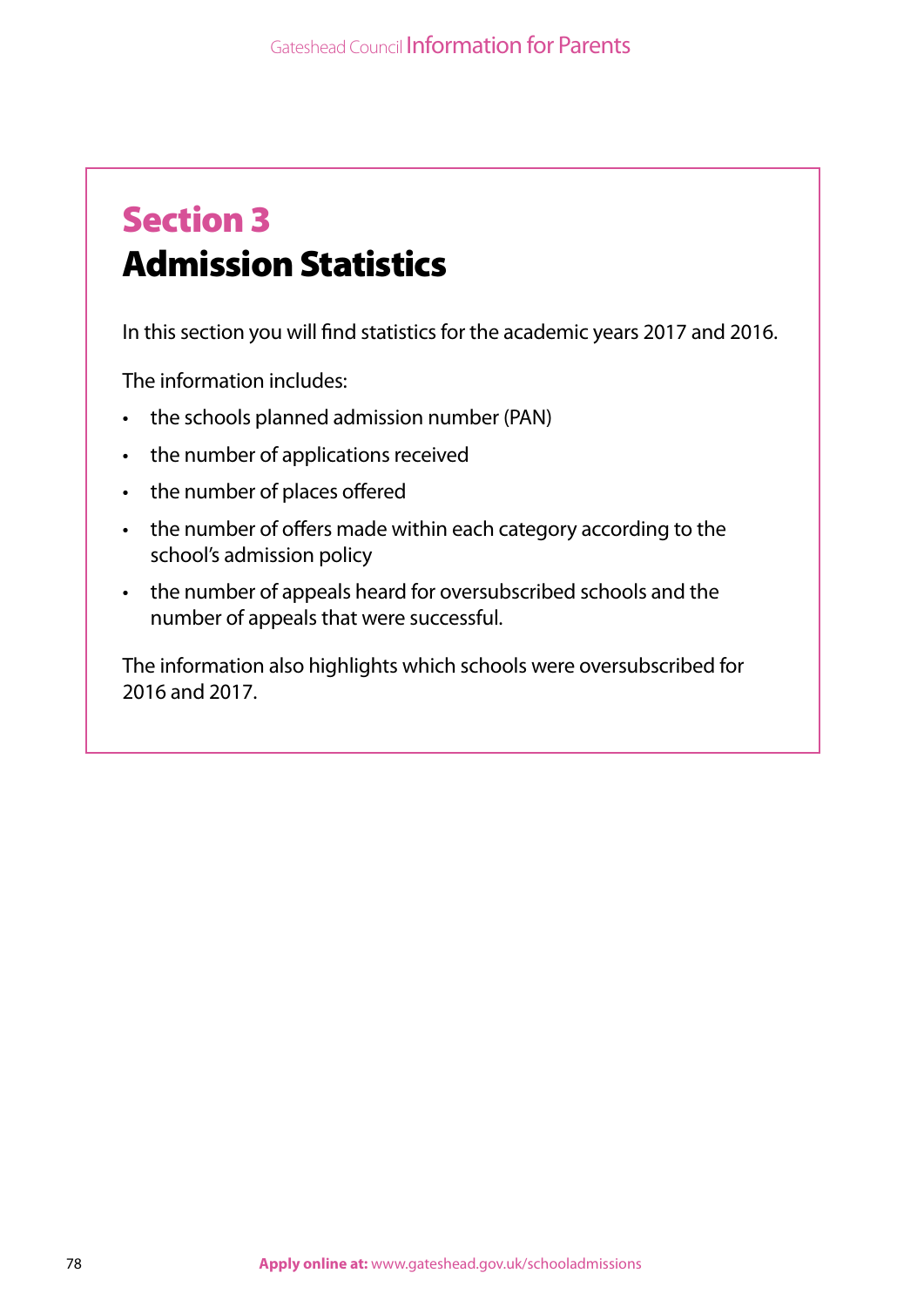# **Community School Admissions - September 2017 & 2016 Admission Criteria Breakdown**

|                        |      |     |     | Preference     |                |                | <b>Admissions Policy Criteria</b> |                |                         |                         |              |                 |                      |                           |
|------------------------|------|-----|-----|----------------|----------------|----------------|-----------------------------------|----------------|-------------------------|-------------------------|--------------|-----------------|----------------------|---------------------------|
| <b>School</b>          | Year | PAN | 1st | 2nd            | 3rd            | Places offered | $\mathbf{1}$                      | $\overline{2}$ | $\overline{\mathbf{3}}$ | $\overline{\mathbf{4}}$ | 5            | 6               | <b>Appeals Heard</b> | <b>Appeals Successful</b> |
| <b>Barley Mow</b>      | 2017 | 30  | 20  | $\overline{7}$ | $\overline{2}$ | 22             | 0                                 | 9              | $\overline{7}$          | 4                       | $\mathbf{0}$ | 2               | $\mathbf{0}$         | 0                         |
|                        | 2016 | 30  | 15  | 5              | 9              | 22             | 0                                 | $\overline{7}$ | 8                       | 5                       | $\mathbf{0}$ | 0               | 0                    | 0                         |
| Bede                   | 2017 | 30  | 29  | 11             | $\overline{2}$ | 29             | $\Omega$                          | 4              | 15                      | 3                       | $\mathbf{0}$ | 7               | 0                    | $\mathbf 0$               |
|                        | 2016 | 30  | 29  | 19             | 6              | 30             | 1                                 | 3              | 15                      | 8                       | 0            | $\overline{2}$  | $\Omega$             | 0                         |
| <b>Bill Quay</b>       | 2017 | 30  | 41  | 15             | 16             | 30             | $\overline{2}$                    | 6              | 14                      | 8                       | $\Omega$     | $\mathbf{0}$    | 3                    | $\mathbf{O}$              |
|                        | 2016 | 30  | 37  | 23             | 15             | 30             | $\mathbf{1}$                      | 6              | 10                      | 8                       | $\mathbf{0}$ | 5               | 3                    | $\pmb{0}$                 |
| <b>Birtley East</b>    | 2017 | 30  | 27  | 5              | 12             | 28             | $\Omega$                          | 11             | 17                      | $\Omega$                | $\mathbf{0}$ | 0               | $\mathbf{0}$         | 0                         |
|                        | 2016 | 30  | 22  | 3              | 10             | 26             | $\Omega$                          | 10             | 11                      | 4                       | 0            | 1               | $\Omega$             | 0                         |
| <b>Blaydon West</b>    | 2017 | 30  | 20  | 13             | 23             | 24             | $\Omega$                          | 6              | 12                      | $\overline{2}$          | $\mathbf{0}$ | 4               | $\mathbf{0}$         | $\mathbf 0$               |
|                        | 2016 | 30  | 15  | 11             | 14             | 20             | 1                                 | 4              | 11                      | $\overline{2}$          | 0            | $\overline{2}$  | $\mathbf{0}$         | 0                         |
| <b>Brandling</b>       | 2017 | 27  | 24  | 8              | 4              | 26             | $\Omega$                          | 6              | 4                       | 5                       | $\mathbf{0}$ | 11              | 0                    | $\Omega$                  |
|                        | 2016 | 27  | 17  | 5              | 4              | 23             | 1                                 | 5              | 12                      | 1                       | $\mathbf{0}$ | 3               | 0                    | 0                         |
| <b>Brighton Avenue</b> | 2017 | 45  | 49  | 28             | 16             | 50             | $\overline{2}$                    | 8              | 16                      | 10                      | $\mathbf{0}$ | 14              | $\Omega$             | $\mathbf{O}$              |
|                        | 2016 | 45  | 37  | 26             | 12             | 45             | $\Omega$                          | 12             | 15                      | 9                       | $\mathbf{0}$ | 9               | $\mathbf{0}$         | $\Omega$                  |
| Caedmon                | 2017 | 30  | 34  | 19             | 21             | 30             | $\mathbf{1}$                      | $\overline{2}$ | $\overline{7}$          | $\overline{4}$          | $\mathbf{0}$ | 16              | $\Omega$             | $\overline{0}$            |
|                        | 2016 | 30  | 36  | 13             | $\bf 8$        | 31             | 1                                 | 8              | 10                      | 5                       | $\mathbf{0}$ | $\overline{7}$  | $\Omega$             | $\mathbf{0}$              |
| Carr Hill              | 2017 | 45  | 46  | 13             | 10             | 48             | $\Omega$                          | 15             | 23                      | $\overline{2}$          | $\mathbf{0}$ | 8               | $\Omega$             | $\overline{0}$            |
|                        | 2016 | 45  | 47  | 13             | $\overline{4}$ | 45             | $\Omega$                          | 17             | 22                      | $\overline{3}$          | $\Omega$     | 3               | $\Omega$             | $\mathbf{O}$              |
| Chopwell               | 2017 | 45  | 31  | 3              | 0              | 32             | 1                                 | 15             | 14                      | $\Omega$                | 0            | $\overline{2}$  | 0                    | $\Omega$                  |
|                        | 2016 | 45  | 21  | 3              | 3              | 21             | 2                                 | 8              | 10                      | 0                       | $\mathbf{0}$ | 1               | $\mathbf{0}$         | 0                         |
| Clover Hill            | 2017 | 30  | 18  | 39             | 34             | 23             | $\Omega$                          | 4              | 12                      | 4                       | 0            | 3               | $\Omega$             | 0                         |
|                        | 2016 | 30  | 36  | 33             | 41             | 30             | 0                                 | 11             | 19                      | 0                       | 0            | 0               | 1                    | 0                         |
| Colegate               | 2017 | 45  | 16  | $10$           | 20             | 16             | $\pmb{0}$                         | 5              | $\mathbf{1}$            | 5                       | $\pmb{0}$    | 5               | 0                    | $\pmb{0}$                 |
|                        | 2016 | 45  | 17  | 13             | 16             | 17             | 1                                 | 4              | $\overline{2}$          | $\mathbf{1}$            | 0            | 9               | $\mathbf 0$          | 0                         |
| Crookhill              | 2017 | 30  | 33  | 19             | 16             | 30             | $\mathbf{1}$                      | 9              | 16                      | $\overline{4}$          | $\mathbf{0}$ | $\mathbf{0}$    | $\mathbf{0}$         | $\overline{0}$            |
|                        | 2016 | 30  | 38  | 14             | 11             | 30             | $\mathbf{0}$                      | 17             | 13                      | $\mathbf{0}$            | $\mathbf{0}$ | $\mathbf{0}$    | 3                    | $\mathbf{1}$              |
| Dunston Hill           | 2017 | 60  | 53  | 20             | 19             | 54             | $\mathbf{1}$                      | 12             | 9                       | 12                      | $\mathbf 0$  | 20              | $\mathbf 0$          | $\mathbf 0$               |
|                        | 2016 | 60  | 57  | 23             | 13             | 59             | 3                                 | 14             | 10                      | 11                      | 0            | 21              | 0                    | 0                         |
| Emmaville              | 2017 | 45  | 55  | 28             | 22             | 54             | $\mathbf{0}$                      | 12             | 15                      | $\overline{4}$          | $\mathbf{0}$ | 23              | $\mathbf{0}$         | $\mathbf{0}$              |
|                        | 2016 | 45  | 44  | 36             | 29             | 60             | $\mathbf{0}$                      | 15             | 20                      | 5                       | $\mathbf{0}$ | 20              | $\mathbf{1}$         | $\mathbf{0}$              |
| Falla Park             | 2017 | 30  | 32  | 14             | 15             | 30             | $\mathbf{0}$                      | 10             | 5                       | 5                       | $\mathbf{0}$ | 10 <sup>°</sup> | $\mathbf{1}$         | $\overline{0}$            |
|                        | 2016 | 30  | 29  | 12             | 6              | 29             | 1                                 | $\overline{3}$ | $\overline{7}$          | $\overline{7}$          | 0            | 11              | $\mathbf 0$          | $\mathbf 0$               |
| Fell Dyke              | 2017 | 45  | 31  | 12             | $\overline{4}$ | 32             | 1                                 | 11             | 11                      | $\overline{4}$          | $\mathbf{0}$ | 5               | $\mathbf{0}$         | 0                         |
|                        | 2016 | 45  | 27  | 9              | 9              | 33             | 0                                 | 10             | 19                      | $\mathbf{1}$            | 0            | 3               | 0                    | 0                         |
| Fellside               | 2017 | 30  | 29  | 42             | 44             | 30             | 0                                 | 3              | 8                       | 5                       | 0            | 14              | 0                    | $\mathbf 0$               |
|                        | 2016 | 30  | 40  | 47             | 30             | 30             | $\mathbf{1}$                      | $\overline{7}$ | 16                      | $\overline{2}$          | $\pmb{0}$    | $\overline{4}$  | $\pmb{0}$            | $\mathbf{0}$              |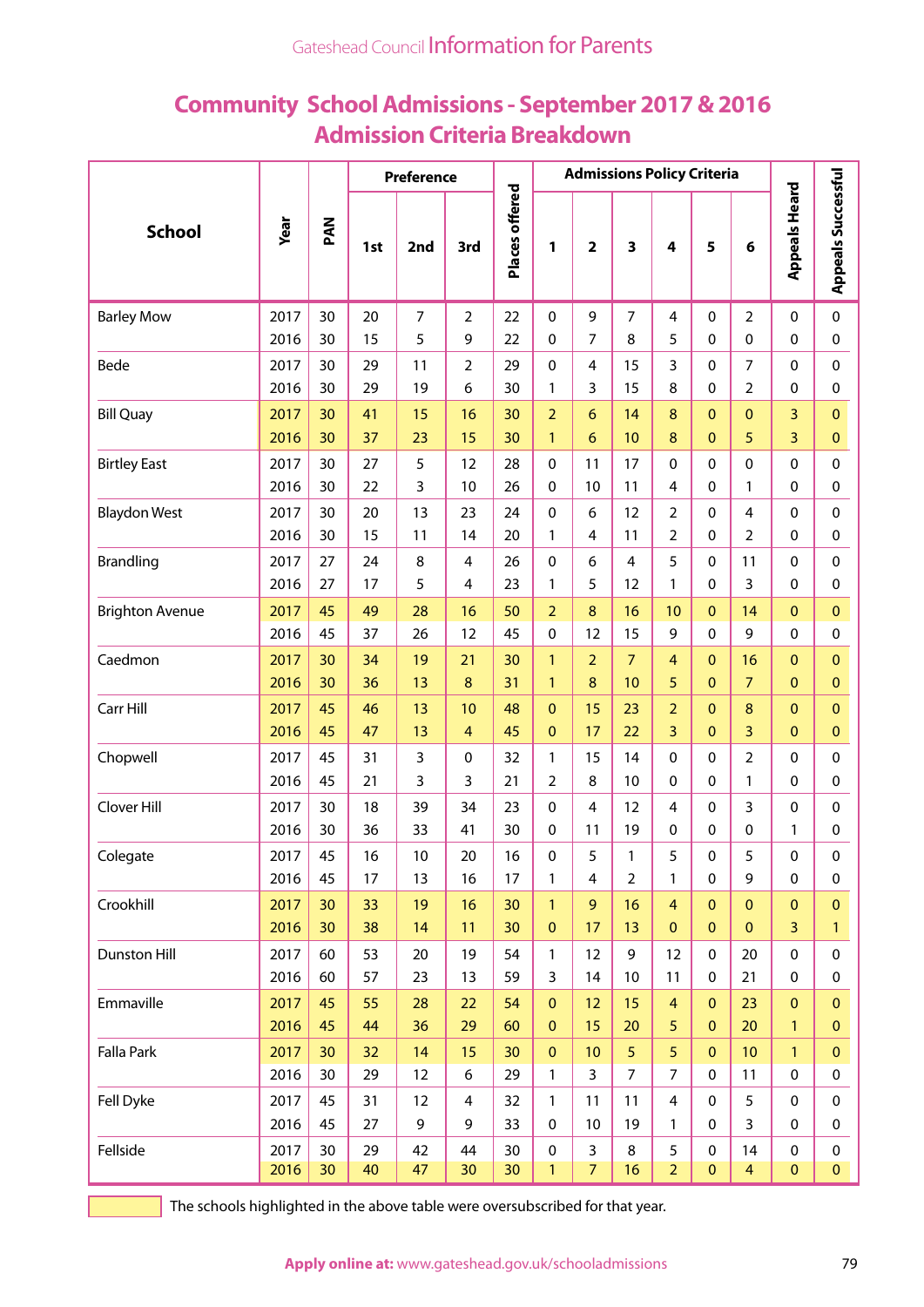|                                        |              |          |          | <b>Preference</b> |                      | <b>Admissions Policy Criteria</b> |                                |                     |                      |                     |                                |                                  |                            |                              |
|----------------------------------------|--------------|----------|----------|-------------------|----------------------|-----------------------------------|--------------------------------|---------------------|----------------------|---------------------|--------------------------------|----------------------------------|----------------------------|------------------------------|
| <b>Community</b><br><b>School Name</b> | Year         | PAN      | 1st      | 2nd               | 3rd                  | Places offered                    | 1                              | $\mathbf{2}$        | 3                    | 4                   | 5                              | 6                                | <b>Appeals Heard</b>       | <b>Appeals Successful</b>    |
| <b>Front Street</b>                    | 2017         | 60       | 56       | 24                | 18                   | 58                                | $\mathbf 0$<br>$\mathbf{1}$    | 6<br>5              | 13<br>$\overline{4}$ | 22                  | $\Omega$                       | 17                               | $\mathbf 0$<br>$\Omega$    | $\mathbf 0$                  |
| Glynwood                               | 2016<br>2017 | 60<br>45 | 53<br>47 | 36<br>25          | 34<br>30             | 60<br>55                          | $\overline{2}$                 | $\overline{3}$      | 9                    | 15<br>9             | $\overline{0}$<br>$\mathbf{0}$ | 35<br>32                         | $\Omega$                   | $\mathbf{0}$<br>$\mathbf{0}$ |
|                                        | 2016         | 45       | 54       | 24                | 36                   | 52                                | $\Omega$                       | 10                  | 10                   | 20                  | $\overline{0}$                 | 12                               | $\mathbf{0}$               | $\mathbf 0$                  |
| Greenside                              | 2017         | 30       | 25       | 17                | 15                   | 26                                | 1                              | $\overline{7}$      | 12                   | $\overline{2}$      | $\Omega$                       | $\overline{4}$                   | $\Omega$                   | $\mathbf 0$                  |
|                                        | 2016         | 30       | 25       | 12                | 13                   | 26                                | 1                              | 9                   | 10                   | 1                   | 0                              | 5                                | 0                          | 0                            |
| <b>Harlow Green</b>                    | 2017         | 60       | 48       | 34                | 25                   | 60                                | 1                              | 13                  | 21                   | 8                   | 0                              | 17                               | $\Omega$                   | $\mathbf 0$                  |
|                                        | 2016         | 60       | 61       | 22                | 36                   | 60                                | $\mathbf{1}$                   | 11                  | 23                   | 15                  | $\overline{0}$                 | 10                               | $\mathbf{0}$               | $\pmb{0}$                    |
| Highfield                              | 2017<br>2016 | 17<br>17 | 16<br>13 | 11<br>16          | 6<br>6               | 17<br>17                          | 1<br>$\mathbf{0}$              | $\overline{7}$<br>4 | 6<br>10              | 1<br>$\mathbf{0}$   | $\Omega$<br>0                  | $\overline{2}$<br>$\overline{2}$ | $\mathbf{0}$<br>$\Omega$   | $\mathbf 0$<br>0             |
| High Spen                              | 2017         | 29       | 25       | 14                | 14                   | 26                                | 1                              | $\overline{7}$      | 8                    | $\overline{4}$      | 0                              | 6                                | 0                          | $\mathbf 0$                  |
|                                        | 2016         | 29       | 21       | 12                | 14                   | 21                                | $\mathbf{0}$                   | $\overline{2}$      | 11                   | 4                   | 0                              | 5                                | 0                          | $\pmb{0}$                    |
| Kells Lane                             | 2017         | 60       | 67       | 90                | 44                   | 60                                | $\mathbf{0}$                   | 23                  | 34                   | $\overline{2}$      | $\mathbf 0$                    | $\mathbf{1}$                     | $\mathbf{0}$               | $\mathbf{0}$                 |
|                                        | 2016         | 60       | 66       | 79                | 33                   | 60                                | $\mathbf{1}$                   | 20                  | 32                   | $\overline{0}$      | $\overline{0}$                 | $\overline{7}$                   | $\overline{0}$             | $\mathbf{0}$                 |
| Kelvin Grove                           | 2017<br>2016 | 60<br>60 | 40<br>34 | 13<br>12          | 13<br>10             | 45<br>42                          | $\overline{2}$<br>1            | 15<br>8             | 15<br>9              | 8<br>9              | $\Omega$<br>$\mathbf 0$        | 5<br>15                          | $\Omega$<br>0              | $\mathbf 0$<br>0             |
| Kibblesworth                           | 2017         | 29       | 21       | $\overline{2}$    | 3                    | 22                                | 0                              | 9                   | 8                    | 3                   | 0                              | $\overline{2}$                   | 0                          | $\mathbf{0}$                 |
|                                        | 2016         | 29       | 21       | $\mathbf{1}$      | 1                    | 23                                | $\mathbf{0}$                   | $\overline{7}$      | 10                   | $\overline{4}$      | 0                              | $\overline{2}$                   | 0                          | 0                            |
| Larkspur                               | 2017         | 29       | 13       | 3                 | 5                    | 16                                | $\mathbf{0}$                   | 3                   | 6                    | $\mathbf 0$         | $\mathbf 0$                    | $\overline{7}$                   | $\mathbf{0}$               | $\mathbf 0$                  |
|                                        | 2016         | 29       | 20       | 2                 | 2                    | 21                                | 1                              | 10                  | 6                    | 2                   | 0                              | $\overline{2}$                   | 0                          | 0                            |
| <b>Lingey House</b>                    | 2017<br>2016 | 60<br>60 | 63<br>67 | 37<br>30          | 21<br>15             | 60<br>60                          | $\mathbf{1}$<br>$\overline{2}$ | 10<br>9             | 29<br>21             | 11<br>12            | $\mathbf 0$<br>0               | 9<br>16                          | $\Omega$<br>3              | $\mathbf{0}$<br>$\mathbf{0}$ |
| Lobley Hill                            | 2017<br>2016 | 60<br>60 | 51       | 9<br>13           | 6<br>13              | 52<br>53                          | $\pmb{0}$<br>$\mathbf{1}$      | 27<br>10            | 14<br>24             | 6<br>9              | 0<br>$\mathbf 0$               | 5<br>9                           | $\pmb{0}$<br>$\mathbf 0$   | 0                            |
| Oakfield Infant                        | 2017         | 60       | 50<br>83 | 60                | 60                   | 60                                | $\overline{4}$                 | 14                  | 27                   | 15                  | $\mathbf{0}$                   | $\mathbf{0}$                     | 6                          | 0<br>$\mathbf{0}$            |
|                                        | 2016         | 60       | 60       | 81                | 60                   | 60                                | $\mathbf{1}$                   | 11                  | 14                   | 14                  | $\mathbf{0}$                   | 20                               | $\mathbf{1}$               | $\pmb{0}$                    |
| Oakfield Junior                        | 2017         | 60       | 60       | 1                 | 0                    | 60                                | $\overline{2}$                 | 8                   | 18                   | 3                   | 0                              | 29                               | $\mathbf 0$                | 0                            |
|                                        | 2016         | 60       | 62       | $\mathbf 0$       | $\mathbf{0}$         | 62                                | $\overline{2}$                 | 5                   | 24                   | 5                   | $\mathbf{0}$                   | 26                               | $\mathbf{0}$               | $\mathbf{0}$                 |
| Parkhead                               | 2017         | 58       | 46       | 21                | 11                   | 49                                | $\mathbf{1}$                   | 10                  | 18                   | 8                   | 0                              | 12                               | $\mathbf 0$                | $\pmb{0}$                    |
|                                        | 2016         | 58       | 38       | 17                | 8                    | 43                                | $\overline{2}$                 | 5                   | 14                   | $\overline{7}$      | 0                              | 15                               | 0                          | 0                            |
| Portobello                             | 2017         | 30       | 25       | 27                | 14                   | 25                                | $\mathbf 0$                    | $\overline{3}$      | 4                    | 9                   | 0                              | 9                                | $\mathbf 0$                | 0                            |
|                                        | 2016         | 30       | 35       | 23                | 29                   | 30                                | $\mathbf{0}$                   | $\overline{4}$      | 9                    | 8                   | $\mathbf{0}$                   | 9                                | $\overline{2}$             | $\overline{0}$               |
| Ravensworth Terrace                    | 2017<br>2016 | 60<br>60 | 53<br>48 | 36<br>54          | 20<br>14             | 54<br>59                          | 1<br>$\mathbf{1}$              | 9<br>10             | 12<br>15             | $\overline{7}$<br>4 | $\mathbf 0$<br>0               | 25<br>29                         | $\mathbf 0$<br>$\mathbf 0$ | $\mathbf 0$<br>0             |
| Riverside                              | 2017         | 60       | 44       | 16                | 13                   | 45                                | 0                              | 14                  | 15                   | 8                   | 0                              | 8                                | $\mathbf 0$                | $\pmb{0}$                    |
|                                        | 2016         | 60       | 37       | 21                | 9                    | 44                                | 0                              | 8                   | 16                   | 3                   | 0                              | 14                               | 0                          | 0                            |
| Roman Road                             | 2017<br>2016 | 30<br>30 | 26<br>27 | 11<br>14          | 13<br>$\overline{7}$ | 27<br>30                          | 0<br>$\overline{2}$            | 4<br>4              | 8<br>11              | 4<br>4              | 0<br>0                         | 11<br>9                          | $\mathbf 0$<br>0           | 0<br>0                       |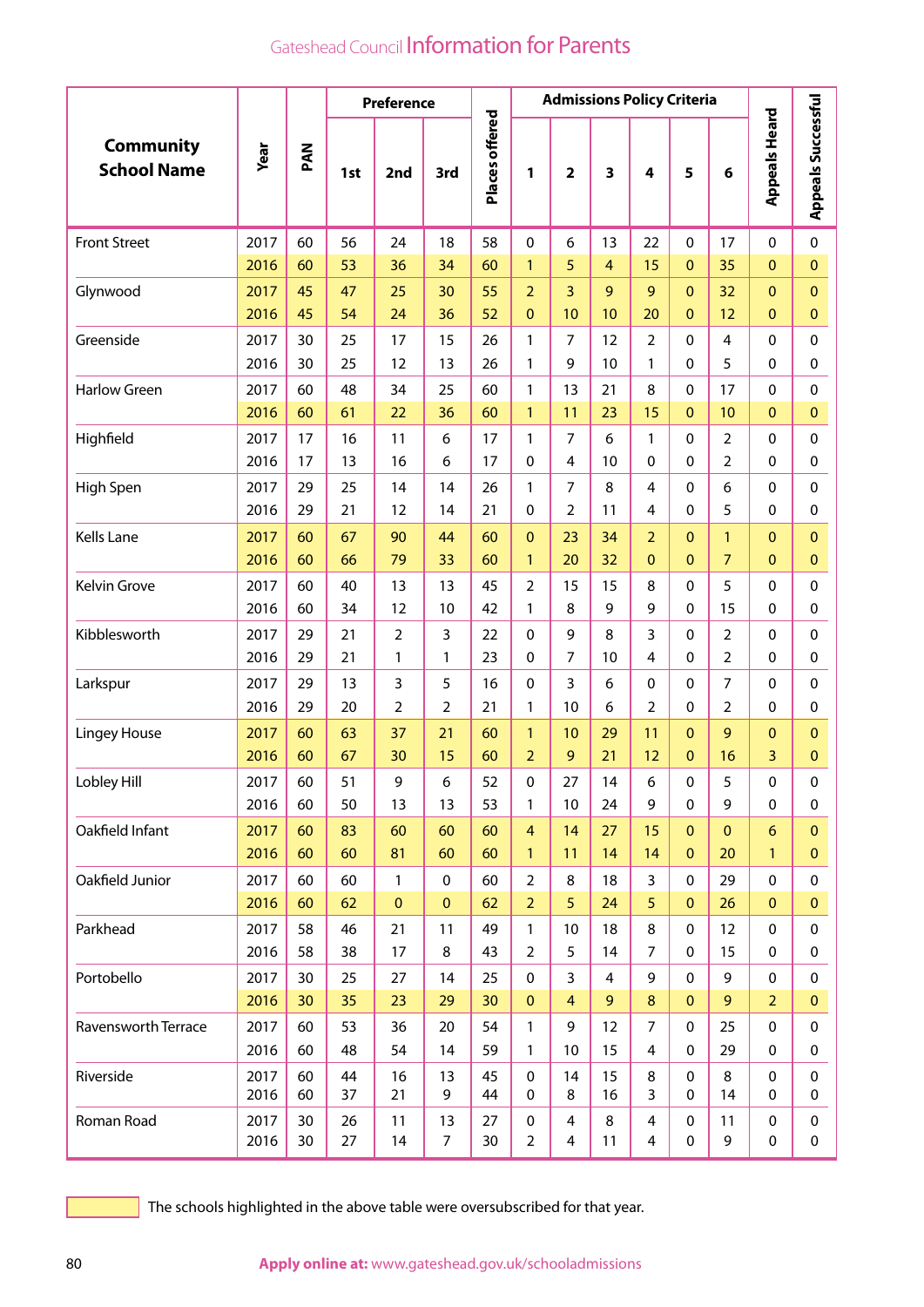|                           |      | <b>Admissions Policy Criteria</b><br><b>Preference</b> |     |                |             |                |                |                |                |                |              |                |                      |                           |
|---------------------------|------|--------------------------------------------------------|-----|----------------|-------------|----------------|----------------|----------------|----------------|----------------|--------------|----------------|----------------------|---------------------------|
| <b>School</b>             | Year | PAN                                                    | 1st | 2nd            | 3rd         | Places offered | 1              | $\overline{2}$ | 3              | 4              | 5            | 6              | <b>Appeals Heard</b> | <b>Appeals Successful</b> |
| <b>Rowlands Gill</b>      | 2017 | 60                                                     | 41  | 9              | 10          | 44             | 1              | 13             | 17             | $\overline{7}$ | $\mathbf 0$  | 6              | $\mathbf 0$          | $\mathbf 0$               |
|                           | 2016 | 60                                                     | 37  | 12             | 9           | 38             | 1              | 3              | 14             | 7              | 0            | 13             | 0                    | $\mathbf 0$               |
| Ryton Infant              | 2017 | 60                                                     | 32  | 25             | 18          | 36             | $\mathbf{1}$   | 9              | 8              | 9              | 0            | 9              | $\Omega$             | $\Omega$                  |
|                           | 2016 | 60                                                     | 26  | 26             | 21          | 33             | $\Omega$       | 9              | 7              | 3              | 0            | 14             | 0                    | $\mathbf 0$               |
| <b>Ryton Junior</b>       | 2017 | 60                                                     | 37  | 0              | $\mathbf 0$ | 37             | 0              | $\mathbf{1}$   | 21             | 0              | 0            | 15             | 0                    | $\mathbf 0$               |
|                           | 2016 | 60                                                     | 50  | 0              | $\Omega$    | 50             | 0              | 9              | 16             | 5              | 0            | 20             | 0                    | $\Omega$                  |
| South Street              | 2017 | 44                                                     | 32  | 13             | 14          | 43             | 1              | 3              | 8              | 10             | $\mathbf{0}$ | 21             | 0                    | $\Omega$                  |
|                           | 2016 | 44                                                     | 28  | 8              | 15          | 40             | 0              | 4              | 8              | 8              | 0            | 20             | $\mathbf{0}$         | $\pmb{0}$                 |
| Swalwell                  | 2017 | 30                                                     | 18  | 5              | 1           | 18             | $\Omega$       | 7              | 10             | 1              | 0            | $\Omega$       | 0                    | $\mathbf 0$               |
|                           | 2016 | 30                                                     | 19  | $\mathbf{1}$   | 1           | 20             | $\mathbf{0}$   | 9              | 8              | $\overline{2}$ | 0            | 1              | 0                    | 0                         |
| The Drive                 | 2017 | 29                                                     | 26  | 9              | 9           | 28             | 0              | 4              | 8              | 4              | 0            | 12             | 0                    | $\mathbf 0$               |
|                           | 2016 | 29                                                     | 22  | 9              | 6           | 25             | $\Omega$       | $\overline{2}$ | $\overline{7}$ | 8              | $\Omega$     | 8              | $\Omega$             | 0                         |
| Wardley                   | 2017 | 45                                                     | 31  | 10             | 21          | 32             | 1              | 11             | 11             | 4              | 0            | 5              | $\Omega$             | $\Omega$                  |
|                           | 2016 | 45                                                     | 44  | 20             | 21          | 47             | $\overline{2}$ | 15             | 15             | 5              | 0            | 10             | 0                    | $\Omega$                  |
| Washingwell               | 2017 | 30                                                     | 14  | $\overline{7}$ | 21          | 17             | $\Omega$       | 3              | $\overline{2}$ | 5              | $\mathbf 0$  | $\overline{7}$ | $\Omega$             | $\Omega$                  |
|                           | 2016 | 30                                                     | 15  | 10             | 17          | 15             | $\Omega$       | 3              | $\overline{2}$ | 3              | $\Omega$     | $\overline{7}$ | 0                    | $\Omega$                  |
| <b>Whickham Parochial</b> | 2017 | 30                                                     | 40  | 37             | 22          | 30             | $\Omega$       | 5              | $\overline{3}$ | 18             | $\Omega$     | 4              | $\Omega$             | $\mathbf{0}$              |
|                           | 2016 | 30                                                     | 29  | 46             | 40          | 30             | $\Omega$       | $\overline{3}$ | 6              | $\overline{7}$ | $\Omega$     | 14             | $\Omega$             | $\mathbf{0}$              |
| <b>White Mere</b>         | 2017 | 30                                                     | 21  | 14             | 5           | 21             | $\overline{2}$ | 3              | $\overline{7}$ | $\overline{2}$ | 0            | $\overline{7}$ | $\Omega$             | $\mathbf 0$               |
|                           | 2016 | 30                                                     | 19  | 13             | 7           | 19             | 1              | 3              | $\overline{2}$ | 4              | 0            | 9              | $\Omega$             | $\Omega$                  |
| <b>Windy Nook</b>         | 2017 | 45                                                     | 37  | 22             | 13          | 38             | 0              | 8              | 13             | $\overline{7}$ | 0            | 10             | $\mathbf 0$          | $\mathbf 0$               |
|                           | 2016 | 45                                                     | 37  | 20             | 25          | 40             | 0              | 3              | 14             | $\overline{7}$ | 0            | 16             | 0                    | 0                         |
| <b>Winlaton West Lane</b> | 2017 | 60                                                     | 37  | 12             | 12          | 40             | 1              | 4              | 13             | 8              | 0            | 14             | 0                    | $\mathbf 0$               |
|                           | 2016 | 60                                                     | 41  | 27             | 10          | 44             | $\Omega$       | 5              | 6              | 13             | 0            | 20             | $\Omega$             | $\Omega$                  |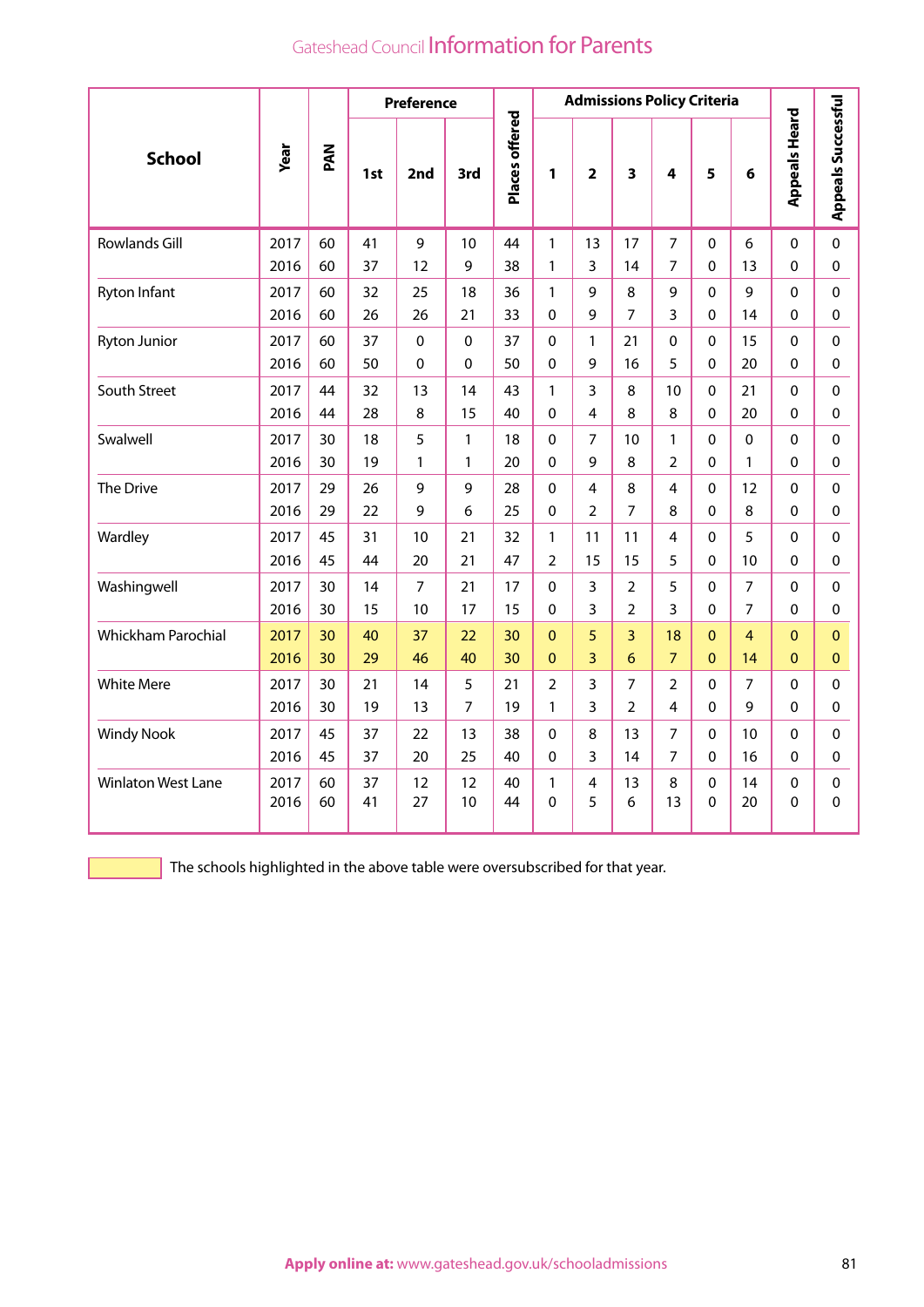## **Applications for Voluntary Aided Schools September 2017 and 2016 - Admission Criteria Breakdown**

|                          |      |     |     | <b>Preference</b> |                         |                 |                | <b>Admissions Policy Criteria</b> |                |                |                |                |                 |                |                          |                          |                      |                           |
|--------------------------|------|-----|-----|-------------------|-------------------------|-----------------|----------------|-----------------------------------|----------------|----------------|----------------|----------------|-----------------|----------------|--------------------------|--------------------------|----------------------|---------------------------|
| <b>School</b>            | Year | MAG | 1st | 2nd               | 3rd                     | Places offered  | Statement      | 1                                 | $\mathbf{2}$   | 3              | 4              | 5              | 6               | 7              | 8                        | 9                        | <b>Appeals Heard</b> | <b>Appeals Successful</b> |
| Corpus Christi           | 2017 | 29  | 29  | 15                | 9                       | 30              | $\mathbf{0}$   | 0                                 | 12             | 4              | $\overline{4}$ | 6              | $\mathbf{0}$    | $\overline{4}$ | $\overline{\phantom{a}}$ | $\overline{\phantom{a}}$ | $\mathbf{0}$         | 0                         |
|                          | 2016 | 29  | 22  | 11                | 11                      | 24              | 0              | 0                                 | 6              | 4              | 0              | 8              | 1               | 5              | $\overline{a}$           | $\overline{a}$           | 0                    | 0                         |
| <b>Sacred Heart</b>      | 2017 | 15  | 39  | $6\phantom{1}6$   | $\overline{7}$          | 40              | $\mathbf{0}$   | 0                                 | 5              | $\overline{7}$ | 12             | 1              | 5               | 10             | $\overline{\phantom{a}}$ | Ξ                        | $\mathbf 0$          | $\overline{0}$            |
|                          | 2016 | 15  | 30  | 8                 | $\overline{2}$          | 30              | $\mathbf{0}$   | $\mathbf{0}$                      | 14             | $\overline{4}$ | $\mathbf 0$    | $\mathbf{0}$   | 3               | 9              | $\overline{\phantom{a}}$ | ۳                        | $\mathbf 0$          | $\mathbf 0$               |
| <b>St Agnes</b>          | 2017 | 30  | 22  | 26                | 10                      | 23              | 0              | $\pmb{0}$                         | 8              | 3              | 1              | 9              | 0               | $\mathbf{1}$   | 1                        | $\frac{1}{2}$            | 0                    | 0                         |
|                          | 2016 | 30  | 39  | 32                | 13                      | 30              | $\mathbf{0}$   | $\mathbf{0}$                      | 13             | 6              | $\mathbf{0}$   | 9              | $\overline{2}$  | $\mathbf{0}$   | $\overline{0}$           | L,                       | $\mathbf{1}$         | 0                         |
| St Aidan's               | 2017 | 30  | 24  | 11                | 3                       | 38              | $\mathbf 0$    | $\pmb{0}$                         | $\Omega$       | 8              | 0              | 1              | $\mathbf 0$     | 14             | 1                        | $\overline{a}$           | 0                    | 0                         |
|                          | 2016 | 30  | 39  | 10                | 9                       | 30              | $\overline{0}$ | $\mathbf{1}$                      | $\overline{0}$ | 14             | $\mathbf{0}$   | $\mathbf{0}$   | $\mathbf{1}$    | 14             | $\mathbf{0}$             | ÷,                       | $\mathbf{1}$         | 1                         |
| St Alban's               | 2017 | 30  | 27  | 15                | 6                       | 29              | $\Omega$       | 0                                 | 21             | 3              | 0              | $\mathbf 0$    | 0               | 5              | $\blacksquare$           | $\overline{a}$           | 0                    | $\mathbf 0$               |
|                          | 2016 | 30  | 36  | 14                | 6                       | 30              | $\mathbf{0}$   | $\pmb{0}$                         | 23             | $\overline{2}$ | $\mathbf{0}$   | 3              | $\mathbf{0}$    | $\overline{2}$ | $\blacksquare$           | ÷,                       | $\overline{2}$       | 0                         |
| St Anne's                | 2017 | 30  | 14  | 9                 | 3                       | 15              | 0              | $\overline{2}$                    | 1              | 1              | 4              | $\mathbf 0$    | 7               | $\frac{1}{2}$  | $\overline{\phantom{0}}$ | $\overline{a}$           | 0                    | 0                         |
|                          | 2016 | 30  | 10  | 12                | 3                       | 10              | 0              | 0                                 | 1              | $\overline{2}$ | $\Omega$       | 3              | 0               | $\overline{2}$ | $\overline{a}$           | ÷,                       | 0                    | 0                         |
| St Augustine's           | 2017 | 45  | 41  | 21                | $\overline{7}$          | 43              | 0              | 1                                 | 8              | 13             | 0              | 12             | $\mathbf 0$     | 9              | $\overline{\phantom{a}}$ | $\overline{a}$           | 0                    | 0                         |
|                          | 2016 | 45  | 46  | 17                | $\overline{7}$          | 48              | $\Omega$       | $\mathbf{0}$                      | 17             | 5              | $\mathbf{0}$   | 10             | $\mathbf{0}$    | 16             | $\blacksquare$           | ÷,                       | $\overline{0}$       | $\pmb{0}$                 |
| Birtley, St Joseph's     | 2017 | 30  | 22  | 28                | 11                      | 23              | $\Omega$       | 0                                 | 10             | 0              | $\overline{2}$ | $\mathbf 0$    | 0               | 3              | 0                        | 8                        | 0                    | 0                         |
| Infants                  | 2016 | 30  | 38  | 21                | 10                      | 30              | $\mathbf{0}$   | $\mathbf{0}$                      | 27             | $\mathbf{0}$   | $\overline{2}$ | $\mathbf{1}$   | $\mathbf{0}$    | $\mathbf 0$    | $\equiv$                 | ÷,                       | 1                    | $\mathbf{0}$              |
| Birtley, St Joseph's     | 2017 | 30  | 28  | $\overline{2}$    | 0                       | 28              | 0              | $\pmb{0}$                         | 16             | 12             | 0              | $\mathbf 0$    | 0               | $\pmb{0}$      | $\overline{\phantom{a}}$ | $\overline{a}$           | 0                    | 0                         |
| <b>Juniors</b>           | 2016 | 30  | 31  | 1                 | 0                       | 30              | 0              | 2                                 | 28             | 0              | $\Omega$       | 0              | 0               | 0              | $\overline{\phantom{a}}$ | ÷                        | 0                    | 0                         |
| Blaydon,                 | 2017 | 30  | 44  | 34                | 15                      | 30              | $\mathbf{0}$   | 0                                 | 26             | 4              | $\mathbf 0$    | $\mathbf{0}$   | $\mathbf{0}$    | $\pmb{0}$      | $\blacksquare$           | ÷,                       | 3                    | $\mathbf{0}$              |
| St Joseph's              | 2016 | 30  | 30  | 38                | 19                      | 30              | $\Omega$       | $\mathbf{0}$                      | 20             | $\mathbf{1}$   | $\overline{2}$ | $\overline{7}$ | $\Omega$        | $\mathbf{0}$   | $\overline{\phantom{a}}$ | ۳                        | $\mathbf 0$          | 0                         |
| Gateshead,               | 2017 | 30  | 26  | 18                | 13                      | 29              | $\Omega$       | 1                                 | 2              | 6              | $\pmb{0}$      | 11             | $\overline{4}$  | 0              | 5                        | $\overline{a}$           | 0                    | 0                         |
| St Joseph's              | 2016 | 30  | 33  | 27                | 9                       | 30              | $\Omega$       | $\mathbf 0$                       | 3              | 5              | 12             | 5              | 5               | $\mathbf{0}$   |                          | L,                       | $\mathbf{1}$         | $\mathbf{0}$              |
| Highfield,               | 2017 | 17  | 13  | 13                | 4                       | 13              | 0              | 0                                 | 0              | 8              | 0              | 1              | 4               | 0              | 0                        | ÷,                       | 0                    | 0                         |
| St Joseph's              | 2016 | 17  | 19  | 8                 | 6                       | 17              | $\mathbf 0$    | $\pmb{0}$                         | 8              | $\mathbf{0}$   | 1              | 7              | $\mathbf{1}$    | $\pmb{0}$      | $\Box$                   |                          | $\mathbf 0$          | $\mathbf{0}$              |
| St Mary's                | 2017 | 30  | 26  | 23                | 9                       | 26              | $\pmb{0}$      | $\mathbf{1}$                      | 18             | 5              | $\pmb{0}$      | $\overline{2}$ | $\mathbf 0$     | $\pmb{0}$      | $\overline{\phantom{a}}$ | ÷,                       | 0                    | $\Omega$                  |
|                          | 2016 | 30  | 39  | 12                | 19                      | 30              | $\mathbf{0}$   | $\pmb{0}$                         | 30             | $\mathbf{0}$   | $\mathbf 0$    | $\mathbf{0}$   | $\mathbf{0}$    | $\pmb{0}$      | $\equiv$                 | ÷,                       | $\mathbf{0}$         | $\overline{0}$            |
| St Mary &                | 2017 | 30  | 30  | 28                | 17                      | 30              | $\mathbf{0}$   | $\mathbf{1}$                      | 12             | 8              | $\mathbf 0$    | $\mathbf{0}$   | $6\phantom{1}6$ | $\mathbf{1}$   | $\overline{2}$           | ÷,                       | 0                    | $\overline{0}$            |
| <b>St Thomas Aquinas</b> | 2016 | 30  | 44  | 27                | 15                      | 30              | $\mathbf{0}$   | $\pmb{0}$                         | 12             | 18             | $\mathbf 0$    | $\mathbf{0}$   | $\mathbf{0}$    | $\pmb{0}$      |                          | ÷,                       | 5                    | $\mathbf{0}$              |
| St Oswald's              | 2017 | 30  | 20  | $\overline{7}$    | 6                       | 21              | $\pmb{0}$      | $\mathbf 0$                       | $\overline{7}$ | $\overline{2}$ | $\pmb{0}$      | 4              | $\mathbf 0$     | 8              | 0                        | $\mathbf 0$              | 0                    | 0                         |
|                          | 2016 | 30  | 27  | 10                | 5                       | 28              | 1              | $\pmb{0}$                         | 11             | 3              | 3              | 3              | $\mathbf 0$     | $\overline{7}$ | $\frac{1}{2}$            | $\overline{a}$           | 0                    | $\pmb{0}$                 |
| St Peter's               | 2017 | 30  | 40  | 41                | 27                      | 30 <sub>o</sub> | $\pmb{0}$      | $\mathbf{1}$                      | 29             | $\pmb{0}$      | $\mathbf 0$    | $\pmb{0}$      | $\pmb{0}$       | $\mathbf 0$    | $\equiv$                 | Ξ                        | 3                    | $\mathbf{0}$              |
|                          | 2016 | 30  | 33  | 28                | 22                      | 30              | $\mathbf{0}$   | $\mathbf 0$                       | 25             | $\overline{2}$ | $\mathbf{0}$   | 3              | $\mathbf{0}$    | $\mathbf 0$    | ÷,                       | ÷,                       | 0                    | $\mathbf{0}$              |
| St Philip Neri           | 2017 | 30  | 31  | 16                | 8                       | 30              | $\overline{0}$ | $\mathbf{0}$                      | 10             | 6              | $\mathbf{0}$   | 5              | $\overline{3}$  | 6              | $\blacksquare$           | $\equiv$                 | $\mathbf 0$          | $\mathbf{0}$              |
|                          | 2016 | 30  | 28  | 20                | 11                      | 30              | $\mathbf{0}$   | $\pmb{0}$                         | 17             | $\mathbf{1}$   | $\mathbf{0}$   | 9              | $\mathbf{0}$    | 3              | $\blacksquare$           | ÷,                       | $\mathbf{1}$         | $\mathbf{0}$              |
| St Wilfrid's             | 2017 | 20  | 20  | 10                | $\overline{2}$          | 20              | $\mathbf 0$    | $\pmb{0}$                         | 5              | $\overline{2}$ | 1              | 5              | 1               | 6              | $\overline{\phantom{a}}$ | $\frac{1}{2}$            | 0                    | 0                         |
|                          | 2016 | 20  | 18  | $\bf 8$           | $\overline{\mathbf{4}}$ | 20              | $\pmb{0}$      | $\pmb{0}$                         | 6              | $\pmb{0}$      | 0              | 5              | $\overline{4}$  | 5              | ٠                        | ÷                        | 0                    | $\overline{0}$            |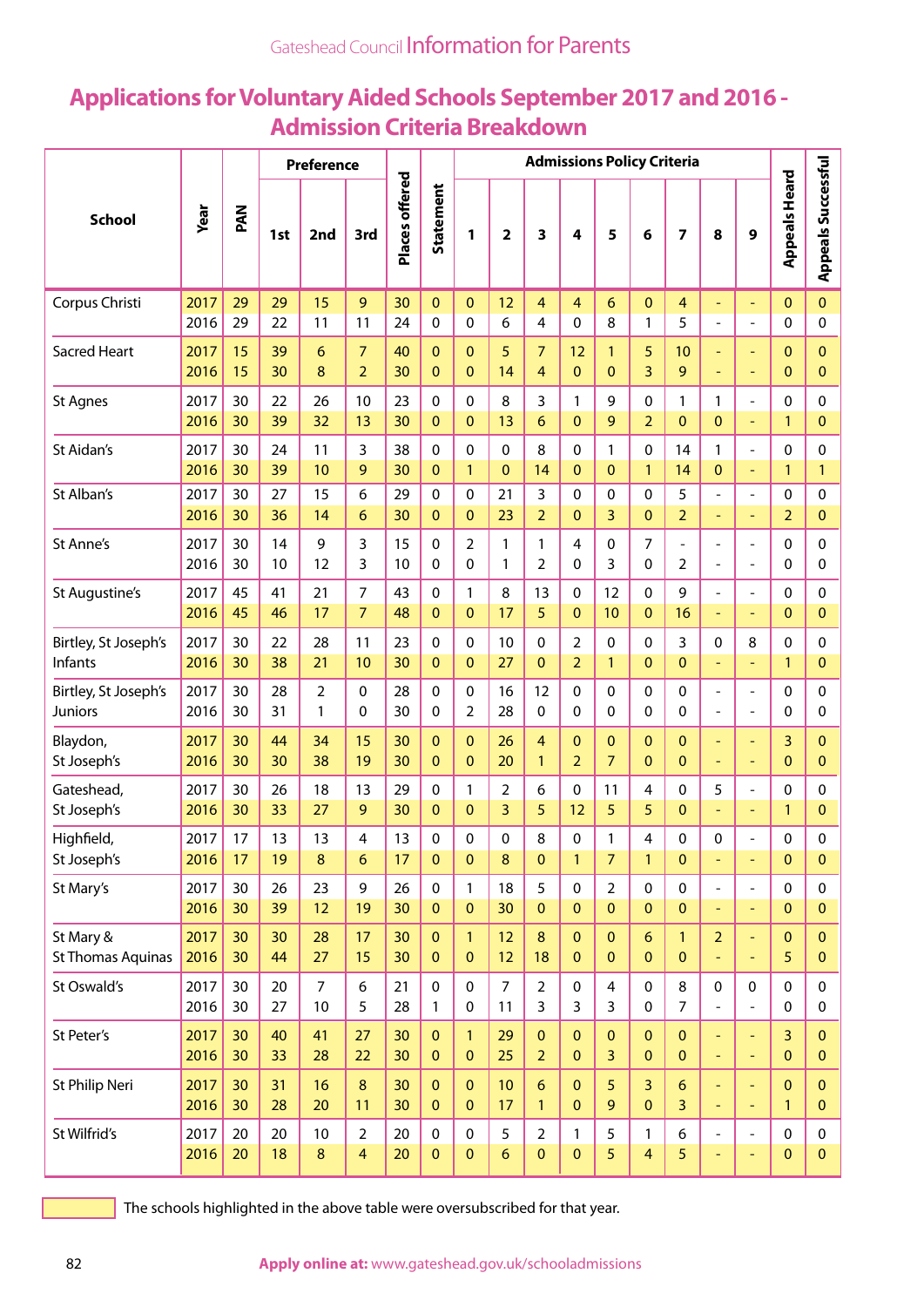# Section 4 Appealing Against the Refusal of a Place

## **Appealing against admission decisions**

If your child has been refused a place at any school for which you have expressed a preference, you have the right to appeal against this decision. Information about the appeals procedure for voluntary aided schools is available directly from the school in question. In accordance with Department for Education guidance, the appeal procedure does not apply to nursery admissions.

### **Appeals for community schools**

The letter informing you that a place cannot be offered to your child will advise you how to appeal, if you wish to do so. If you decide to appeal, you should contact the School Admissions Team following receipt of your refusal letter to request an appeal form. Once completed, you should send your appeal form to Development Law and Democratic Services, Corporate Services and Governance, Gateshead Council, Civic Centre, Regent Street, Gateshead NE8 1HH.

Please note that the council is required where possible to arrange and conduct all admission appeal hearings for September 2018 before the end of the current academic year (i.e. by July 2018). Accordingly, the council requests that all parents wishing to make an appeal return their completed forms on or before 11 May 2018. If parents submit appeal forms after this date it may result in appeal hearing dates having to be rearranged at short notice with inconvenience to other parents and panel members.

Before deciding whether to appeal, you should think about the admission policy for admitting pupils, your reasons for wanting your child to attend the school and how strong a case you have. You may also want to consider visiting the school where you have been offered a place or alternative schools that still have places available. Please contact the School Admissions Team on: 0191 433 2757 if you would like information on the availability of places at other schools you may consider.

If you decide to appeal, your appeal will be heard by a panel that is independent of the school and Gateshead Council.

You may want to attend an appeal for more than one school at which you have been refused a place. The outcome of one appeal does not prevent you from attending another.

You will be informed of the date and place of the appeal hearing. You should be given at least 7 days notice. Seven days before the hearing, you will be sent copies of the statement of case that will be put before the appeal panel in support of the council's decision not to offer your child a place.

You are advised to attend the appeal hearing, where you will be given the opportunity to put your case forward and ask questions. You can take a friend if you wish. If you are unable to attend, the case made by you in writing will be considered in your absence. In making your case, you will probably want to refer back to your original reasons for choosing the school. If you want the panel to take any additional information into account, you should, if possible, submit any supporting documents with your appeal form or provide these to the clerk in good time for the members of the panel and council to be able to consider them properly. There will be a representative from the council and the school at the hearing to explain to the panel why it was not possible to offer your child a place.

At the end of the hearing, the clerk should be able to give you an idea of how soon you can expect to receive the panel's written decision. **The panel's decision is final.**

You can only appeal once for admission of your child to a particular school for any given academic year. The council will only determine a second application for any given academic year where it accepts there has been a significant and material change in your circumstances relevant to the question of admission.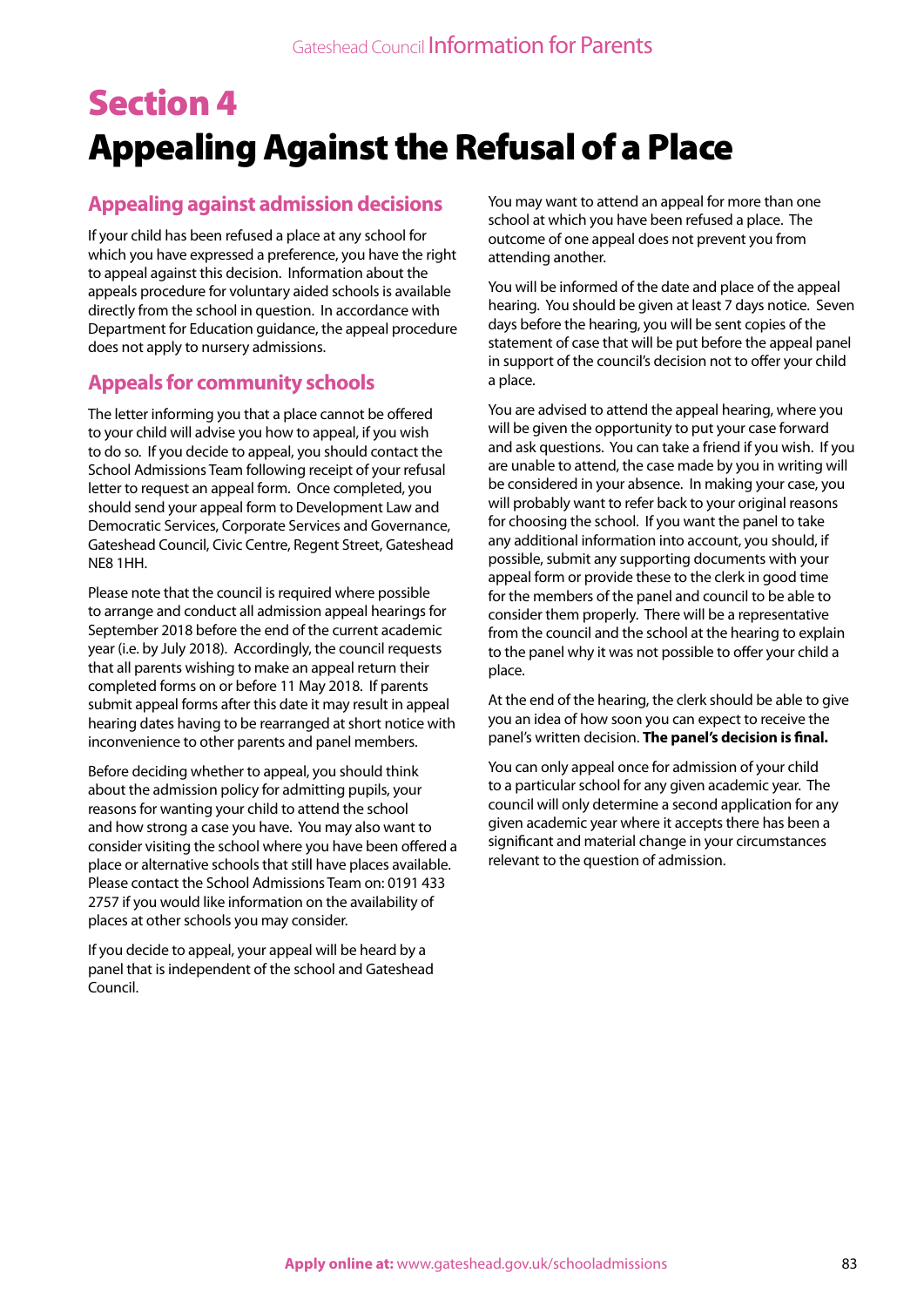# Section 5 In-Year Transfers

## **In- Year Transfers**

Parents with children of statutory school age who move into Gateshead and require a school, or other parents who wish to change their child's school, should apply for a place using the printable 'school transfer application form' which is available on the council's website or contact The Education Support Service on telephone number 0191 433 8589 and request a paper application form.

Parents must apply direct to Gateshead Local Authority and complete the application before a school transfer can be considered.

Should either the local authority, current or receiving school feel that a child's needs could be best met by not moving school, an intervention meeting will be arranged to try and resolve any issues and ensure that the best advice is given before a move of school is made.

If you are moving house, Gateshead LA will require a copy of the exchange of contracts or the signing of a formal lease agreement, before a new address will be considered. Other documentary evidence may be required in order to support a claim to residence.

## **School Transfer Form and Process**

- Gateshead's school transfer form can only be used for schools in Gateshead
- Section A, B and C of the form must be fully complete before your request can be processed
- You can apply for up to three schools
- Once you have completed Section A of the form, you must return the full form to your child's current school for them to complete Section C. They will then forward the completed form to the Council.
- All persons with parental responsibility for a child must agree to the request before the transfer form is completed.
- If one of your preferences is for a faith school, the school may contact you for further information in order to verify your child's religion.
- Your child may not be offered a place at one of your chosen schools, as this will depend on the availability of places at the schools your request.
- If Gateshead Council cannot offer your child a place at one of your preferred schools, they will inform you of other schools with places available.
- If you are new to the UK from overseas, you must complete Section B of the school transfer form in full and attach relevant documentary evidence.

• You can request a school transfer up to a maximum of six weeks prior to the school place being required.

However, if your request is for your child to transfer school at the start of a new academic year i.e. September, you can apply for a school place up to six weeks before the start of the school summer holidays i.e. June of that year.

- Once Gateshead Council receives the completed school transfer form, they will forward a copy to the receiving school(s), who have ten school days to respond the request.
- Gateshead Council will notify you of the outcome of the request.

## **Children with an Education, Health and Care Plan (also known as a Single Plan)**

School transfer requests for children with an EHCP will be referred to the relevant Special Education Needs Team (SEN). The SEN team will work with parents to secure a place at a school where the specific needs of the child can be met.

## **If you are Refused a Place**

If you are refused a place, Gateshead Council will let you know which other schools have places available and will notify you in writing of your right to appeal. Appeal forms are available from The Education Support Team on telephone number 0191 433 8589.

Completed forms must be returned to Legal, Democratic and Property Services, Democratic Services, Civic Centre, Regent Street, Gateshead, NE8 1HH who will acknowledge your request. Your appeal will be heard within 30 school days following the date of receipt. Vacant places sometimes arise before the date of the appeal hearing. Where this happens, the school will allocate the vacant place to a pupil on the waiting list using the admission criteria set out within the schools admission policy. Appeal forms for Voluntary Aided schools are available direct from the school.

Where year groups in schools are full, the school will maintain a waiting list and any vacancies which may arise will be allocated using the schools waiting list. If you would like your child's name places on the waiting list for a particular school, you must contact the school direct to request this. If a place becomes available which can be offered to your child, you must complete a School Transfer Form (if you have not already done so).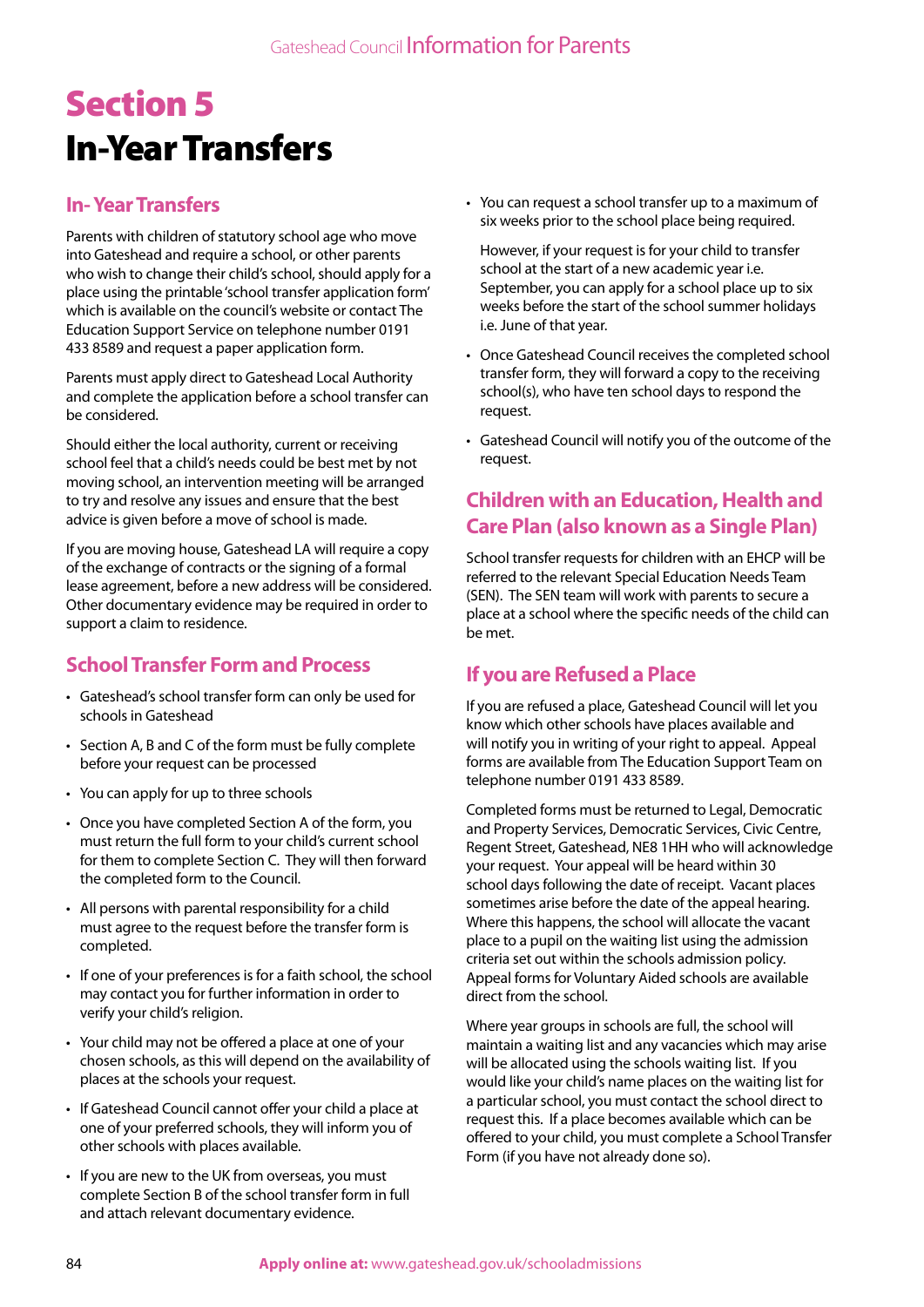## **Fair Access Protocol**

Fair Access Protocols exist to ensure that access to education is secured for vulnerable children and young people who are without a school place and where a placement in a mainstream school or alternative provision is appropriate. The fair access process also ensures that all schools admit their fair share of vulnerable children and young people. Our approach reflects a commitment by all our schools/academies to work in partnership with each other and the local authority in the interests of securing the best outcomes for children and young people.

Should parents agree to a referral to the fair access process, although parents may state a preferred school, the panel may not allocate a place at the parent's first choice of school as they have to take into account both the number and complexity of the student's allocated to school's via this process. This does not however remove the right of a parent to request an independent school appeal for a place at their first preference school, however, participation in the fair access process will be taken into consideration by the appeal panel.

Copies of the Fair Access Protocols are available on the internet and from the Education Support Team, telephone number 0191 433 8591.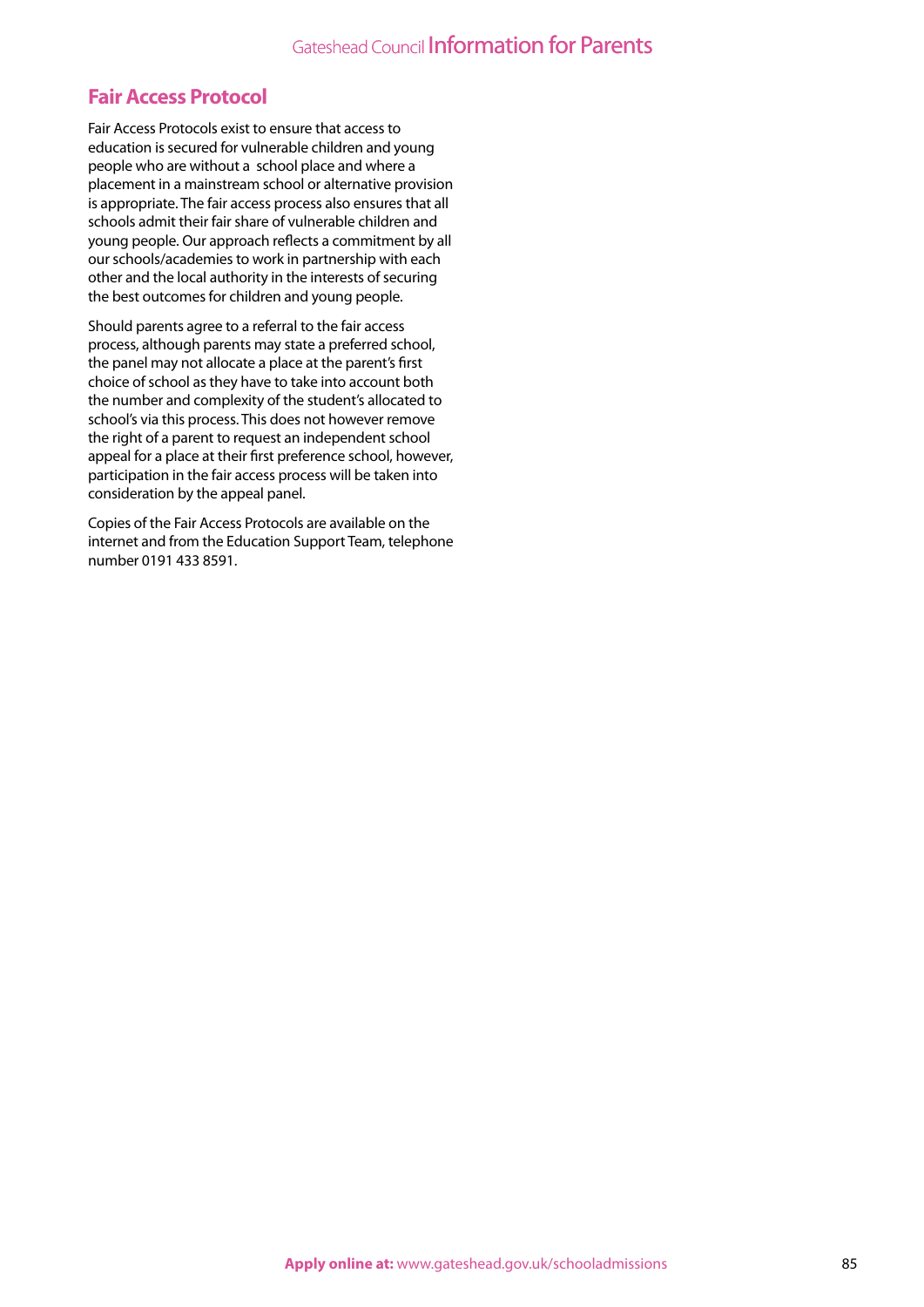# Section 6 Special Educational Needs (SEN)

We recognise that some children need special educational help that cannot be provided in primary and secondary schools. For this reason we currently maintain six special schools and other schools are designated as additionally resourced mainstream schools (ARMS). You can find details of the facilities at these schools from the school's website, by calling the Special Educational Needs and Disabilities Service on telephone number 0191 433 3626 or in Gateshead's Local Offer (www.gateshead.gov.uk/local offer). All enquiries are dealt with in complete privacy and confidence.

From September 2014, the Children and Families Act came into force. As a result of this the categories of School Action and School Action Plus have been replaced by a single category of SEN Support and Statements of Special Educational Need will be replaced by an Education, Health and Care Plan (EHCP). Schools must meet a child's special educational needs from their own resources and if they are not able to do that, they can apply to the Local Authority (LA) for an EHCP. Children who currently have a statement of special educational needs will be transferred to an EHCP before September 2018.

Details of the assessment process and school's information can be found in Gateshead's Local Offer (www.gateshead. gov.uk/localoffer)

## **A graduated approach**

Children can have different kinds or levels of SEN and learn in different ways so a step-by-step or graduated approach is taken by the school to help with your child's difficulties. Your child may need help for a short time or for the whole time they are at school depending on their difficulties.

The school must tell you that they are giving your child extra help because of their difficulties and keep you informed of their progress.

#### **Step 1**

Your child will be given extra help by staff at school; for example, they may work in a small group or be given work that is different from the other children in their class.

#### **Step 2**

If your child does not make progress with this additional support, the school will seek advice from outside professionals, for example, a specialist teacher or educational psychologist.

#### **Step 3**

If your child is still not making enough progress and the school cannot provide the help that they need, the LA may decide to carry out a formal needs assessment.

## **Initial Assessment**

When a request for Needs Assessment has been received a letter will be sent to you and other relevant parties letting them know that an assessment may take place.

A decision about whether to assess your child's needs will be made within 6 weeks.

#### **Assessment**

If the assessment is agreed, the SEN team will request information and reports from you, your child's school, any outside professional who has been involved with your child, the health authority and social services.

A request will also be sent to your child's school at this stage to ask them to organise an Action Planning Meeting to take place later in the process.

The information collected will then be considered by the SEN panel to decide whether it will go ahead and issue an EHCP. If the EHCP is agreed it will include a summary of your child's special educational needs and the support we think is required to meet these needs.

You will receive a copy of this draft EHCP, as will those people who provided reports. If you have any immediate concerns about the content of this draft you can contact the SEN team to discuss further. If the EHCP is refused, you can appeal to an independent SEN Tribunal.

## **Planning**

If the EHCP goes ahead you will be given the opportunity to discuss the outline EHCP at your child's Action Planning Meeting, as well as contribute to the writing of your child's outcomes. At this stage you will also be able to discuss which school you would like your child to attend. This could be your child's current school, an additionally resourced mainstream school or in exceptional circumstances, a special school.

The notes from the Action Planning Meeting will be sent to the SEN team who will update the EHCP and consult (ask for a placement) with the appropriate educational setting. You will be contacted with the results of the discussions and given the opportunity to meet with an SEN Officer if you disagree with the EHCP before it is finalised.

We try to work with parents to come to an agreement about the EHCP but there are times when parents do not agree with our decision not to assess the child or with the contents of an EHCP. If this happens, you have the right to appeal to the Special Educational Needs and Disability Tribunal.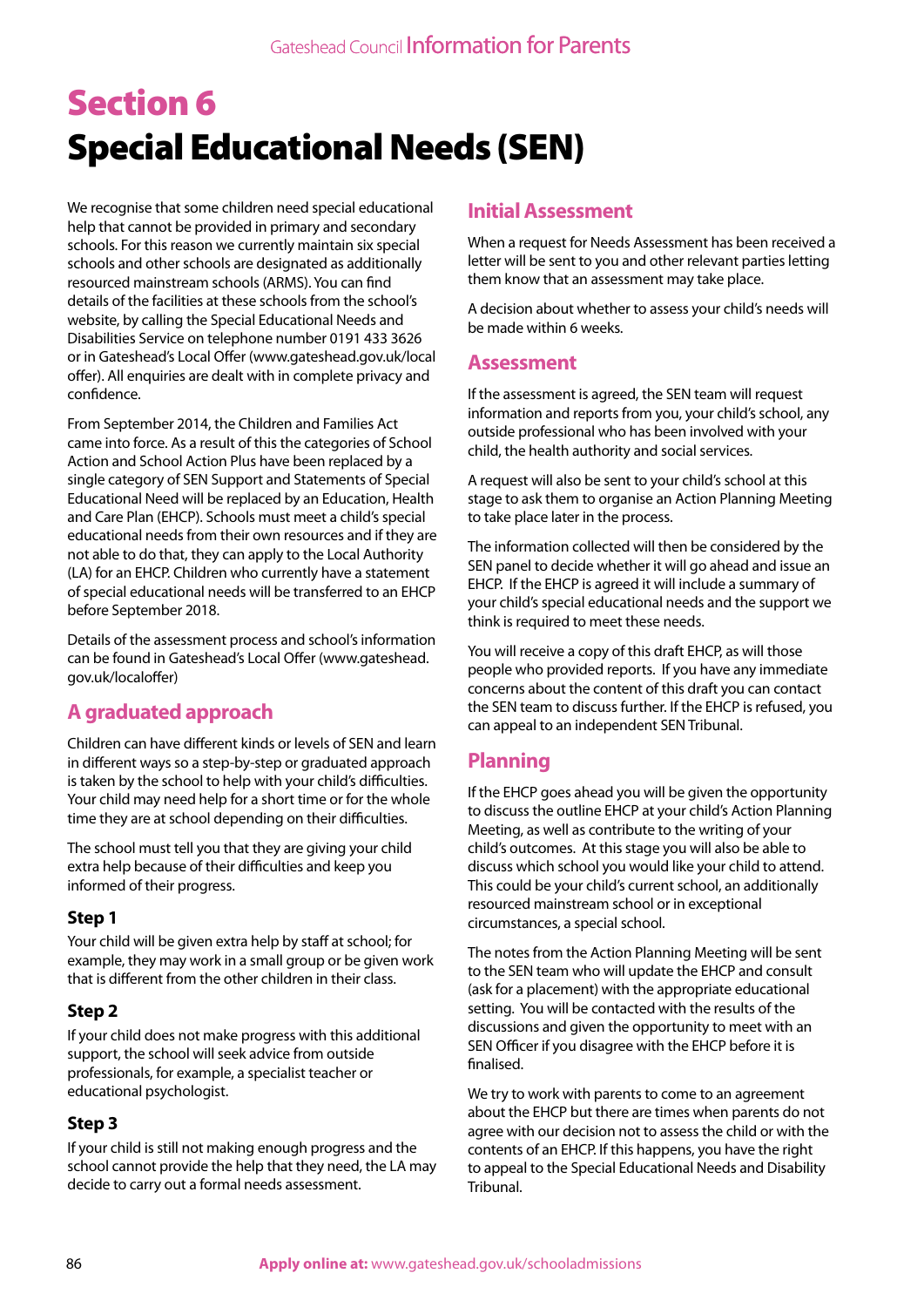## **Finding a school for your child**

Sometimes we cannot offer your child a place at a suitable school in Gateshead. When this happens, we do all we can to find a suitable place in a school maintained by another authority or an independent organisation. We will make arrangements for you and your child to visit the school before you make a final decision.

## **Special Educational Needs Disability Information and Advice Support Service (SENDIASS)**

SENDIASS is run by Barnardo's on behalf of Gateshead Council. It offers free independent support and information for parents/carers of children with special educational needs. You can contact SENDIASS on: 0191 478 4667.

# **Absence from school for medical**

#### **reasons**

If your child is ill or has had an accident, they may be at home or in hospital for some time. There is a teaching unit at the Queen Elizabeth Hospital, which aims to provide some continuity of education during a hospital stay. If your child is at home, home tuition may be suitable.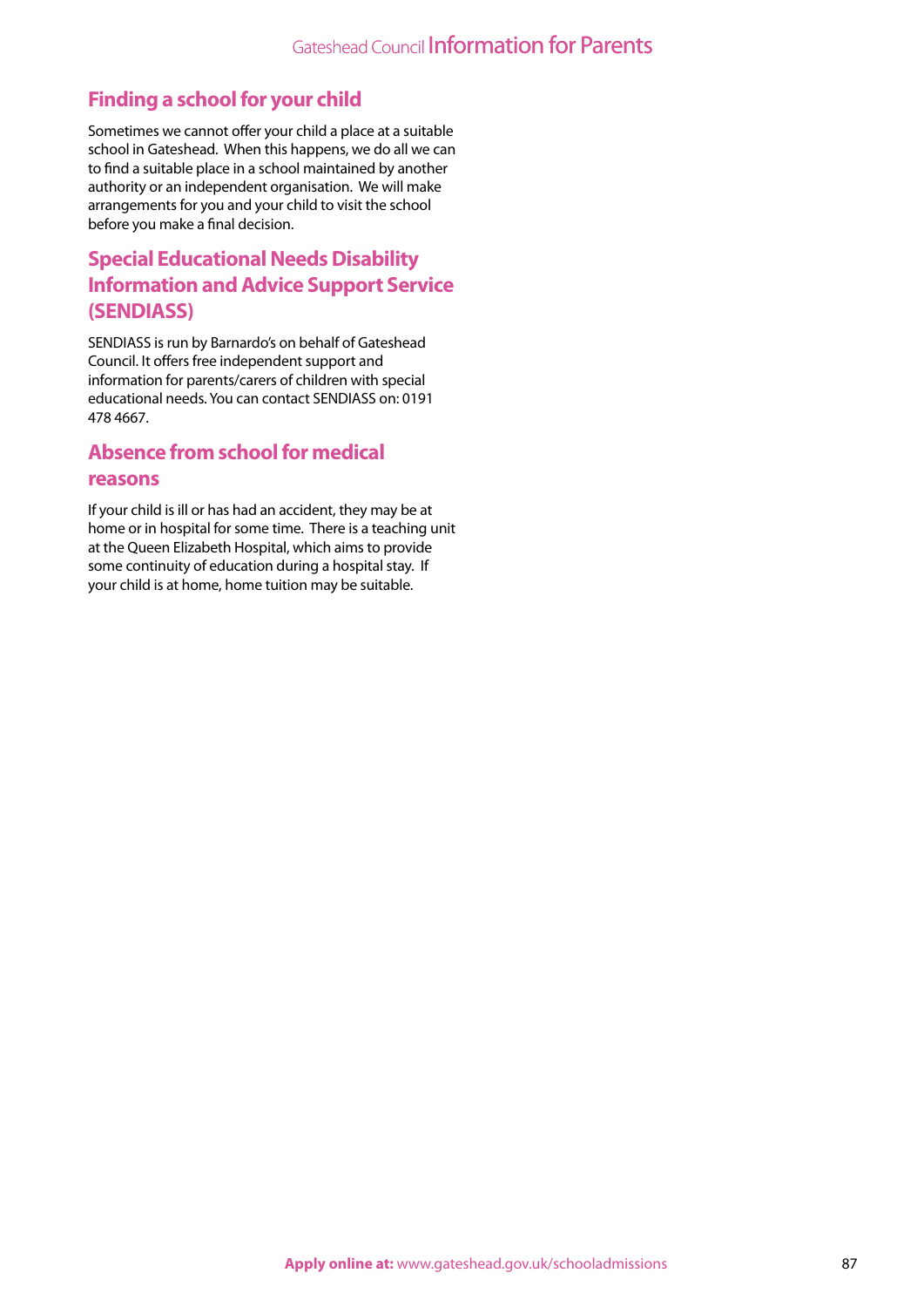# Section 7 **Policy for home to school travel**

## **Introduction**

This policy sets out the local authority's approach to ensuring compliance with its home to school statutory duty under the Education Act 1996 to make travel arrangements for eligible children under section 508B.

It also sets out the discretionary travel arrangements provided under section 508C of the Act by the local authority (LA) to other children who are not eligible to free travel under section 508B.

It has been developed with due regard to the Department for Education statutory guidance 'Home to school travel and transport guidance' (July 2014).

This policy applies to:

- children of compulsory school age (aged 5-16 years)
- children normally resident in Gateshead
- Other children where travel support is provided under discretionary arrangements outlined in Section 9.

#### **1. Parent/carer responsibilities**

It is the duty of parents/carers to ensure that their child attends school regularly, to be responsible for their safety on the journey between home and school and to meet any travel costs. It is the responsibility of every parent/carer to help their child to develop the skills and confidence for independent and safe travel to and from school. Most school-age pupils do not require any help from the Local Authority.

#### **2. Eligibility under section 508B Schedule 35B**

- 2.1 The LA provides help with home to school travel for compulsory school-age children who are unable to walk to school:
	- because of their mobility problems or because of associated health and safety issues related to their special educational needs (SEN) or disability; or
	- because the nature of the route is deemed unsafe to walk; or
	- because they live outside statutory walking distance.
- 2.2 Parents have a right to express preference for the school they wish their child to attend and the relevant admission authority is required to offer a place in accordance with that preference if a place is available. Local authorities are not required to provide free travel if the parent makes a choice to send their child

to a school that is not their catchment area school. However, free travel may be available to children where the distance from home to their catchment area school by the shortest available walking route exceeds:

- two miles for primary-school aged children
- three miles for pupils in the year 7-11 normal age group at a secondary school

We will not normally provide any help if parents send their child to a school outside of the catchment area or a school which is not their nearest suitable school. Pupils are not entitled to free home to school travel on the grounds of religion or belief, unless they meet the criteria in the second point below.

We may provide free travel for pupils in secondary schools in receipt of free schools meals or whose household qualifies for the maximum working tax credit **and** where:

- They live more than 2 miles but not more than 6 miles from one of their three nearest qualifying schools; or
- Where they live more than two miles, but not more than fifteen miles from their nearest suitable school preferred on grounds of religion or belief.

Qualification for free travel in future subsequent years is dependent on continued eligibility for free school meals or maximum working tax credit.

The provision described in section 2.2 is usually provided in the form of a free travel permit for use on public transport following an application made directly to Gateshead Council's Benefit Section Tel: 0191 433 4848 for an application form.

2.3 Eligible children only qualify for free travel to their catchment area school, or their nearest suitable school where they have special educational needs, defined as the nearest publicly-maintained school, with places available, that provides education appropriate to the age, ability and aptitude of the child, and any special educational needs that the child may have. For children with special educational needs, if a school is the only school named in a Statement of SEN or Education, Health and Care (EHC) Plan, this means that it is the nearest suitable school for school transport. All children are assessed on an individual basis so that their particular travel needs are identified and appropriate provision offered if they are deemed eligible.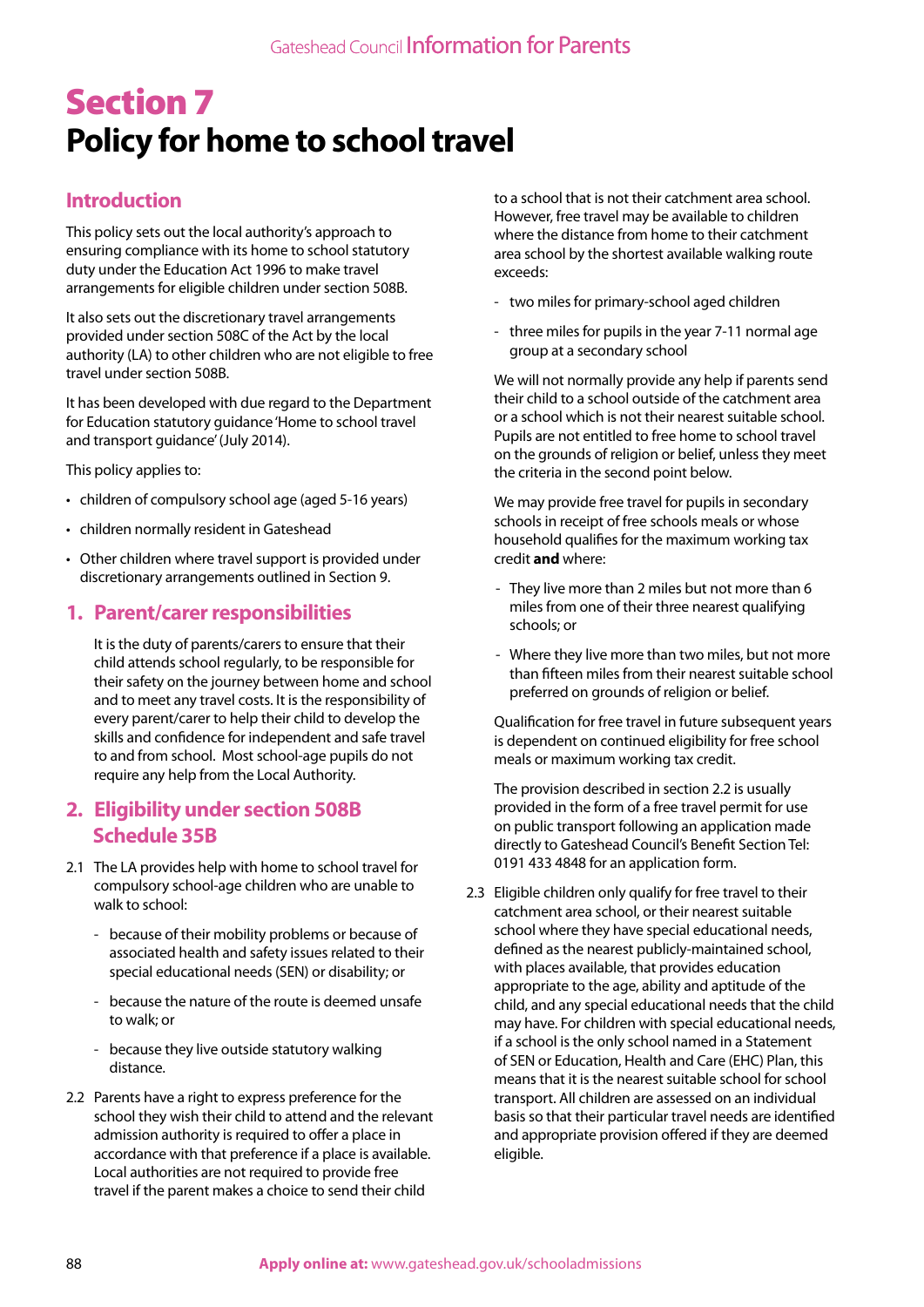- 2.4 It is the general expectation of the LA that a child will be accompanied to and from school by a parent/ carer where necessary, unless it is unreasonable to expect the parent to do so. In determining whether a child cannot be expected to walk for the purposes of 'special educational needs, a disability or mobility problems eligibility' or 'unsafe route eligibility' the LA will consider whether the child could reasonably be expected to walk if accompanied and if so, whether the child's parent/carer can be reasonably expected to accompany the child.
- 2.5 It is the general expectation of the LA that where a child is eligible for Higher Rate Mobility Component of Disability Living Allowance (DLA) and this is used to cover the cost of leasing a Motability vehicle, that the vehicle is used to facilitate the child's travel to and from school.

#### **3. Assessment**

- 3.1 In assessing whether a pupil is eligible for support with home to school travel under section 508B and to determine the type of provision that will be offered, the LA takes into account some or all of the following factors:
	- whether a parent/carer can accompany the child to school
	- the statutory walking distance from home to school
	- the nature of the route and the journey time
	- the age of the pupil
	- whether the pupil is capable of independent travel
	- the pupil's special educational needs (if any)
	- the pupil's physical disability or mobility problem (if any)
	- the pupil's medical condition
- 3.2 The assessment will be carried out following the receipt of an application form from the parent/carer, which can be submitted at any time during the school year. The LA will consider such additional information about the child as it considers necessary to make an assessment, including the advice of:
	- the pupil's school
	- LA educational psychologist or other specialist staff
	- any social worker involved with the child or family
	- any other agency providing support for the child or family
	- the local transport authority
	- any other person/agency suggested by the parent/ carer
	- Where the LA does not already have such information, it is the responsibility of the parent/

carer to obtain such advice and submit it to the LA with their application.

### **4. Provision**

Independent travel training and use of public transport will always be investigated as the first option for all pupils applying for support with travel to school, whether on a sole basis or accompanied. Other provision may include:

- a Personal Travel Budget (this is calculated on a mileage allowance but can be used to meet the costs of a parent/carer who makes their own transport/personal assistant/escort arrangements)
- a permit to travel on public transport
- transport service provided by a school
- escort provided by the LA to assist a child to walk to school
- transport service contracted by the LA

#### **5. Decisions**

- 5.1 The LA will normally process applications made on the basis of a child having special educational needs within 15 working days of the application being received, subject to the necessary information and advice from other services and agencies being made available. The LA will aim to inform applicants at the earliest opportunity if this target is unachievable.
- 5.2 If the LA agrees to provide travel support this applies to home to school travel arrangements, and vice versa only and does not relate to travel between educational institutions or other destinations during the school day. Costs of travel over and above the journey to school and the journey to home will be paid for by the parent/carer or the school/educational establishment.
- 5.3 The LA or travel provider does not provide car seats. Parents/carers are responsible for providing an appropriate car seat for their child and the provider can refuse to transport a child if an appropriate car seat is not provided.

## **6. Reviewing travel support**

- 6.1 If the LA agrees to provide travel support, the LA may review the provision at any time, but changes to travel provision will normally take effect at the start of a new school year (1 September). There will always be a review of provision via a re-application when a pupil:
	- moves from primary to secondary education
	- completes secondary education
	- changes school/school site
	- moves house
	- has a change in their physical/medical or other condition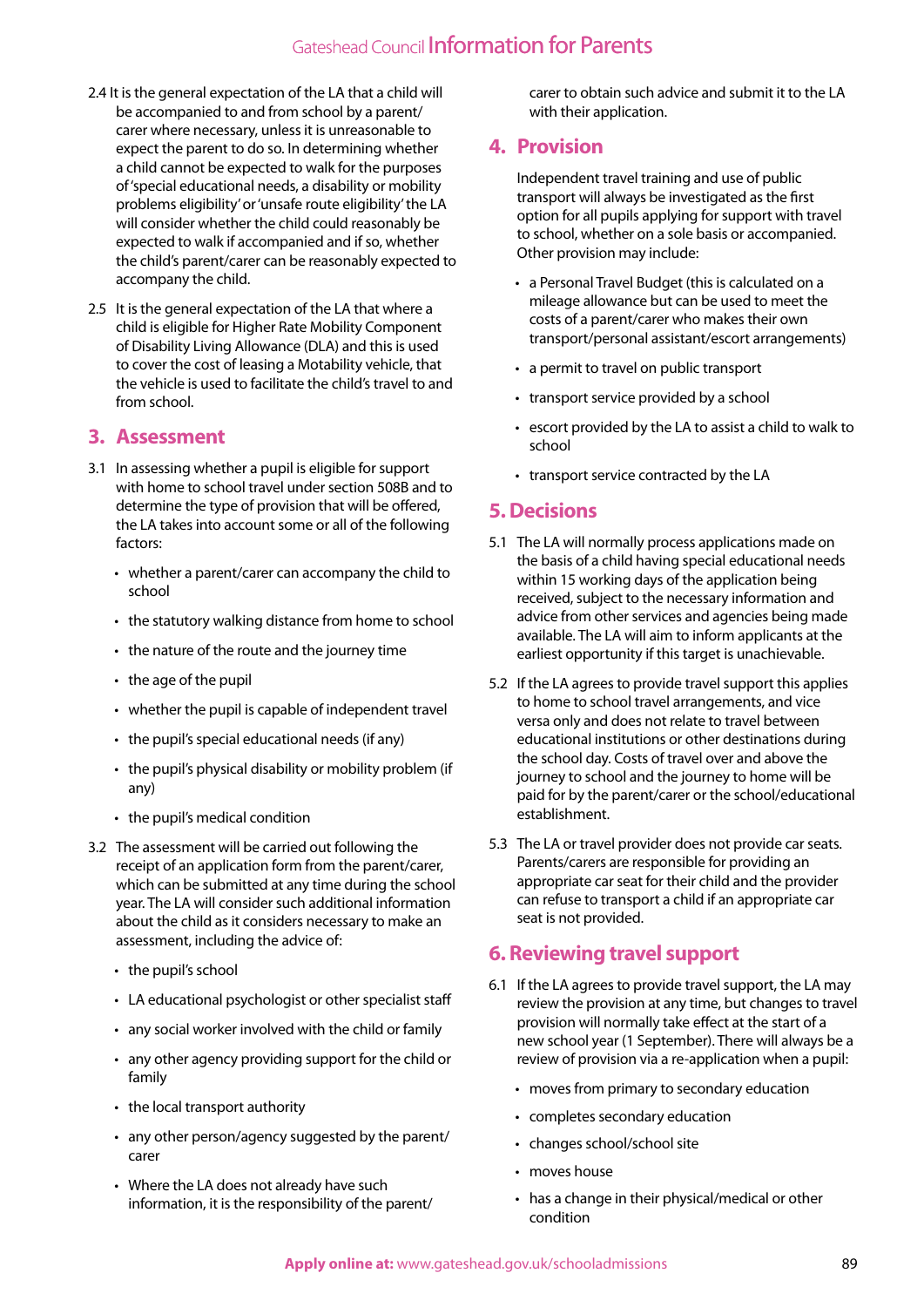- 6.2 It is the duty of the parent/carer to inform the LA of any change in the child's or the family's circumstances, providing reasonable notice to facilitate a change to travel arrangements within the timescales of the application process. Failure to do so may result in travel support being withdrawn temporarily. Provision may also be removed if the parent or child refuses to co-operate with reasonable requests from the LA or transport provider or refuses an assessment for Independent Travel Training. More information about parent/carer responsibilities can be found in our 'Travel Care Guide for Parents/Carers' leaflet.
- 6.3 Pupils receiving travel support on an interim basis will need to re-apply for travel support when the interim arrangement ends.
- 6.4 Family circumstances and the development and independence of young people changes over time. All pupils in Year 9 and above should therefore reapply for travel support ahead of them commencing their next academic year in September (by the end of April). For pupils with an Education, Health and Care Plan (EHCP) receiving travel support, plans for travelling independently will be discussed annually during EHCP review meetings, included in the pupil's Year 9 Transition Report and discussed at the review meeting.

## **7. Appeals**

- 7.1 If the LA does not agree to provide help, the parent/ carer will be informed by letter and advised that they may appeal against that decision, provided they do so in writing within 15 working days.
- 7.2 Appeals will be considered in the first instance by the Service Director, Early Help or their nominee.
- 7.3 The young person's parent/carer should submit their appeal, their reasons for the appeal and their case in full to the Service Director, Early Help in writing, together with any other evidence or supporting information. There is no entitlement to a hearing in person. The Service Director will normally consider appeals within 10 working days of receipt and will give her/his decision in writing.
- 7.4 If an application/appeal is unsuccessful, a further appeal can be made in writing, together with any other evidence or supporting information within 15 working days of receipt of the stage one appeal decision letter to the Council's independent Appeals Committee. The committee will consider the appeal within 40 working days of receipt and will give their decision in writing.
- 7.5 If the application/appeal is unsuccessful following an appeal to the independent appeal panel, a young person parent/carer may only apply for a further assessment after twelve months has elapsed, or if there is a significant change in circumstances in the meantime.

### **8. Changes to travel arrangements**

- 8.1 The LA is able to make changes to the school travel contracts it commissions with third party providers at any point in time without consulting children, young people, parents or carers. Continuity of driver, escort or vehicle is only granted in exceptional circumstances following a request made in writing and an assessment of need.
- 8.2 Travel support may be provided for a fixed period to facilitate transition plans or independent travel programmes.
- 8.3 Travel support may be ceased if a young person becomes capable of independent traveling or if the young person or their parent/carer refuses an independent travel training assessment to take place, where the LA believes this is appropriate.

## **9. Discretionary arrangements under section 508C of the Education Act 1996**

- 9.1 Discretionary travel support provided under section 508C of the Education Act 1996 is outlined below. The need for travel support provided under these discretionary arrangements will be assessed as described in section 3 above and will also take into account family circumstances and any other factors the LA considers relevant. Discretionary support with travel is provided by the LA over and above their statutory duty, however this does not need to free of charge and may be subject to a contribution from parents/carers where deemed appropriate.
	- Children temporarily attending educational provision other than their usual school. Pupils receiving travel support on a temporary/interim basis will need to re-apply for travel support when the interim arrangement ends.
	- Children temporarily residing at a different address (including respite care), travel support will only be maintained if this can be achieved at no additional cost to the LA, unless it is agreed following an assessment of need, prior to the move/stay taking place.
	- Pre-school children attending a Gateshead special school may be eligible for travel support however a Personal Travel Budget will always be offered in the first instance as opposed to the provision of a taxi where this is cost effective to the LA.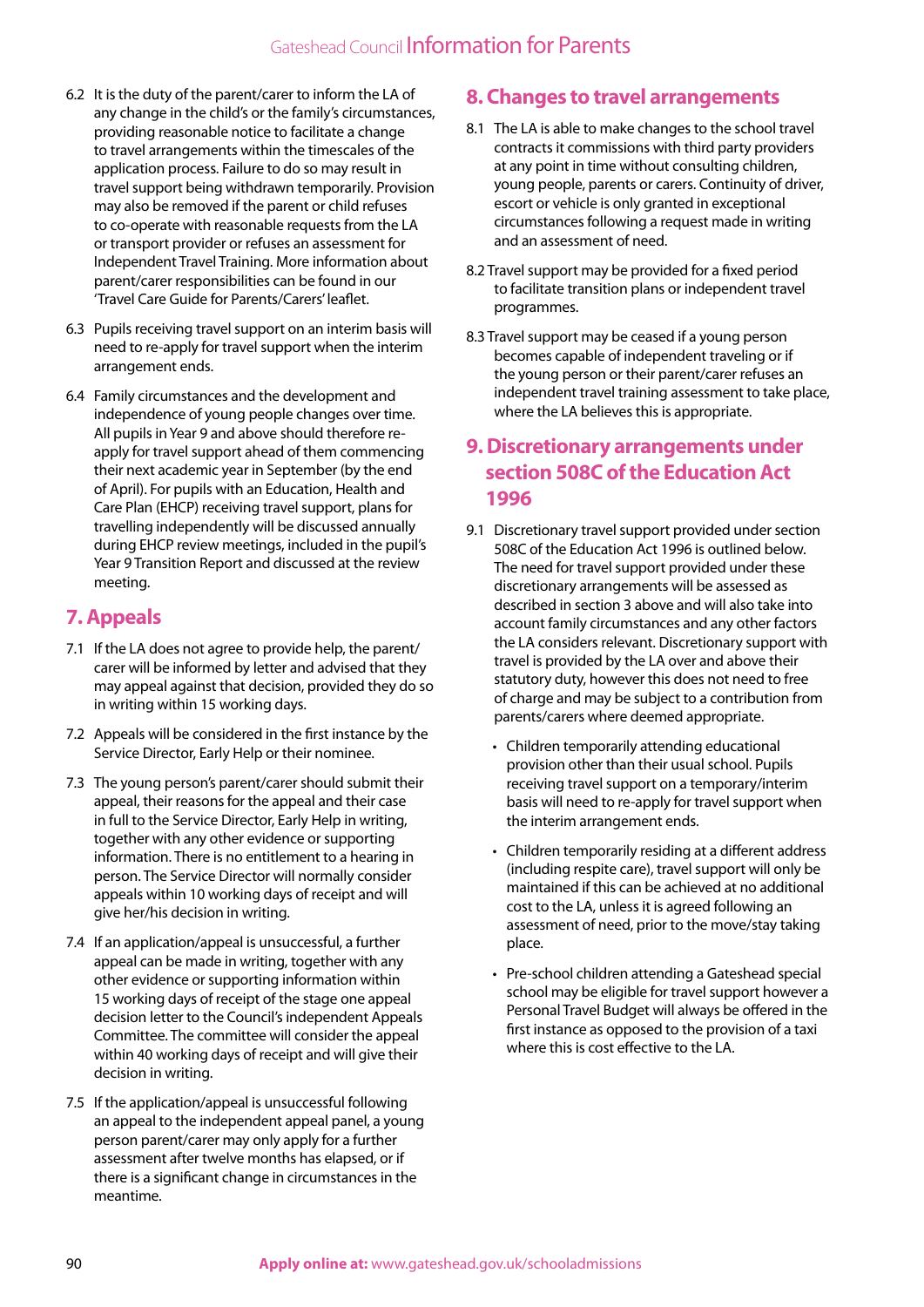## **Sustainable Travel To School**

Gateshead Council has a Sustainable Modes of Travel Strategy which aims to improve accessibility to schools, promote sustainable travel and increase the numbers of pupils walking, cycling or using public transport on their school journey. The full strategy document and a parents' summary may be accessed on the council's website.

Gateshead Council has its own Active Travel Promotion Programme and participates in the region-wide schools Go Smarter Programme, which promotes and facilitates safer and sustainable travel for the school journey. Further information can be found at **www.gosmarter.co.uk**

If you require any information on sustainable modes of travel to school for your child's school journey please contact Gateshead Council's Transport Planner for this area of work on 0191 433 3109.

### **NEXUS**

NEXUS also provides the following help with school/college travel:

#### **If your child is under 16:**

#### UNDER 16 POP CARD

- With an Under 16 Pop card, children aged 5 to 15 on the 31 August before the start of the current academic year can travel at the concessionary child fare on public transport in Tyne & Wear.
- Children aged 5 15 years old must have an Under 16 Pop card to take advantage of concessionary fares. If you are not in possession of this card you will have to pay the operators commercial child fare.
- Get an Under 16 Pop Card application form from **nexus.org.uk** or a Nexus Travelshop.

#### **If your child is 16 – 19:**

#### 16-18 METROSAVER

- 16 18 year olds purchase an all zone pass valid on the Metro, Shields Ferry and Northern Rail trains between Newcastle and Sunderland. They are available for either one or four weeks. This pass can be bought at any Nexus Travel shop.
- 16-18 year olds will need to get a Pop card first as this is what the 16-18 MetroSaver will be loaded onto. Apply for a Pop Card at **nexus.org.uk**

For information on Network One Student tickets, please visit **www.networkonetickets.co.uk/tickets/ students-young-people/**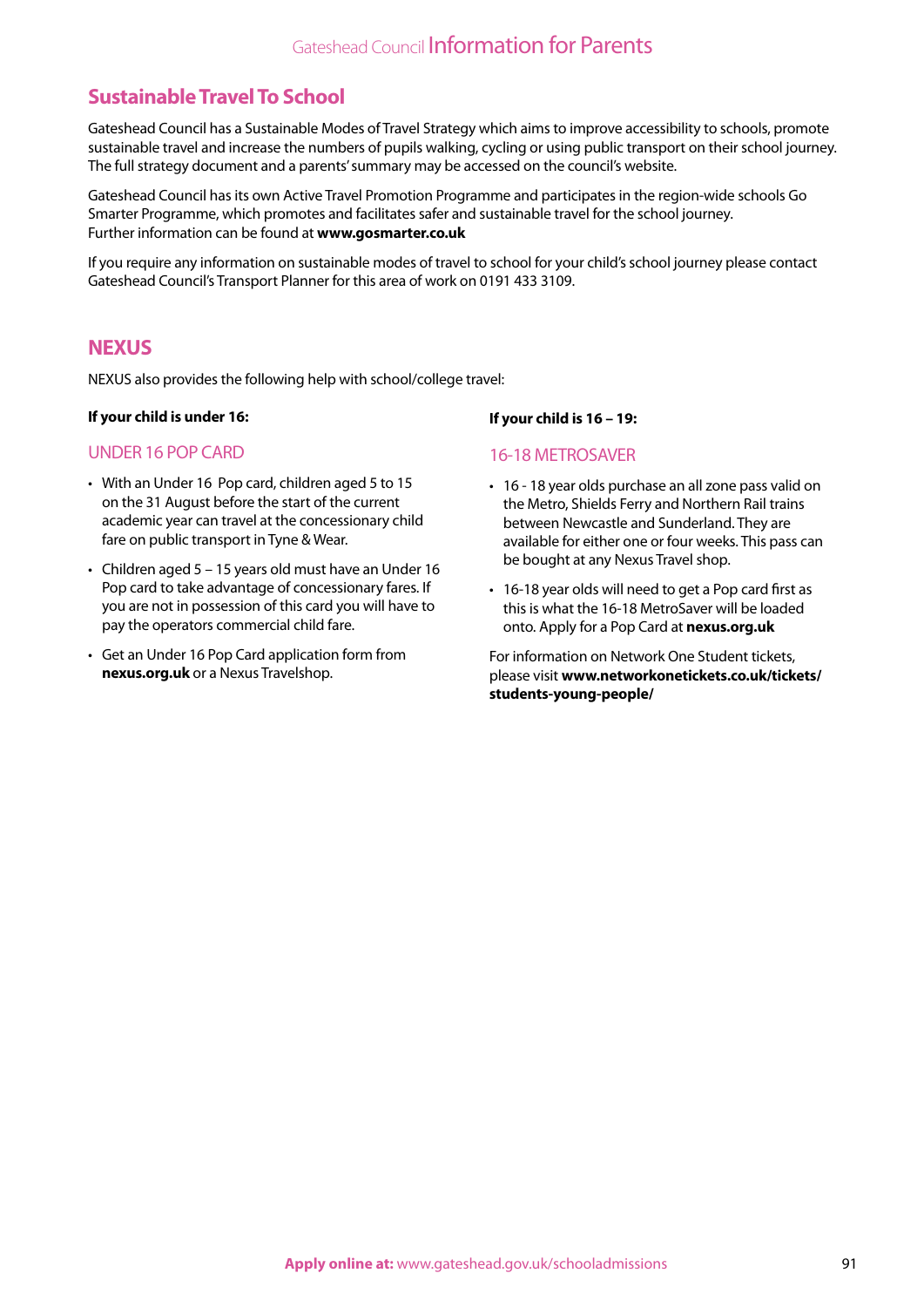# Section 8 General School Information

## **Free School meals**

School meals are available for all children, however you can apply for Means Tested Free School Meals if you are receiving one of the following:-

- Income Support/Guarantee Pension Credit
- Income Based Job Seekers Allowance
- Employment and Support Allowance (Income Related)
- Child Tax Credit **(but NOT Working Tax Credit)** and your income for Tax credit purposes must be less than £16,190.00 (details are shown on your Tax Credit award notice)
- Support under Part IV of the Immigration & Asylum Act 1999
- Universal Credit

You can obtain an application form for Free School Meals from The Gateshead Council Website, or by calling in person at The Benefits reception on the ground floor of the civic centre. You may also apply via the telephone by calling the free school meals telephone number 0191 433 3729. You will be asked to confirm your identity.

All children in reception, year 1 and year 2 in state funded schools are eligible for free school meals regardless of your income. This scheme is called Universal Infant Free School Meals (UIFSM). You do not have to apply to be eligible for this scheme; however, it is still important to apply for the means tested free school meals if you meet the relevant criteria shown above as this might provide extra funding for your child's school.

If you would like more information about free school meals please ring Gateshead Council on 433 3729 or 433 4848.

## **School Catering**

School lunches in Gateshead's Primary Schools are provided by Gateshead School Catering, the Council's award winning in-house service provider. A two-course, nutritionally balanced school lunch in a primary school costs £2.00. The price is reviewed each year in April.

All children in Reception, Year 1 and Year 2 in state funded schools in England are now eligible for free school meals.

Our fully trained catering staff encourage children to eat healthily in school and make good choices. Our menus are fully compliant with the National School Food Standards. Many of the foods we use have been reduced in fat, sugar and salt and many of the ingredients we use are sourced locally. All our meat and poultry are Red Tractor which guarantees quality and origin.

Over 75% of our menu is home made and meals are freshly cooked every day on site at school. New menus are introduced in September and we supply copies for pupils to take home. Pupils choose from 3 main choice options which are available every day, as well as a variety of dessert options including fresh fruit and yoghurts and a variety of drinks including milk, water and fruit juice. The menus can also be seen on the council's website along with other information about Gateshead school catering.

Please ask your Head Teacher if your child needs a special diet for medical or ethnic reasons. For medical diets, the catering management team will require a letter from your child's doctor, consultant or dietician to provide for your child's specific needs and will make arrangements to meet with you to discuss the requirements.

If you require further information about school catering or would like to discuss any aspect of the service, please ring Gateshead Council's school catering operation manager on: 0191 433 5516, or contact the unit catering operation manager at the school. Alternatively, there is a free phone helpline: 0800 169 2780 or our website: **www.gateshead. gov.uk**

## **Providing school milk**

We provide free school milk for:

- Primary age children who need it for health reasons (decided by a clinical medical officer from the District Health Authority); and
- Children in nursery units (thanks to the EC School Milk Subsidy Scheme and the Department of Health's Welfare Food Scheme)

## **School clothing**

Most schools operate a school uniform code however schools must not act as sole suppliers of school uniform. Details of the uniform are usually contained in the school's prospectus that can be obtained from the school. We do not have any general arrangements for providing help with buying school uniform or PE kit and Gateshead Council does not provide a uniform grant. However, some schools provide their own help and support for parents in particular for those children who are eligible for free school meals or are entitled to the maximum level of working tax credit. Parents wishing to ask about such assistance should contact the Head Teacher at the school.

## **School crossing patrols**

We are not obliged to provide a school crossing patrol service, but we do so at certain points where we believe it can make an important contribution to the safety of children in Gateshead. However, from time to time, for reasons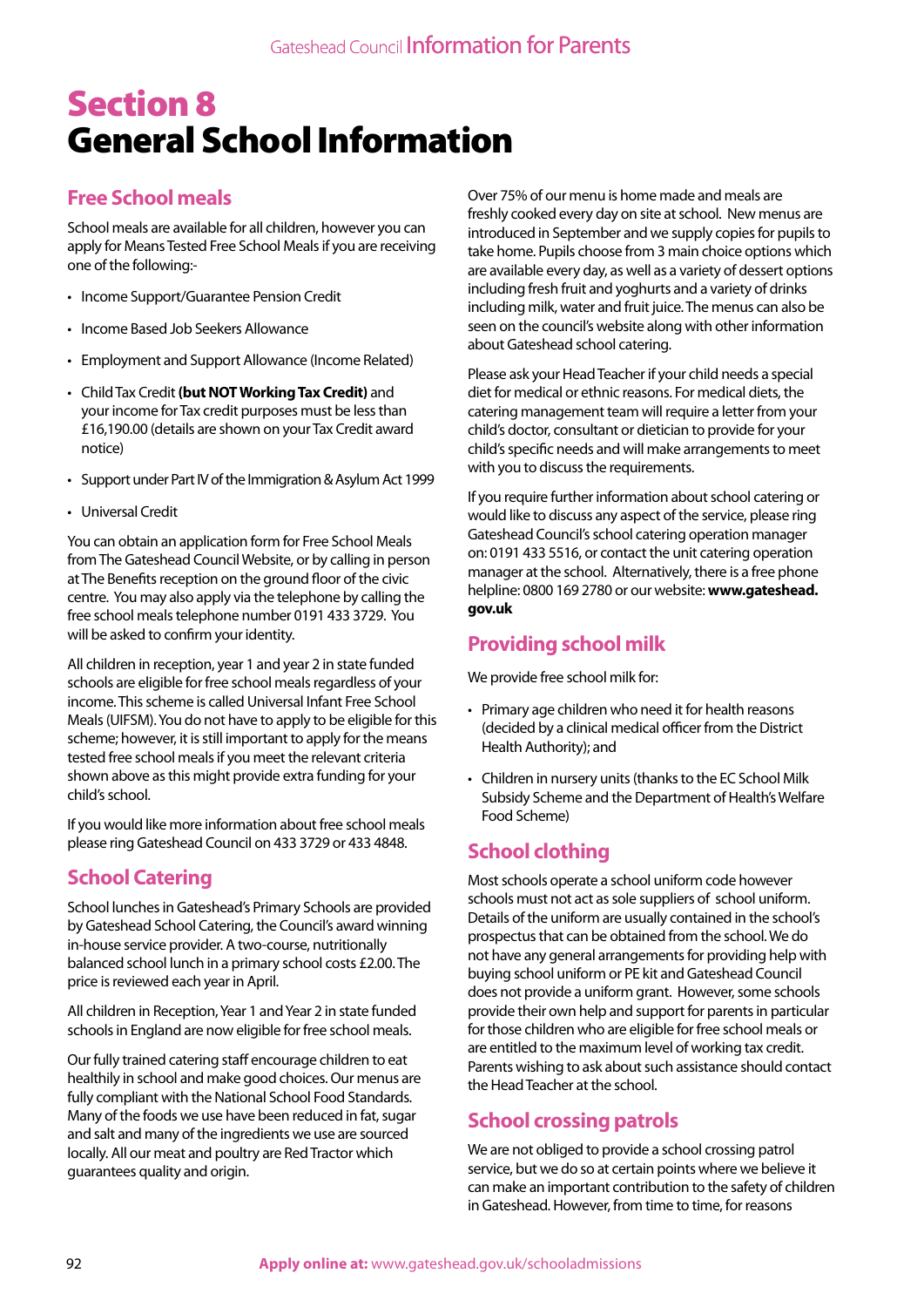beyond our control, the usual school crossing patrol may not be available to help your children. As children may have difficulty assessing the dangers when crossing roads on their own, please remember that your child's safety remains your responsibility at all times.

## **Charging for school activities**

Under the Education Act 1996 (sections 449-462) each school's governing body must draw up and review their policy for charging arrangements. Academies (including free schools, studio schools) are required through their funding agreements to comply with the law on charging for school activities.

The 1996 Act aims to:

- Maintain your child's right to free education;
- Make sure that activities offered completely or mainly during normal teaching time are available to all pupils, whether or not their parents can or want to help meet the costs;
- Emphasise that there is no legal requirement to charge for any form of education or related activity, but to give LA's and governing bodies the power to charge for optional activities they provide completely or mainly out of school hours; and
- Confirm the right of LA's and governing bodies to ask for voluntary contributions for the benefit of the school, or to support any activity organised, in or outside, school hours.

The policies determined by individual governing bodies may differ but there is a statutory duty on all governing bodies to act in accordance with the 1996 education act and all policies must adhere to legal requirements. Please contact the school's head teacher for details of the school's policies.

The 2014 guidance *Charging for school activities* clearly identifies those activities which school governing bodies and local authorities can and cannot charge for, they include:

School governing bodies and local authorities, **cannot**  charge for:

- an admission application to any state funded school paragraph 1.9 (n) of the 'School Admissions Code 2012' rules out requests for financial contributions as any part of the admissions process;
- education provided during school hours (including the supply of any materials, books, instruments or other equipment);
- education provided outside school hours if it is part of the national curriculum1, or part of a syllabus for a prescribed public examination that the pupil is being prepared for at the school, or part of religious education;
- instrumental or vocal tuition, for pupils learning individually or in groups, unless the tuition is provided at the request of the pupil's parent;
- entry for a prescribed public examination, if the pupil has been prepared for it at the school; and
- examination re-sit(s) if the pupil is being prepared for the re-sit(s) at the school.

Schools and local authorities **can** charge for:

- any materials, books, instruments, or equipment, where the child's parent wishes him/her to own them;
- optional extras (see Guidance for school activities for further information);
- music and vocal tuition, in limited circumstances
- certain early years provision;
- community facilities.

### **Residential visits**

Schools **cannot** charge for:

- education provided on any visit that takes place during school hours;
- education provided on any visit that takes place outside school hours if it is part of the national curriculum, or part of a syllabus for a prescribed public examination that the pupil is being prepared for at the school, or part of religious education;
- supply teachers to cover for those teachers who are absent from school accompanying pupils on a residential visit.
- Schools can charge for:
- board and lodging and the charge must not exceed the actual cost.

When a school informs parents about a forthcoming visit, they should make it clear that parents who can prove they are in receipt of the following benefits will be exempt from paying the cost of board and lodging:

- Universal Credit in prescribed circumstances;
- Income Support (IS);
- Income Based Jobseekers Allowance (IBJSA);
- support under part VI of the Immigration and Asylum Act 1999;
- Child Tax Credit, provided that Working Tax Credit is not also received and the family's income (as assessed by Her Majesty's Revenue and Customs) does not exceed £16,190 (financial year 2013/14); the guarantee element of State Pension Credit;
- an income related employment and support allowance that was introduced on 27 October 2008.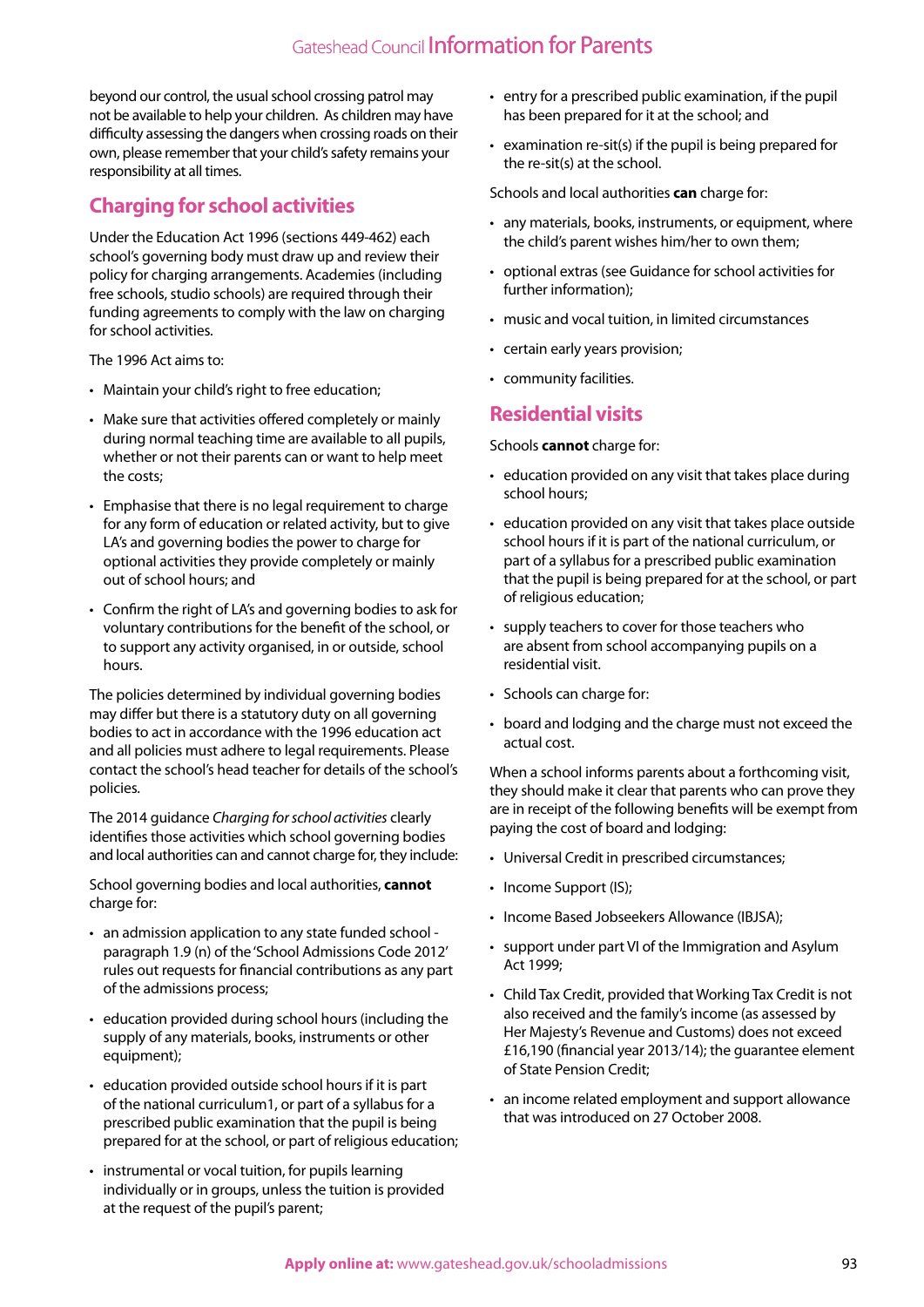## **Board and lodging**

Schools can charge for:

- overnight board and lodging providing the charge does not exceed the actual cost;
- extended day services offered to day pupils, for example breakfast clubs, after-school clubs, tea and supervised homework sessions.

Any extended day services for day pupils at state boarding schools, and the associated charges, must be optional. Schools cannot make attendance at and the payment of charges for extended day services compulsory.

## **Music Tuition, Ensembles and Musical Instruments**

Gateshead Music Service is part of the Gateshead South Tyneside Music Education Hub which has a range of partners across the region offering access to music to all ages in a variety of styles and genres. We employ over twenty qualified, specialist and experienced teachers who work with children of all ages in partnership with Gateshead schools. The service offer includes support for the music curriculum in schools, the opportunity to learn how to play a musical instrument or to sing, and then the chance to play and perform in a wide range of ensembles or choirs.

## Music in Gateshead schools

Much music tuition takes place during the school day and is available to all Gateshead schools. There are a lot of schools who offer school tuition in various instruments. Schools normally determine the cost per lesson, but this cost almost always includes the loan of a suitable instrument. Please contact your child's school or the Service for further information.

## Tuition outside the school day

A Saturday Academy meets at the St George's Clubhouse, at the corner of Durham Road and Inskip Terrace between 9am and 1pm during term time. The offer includes tuition in keyboard/piano, singing, guitar, violin, drums, brass instruments etc. There is also the opportunity for young people to study for music theory grades. The Music Service can also offer instrumental tuition at the Dryden Centre in Low Fell on Tuesday or Thursday evenings. The fees for tuition will be determined at the start of the new academic year.

## **Free Ensembles**

The Music Service manages a wide range of ensembles for pupils who have reached the appropriate level of ability. Our prize-winning swing band Paraffernalia meet on a Monday night (5.00-7.00pm). Advanced ensembles generally meet on a Tuesday evening and include Gateshead Youth Orchestra and Wind Band (4.30-6.00pm). We offer beginner/intermediate string and wind bands which meet at the Dryden Centre on a Thursday evening, 4.15-5.30pm. We work closely with primary and secondary schools to prepare joint events. On a Wednesday evening we have Strings Attached, an advanced string group who meet at St Thomas More School, 3.45-5.15pm.

## Prices

All prices are reviewed annually.

**For 2018/19 we are able to offer free ensemble membership to any young person with the relevant grades and willing to attend regularly.**

## Instrument Purchase

Parents of young people in Gateshead Schools, wishing to purchase their child's own instrument and take advantage of the Assisted Instrument Purchase Scheme (AIPS). This allows parents to purchase instruments at a substantially discounted price. VAT is not charged and an educational discount applies.

## For further details please contact:

#### **Barbara Murray: Music Service Administrator**  T: 0191 433 8685

E: barbaramurray@gateshead.gov.uk

#### **Henry Edwards: Music Service and Hub Lead**

T: 0191 433 8690 E: henryedwards@gateshead.gov.uk www.gatesheadandsouthtynesidemusichub.co.uk/site/ contact-us/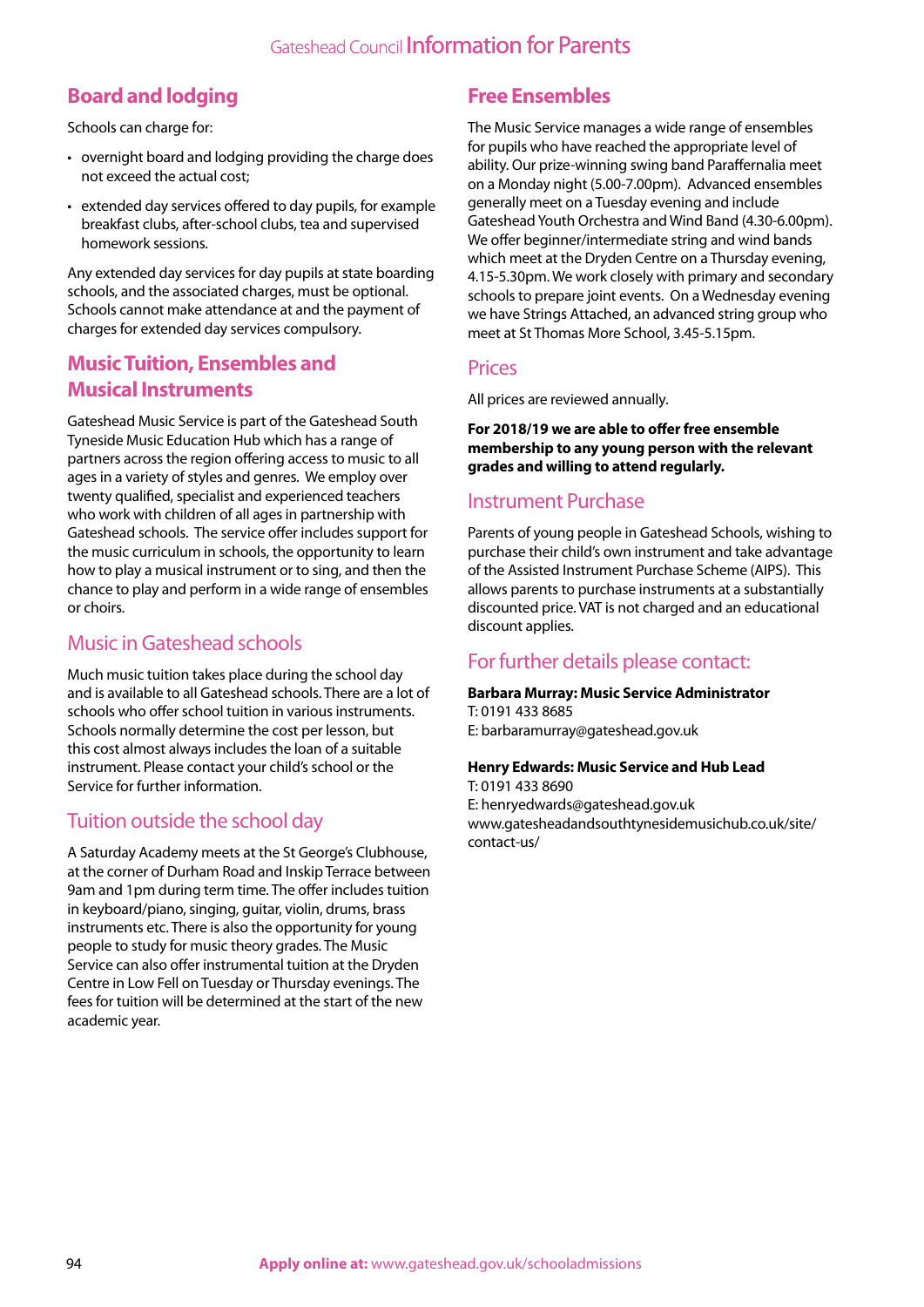## **COMMUNITY PRIMARY SCHOOLS**

| <b>DfE</b><br><b>Number</b> | <b>School / Head Teacher</b>                             | <b>Address and Phone Number</b>                                | Age<br>range | <b>Nursery</b>               | <b>PAN</b><br>2018 | <b>Estimated</b><br><b>Number</b><br>on Roll in<br><b>Sept 2017</b> |
|-----------------------------|----------------------------------------------------------|----------------------------------------------------------------|--------------|------------------------------|--------------------|---------------------------------------------------------------------|
| 2226                        | <b>Barley Mow Primary</b><br>Mrs N Watson                | Pembroke Ave, Birtley, DH3 2DJ<br>Tel: 0191 410 2758           | $3 - 11$     | Yes                          | 30                 | 174                                                                 |
| 2039                        | <b>Bede Community Primary</b><br>Mr N Anderson           | Old fold Road, Gateshead NE10 ODJ<br>Tel: 0191 433 4135        | $3 - 11$     | Yes                          | 30                 | 189                                                                 |
| 1000                        | <b>Bensham Grove Nursery</b><br>Mrs D Henry              | Sidney Grove, Gateshead NE8 2XD<br>Tel: 0191 433 4090          | $2 - 4$      | Yes                          | 104                | 93                                                                  |
| 2197                        | <b>Bill Quay Primary</b><br><b>Mrs T Hilton</b>          | Davidson Road, Bill Quay, NE10 OUN<br>Tel: 0191 469 3013       | $4 - 11$     | No                           | 30                 | 211                                                                 |
| 2163                        | <b>Birtley East Community Primary</b><br>Miss A Diggle   | Highfield, Birtley, DH3 1QQ<br>Tel: 0191 410 2551              | $3 - 11$     | Yes                          | 30                 | 220                                                                 |
| 2182                        | <b>Blaydon West Primary</b><br>Mr S Brown                | Blaydon, Gateshead NE21 4PY<br>Tel: 0191 414 3286              | $3 - 11$     | Yes                          | 30                 | 136                                                                 |
| 2200                        | <b>Brandling Primary</b><br>Mrs K Carr                   | Mulberry Street, Gateshead NE10 OJB<br>Tel: 0191 433 4079      | $3 - 11$     | Yes                          | 27                 | 143                                                                 |
| 2221                        | <b>Brighton Avenue Primary</b><br>Mrs J Allan            | Brighton Road, Gateshead NE8 1XS<br>Tel: 0191 421 8080         | $3 - 11$     | Yes                          | 45                 | 289                                                                 |
| 2233                        | <b>Caedmon Community Primary</b><br>Mr C Wisby           | Whitehall Road, Gateshead NE8 4LH<br>Tel: 0191 433 4095        | $3 - 11$     | Yes                          | 30                 | 203                                                                 |
| 2008                        | <b>Carr Hill Community Primary</b><br>Mr C Kidd          | Carr Hill Road, Gateshead NE9 5NB<br>Tel: 0191 477 1203        | $3 - 11$     | Yes                          | 45                 | 299                                                                 |
| 2235                        | <b>Chopwell Primary</b><br>Mrs V Bruce                   | Derwent Street, Chopwell NE17 7HS<br>Tel: 01207 561 322        | $2 - 11$     | Yes                          | 45                 | 210                                                                 |
| 2216                        | <b>Clover Hill Community Primary</b><br>Mrs L Easton     | Glenhurst Drive, Whickham NE16 5SJ<br>Tel: 0191 433 4056       | $4 - 11$     | No                           | 30                 | 206                                                                 |
| 2228                        | <b>Colegate Community Primary</b><br>Mr M Younger        | Colegate West, Felling NE10 9AH<br>Tel: 0191 420 6626          | $3 - 11$     | Yes                          | 45                 | 171                                                                 |
| 2219                        | <b>Crookhill Community Primary</b><br>Miss K McCormack   | Hexham Old Road, Crookhill NE40 3ES<br>Tel: 0191 433 4066      | $4 - 11$     | $\operatorname{\mathsf{No}}$ | 30                 | 188                                                                 |
| 2164                        | <b>Dunston Hill Community Primary</b><br>Mr W Foreman    | Market Lane, Dunston NE11 9NX<br>Tel: 0191 433 4021            | $3 - 11$     | Yes                          | 60                 | 389                                                                 |
| 2167                        | <b>Emmaville Primary</b><br><b>Miss A Armstrong</b>      | Main Street, Crawcrook, Ryton<br>NE40 4ND - Tel: 0191 413 2460 | $3 - 11$     | Yes                          | $60*$              | 331                                                                 |
| 2198                        | Falla Park Community Primary<br>Mrs V Carr               | Falla Park Road, Felling NE10 9HP<br>Tel: 0191 433 4011        | $3 - 11$     | Yes                          | 30                 | 220                                                                 |
| 2232                        | Fell Dyke Community Primary<br>Ms K Savage               | Springwell Road, Gateshead NE9 7AA<br>Tel: 0191 433 4111       | $3 - 11$     | Yes                          | 45                 | 271                                                                 |
| 2231                        | <b>Fellside Community Primary</b><br>Mrs K Hood          | Fellside Road, Whickham NE16 5AY<br>Tel: 0191 488 7486         | $3 - 11$     | Yes                          | 30                 | 208                                                                 |
| 2184                        | <b>Front Street Community Primary</b><br>Mrs H Gladstone | North View, Whickham NE16 4AY<br>Tel: 0191 488 1941            | $3 - 11$     | Yes                          | 60                 | 403                                                                 |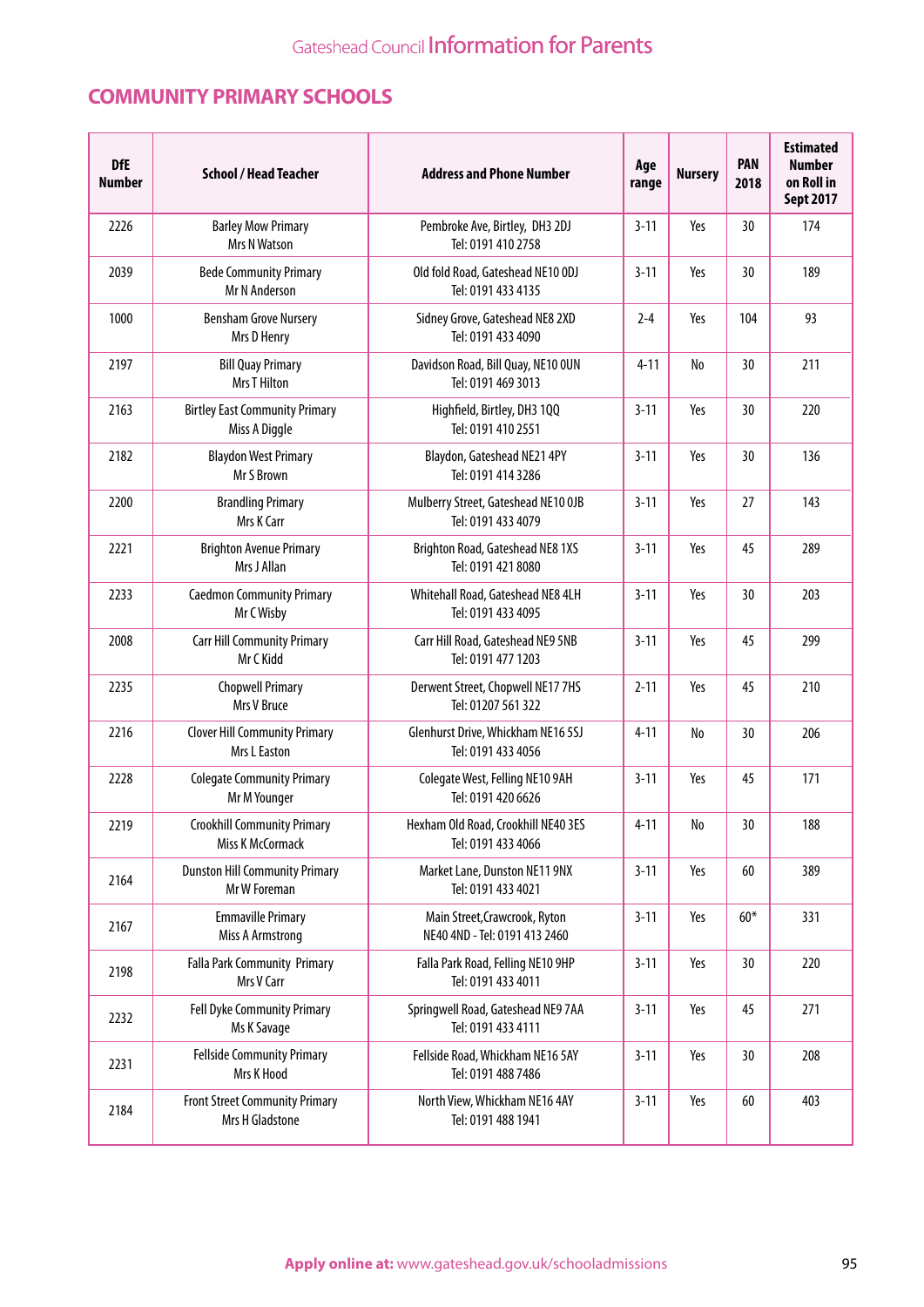| <b>DfE</b><br><b>Number</b> | <b>School / Head Teacher</b>                                        | <b>Address and Phone Number</b>                                       | Age<br>range | <b>Nursery</b> | <b>PAN</b><br>2018 | <b>Estimated</b><br><b>Number</b><br>on Roll in<br><b>Sept 2017</b> |
|-----------------------------|---------------------------------------------------------------------|-----------------------------------------------------------------------|--------------|----------------|--------------------|---------------------------------------------------------------------|
| 2225                        | <b>Glynwood Community Primary</b><br>Mrs D Ryan                     | Glynwood Gardens, Gateshead NE9 5SY<br>Tel: 0191 433 4117             | $3 - 11$     | Yes            | 45                 | 368                                                                 |
| 2181                        | <b>Greenside Primary</b><br>Miss D Foster                           | Rockwood Hill Road, Greenside NE40 4AX<br>Tel: 0191 413 2186          | $3 - 11$     | Yes            | 30                 | 181                                                                 |
| 2238                        | <b>Harlow Green Community Primary</b><br>Mr M Malik                 | Harlow Green Lane, Gateshead NE9 7TB<br>Tel: 0191 487 6703            | $3 - 11$     | Yes            | 60                 | 389                                                                 |
| 2186                        | <b>Highfield Community Primary</b><br>Mr S Thompson                 | Whinfield Way, Highfield, RowlandsGill NE39 2JE<br>Tel: 01207 549 882 | $3 - 11$     | Yes            | 17                 | 109                                                                 |
| 2168                        | <b>High Spen Primary</b><br>Mr A Firth                              | Hugar Road, High Spen, Rowlands Gill NE39 2BQ<br>Tel: 01207 542 373   | $2 - 11$     | Yes            | 29                 | 165                                                                 |
| 2234                        | <b>Kells Lane Primary</b><br>Mrs A Whistler                         | Kells Lane, Gateshead NE9 5HX<br>Tel: 0191 433 4140                   | $4 - 11$     | No             | 60                 | 419                                                                 |
| 2012                        | <b>Kelvin Grove Community Primary</b><br>Mr A Jones                 | Kelvin Grove, Gateshead NE8 4UN<br>Tel: 0191 477 4186                 | $3 - 11$     | Yes            | 60                 | 312                                                                 |
| 2058                        | Kibblesworth Academy<br>Acting Head Teacher Mr C Steel              | Kibblesworth, Gateshead NE11 0XP<br>Tel: 0191 410 2975                | $3 - 11$     | Yes            | 29                 | 158                                                                 |
| 2051                        | <b>Larkspur Community Primary</b><br>Mrs M Liddle                   | Beacon Lough East, Gateshead NE9 6SS<br>Tel: 0191 487 5628            | $3 - 11$     | Yes            | 29                 | 148                                                                 |
| 2205                        | <b>Lingey House Primary</b><br>Mrs C Ritchie                        | Millford, Leam Lane Estate, Felling NE10 8DN<br>Tel: 0191 438 1287    | $3 - 11$     | Yes            | 60                 | 401                                                                 |
| 2222                        | <b>Lobley Hill Primary</b><br>Mrs J James                           | Rothbury Gardens, Gateshead NE11 0AT<br>Tel: 0191 433 4080            | $3 - 11$     | Yes            | 60                 | 381                                                                 |
| 2049                        | Oakfield Junior<br>Mrs J Jacques                                    | Chowdene Bank, Gateshead NE9 6JH<br>Tel: 0191 433 4086                | $7 - 11$     | No             | 60                 | 237                                                                 |
| 2055                        | Oakfield Infant<br>Mrs J Jacques                                    | Chowdene Bank, Gateshead NE9 6JH<br>Tel: 0191 487 0354                | $4 - 7$      | No             | 60                 | 180                                                                 |
| 2236                        | <b>Parkhead Community Primary</b><br><b>Mrs P Bailey</b>            | Park Lane, Winlaton NE21 6LT<br>Tel: 0191 433 5618                    | $3 - 11$     | Yes            | 58                 | 324                                                                 |
| 2162                        | <b>Portobello Primary</b><br>Mrs J Humphrey                         | Tamerton Drive, Birtley DH3 2LY<br>Tel: 0191 410 4571                 | $4 - 11$     | No             | 30                 | 202                                                                 |
| 2056                        | <b>Ravensworth Terrace Primary</b><br>Mrs D Thompson                | Mount Pleasant Road, Birtley DH3 1AQ<br>Tel: 0191 4334200             | $4 - 11$     | No             | 60                 | 278                                                                 |
| 2220                        | Riverside Primary Academy<br>Mrs J Goodfellow                       | Colliery Road, Dunston NE11 9DX<br>Tel: 0191 460 1918                 | $3 - 11$     | Yes            | 60                 | 245                                                                 |
| 2229                        | Roman Road Primary<br>Mrs C McKeown                                 | Leam Lane Estate, Gateshead NE10 8SA<br>Tel: 0191 438 0510            | $3 - 11$     | Yes            | 30                 | 179                                                                 |
| 2239                        | <b>Rowlands Gill Primary</b><br>Acting Head Teacher Mrs B McCallion | Dominies Close, Rowlands Gill NE39 2PP<br>Tel: 01207 549 359          | $3 - 11$     | Yes            | 60                 | 297                                                                 |
| 2193                        | <b>Ryton Community Junior</b><br>Mrs M Tellyn                       | Ryton NE40 3AF<br>Tel: 0191 413 3573                                  | $7 - 11$     | No             | 60                 | 178                                                                 |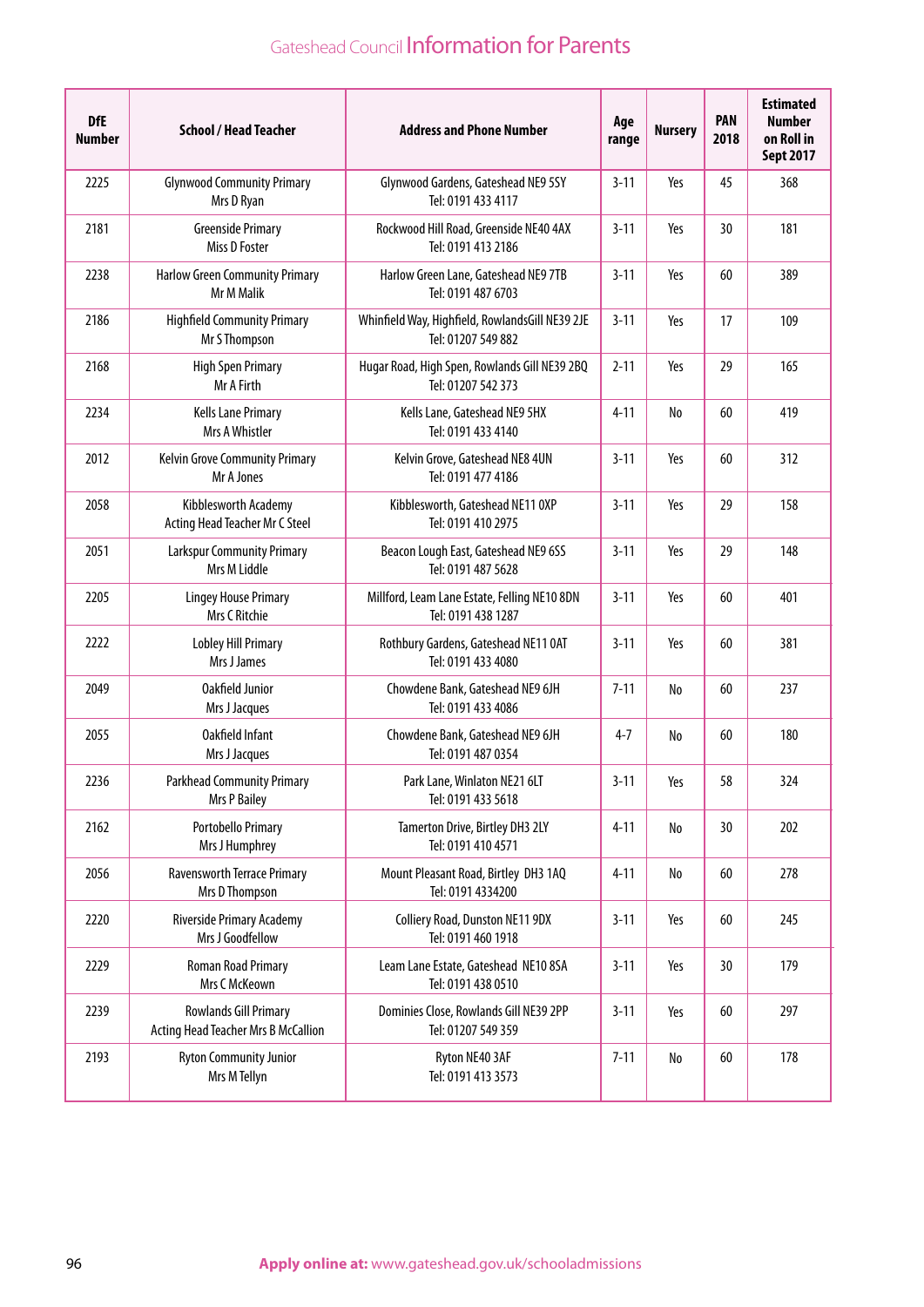| <b>DfE</b><br><b>Number</b> | <b>School / Head Teacher</b>                                  | <b>Address and Phone Number</b>                               | Age<br>range | <b>Nursery</b> | <b>PAN</b><br>2018 | <b>Estimated</b><br><b>Number</b><br>on Roll in<br><b>Sept 2017</b> |
|-----------------------------|---------------------------------------------------------------|---------------------------------------------------------------|--------------|----------------|--------------------|---------------------------------------------------------------------|
| 2188                        | <b>Ryton Community Infant</b><br>Mrs M Tellyn                 | Ryton NE40 3AF<br>Tel: 0191 413 2776                          | $3 - 7$      | Yes            | 60                 | 109                                                                 |
| 2036                        | <b>South Street Community Primary</b><br>Mrs J McGrow         | <b>Cramer Street, Gateshead NE8 4BB</b><br>Tel: 0191 477 3993 | $3 - 11$     | Yes            | 44                 | 268                                                                 |
| 2172                        | <b>Swalwell Primary</b><br>Mrs J Smith                        | South View Terrace, Swalwell NE16 3HZ<br>Tel: 433 4000        | $3 - 11$     | Yes            | 30                 | 169                                                                 |
| 2213                        | The Drive Community Primary<br>Ms H Gofton                    | The Drive, Felling, Gateshead NE10 OPY<br>Tel: 0191 421 0390  | $3 - 11$     | Yes            | 29                 | 187                                                                 |
| 2224                        | <b>Wardley Primary</b><br>Acting Head Teacher - Mrs N Wallace | Keir Hardie Ave, Wardley NE10 8TX<br>Tel: 0191 469 3012       | $3 - 11$     | Yes            | 45                 | 277                                                                 |
| 2194                        | <b>Washingwell Community Primary</b><br>Mrs A Hall            | Bucks Hill View, Whickham NE16 4RB<br>Tel: 0191 488 4400      | $4 - 11$     | No             | 30                 | 158                                                                 |
| 3001                        | <b>Whickham Parochial C of E Primary</b><br>Mr P Armstrong    | Broadway, Whickham NE16 5QW<br>Tel: 0191 488 7867             | $4 - 11$     | No             | 30                 | 212                                                                 |
| 2214                        | <b>White Mere Community Primary</b><br>Mr C Boddy             | Sherburn Way, Gateshead NE10 8BA<br>Tel: 0191 438 5008        | $3 - 11$     | Yes            | 30                 | 141                                                                 |
| 2227                        | <b>Windy Nook Primary</b><br>Mrs L Forrest                    | Albion Street, Gateshead NE10 9BD<br>Tel: 0191 469 4954       | $3 - 11$     | Yes            | 45                 | 289                                                                 |
| 2177                        | <b>Winlaton West Lane Community Primary</b><br>Mrs C Tetley   | West Lane, Winlaton NE21 6PH<br>Tel: 0191 414 2557            | $3 - 11$     | Yes            | $45***$            | 345                                                                 |

\* Indicates an increase to the planned admission number from September 2018

\*\* Indicates a reduction to the planned admission number from September 2018

## **COMMUNITY SECONDARY SCHOOLS**

| DfE<br><b>Number</b> | <b>School / Head Teacher</b>                                     | <b>Address and Phone Number</b>                              | Age<br>range | <b>Sixth</b><br>Form | <b>PAN</b><br>2018 | <b>Estimated</b><br><b>Number</b><br>on Roll in<br><b>Sept 2017</b> |
|----------------------|------------------------------------------------------------------|--------------------------------------------------------------|--------------|----------------------|--------------------|---------------------------------------------------------------------|
| 4036                 | Heworth Grange Comprehensive School<br><b>Mr C Richardson</b>    | High Lanes, Heworth NE10 OPT<br>Tel: 0191 421 2244           | $11 - 18$    | Yes                  | 210                | 1039                                                                |
| 4043                 | Joseph Swan Academy<br>Miss H E Scott                            | Saltwell Road South, Gateshead NE9 6LE<br>Tel: 0191 442 2000 | $11 - 18$    | Yes                  | 210                | 930                                                                 |
| 4041                 | Kingsmeadow Community Comprehensive<br>School - Mr D Volpe       | Market Lane, Dunston NE11 9NX<br>Tel: 0191 460 6004          | $11 - 16$    | No                   | 180                | 649                                                                 |
| 4027                 | Lord Lawson of Beamish Academy<br>Principal - Mr M Lovatt        | Birtley Lane, Birtley DH3 2LP<br>Tel: 0191 433 4026          | $11 - 18$    | Yes                  | 254                | 1272                                                                |
| 4000                 | <b>Thomas Hepburn Community Academy</b><br>Ms J M Nolan          | Swards Road, Felling NE10 9UZ<br>Tel: 0191 420 4555          | $11 - 16$    | No                   | 150                | 426                                                                 |
| 4001                 | <b>Thorp Academy</b><br>Mr A Jordon                              | Main Road, Ryton, NE40 3AH<br>Tel: 0191 413 2113             | $11 - 18$    | Yes                  | 240                | 782                                                                 |
| 4029                 | Whickham School & Sports College<br>(Academy Trust) - Mr S Haigh | Burnthouse Lane, Whickham NE16 5AR<br>Tel: 0191 496 0026     | $11 - 18$    | Yes                  | 266                | 1312                                                                |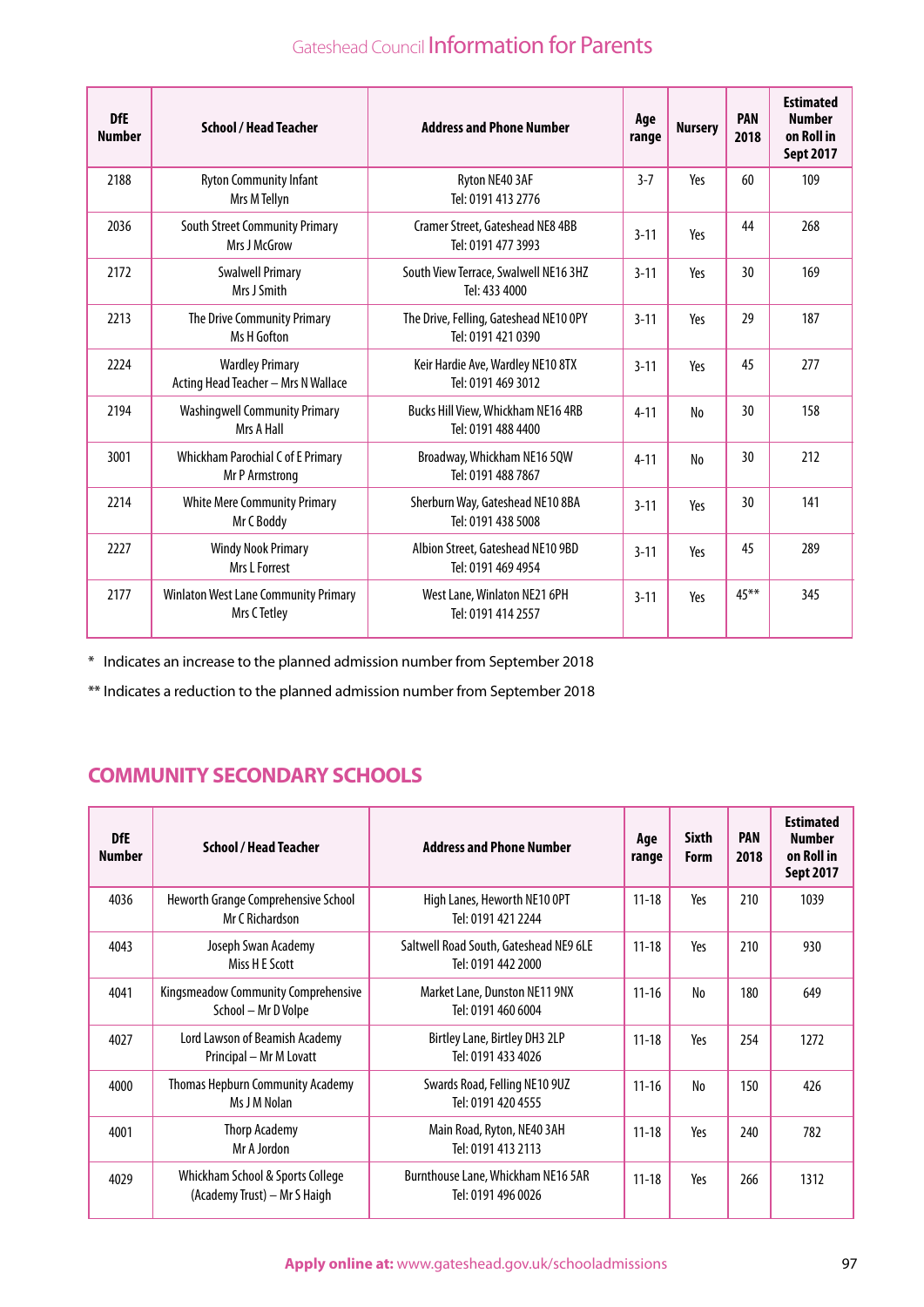## **COMMUNITY TECHNOLOGY COLLEGE**

| <b>DfE</b><br><b>Number</b> | <b>School / Head Teacher</b>               | <b>Address and Phone Number</b>                           | Age<br>range | <b>Sixth</b><br>Form | <b>PAN</b><br>2018 | <b>Estimated</b><br><b>Number</b><br>on Roll in<br><b>Sept 2017</b> |
|-----------------------------|--------------------------------------------|-----------------------------------------------------------|--------------|----------------------|--------------------|---------------------------------------------------------------------|
| 6900                        | <b>Emmanuel College</b><br>Mr M Waterfield | Consett Road, Lobley Hill, NE11 0AN<br>Tel: 0191 460 2099 | $11 - 18$    | Yes                  | 216                | 1320                                                                |

## **VOLUNTARY AIDED PRIMARY SCHOOLS**

| <b>DfE</b><br><b>Number</b> | <b>School / Head Teacher</b>                                   | <b>Address and Phone Number</b>                                              | Age<br>range | <b>Nursery</b> | <b>PAN</b><br>2018 | <b>Estimated</b><br><b>Number</b><br>on Roll in<br><b>Sept 2017</b> |
|-----------------------------|----------------------------------------------------------------|------------------------------------------------------------------------------|--------------|----------------|--------------------|---------------------------------------------------------------------|
| 3313                        | Corpus Christi Catholic Primary<br>Mrs C Ingle                 | Dunsmuir Grove, Gateshead NE8 4QL<br>Tel: 0191 477 2175                      | $3 - 11$     | Yes            | 29                 | 201                                                                 |
| 3329                        | Sacred Heart RC VA Primary<br>Mr P Naughton                    | Byermoor, Burnopfield NE16 6NU<br>Tel: 01207 270 396                         | $4 - 11$     | No             | 15                 | 196                                                                 |
| 3326                        | <b>St Agnes Catholic Primary</b><br>Mr G Laidler               | Rosedale Road, Ryton NE40 4UN<br>Tel: 0191 413 2184                          | $4 - 11$     | No             | 30                 | 201                                                                 |
| 2237                        | St Aidan's C of E Primary<br>Mrs L Steele                      | Derwentwater Road, Gateshead NE8 2HQ<br>Tel: 0191 477 2690                   | $3 - 11$     | Yes            | 30                 | 198                                                                 |
| 3335                        | St Alban's Catholic Primary<br>Mrs E Bridon                    | Rothbury Avenue, Pelaw NE10 0QY<br>Tel: 0191 469 3251                        | $3 - 11$     | Yes            | 30                 | 206                                                                 |
| 3322                        | St Anne's Catholic Primary<br>Mrs S Fraser                     | Off Pickering Green, Harlow Green, Gateshead NE9<br>7HX - Tel: 0191 433 4053 | $4 - 11$     | No             | 30                 | 128                                                                 |
| 3336                        | St Augustine's Catholic Primary<br>Miss C Duffy                | Colegate, Leam Lane Est, Gateshead NE10 8PP<br>Tel: 0191 469 2949            | $3 - 11$     | Yes            | 45                 | 309                                                                 |
| 3325                        | St Joseph's Catholic Infant, Birtley<br>Mrs V Gibson           | Mitchell Street, Birtley DH3 1LU<br>Tel: 0191 410 2324                       | $4 - 7$      | No             | 30                 | 85                                                                  |
| 3324                        | St Joseph's Catholic Junior, Birtley<br>Mrs C McDermott        | School Street, Birtley DH3 2PN<br>Tel: 0191 410 2231                         | $7 - 11$     | No             | 30                 | 114                                                                 |
| 3331                        | St Joseph's Catholic Primary, Blaydon<br>Mr A Ramanandi        | Croftdale Road, Blaydon NE21 4BG<br>Tel: 0191 414 3108                       | $4 - 11$     | No             | 30                 | 212                                                                 |
| 3317                        | St Joseph's RC VA Primary, Gateshead<br>Mr J Hattam            | Prince Consort Rd, Gateshead NE8 1LR<br>Tel: 0191 490 1517                   | $4 - 11$     | No             | 30                 | 204                                                                 |
| 3327                        | St Joseph's RC VA Primary, Highfield<br>Mrs J Bircham          | Whinfield Way, Highfield, Rowlands Gill NE39 2JE<br>Tel: 01207 545 972       | $4 - 11$     | No             | 17                 | 112                                                                 |
| 3328                        | St Mary & St Thomas Aquinas Catholic<br>Primary - Miss E White | Stella Lane, Blaydon NE21 4NE<br>Tel: 0191 414 3116                          | $3 - 11$     | Yes            | 30                 | 212                                                                 |
| 3333                        | <b>St Mary's RC Primary</b><br>Mr J Wheatley                   | Duckpool Lane, Whickham NE16 4HB<br>Tel: 0191 420 5828                       | $4 - 11$     | ${\sf No}$     | 30                 | 201                                                                 |
| 3318                        | St Oswald's RC VA Primary<br>Mrs T Musgrove                    | Wrekenton, Gateshead NE9 7LH<br>Tel: 0191 487 8641                           | $3 - 11$     | Yes            | 30                 | 183                                                                 |
| 3319                        | St Peter's RC VA Primary<br>Mrs L Stokoe                       | Dryden Road, Gateshead NE9 5TU<br>Tel: 0191 487 8233                         | $4 - 11$     | No             | 30                 | 210                                                                 |
| 3330                        | St Philip Neri RC Primary<br>Mrs V Douglass                    | Ellison Road, Gateshead NE8 2QU<br>Tel: 0191 460 4378                        | $4 - 11$     | No             | 30                 | 176                                                                 |
| 3339                        | St Wilfrid's RC VA Primary<br>Mrs E Wright                     | Old Fold Road, Gateshead NE10 ODJ<br>Tel: 0191 477 1909                      | $3 - 11$     | Yes            | $20\,$             | 120                                                                 |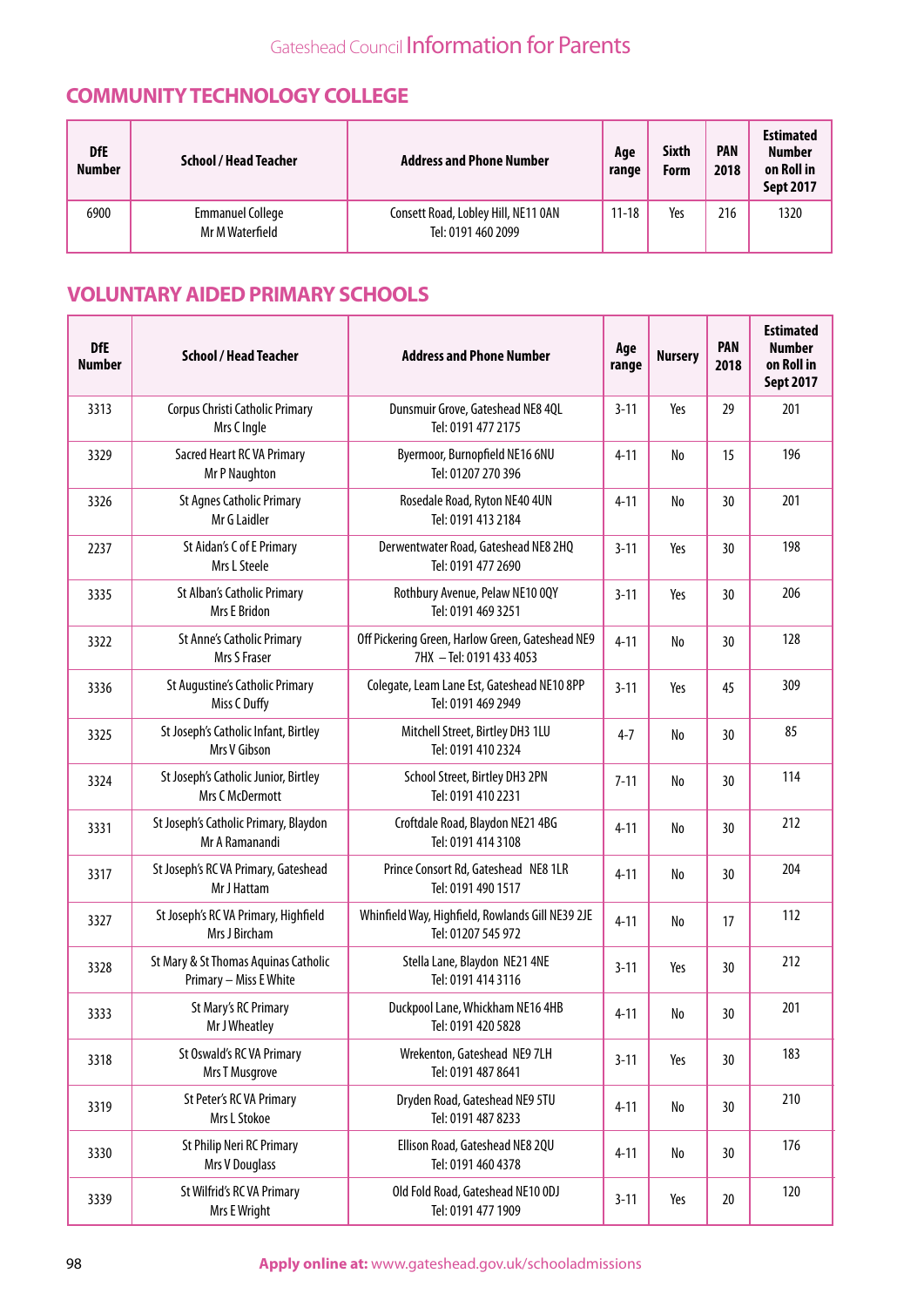## **VOLUNTARY AIDED SECONDARY SCHOOLS**

| <b>DfE</b><br><b>Number</b> | <b>School / Head Teacher</b>                            | <b>Address and Phone Number</b>                          | Age<br>range | <b>Sixth</b><br>Form | <b>PAN</b><br>2018 | Estimated<br><b>Number</b><br>on Roll in<br><b>Sept 2017</b> |
|-----------------------------|---------------------------------------------------------|----------------------------------------------------------|--------------|----------------------|--------------------|--------------------------------------------------------------|
| 4605                        | Cardinal Hume Catholic School<br>Mr N Hurn              | Old Durham Road, Gateshead NE9 6RZ<br>Tel: 0191 487 7638 | $11 - 18$    | Yes                  | 225                | 1206                                                         |
| 4606                        | <b>St Thomas More Catholic School</b><br>Mr J Parkinson | Croftdale Road, Blaydon NE21 4BQ<br>Tel: 0191 499 0111   | $11 - 18$    | Yes                  | 235                | 1217                                                         |

## **SPECIALIST SCHOOLS**

| <b>DfE</b><br><b>Number</b> | <b>School / Head Teacher</b>                                                                                                     | <b>Address and Phone Number</b>                                                    | Age Range |
|-----------------------------|----------------------------------------------------------------------------------------------------------------------------------|------------------------------------------------------------------------------------|-----------|
| 7009                        | Dryden School (SLD/PMLD)<br><b>Executive Head - Jane Bryant</b><br>Head of School - Mrs D Winter                                 | Shotley Gardens, Low Fell, Gateshead NE9 5UR<br>Tel: 0191 420 3811 / 0191 420 3812 | $11 - 19$ |
| 7010                        | <b>Eslington Primary School (SEMH)</b><br><b>Executive Head Teacher - Mrs M Richards</b><br><b>Head of School - Mrs H Stokes</b> | Hazel Road, Gateshead NE8 2EP<br>Tel: 0191 433 4131                                | $4 - 11$  |
| 7006                        | <b>Furrowfield School (SEMH)</b><br><b>Executive Head Teacher - Mrs M Richards</b><br>Head of School - Mrs S Murphy              | Whitehill Drive, Felling, Gateshead NE10 9RZ<br>Tel: 0191 495 4700                 | $11 - 16$ |
| 7007                        | Gibside School (LD)<br>Mrs J Donovan                                                                                             | Burnthouse Lane, Whickham NE16 5AT<br>Tel: 0191 441 0123                           | $3 - 11$  |
| 7008                        | Hill Top School (MLD/ASD)<br><b>Executive Head - Jane Bryant</b><br>Head of School - Mrs L Coulson                               | Wealcroft, Leam Lane Estate, Gateshead NE10 8LT<br>Tel: 0191 469 2462              | $11 - 19$ |
| 7002                        | The Cedars Academy (PD/ASD)<br><b>Mr M Flowers</b>                                                                               | Ivy Lane, Low Fell, Gateshead NE9 6QD<br>Tel: 0191 487 4595                        | $5 - 16$  |

| <b>KEY</b>  | <b>Schools Catering for Children with</b>   |
|-------------|---------------------------------------------|
| <b>SEMH</b> | Social, Emotional and Mental Healths        |
| MLD         | <b>Moderate Learning Difficulties</b>       |
| PD          | <b>Physical Difficulties</b>                |
| LD          | Learning Difficulties                       |
| <b>SLD</b>  | Severe Learning Difficulties                |
| <b>PMLD</b> | Profound and Multiple Learning Difficulties |
| ASD         | Autistic Spectrum Disorder                  |